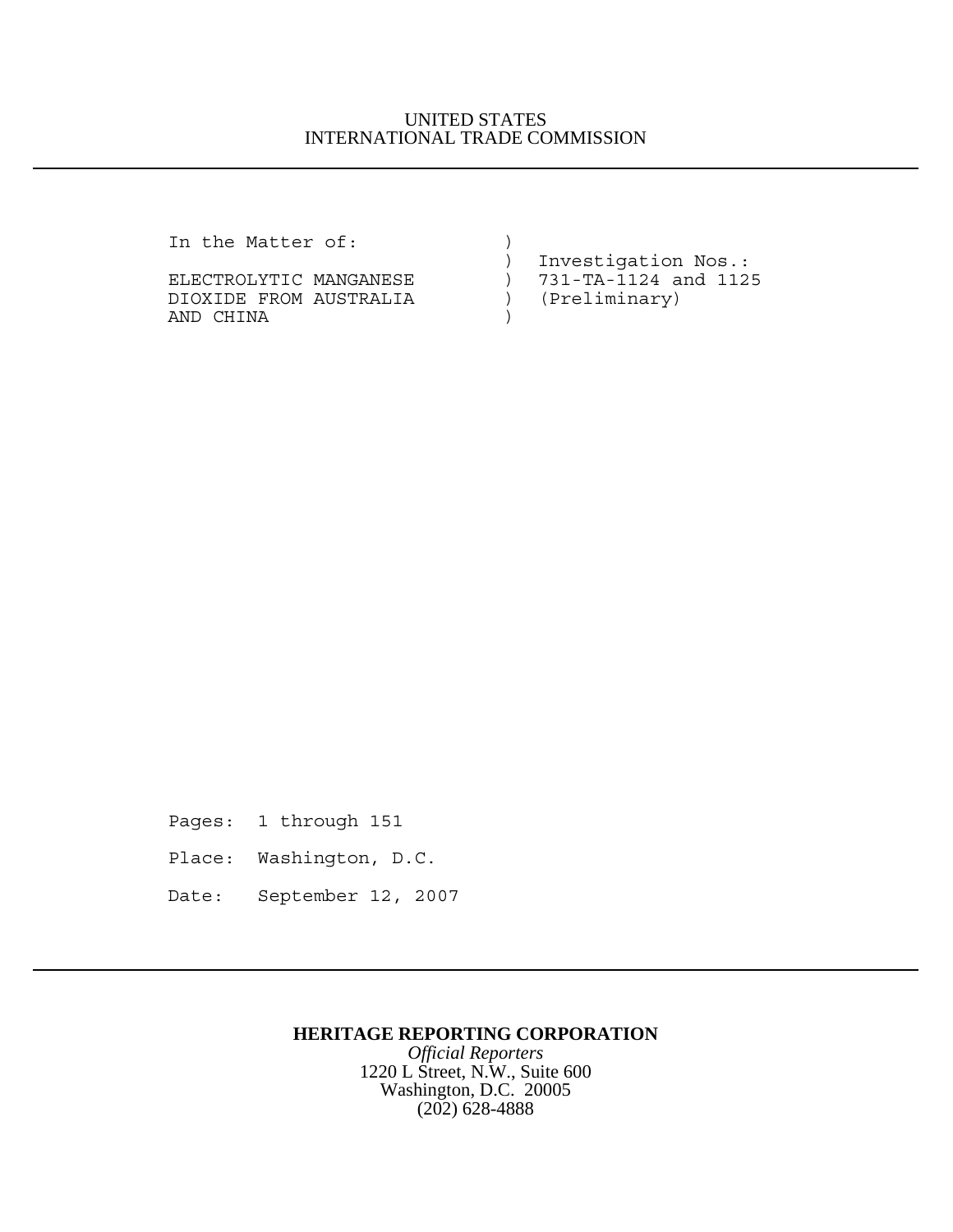#### THE UNITED STATES INTERNATIONAL TRADE COMMISSION

| In the Matter of:      |                      |
|------------------------|----------------------|
|                        | Investigation Nos.:  |
| FLECTROLYTIC MANGANESE | 731-TA-1124 and 1125 |
| DIOXIDE FROM AUSTRALIA | (Preliminary)        |
| AND CHINA              |                      |

Wednesday, September 12, 2007

Room No. 101 U.S. International Trade Commission 500 E Street, S.W. Washington, D.C.

The preliminary conference commenced, pursuant to

Notice, at 9:30 a.m., at the United States International

Trade Commission, ROBERT CARPENTER, Director of

Investigations, presiding.

APPEARANCES:

On behalf of the International Trade Commission:

Staff:

ROBERT CARPENTER, DIRECTOR OF INVESTIGATIONS CYNTHIA TRAINOR, INVESTIGATOR GEORGE DEYMAN, SUPERVISORY INVESTIGATOR GRACEMARY ROTH-ROFFY, ATTORNEY/ADVISOR GERRY BENEDICK, ECONOMIST DAVID BOYLAND, AUDITOR ERIC LAND, INDUSTRY ANALYST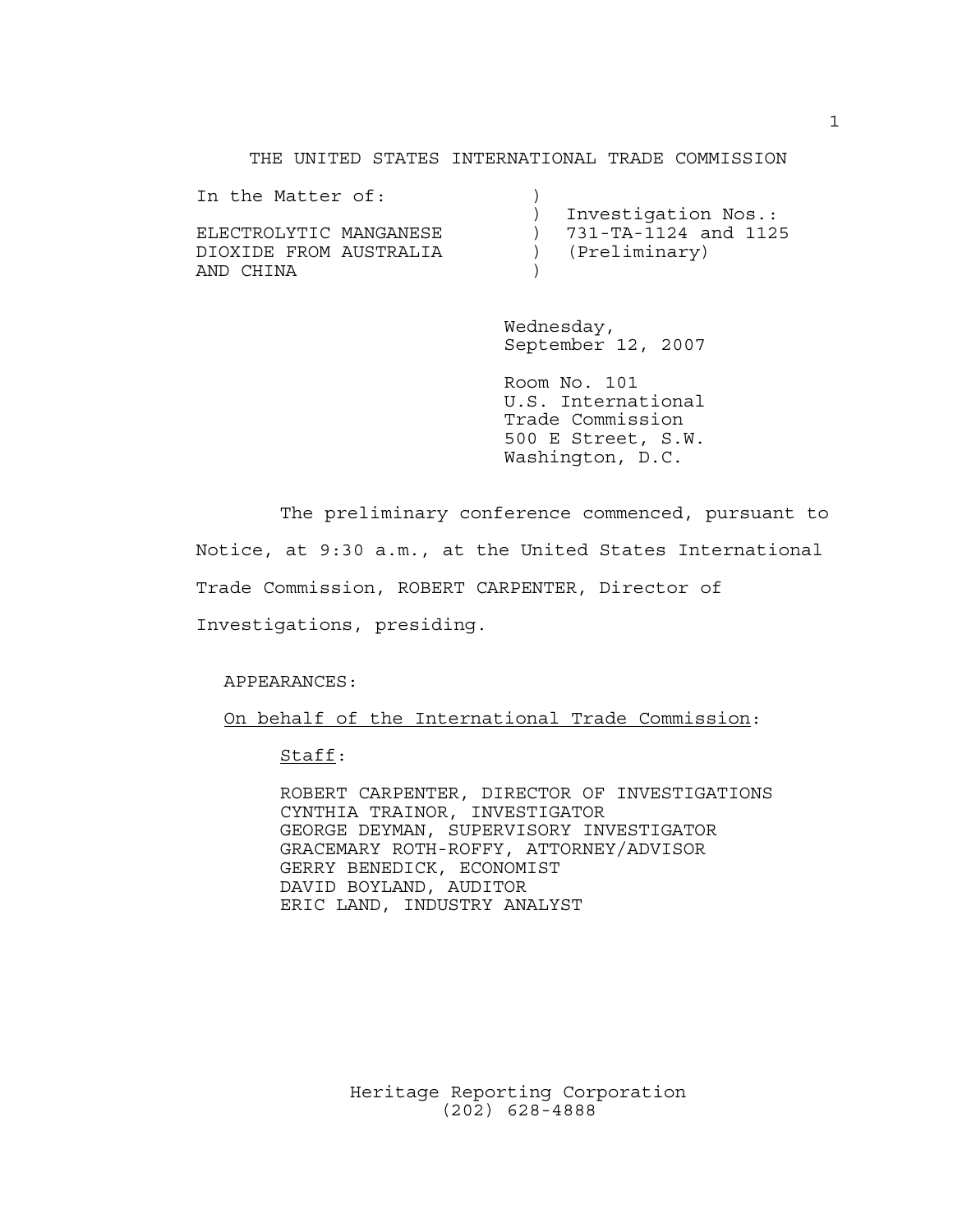APPEARANCES: (Cont'd.)

In Support of the Imposition of Antidumping Duties:

On behalf of Tronox LLC:

FREDRICK R. STATER, Plant Manager, Tronox LLC PAUL GUTWALD, General Manager, Electrolytic Division, Tronox LLC RICHARD L. BOYCE, Econometrica International, Inc.

JACK A. LEVY, Esquire MARK SCHAEFERMEIER, Esquire JAMES A. EARL, Esquire DLA Piper US LLP Washington, D.C.

In Opposition to the Imposition of Antidumping Duties:

On behalf of Delta EMD Australia (Pty) Limited:

ASHLEY MOORE, General Manager-Sales and Supply Chain, Delta EMD Australia (Pty) Limited JOHN REILLY, Nathan Associates, Inc. WILLIAM STEVENS, Director-Materials, Panasonic Primary Battery Corporation of America JAMES P. DURLING, Esquire, Vinson & Elkins LLP, Counsel to Panasonic Primary Battery Corporation of America

DAVID MALAMED, Esquire ERWAN BERTHELOT, Esquire ALISON L. MOORE, Esquire Gide Loyrette Nouel LLP New York, New York

On behalf of Spectrum Brands, Inc.:

MATTHEW McGRATH, Esquire Barnes, Richardson & Colburn Washington, D.C.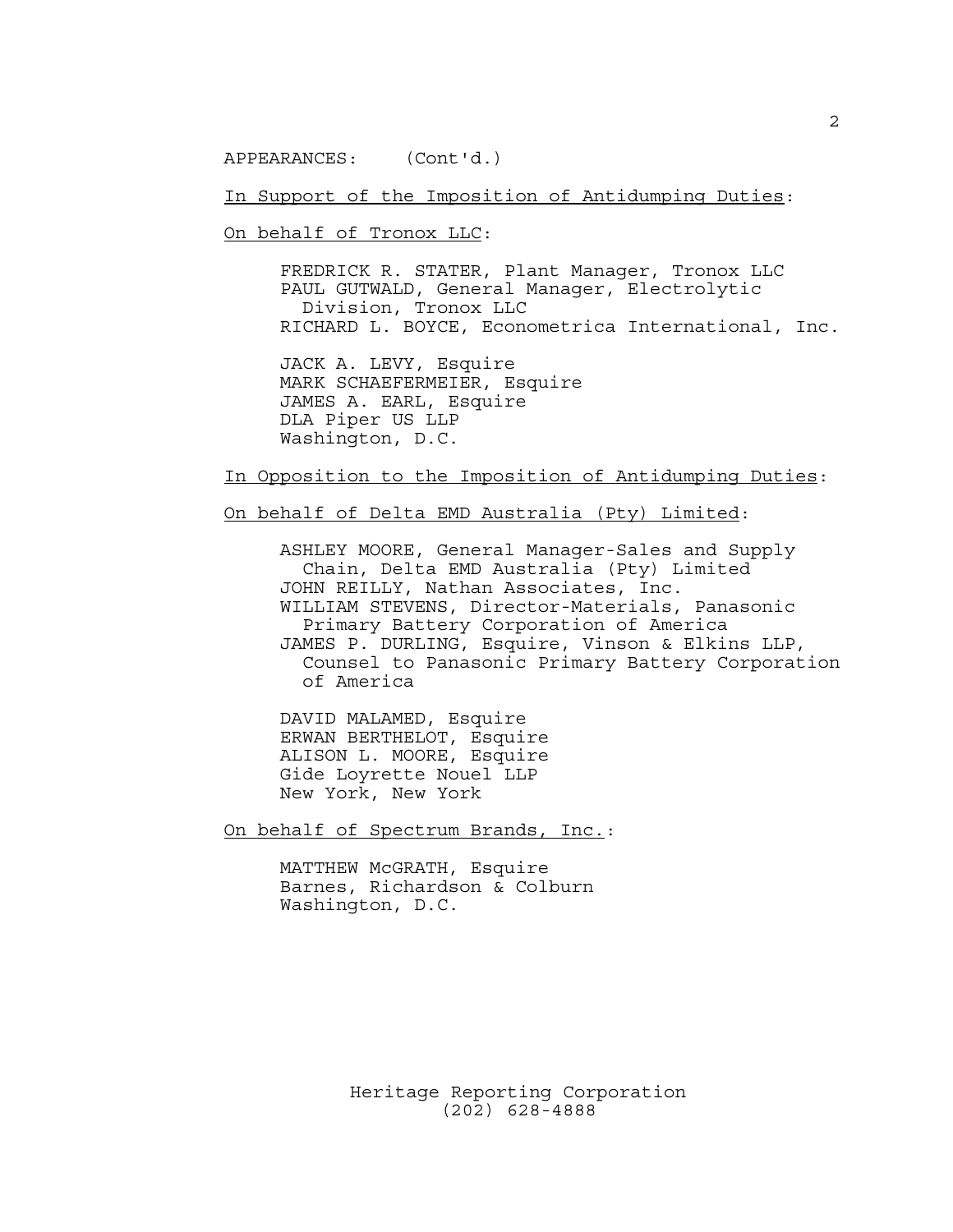# $\underline{\texttt{I}} \underline{\texttt{N}} \underline{\texttt{D}} \underline{\texttt{E}} \underline{\texttt{X}}$

PAGE

3

| OPENING STATEMENT OF JACK A. LEVY, ESQUIRE,<br>DIA PIPER US LLP                                                    | 6        |
|--------------------------------------------------------------------------------------------------------------------|----------|
| OPENING STATEMENT OF DAVID MALAMED, ESQUIRE,<br>GIDE LOYRETTE NOUEL LLP                                            | 8        |
| STATEMENT OF MARK SCHAEFERMEIER, ESQUIRE,<br>DLA PIPER US LLP                                                      | $10^{-}$ |
| STATEMENT OF FREDRICK R. STATER, PLANT MANAGER,<br>TRONOX LLC                                                      | 14       |
| STATEMENT OF PAUL GUTWALD, GENERAL MANAGER,<br>ELECTROLYTIC DIVISION, TRONOX LLC                                   | 19       |
| STATEMENT OF JACK A. LEVY, ESQUIRE,<br>DIA PIPER US LLP                                                            | 26       |
| STATEMENT OF RICHARD L. BOYCE, ECONOMETRICA<br>INTERNATIONAL, INC.                                                 | 40       |
| STATEMENT OF DAVID MALAMED, ESOUIRE,<br>GIDE LOYRETTE NOUEL LLP                                                    | 65       |
| STATEMENT OF JOHN REILLY, NATHAN ASSOCIATES, INC.                                                                  | 66       |
| STATEMENT OF ASHLEY MOORE, GENERAL MANAGER-SALES<br>AND SUPPLY CHAIN, DELTA EMD AUSTRALIA (PTY)<br><b>T.TMTTED</b> | 74       |
| STATEMENT OF WILLIAM STEVENS, DIRECTOR-MATERIALS,<br>PANASONIC PRIMARY BATTERY CORPORATION OF AMERICA              | 81       |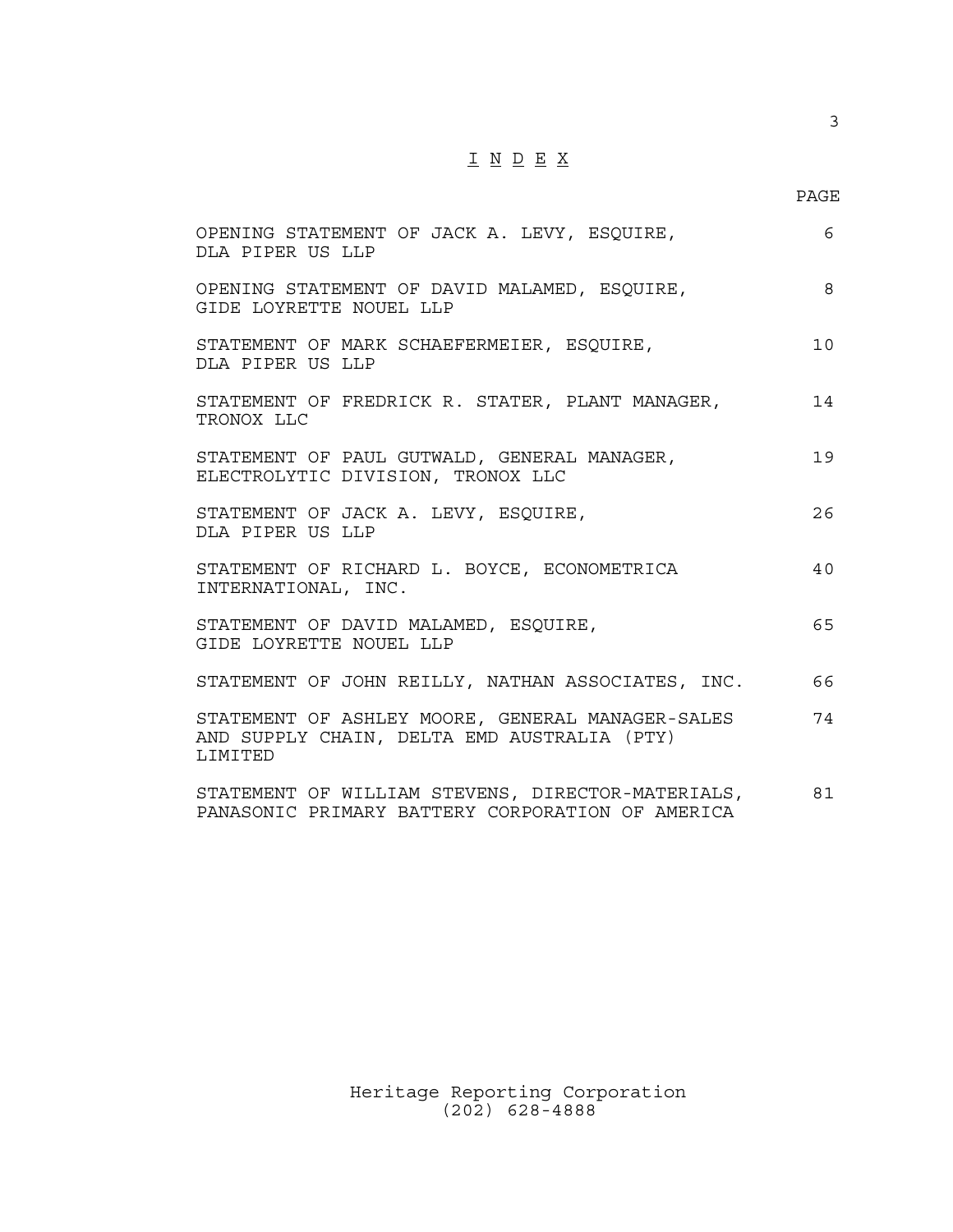# I N D E X

PAGE

| STATEMENT OF MATTHEW MCGRATH, ESQUIRE,<br>BARNES, RICHARDSON & COLBURN  | 86. |
|-------------------------------------------------------------------------|-----|
| CLOSING STATEMENT OF JACK A. LEVY, ESQUIRE,<br>DLA PIPER US LLP         | 139 |
| CLOSING STATEMENT OF DAVID MALAMED, ESQUIRE,<br>GIDE LOYRETTE NOUEL LLP | 148 |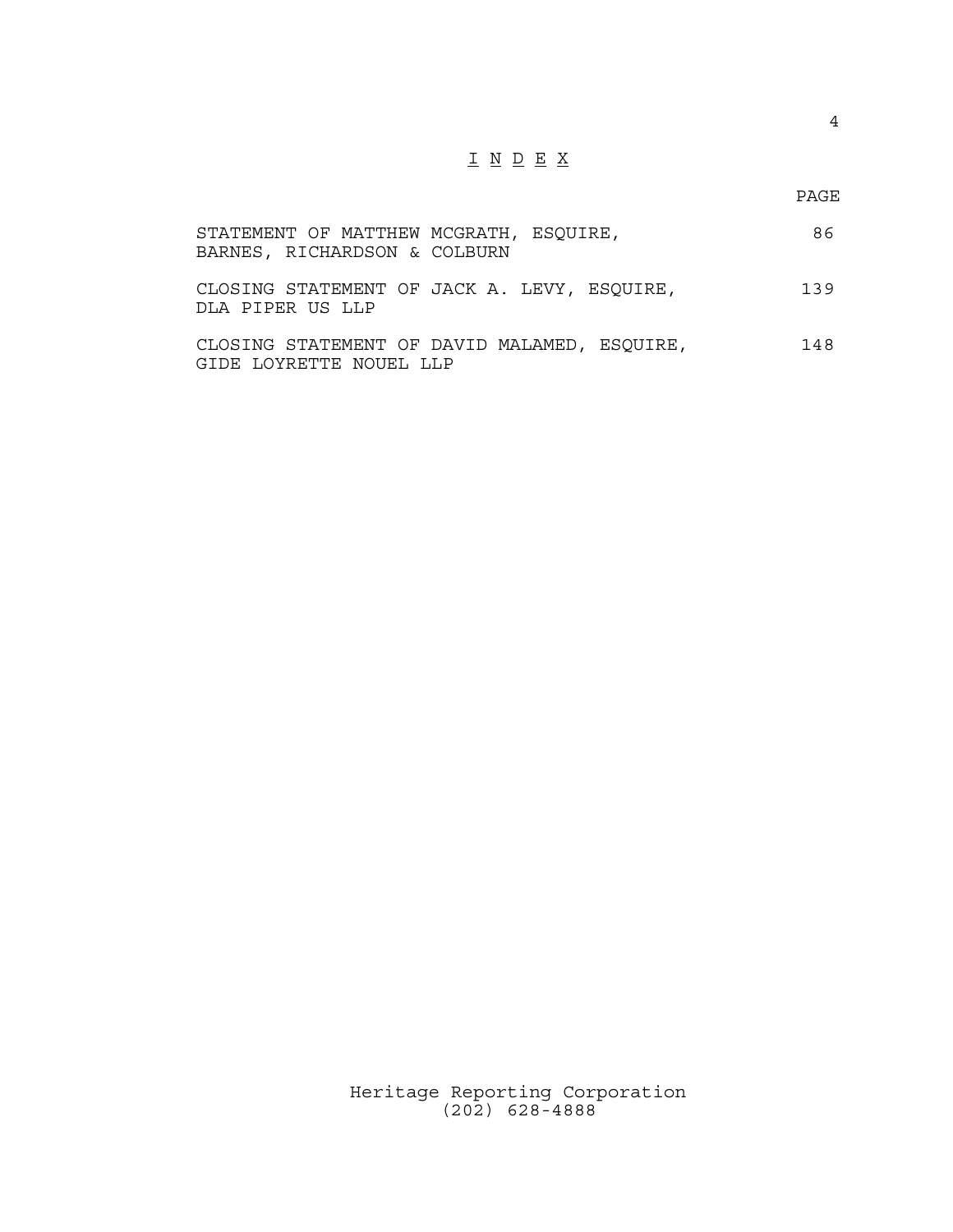Heritage Reporting Corporation (202) 628-4888 P R O C E E D I N G S (9:30 a.m.) MR. CARPENTER: Good morning, and welcome to the United States International Trade Commission's conference in connection with the preliminary phase of antidumping investigation Nos. 731-TA-1124 and 1125 concerning imports of Electrolytic Manganese Dioxide From Australia and China. My name is Robert Carpenter. I'm the Commission's Director of Investigations, and I will preside at this conference. Among those present from the Commission staff are, from my far right, Cynthia Trainor, the investigator; George Deyman, the supervisory investigator; on my left, Gracemary Roth- Roffy, the attorney/advisor; Gerry Benedick, the economist; David Boyland, the auditor; and Eric Land, the industry analyst. I understand the parties are aware of the time allocations. I would remind speakers not to refer in your remarks to business proprietary information and to speak directly into the microphones. We also ask that you state your name and affiliation for the record before beginning your presentation. Are there any questions?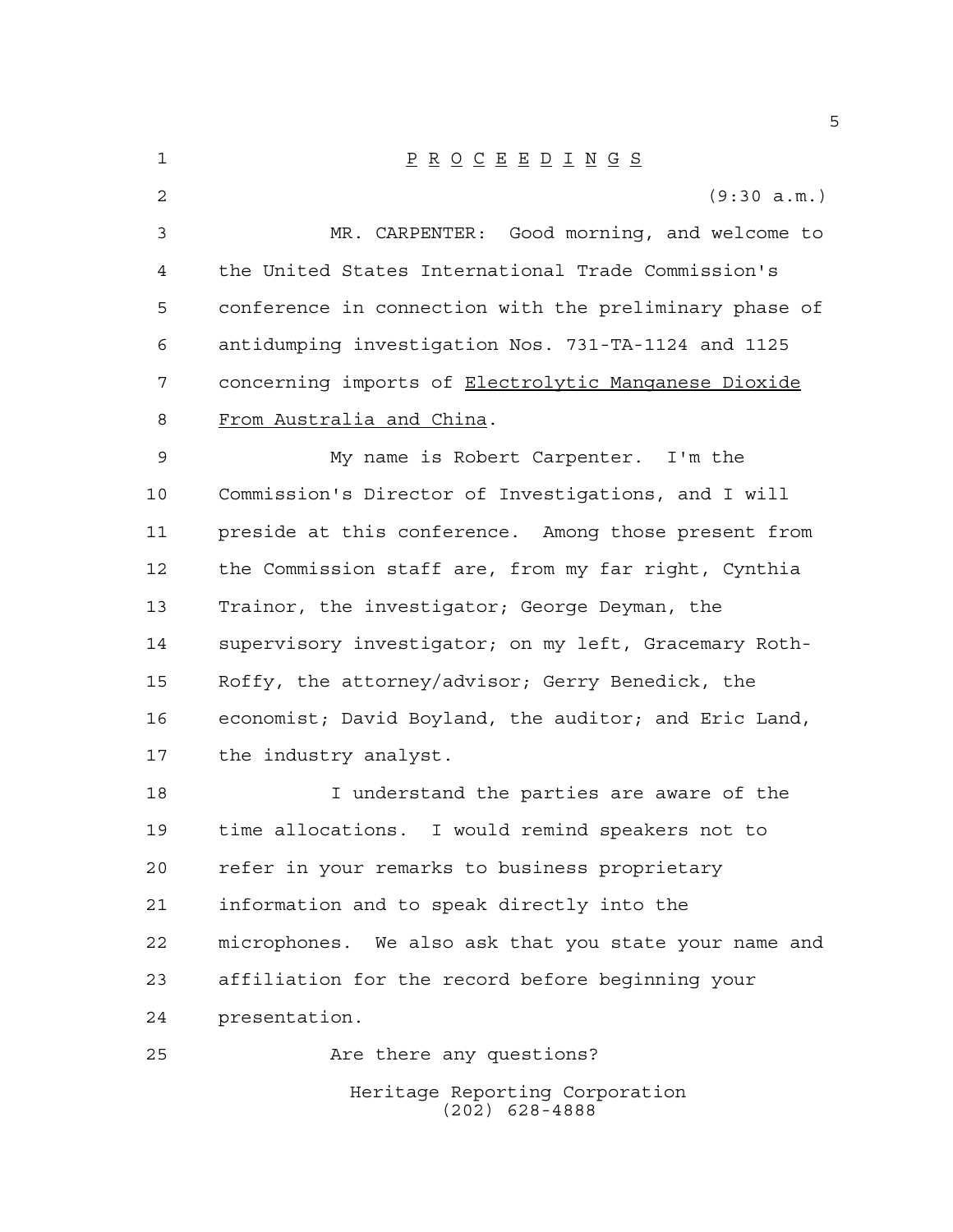(No response.)

Heritage Reporting Corporation (202) 628-4888 MR. CARPENTER: If not, welcome, Mr. Levy. Please proceed with your opening statement. MR. LEVY: Thank you, Mr. Carpenter. Good morning. It's good to be with you all. For the record, my name is Jack Levy from DLA Piper, counsel for Petitioner, Tronox LLC. This is a relatively straightforward, simple case. What makes it so straightforward is that when you look at the facts, much of which of course are proprietary, I don't think there's any serious question that the U.S. industry has been, in the terminology of the antidumping statute, materially injured by reason of the subject imports. This is also a relatively simple case for you to analyze because the Commission already knows a great deal about the product, the U.S. industry and the nature of the market. Just four years ago, in 2003, Tronox's predecessor company, Kerr-McGee, filed a petition against EMD from six countries, including Australia and China. Several of you may recall the circumstances of that case. Low-priced EMD from Australia and other foreign sources took substantial volume away from Kerr-McGee, causing soaring inventory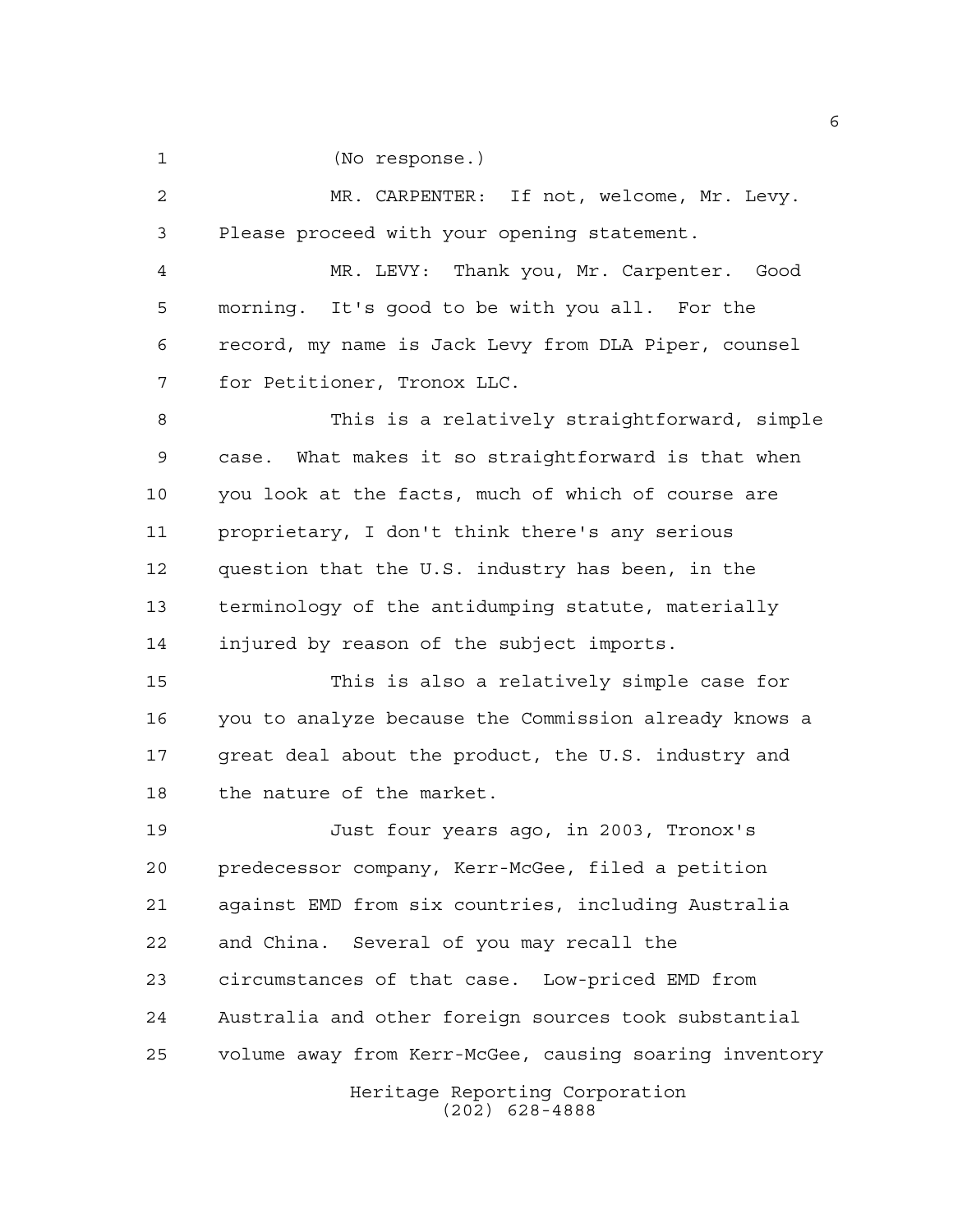levels and severe operating losses.

 The company had no choice but to take the drastic step of idling its plant, furloughing its workforce and filing antidumping petitions in an effort to remedy the situation. The Commission issued a preliminary affirmative decision for five of the six targeted countries, but it also determined that Chinese import volumes were negligible, and the Commission rejected our argument that Chinese EMD posed an imminent threat to the U.S. industry. Because the initiation of the 2000 case enabled Kerr-McGee to recapture its market position for 2004 and enabled it to restart the plant and because continuing those investigations would have provided no protection against Chinese imports, the company decided to withdraw its petitions in February of 2004. Unfortunately, just as we had feared, Chinese EMD imports have flooded the U.S. market. In 2004, the start of the current period of investigation, Chinese imports increased by more than 2,000 percent compared to the prior year and has accounted for more than 45 percent of the total market volume of EMD imported into the United States in 2004. Since that time, the Chinese share of total EMD

> Heritage Reporting Corporation (202) 628-4888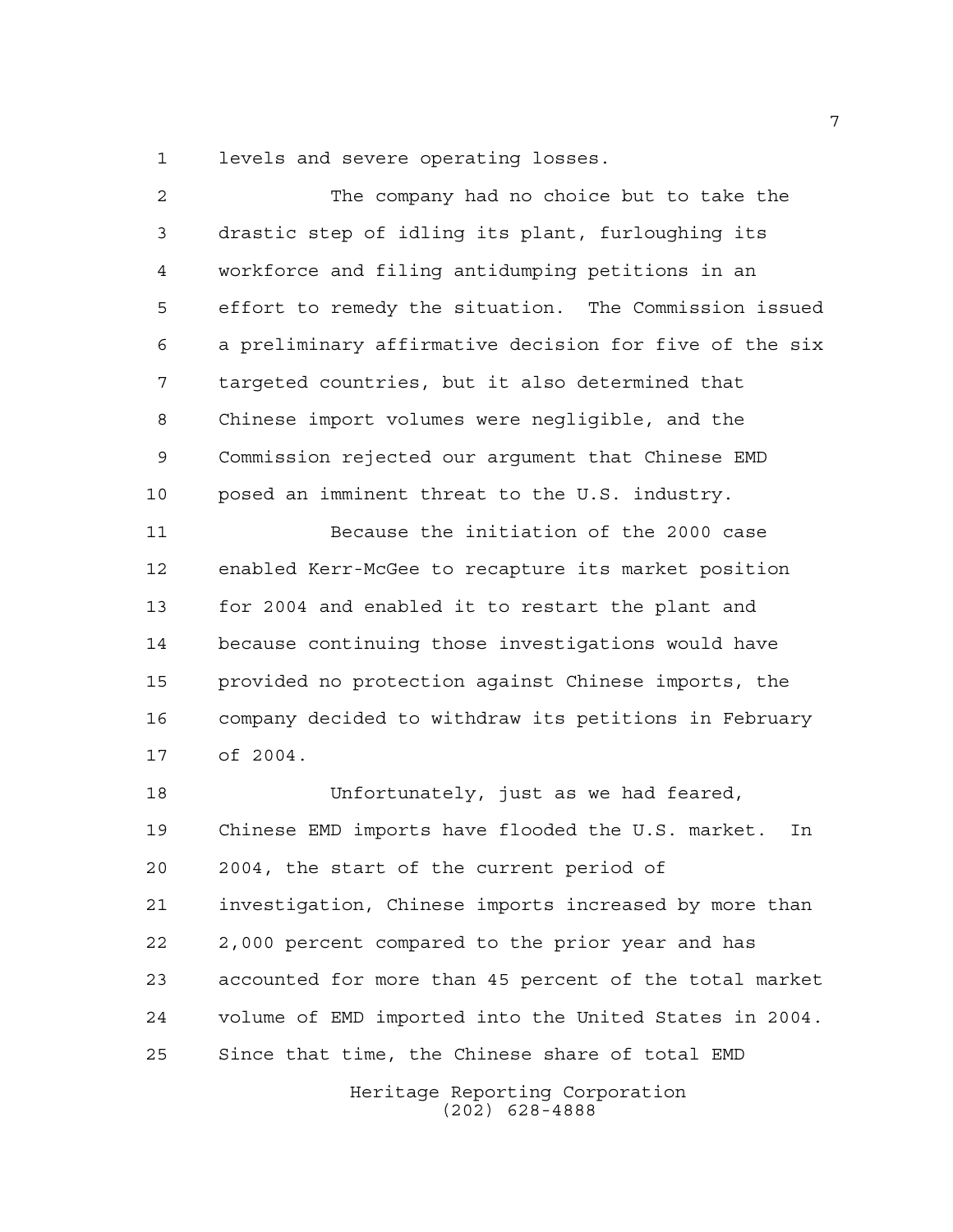imports has never dropped below 34 percent.

Heritage Reporting Corporation (202) 628-4888 Taken together, Chinese and Australian EMD imports have grown over the period of investigation at the expense of U.S. producers. They have suppressed prices in an environment of rising material and energy costs. In a moment you'll hear direct, candid testimony from two company officials at Tronox. Listening to their testimony and the data that support it, I don't think there's any serious question that the U.S. EMD industry has already been severely injured as a result of subject imports and that it continues to be threatened with future injury. Thank you. MR. CARPENTER: Thank you, Mr. Levy. Mr. Malamed, if you would come forward, please? MR. MALAMED: Good morning. For the record, I am David Malamed, Gide Loyrette Nouel. We are counsel to Delta. We have, of course, studied the 2003 and the sunset review in 2000, and we seem actually to be frequently meeting the ITC and the DOC, and really what we'd like to express today is whether there is something wrong with the EMD market or whether there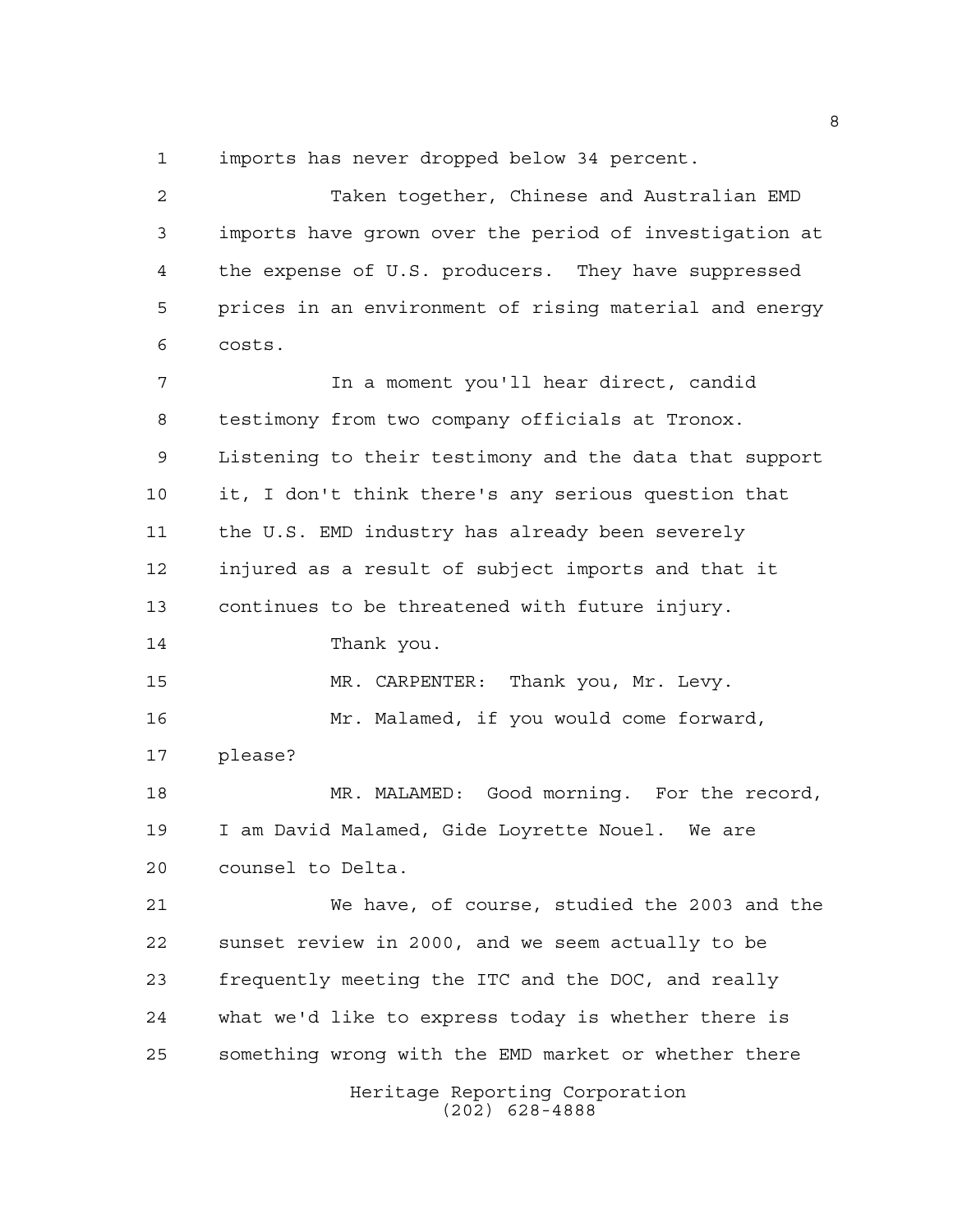is probably something to be said about Tronox in particular and the way they handled the evolution of the market; in particular, the segmentation that we see appearing on the U.S. market. It is something that we would like to show actually today to the Commission.

 We would like in fact to show that Tronox is not directly competing with Delta products or, for that matter, Chinese imports here, and that is probably something that has not been stressed by Mr. Levy and Tronox because we have a very different situation than the 2003 market.

 We have seen in fact a decrease in imports when we compare the current period of investigation as opposed to the 2003 period of investigation. The imports have decreased by 28 percent, obviously a situation which should have benefitted Tronox on any market.

 We also have experienced an increased segmentation of the EMD market. That is something that will be confirmed by Panasonic and Spectrum, and you will see why the ability to adapt to a segmentation in that market has been absolutely key particularly to Delta to regain market share against the Chinese, not against Tronox.

> Heritage Reporting Corporation (202) 628-4888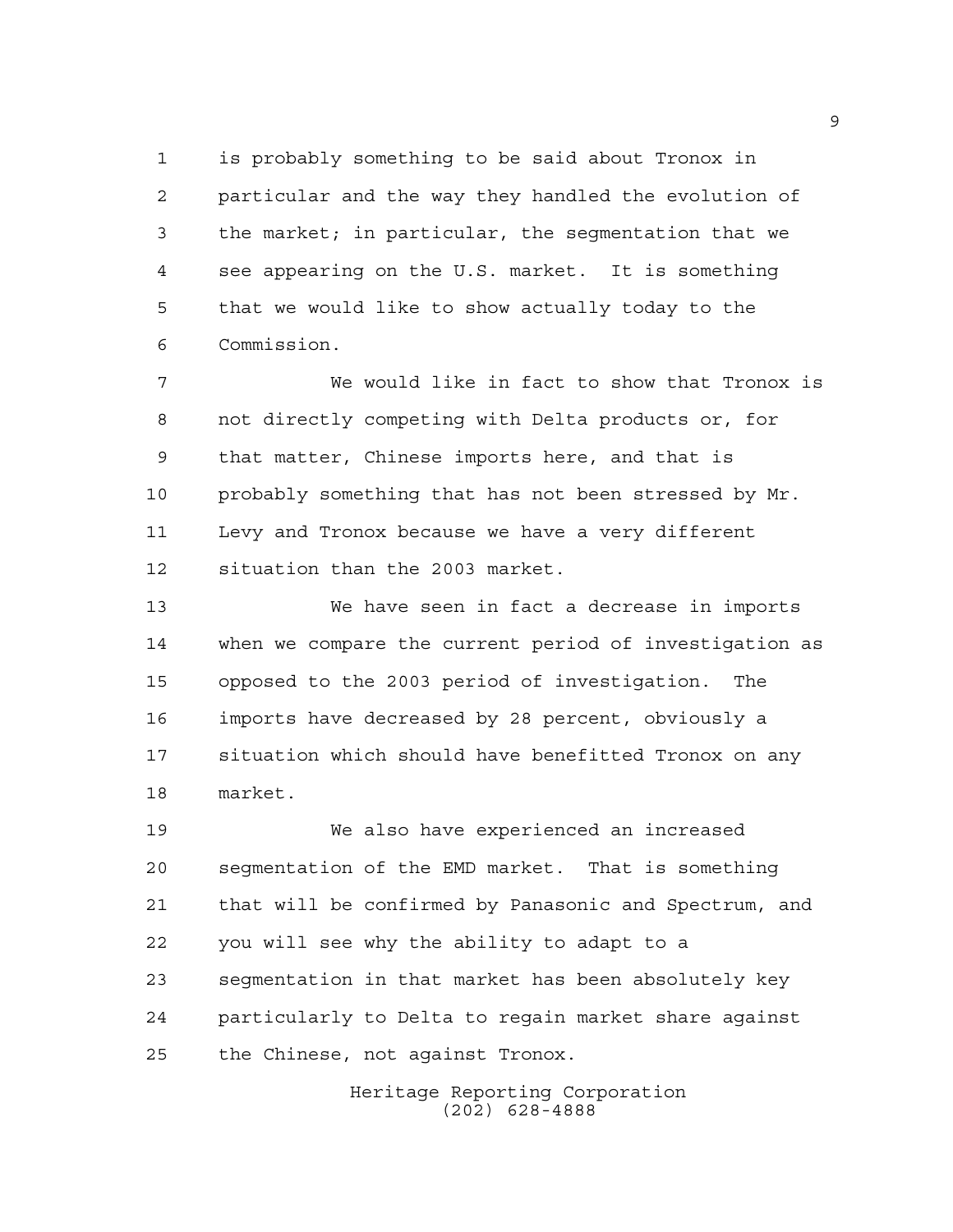What has not changed though clearly is that the U.S. market needs EMD imports if there is to be a battery, if they are to be a manufacturer of a battery in the United States. That is something that Mr. Reilly will show very clearly, and that's a fact we have to account for.

7 So what we'd like to demonstrate today on the one hand, we have a decline of imports, a serious decline of imports, about 28 percent, and on the other hand we have a company that repeatedly comes before the ITC and the DOC to seek protection, and we would like to demonstrate that sometimes you have to account for your own acts.

Thank you.

MR. CARPENTER: Thank you, Mr. Malamed.

 Mr. Levy, could you please bring your panel forward at this time?

 MR. SCHAEFERMEIER: Good morning. I am Martin Schaefermeier of DLA Piper, counsel for Tronox. Let me first introduce the other members of our team to you.

Heritage Reporting Corporation With me today is Paul Gutwald, general manager of the Electrolytic Division of Tronox. To my immediate left we have Rick Stater, plant manager of Tronox's EMD operations in Henderson, Nevada, and then

(202) 628-4888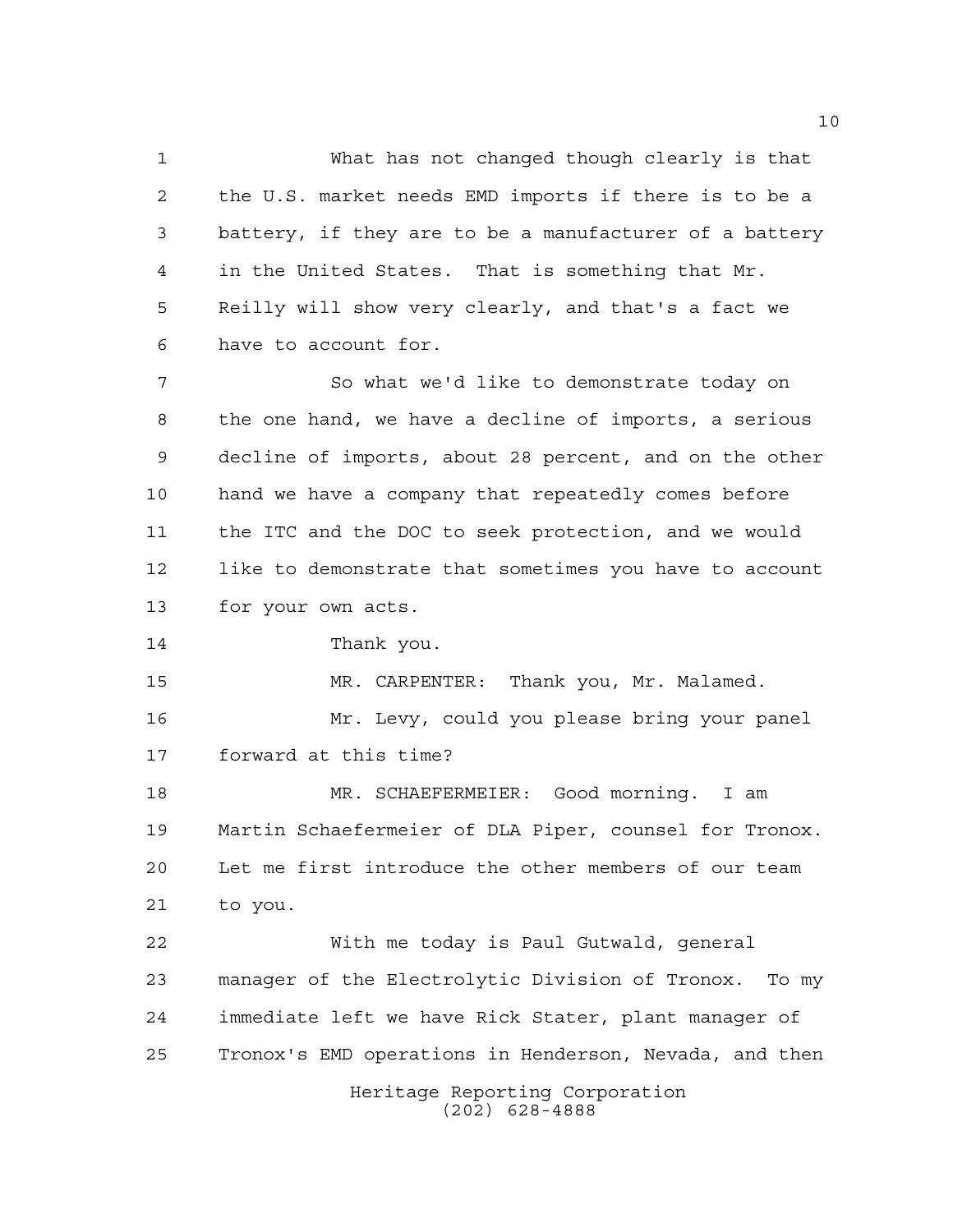to my right is Dr. Richard Boyce of Econometrica International, and then my colleagues from DLA Piper, Jack Levy, who you have already heard from, and Jamie Earl to my far left.

 Let me briefly preview for you the testimony of the industry witnesses. Rick Stater will be talking to you about electrolytic manganese dioxide, its production process, the basic cost structure for EMD production operations and Tronox's injured condition as a result of the low-priced subject imports.

 Paul Gutwald will then tell you about the U.S. market for EMD, the typical sales process, how the subject imports compete in the U.S. market and how the imports have had a decidedly negative impact on Tronox.

 Before I turn things over to the company witnesses, I want to give you a brief overview of our case. In these preliminary investigations, the evidence clearly shows that there is a reasonable indication of injury, of material injury, to the U.S. EMD industry and a threat of injury by reason of imports from Australia and China.

Heritage Reporting Corporation (202) 628-4888 As Mr. Levy already explained, the Commission knows a great deal about the product, the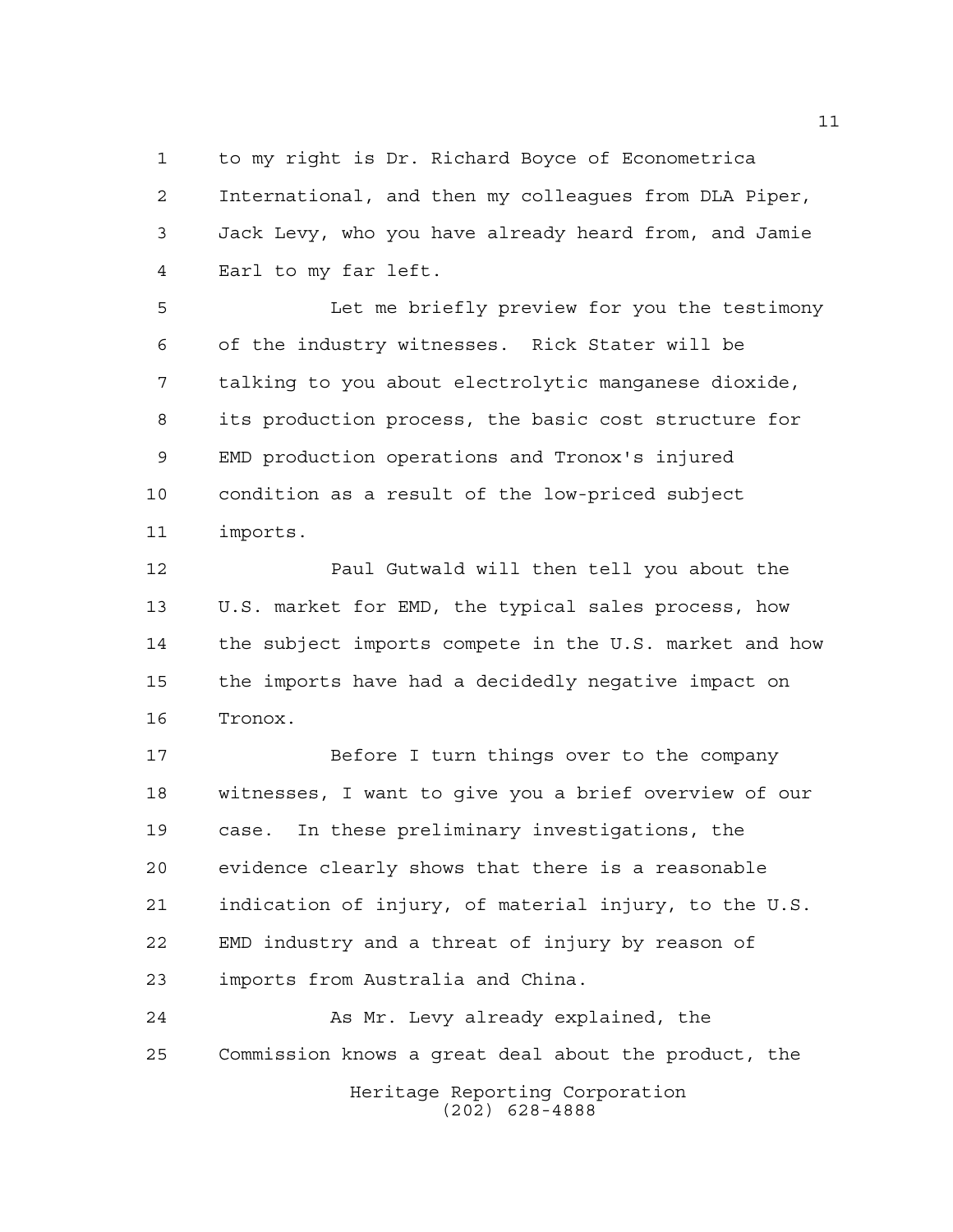nature of the U.S. market and the U.S. EMD industry through its previous investigations and sunset reviews.

 Many elements of our case have already been examined and established in the context of the prior investigations and sunset reviews. For example, most recently in 2003 the Commission has found that all electrolytic manganese dioxide constitutes a single like product, that Australian imports and the domestic 10 like product are generally fungible, that the few customers for EMD in the U.S. market have considerable purchasing power and that domestic EMD producers and the number of import suppliers are qualified by major battery producers in the United States.

 These facts continue to be present in the period that is at the focus of this investigation, but regardless of the Commission's prior experience with EMD we intend to cover all of the key elements of our case today, providing you with a complete factual record for analysis.

 The facts in this case are clear. There has been an undeniably large increase in imports from Australia and China. Between 2004 and 2006, the volume of these imports increased by more than 48 percent and further increased during the interim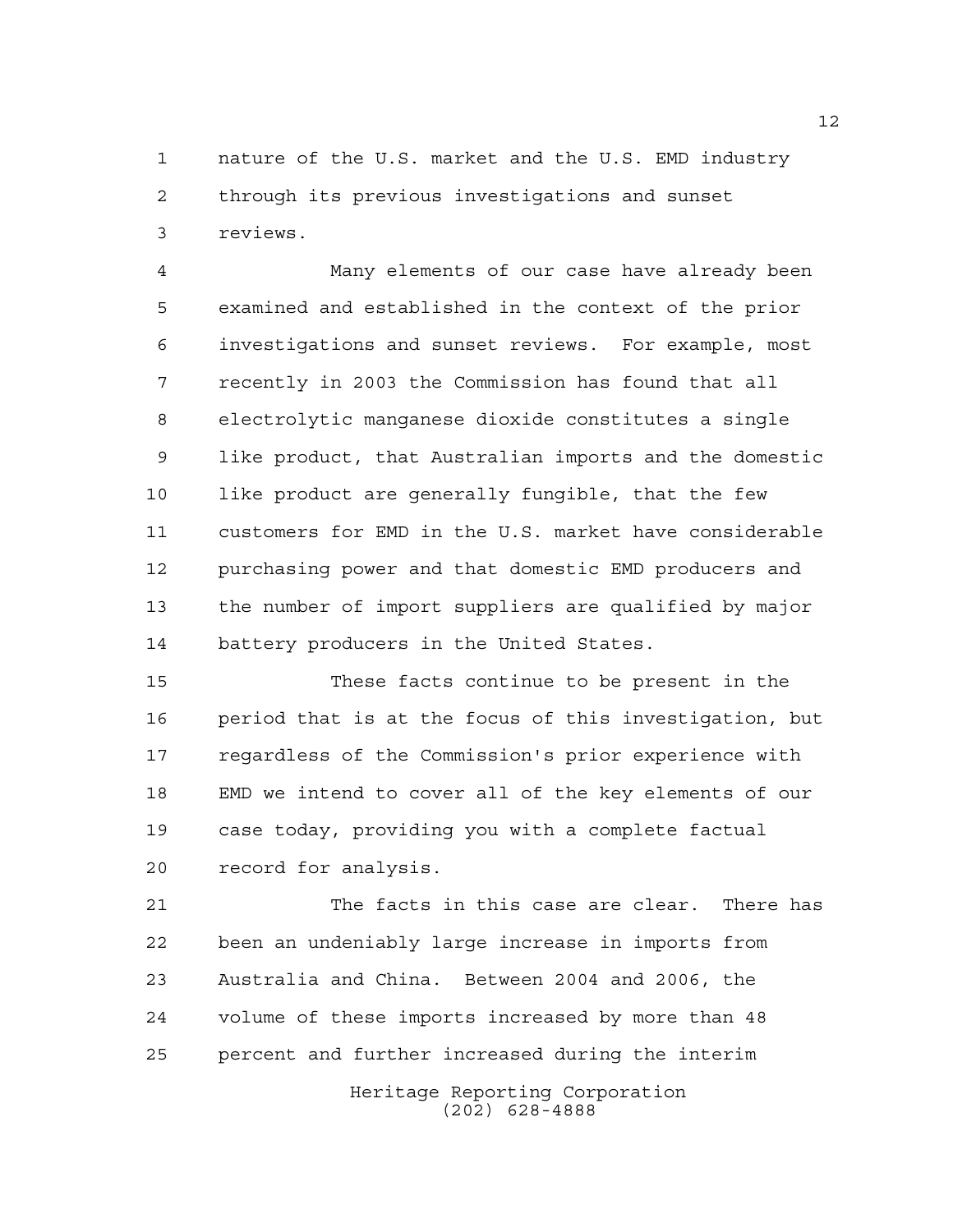period.

 In addition, in order to earn market share the Australian and Chinese imports have been priced very aggressively. During the investigation period, subject imports entered the United States at the lowest prices of any import suppliers and increased sharply in volume as compared to other import sources. Over the entire period of investigation, the subject imports' already large share of total EMD imports increased from 77 to 89 percent. The effect of subject imports in the marketplace has been that Tronox has lost sales and

 revenues. The unfairly low prices offered by the subject imports have forced Tronox to reduce its bid prices in annual contract negotiations, leaving the company unable to recover greatly increased raw materials and other input costs. In addition, Tronox lost volume to the subject imports.

 As the Tronox witnesses will testify, the U.S. industry has already been injured. Tronox is experiencing losses, and the continued viability of the company, of the EMD operations of the company, is very much threatened. Any additional lost sales or revenues would be devastating.

Heritage Reporting Corporation (202) 628-4888 Without relief from the dumped imports, the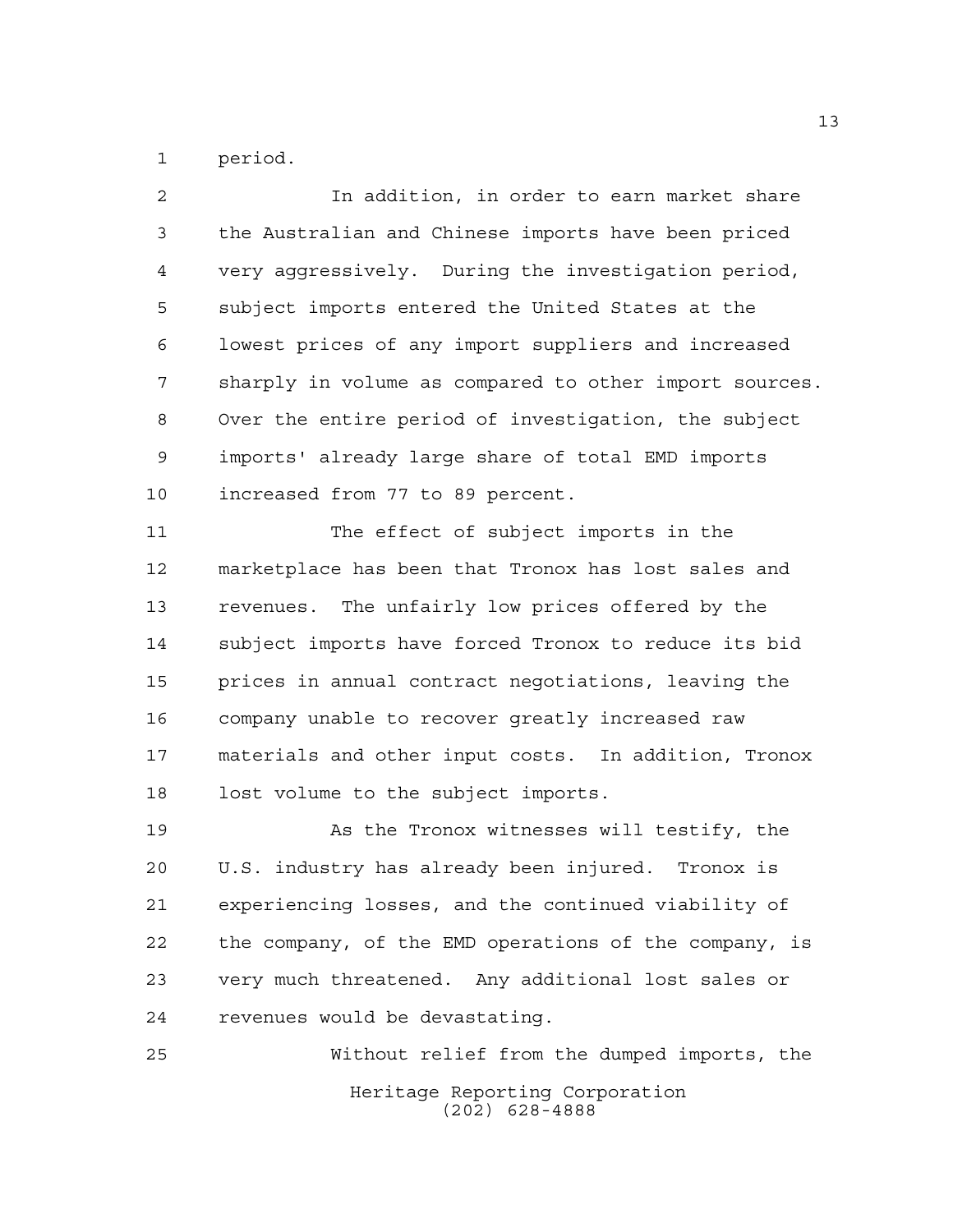domestic industry will not be able to recapture or even maintain its production and shipment volumes and will not be able to raise its prices to a level where it can recover its increased input costs and return to financial health.

 With that introduction, I would like to turn things over to Mr. Stater.

 MR. STATER: Good morning. My name is Rick Stater, Tronox LLC, Henderson facility. I'm the plant manager of the EMD operation in Tronox LLC's Henderson operation. I've been employed by Tronox and its predecessor, Kerr-McGee Chemical, for more than 20 years.

 I'd like to provide you this morning with some background information. First I'd like to briefly describe the electrolytic manganese dioxide and its uses. Secondly I would like to explain the production processes, and, third, I would like to briefly characterize the cost structure of EMD production. Finally, I would like to talk about the deterioration in Tronox's EMD business over the period of investigation.

Heritage Reporting Corporation (202) 628-4888 Electrolytic manganese dioxide is the active ingredient in a dry cell battery. When you mix EMD with other material it's used to form the cathode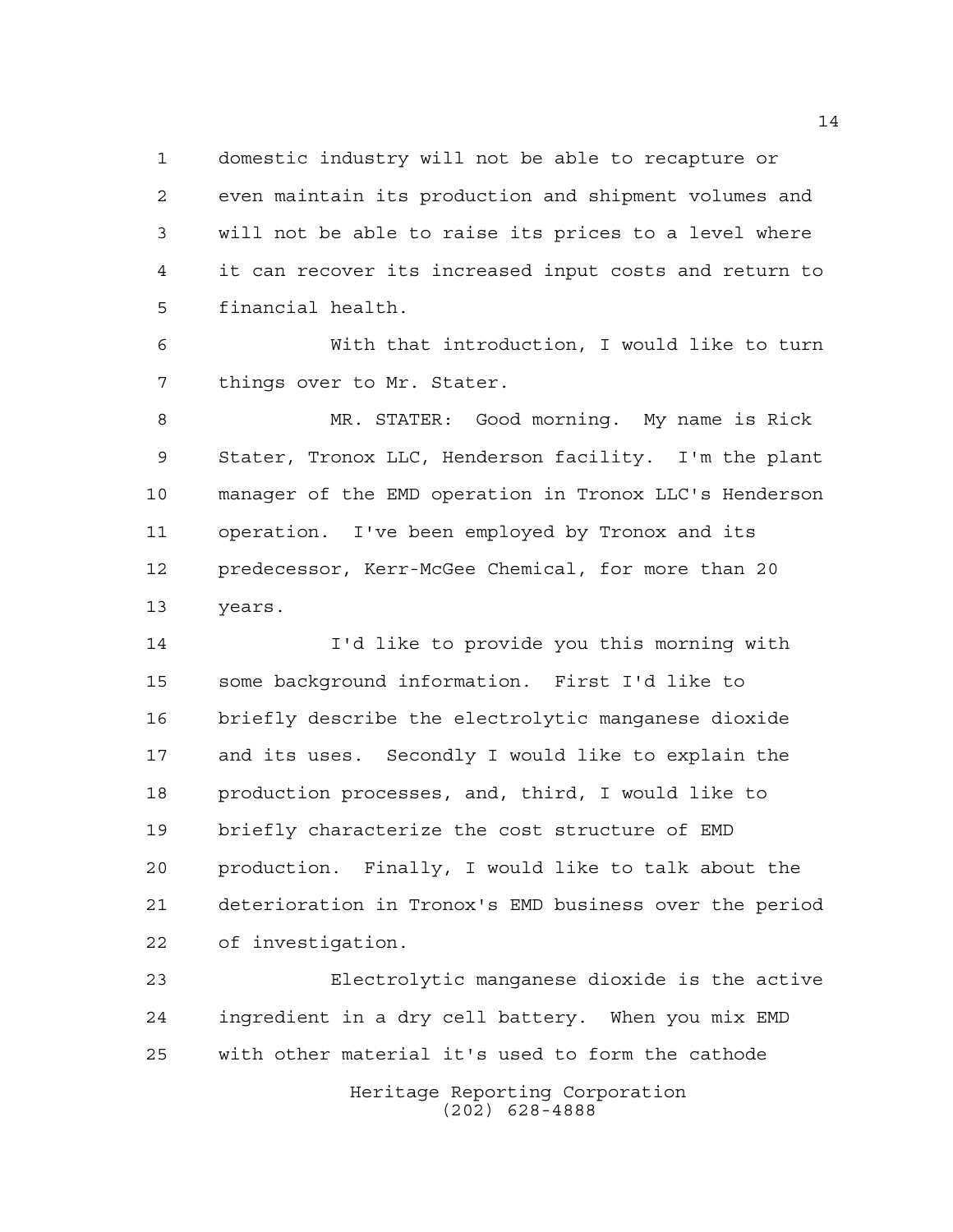material in those batteries. In its simplest terms, the production of EMD is a process of taking manganese dioxide ore and converting it into a highly pure form of manganese dioxide using electrolytic technology.

 The EMD production process is composed of three basic operations: ore handling, electrolysis and finishing. Let me describe each of these briefly. In the ore handling step, manganese ore is far and away the most important raw material in the production of EMD. I have brought with me a sample of the manganese dioxide ore that we use.

 In the ore handling stage of production the manganese ore is first crushed and ground and then fed into a reduction process which converts the manganese dioxide into a manganese monoxide or reduced ore state. The reduced ore then undergoes a leaching process with sulfuric acid. The process generates manganese sulfate solution from which the impurities are removed. Again, here is a sample of the manganese sulfate solution.

 During the electrolysis process, purified manganese sulfate solution is fed into electrolytic cells where manganese dioxide is electroplated on the anodes. The EMD plate material is then harvested from the anodes and processed. There is also a sample of

> Heritage Reporting Corporation (202) 628-4888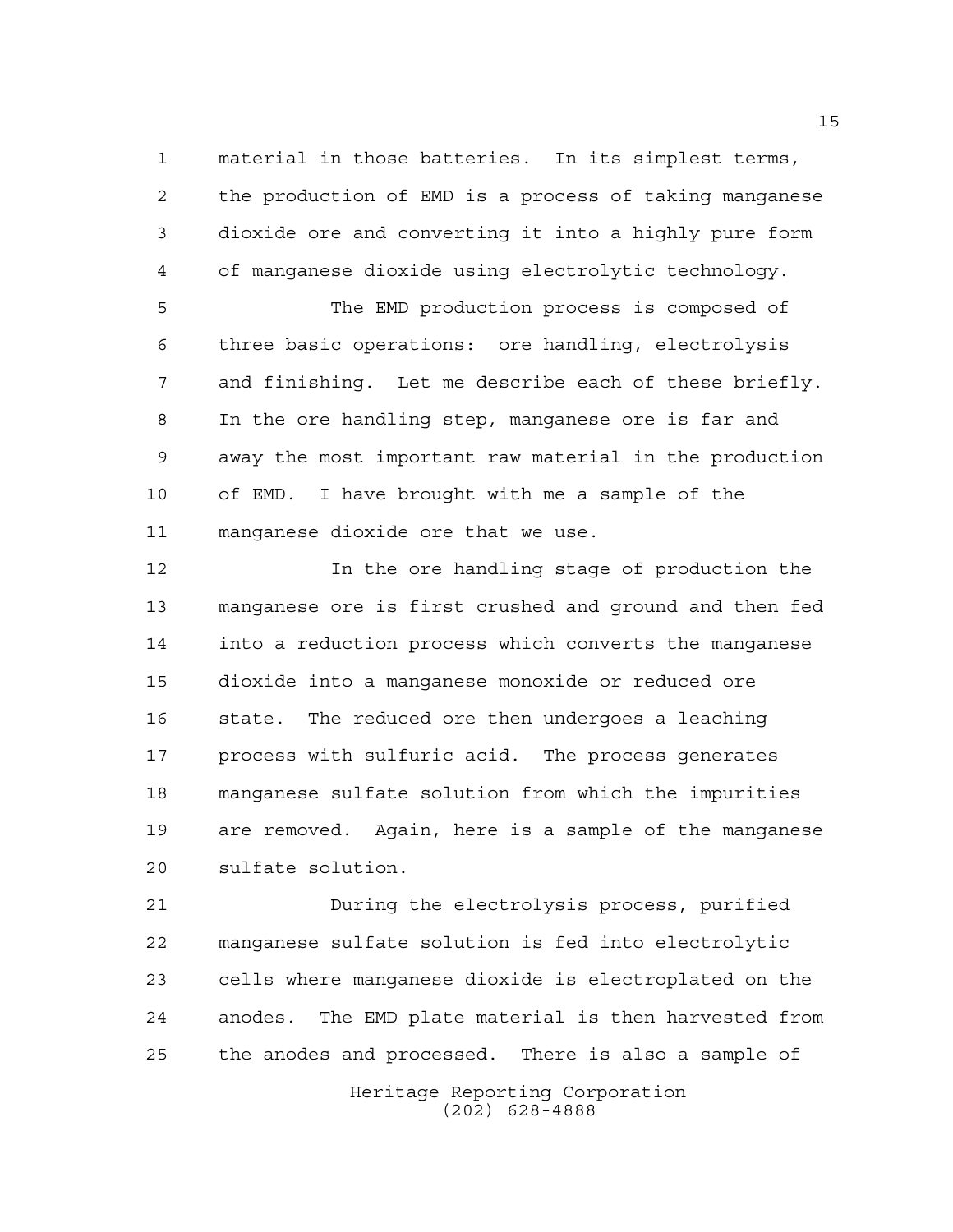EMD plate.

| 2  | During the finishing process, the EMD in               |
|----|--------------------------------------------------------|
| 3  | plate form is crushed and neutralized. More than 99    |
| 4  | percent of the U.S. market is for alkaline grade EMD,  |
| 5  | but, depending on the finishing process and the        |
| 6  | chemicals used in the neutralization step, lithium     |
| 7  | grade and zinc chloride grade can also be produced at  |
| 8  | the finishing stage.                                   |
| 9  | Finally, the EMD is dried and screened to              |
| 10 | meet the customer's specifications, including particle |
| 11 | size and moisture content. There's also a sample of    |
| 12 | the finished EMD powder.                               |
| 13 | The EMD production process that I have just            |
| 14 | described to you is common to nearly all EMD companies |
| 15 | with one notable caveat. To our knowledge, some        |
| 16 | Chinese EMD producers consume manganese carbonate ore  |
| 17 | instead of manganese dioxide ore to produce EMD.       |
| 18 | To be sure, carbonate ore has the benefit of           |
| 19 | being readily soluble in sulfuric acid without the     |
| 20 | need of reduction. The leaching process is also less   |
| 21 | efficient because the carbonate ore has a lower        |
| 22 | manganese content than the dioxide ore and contains    |
| 23 | greater impurity levels which need to be removed.      |
| 24 | I want to make one point perfectly clear.              |
| 25 | Whether you start with a manganese carbonate ore or a  |
|    | Heritage Reporting Corporation<br>$(202)$ 628-4888     |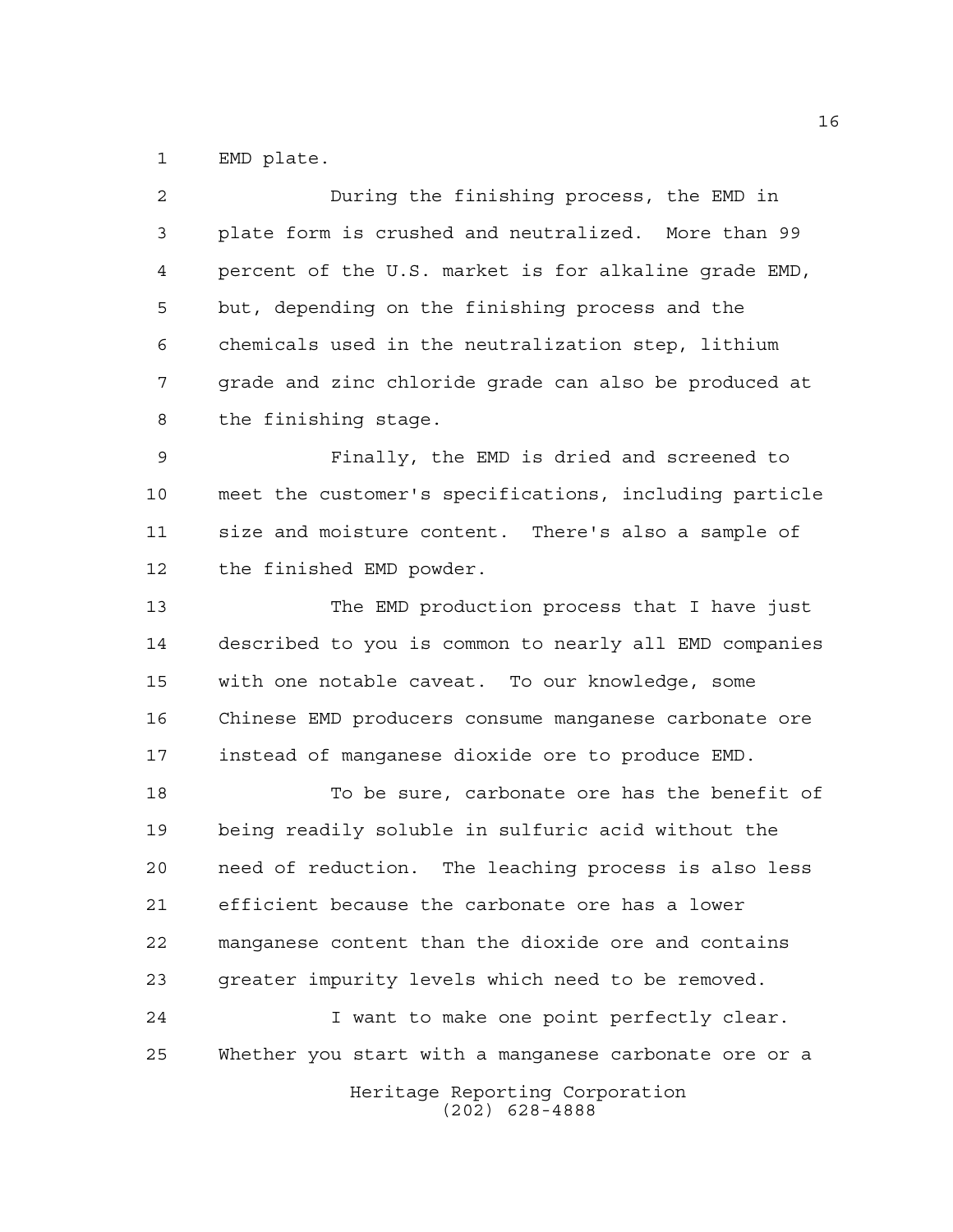manganese dioxide ore, you get the same finished EMD product. All EMD, whether produced using carbonate or dioxide ore, is within the scope of this investigation.

 The processes that I've just described to you entail substantial raw material costs and substantial energy costs. While the actual costs of any particular producer are proprietary, it would not be unusual to find that ore constitutes approximately one-quarter of the company's production cost, and energy constitutes another quarter of the production cost.

 These are very rough percentages, but I wanted to make the point that these variable costs are significant, and one of the challenges we have had to face over the period of investigation has been the dramatic increase in both ore and energy costs.

 EMD production is also a highly capital intensive manufacturing process with high fixed overhead costs. The company's profitability depends on using production assets as fully as possible in order to minimize per unit cost.

 Just to give you an example, in 2003 when we lost our market position and our capacity utilization dropped the impact was so severe that we were forced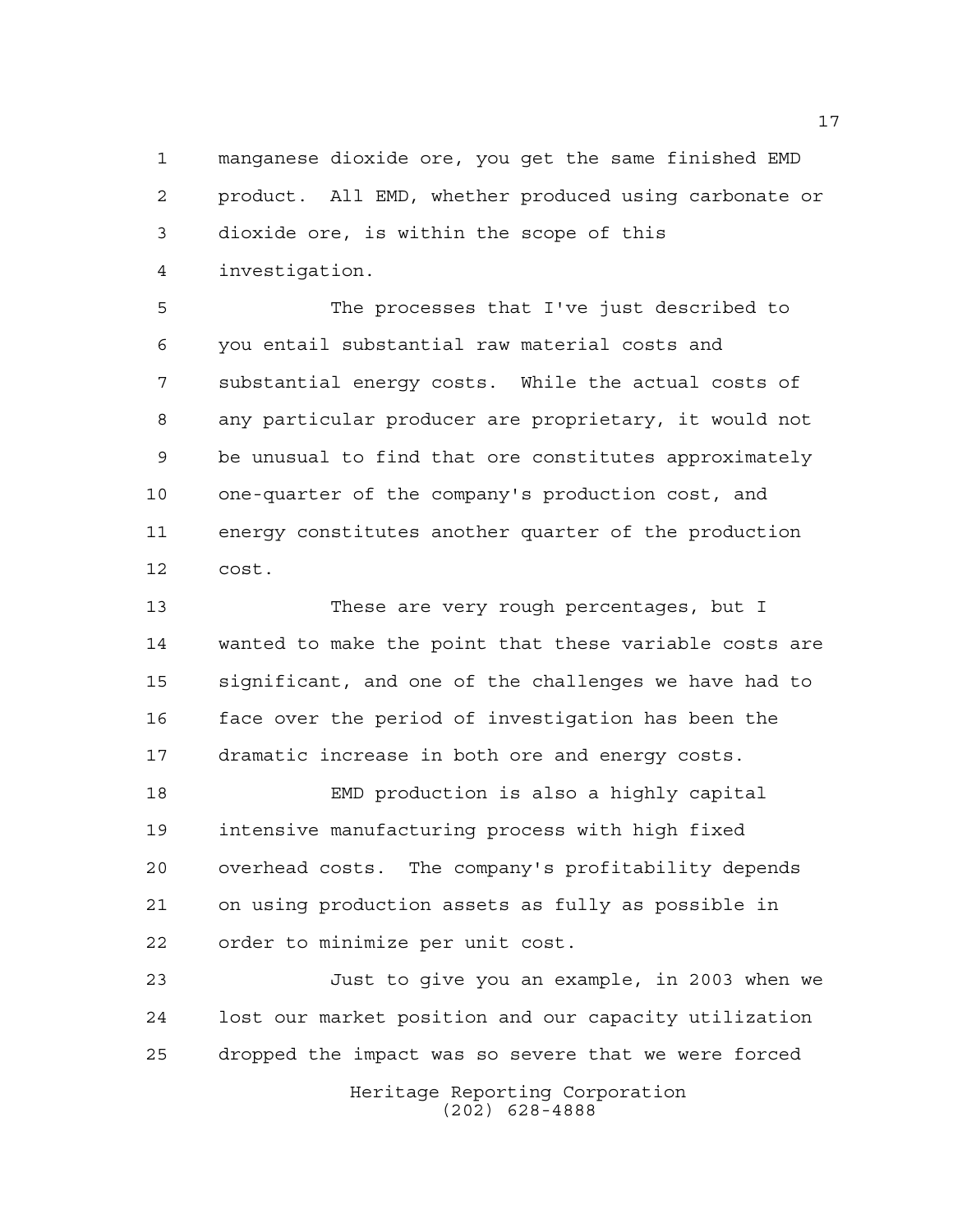to idle the plant and furlough the workforce.

 Unfortunately, Tronox is again experiencing reduced operating rates due to lost sales, and this is having the expected impact on our financial performance.

 Let me give you some general observations of Tronox's financial performance. You already have all the details in our proprietary questionnaire that we submitted. During this period, Tronox undertook substantial measures to reduce costs within our control. Unfortunately, despite these efforts, Tronox's operating rate went down, our inventories grew, and we are losing money. Subject imports are the problem.

14 A key economic factor that I'm sure the Commission will understand is that there has been a dramatic increase in raw materials and energy costs over the period of investigation. From January 2004 through June of 2007, manganese ore costs in the United States have increased by more than 20 percent.

 During the same period, per unit natural gas costs have increased by more than 23 percent. Dumped EMD imports from Australia and China have prevented us from raising our prices enough to be able to recover these significant increased costs.

Heritage Reporting Corporation (202) 628-4888 Let me make one final point in conclusion.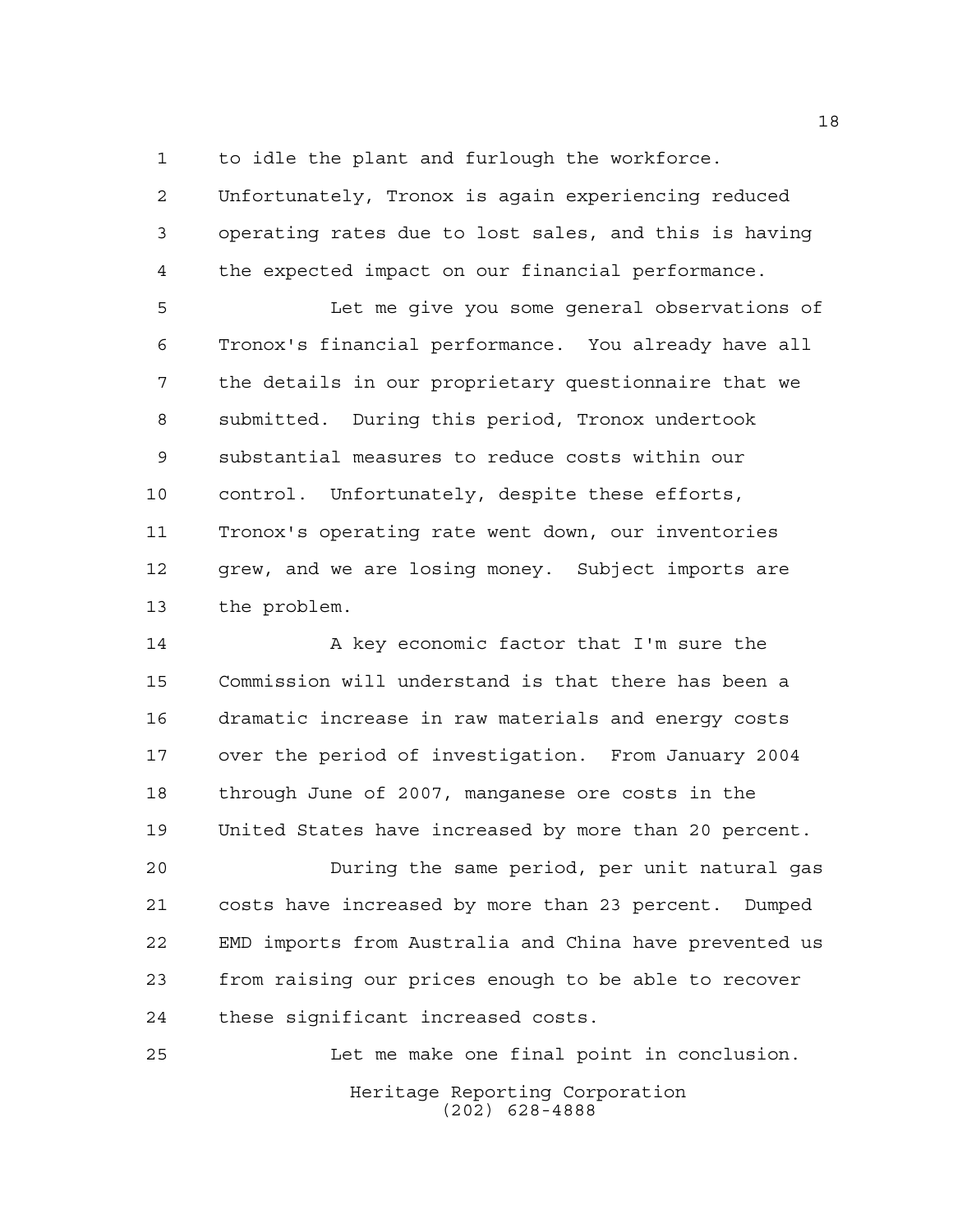I was the person who had to manage the idling of our operations and the furlough of all of our employees in 2003. That was a very painful experience and it was a very painful process, which, as the Commission found, was caused by dumped imports.

 I see what Chinese and Australian imports are doing to the market today, and I am saddened to see that the future of our EMD business is again in jeopardy. I know from my own personal experience that antidumping orders can make all the difference. I remember how the orders against Japanese and Greek EMD were extremely effective in the 1990s.

 The folks at Henderson, Nevada, are hardworking Americans who are committed to the industry and to the Henderson community. We are confident that if the imports are fairly traded we can compete effectively, but there is no question that we need antidumping relief in order to survive.

 Thank you. I turn this over to Paul Gutwald.

 MR. GUTWALD: Good morning. I am Paul Gutwald. I am the general manager for Electrolytic Division of Tronox.

Heritage Reporting Corporation (202) 628-4888 In my testimony today I'd like to first provide a background of the EMD market, discuss the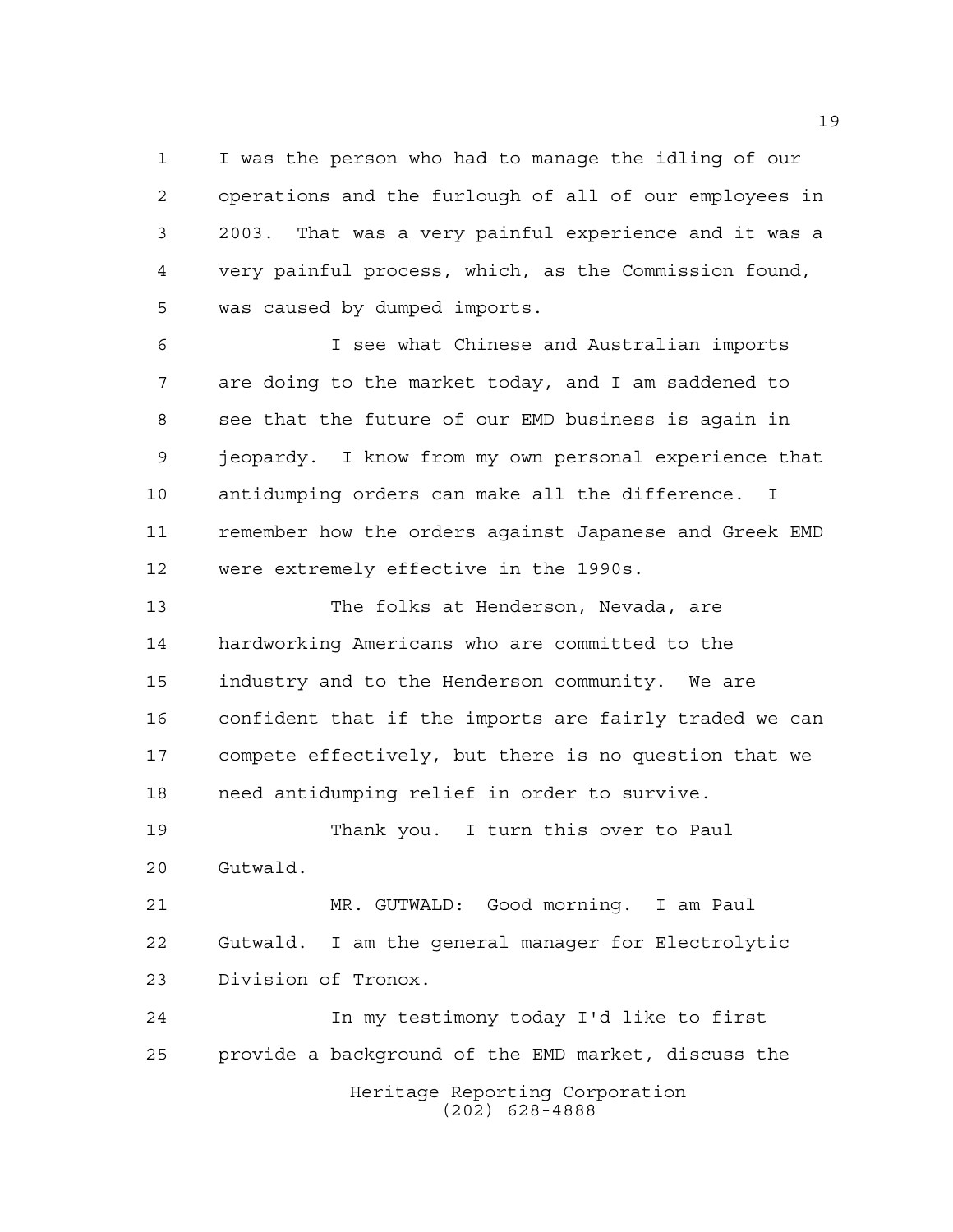sales process and then talk about the impact that Chinese and Australian imports have had upon our business during the period of investigation.

 Let me first start with an overview of the market. As you have heard, demand for EMD is closely driven in line by the demand for alkaline batteries. As a consequence, the industry is highly concentrated. There are four key customers that dominate the market: Duracell, Eveready, Rayovac and Panasonic. Because of their dominant position, these customers can leverage bids from competing suppliers and achieve a low price for the EMD import costs.

 Conversely, there are only three EMD manufacturers in the U.S. One of those is a captive manufacturer. The result is that the U.S. producers represent only 50 percent of the merchant market, so there is no question, therefore, that imports play a major role in supplying the U.S. market.

Heritage Reporting Corporation (202) 628-4888 In the past, imports have primarily come from Australia, Greece, Japan and South Africa. In recent years though imports from Greece and South Africa have all but disappeared, and they've been replaced now by imports from Australia and China. Australian imports are produced by one company, Delta. In China there are literally dozens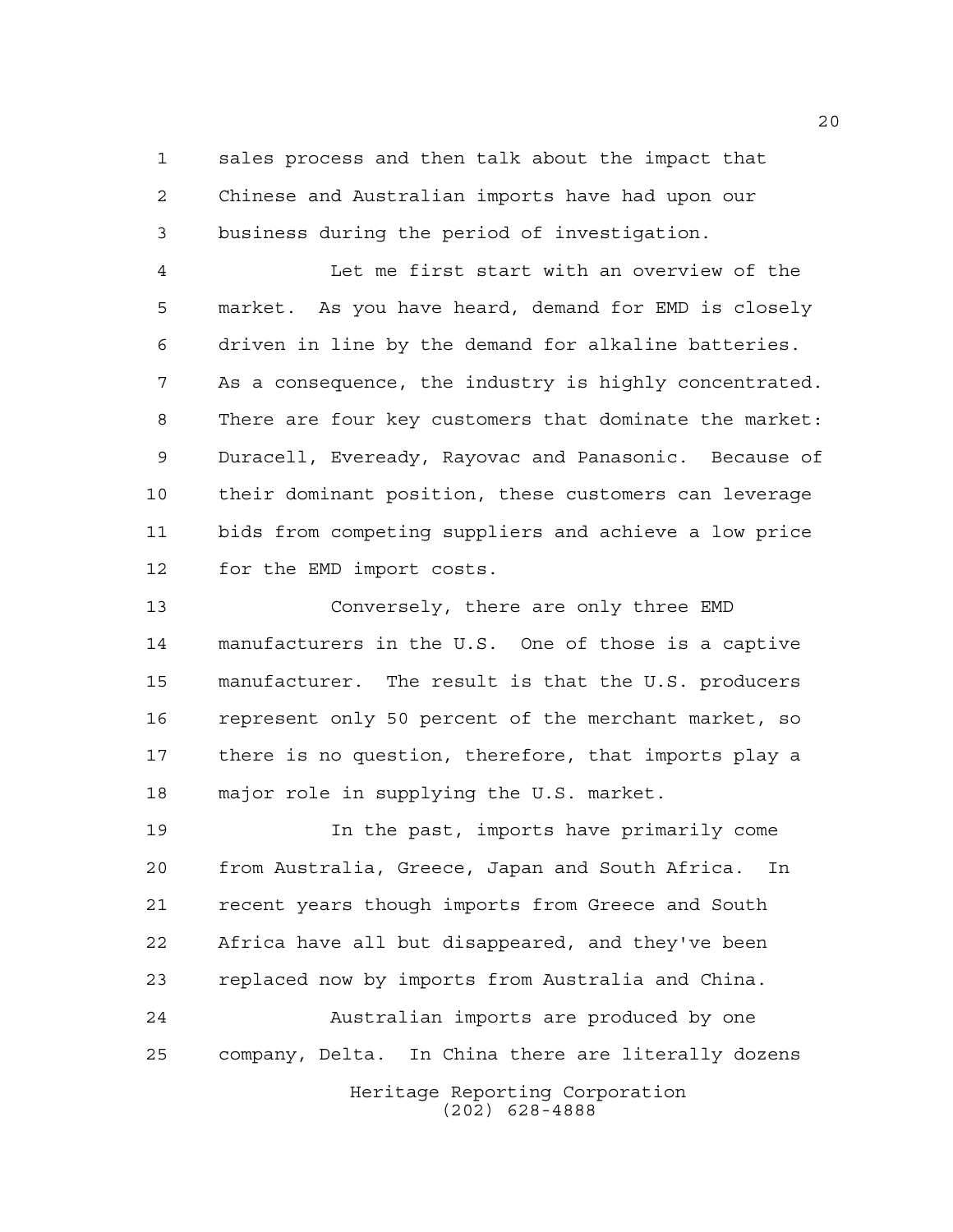of EMD manufacturers, but we believe there are two companies in particular, Shangten and Red Star, who are very aggressive and appear to be targeting the U.S. in particular. Taken together, these two countries represent over 90 percent of the imports into the U.S. market.

 The last comment I'd like to make though is there is an oversupply of EMD into the world market. We understand that Delta is reportedly operating at a fraction of their capacity, and there is a report from the International Manganese Institute that suggests that the unutilized capacity in China alone is more than half the size of the entire U.S. merchant market.

 With that background, let me talk a little bit about the sales process from Tronox's perspective. Sales to the battery manufacturers are made exclusively through an annual contract process. That's the way things work with our two major customers, Duracell and Eveready.

 Negotiations usually begin in the fall of the year covering volumes for the following calendar year. The negotiation process typically involves a set of bids at a particular price. Customers will typically leverage alternative bids to try to negotiate a lower price.

> Heritage Reporting Corporation (202) 628-4888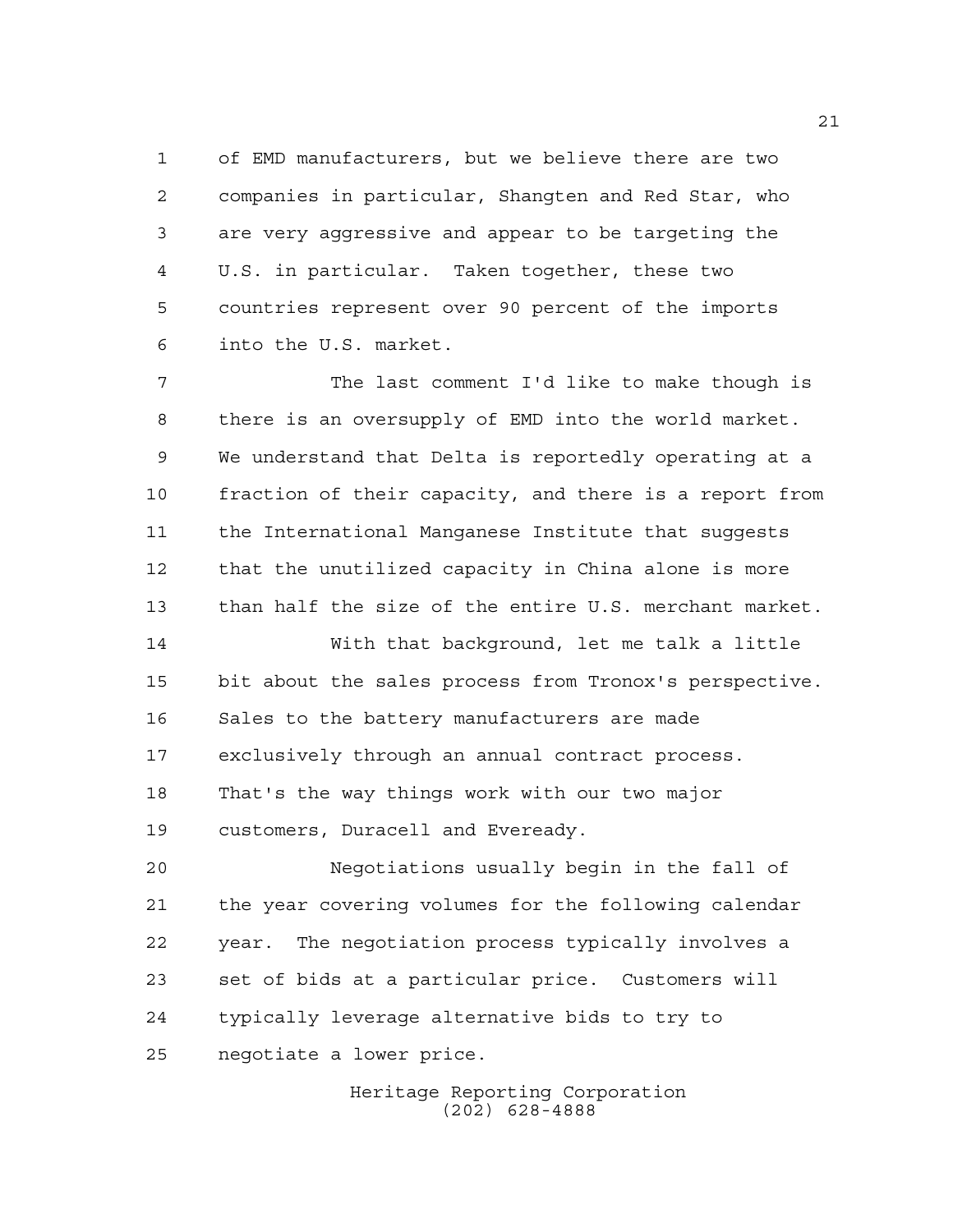Of course, in our case if we fail to lower that price we will in fact risk losing that volume. It's an important point because lost volume at any one customer can be enough to shut down our operation and our plant.

 As Rick Stater has explained to you, the high fixed cost structure of our business, like any chemical industry, requires us to produce at high utilization rates so to the extent our customers provide us the opportunity to compete on business for a given volume the economics of the business require us to meet those offers and attain that margin business at any price.

 It is my sense the mature market is highly unusual, and the customers are basically in a position to dictate the price. This reflects the fact that customers have concentrated market power. There seems to be a seemingly unlimited supply of foreign EMD, and producers in China and Australia have demonstrated a willingness to sell in the market at dumped prices.

 On that line, I think if you consider the concentration in the industry and look at the import volumes there can be no question that this is an industry in which U.S. producers compete head-to-head with a number of customers and various cell sizes.

> Heritage Reporting Corporation (202) 628-4888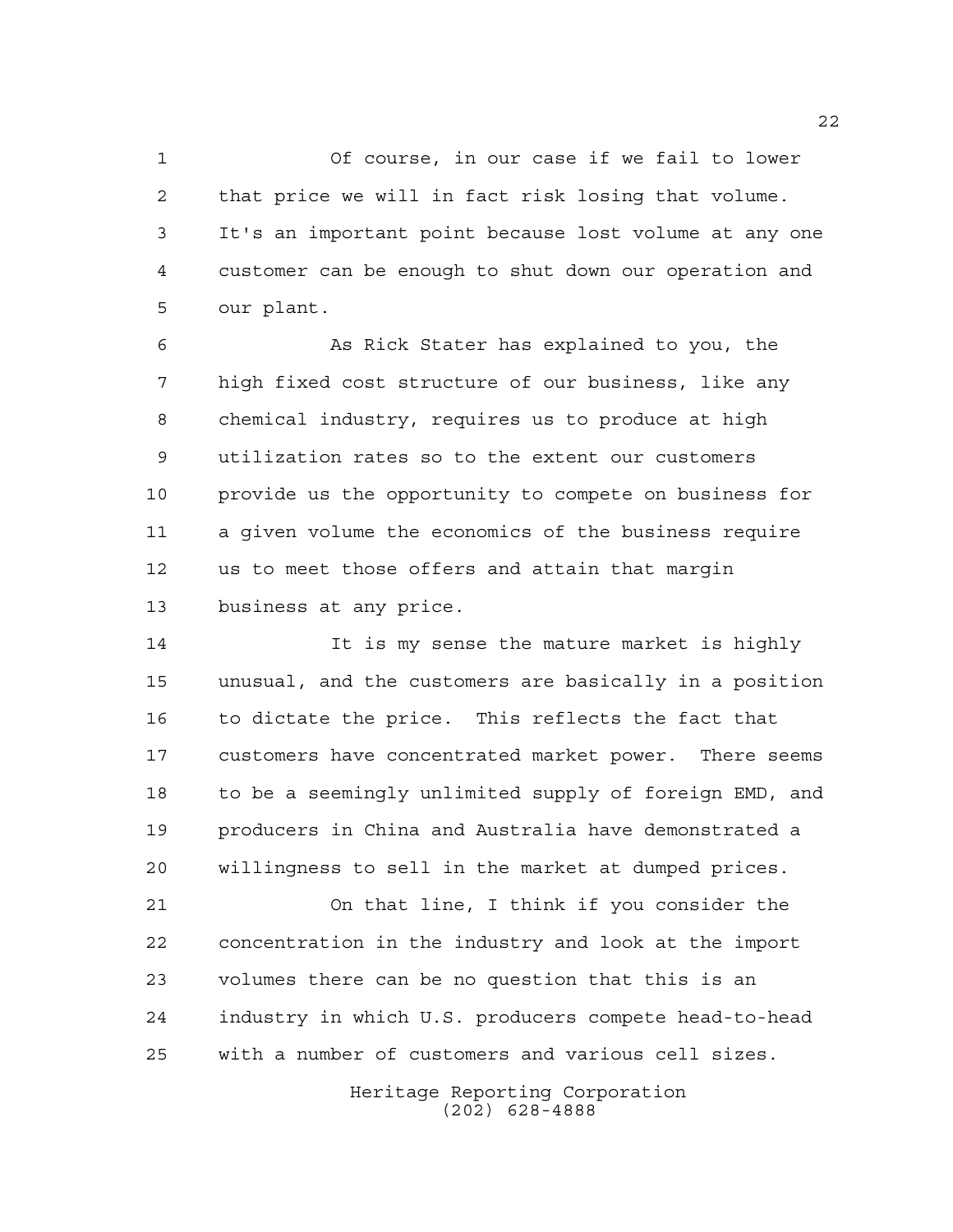Tronox is qualified on both small and large cell sizes. Our major customers include Eveready and Duracell.

 We also understand that EMD from Australia and China is routinely supplied into those large cells that account for a large part of the market. In addition, we have heard from customers and competitors that both Australian and Chinese EMD are suitable for use in the small cells. Now, we believe that we produce a first rate, high quality product. The reality is the subject imports are also of a high quality. As a result, EMD has increasingly become commoditized.

 That's not to say that price is the only factor in customers considering an EMD. To be sure, there are costs with qualifying a customer, reconfiguring machinery required to operate that and use that EMD efficiently in that process.

 I think it's fair to say though that EMDs from the U.S., China and Australia are highly substitutable, especially in the larger cells and especially considering EMDs can in fact be blended to achieve performance requirements where needed. As a result, price really has become the primary driver in the marketplace.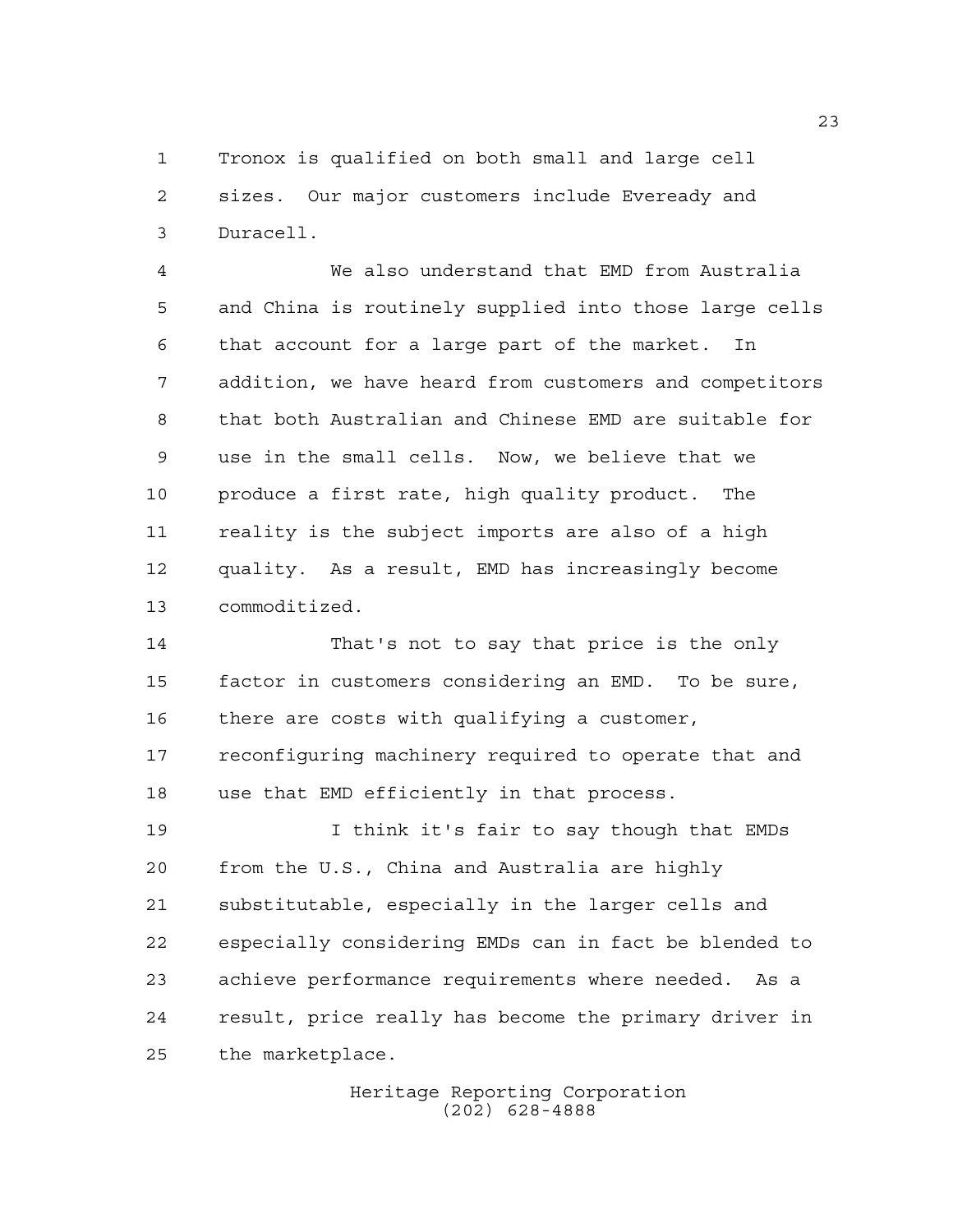I think perhaps Delta said it best in their July 2007 summary of interim results. Let me read that. "While the performance, quality and reliability of supply of EMD remains important, battery producers continue to see cost savings to offset other increased production costs, and EMD supplied from China remains a lower priced alternative for use in most batteries."

 In my opinion, I think Delta got it right. Battery producers are understandably attracted to cheap EMD. I would only add though in our view Delta's pricing has contributed to our U.S. market problems.

 I'm going to say a few words now about the impact that the Chinese and Australian EMD has had on our business during the period of investigation. As Rick has stated, Tronox's costs have increased significantly over the period of investigation primarily due to higher ore and fuel cost.

 When we approach our customers to seek higher price increases to offset these costs and achieve a profit for reinvestment, we are continually reminded of alternative, lower-priced options from foreign producers, particularly from China and Australia. In such cases we are effectively forced to choose between lowering our prices and losing revenues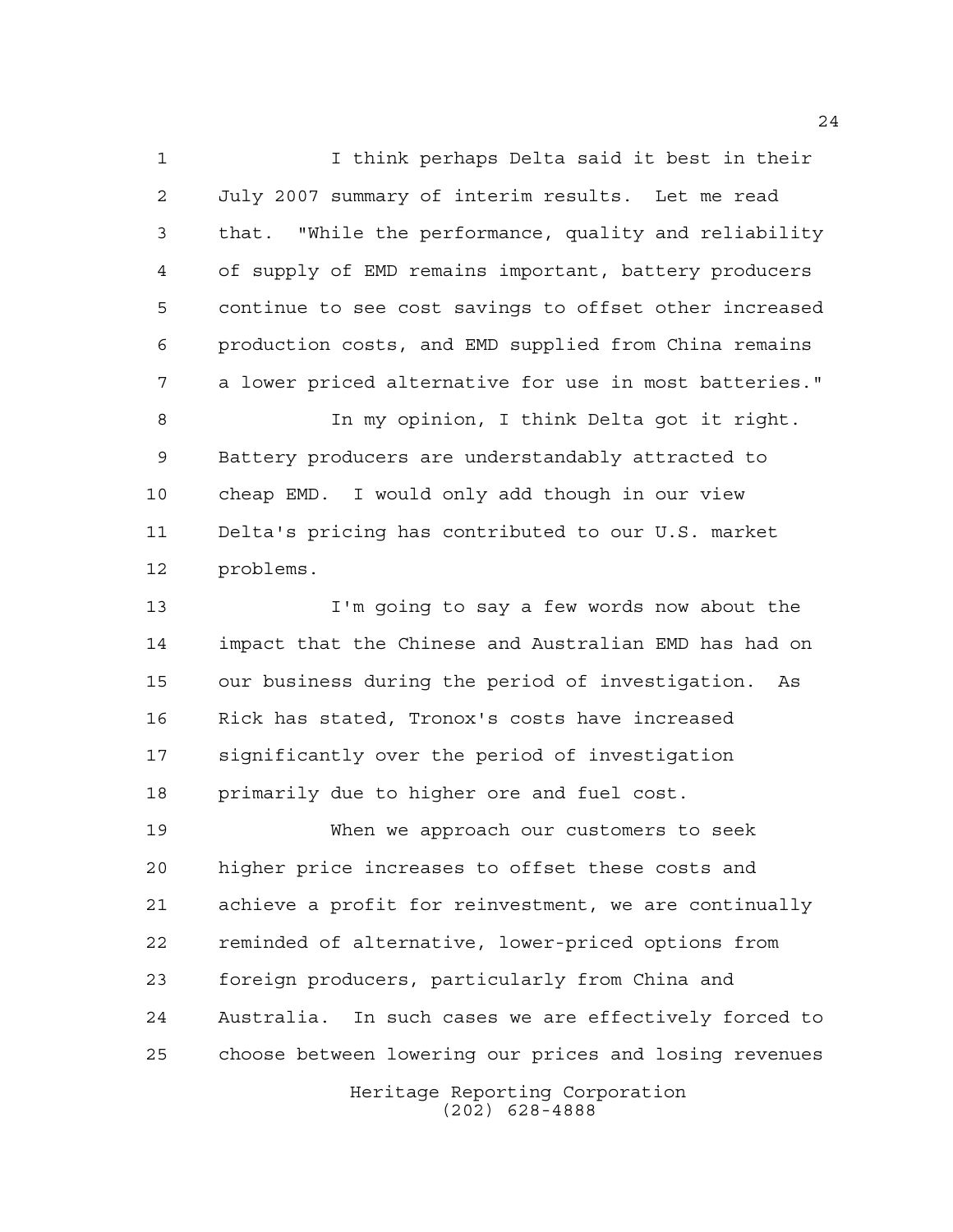or losing volume. In our case, we experience both.

2 A very important point is that we highly value our relationships with our customers, and this case is not targeted at them, but rather at dumped imports. We are committed to working in partnership with our customers, and they are committed to working with us we know in identifying and developing new products and value-added services to help them achieve a competitive advantage in the marketplace.

 Unfortunately because of the growing import competition from China and Australia, we find ourselves caught in a cost/price squeeze, and we need to be able to raise prices and recover our volumes in order to recover the increasing costs from energy and ore. Moreover, the sales loss of subject imports has exacerbated the problem for us because lower capacity utilization has also increased our unit fixed cost, impacting our performance.

 The situation is particularly frustrating for Tronox in working so hard at improving our production efficiencies and finding ways of reducing our costs or at least mitigating the impact to the bottom line. The import problem has gotten increasingly severe. We've had to cut operating rates. We're building inventories, and we are losing

Heritage Reporting Corporation (202) 628-4888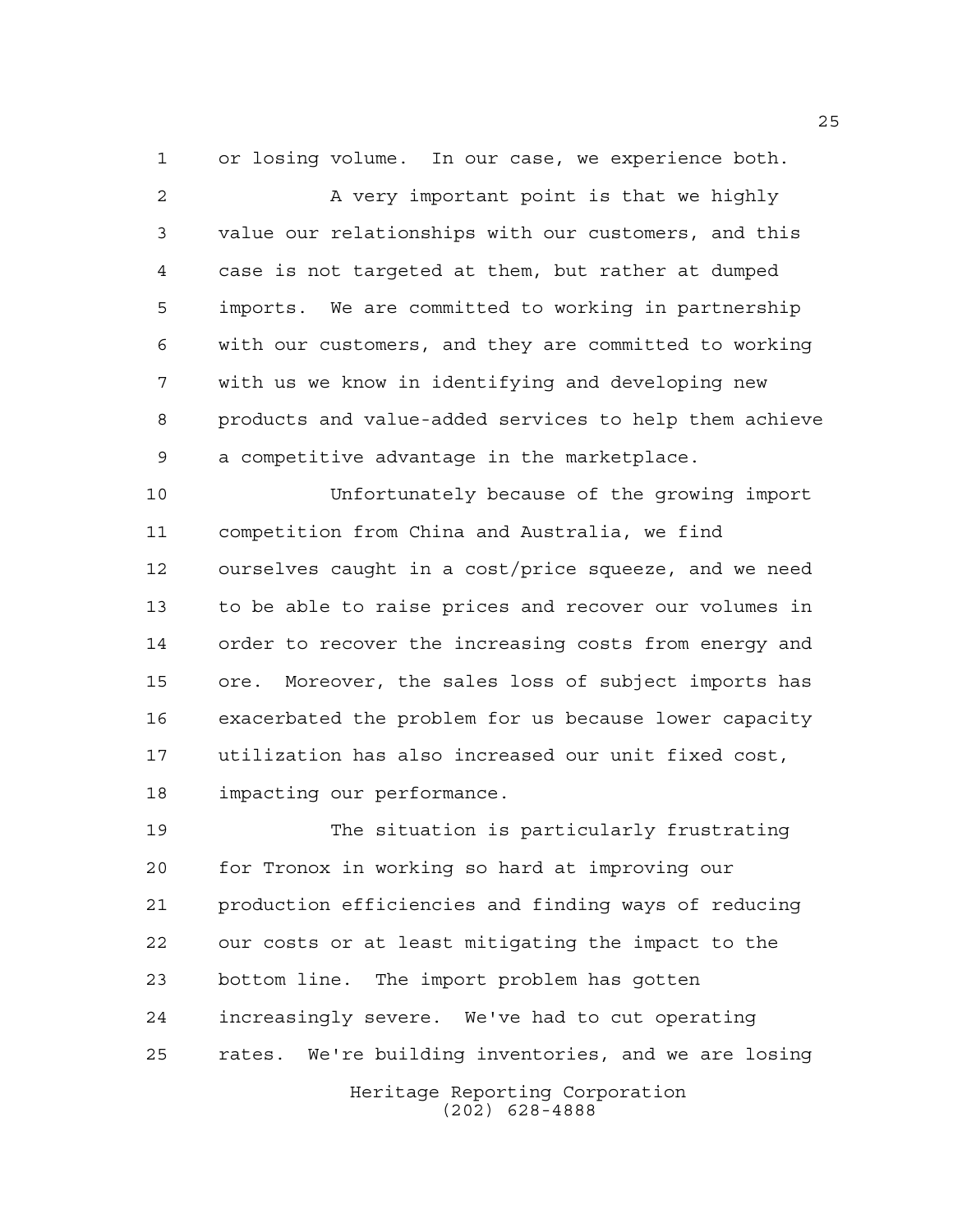money.

| 2              | In our view, Chinese imports are the leading          |
|----------------|-------------------------------------------------------|
| 3              | cause of the problem, and Delta has made a clear      |
| $\overline{4}$ | decision to follow suit, which has caused additional  |
| 5              | injury to the U.S. industry. I fear that Tronox, as   |
| 6              | Rick said, is at the brink of another contract year,  |
| 7              | not unlike 2003, when large volumes of Delta EMD      |
| 8              | displaced us and forced us to idle our plant and      |
| 9              | furlough our workers. Antidumping relief we believe   |
| 10             | is therefore critical to our EMD survival.            |
| 11             | Finally let me say just a few words. Tronox           |
| 12             | will do whatever is necessary to defend our plant and |
| 13             | support our workers. All we're asking is that subject |
| 14             | imports be traded in the U.S. market at a fair value. |
| 15             | We are confident operations can return to             |
| 16             | profitability and we can continue to employ our       |
| 17             | workforce if an antidumping remedy is in fact issued  |
| 18             | in this case.                                         |
| 19             | I will now turn things over to Mr. Levy, who          |
| 20             | will make some concluding points.                     |
| 21             | MR. LEVY: Thank you very much. There                  |
| 22             | really isn't that much more to add. Tronox's          |
| 23             | witnesses have painted a picture for you of an        |
| 24             | industry that is going through a very difficult       |
| 25             | period, and I think they've drawn the link that you   |
|                | Heritage Reporting Corporation<br>$(202)$ 628-4888    |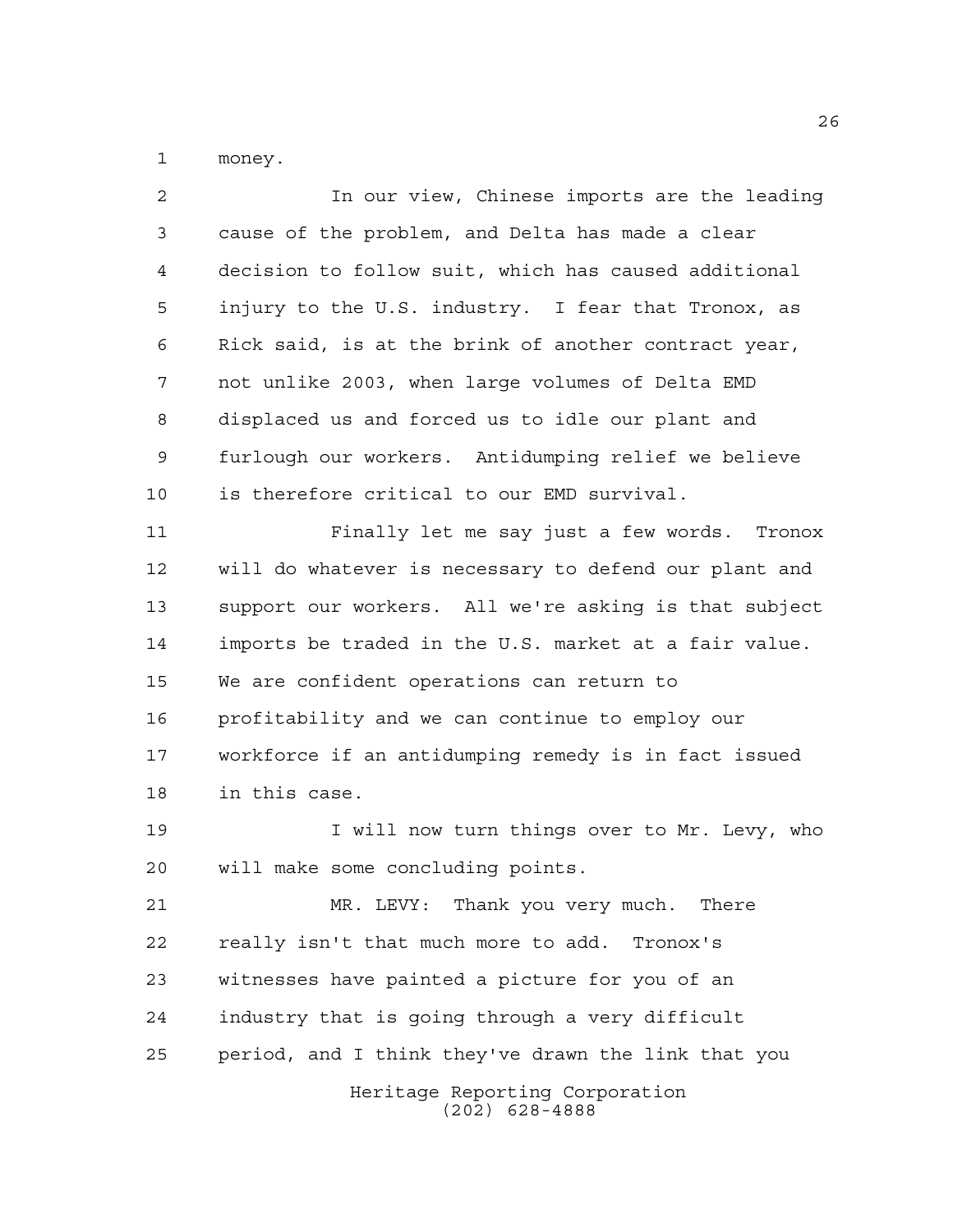require by statute between subject imports and the problems that they're having to deal with.

 Maybe the best use of my time is to try to return to some of the fundamental points underlying this case, and if I could bend your ear a little longer I'd like to make four basic points.

**Point No. 1.** It is perfectly clear that over the period of investigation Tronox has experienced reduced operating rates, increased inventories and operating losses. The trend is worsening. The financial data of the other U.S. producers are proprietary, but Tronox believes that its experience is so severe that its results are likely to predominate in any analysis of the U.S. industry as a whole.

 Point No. 2. If you turn to Petitioner's Exhibit 1, here you will see that subject import volumes steadily increased during the period of investigation. Nonsubject imports, by contrast, have been small and actually did increase slightly from the beginning to the end of the period.

 Point No. 3. Subject imports have caused a cost/price squeeze. As Mr. Stater told you, ore costs represent roughly a quarter of EMD production cost, and energy costs represent roughly another quarter of

Heritage Reporting Corporation (202) 628-4888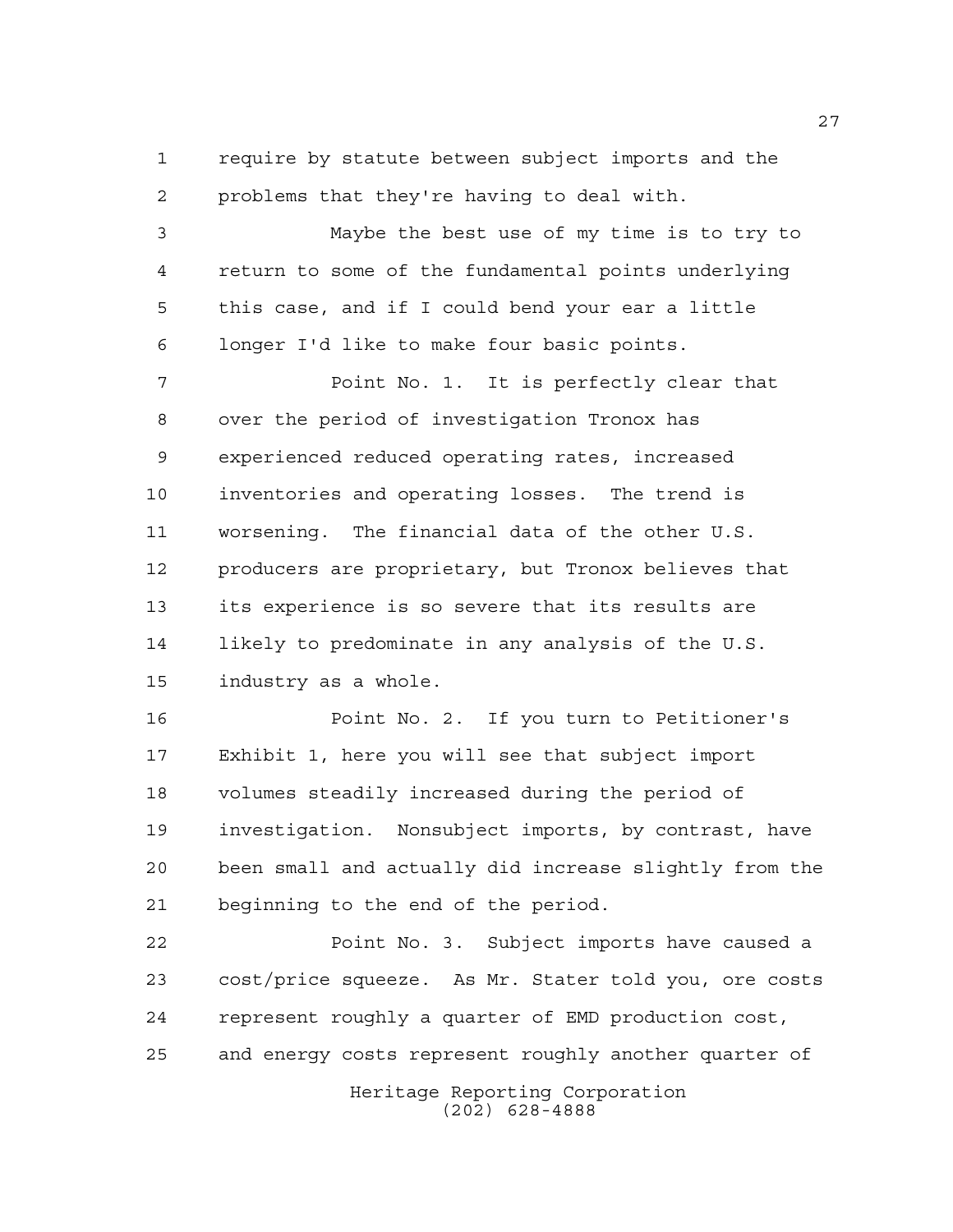costs. These costs have skyrocketed over the POI at the same time that subject imports, their pricing, have increased only modestly.

 To illustrate this point, please turn to Petitioner's Exhibit 3. This chart shows percent increases in manganese ore import prices and natural gas prices, which we use as a surrogate for energy costs generally.

 Please understand that these data are surrogates, not actual proprietary data, but I think the broad brush story is quite accurate. As you can see, both ore and gas prices have increased by more than 20 percent over the POI. This means that if all other EMD cost components are held constant, EMD costs would increase by more than 10 percent.

 As you can see, subject import prices increased by little more than five percent over the period. This alone illustrates the squeeze, but add to this the fact that Tronox is losing EMD volume. Its capacity utilization is down, meaning its per unit costs are actually even higher. The bottom line is that the increase in subject EMD import pricing accounts for only a fraction of the total cost increases borne by the U.S. industry over the period of investigation.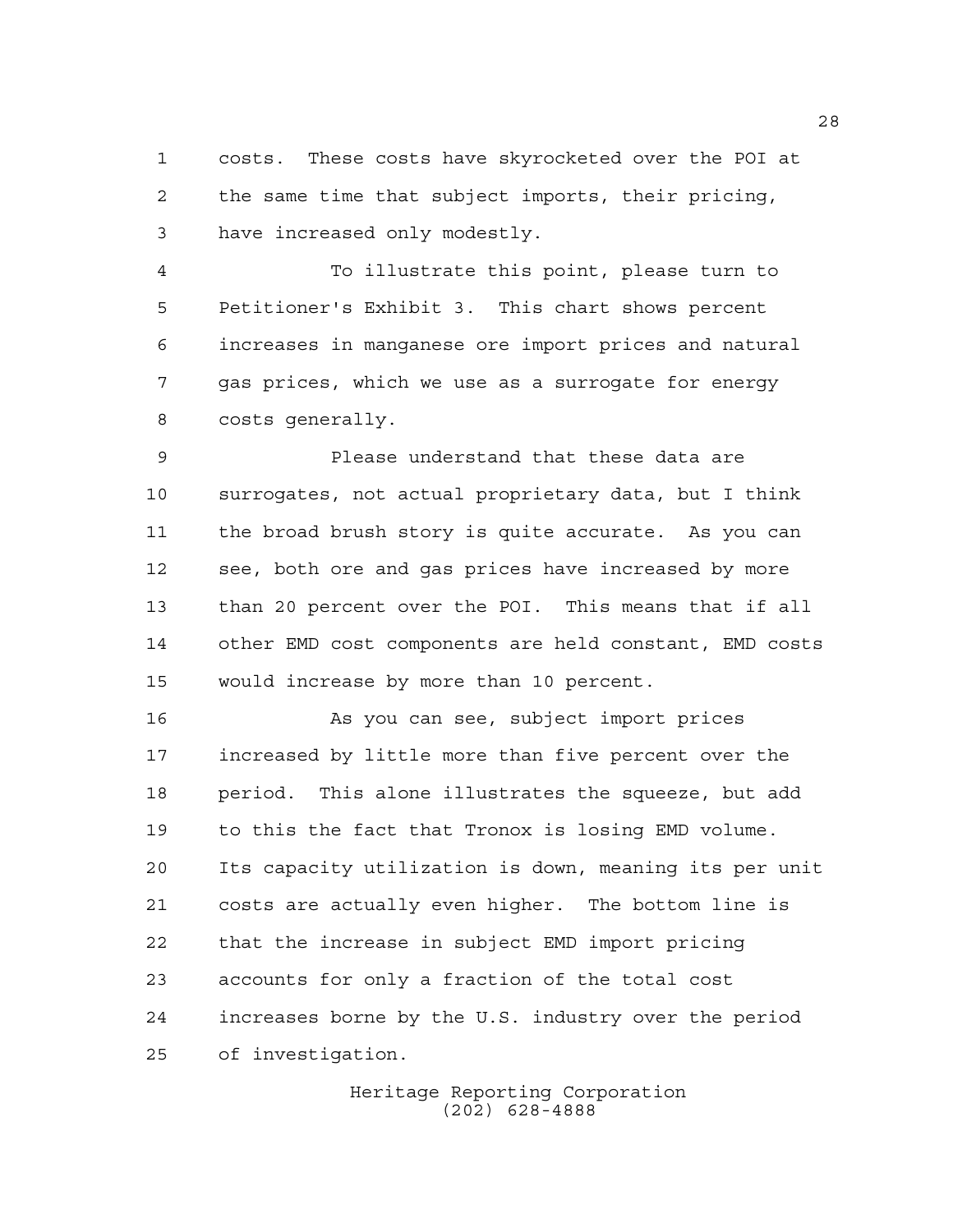But rather than rely on Tronox's testimony or much less mine, what I'd like to do, if you have the patience, is to work off of some materials from Delta's interim report for the first half of 2007. Please turn to Petitioner's Exhibit 4 and let us quote Delta.

 "Global demand for alkaline grade EMD continues to be more than satisfied by existing production capacity, particularly with additional capacity in China. Consequently, pricing remains very competitive, and market selling prices have not afforded the recovery of higher ore costs and other cost increases.

 "Reduced operating rates will result in the continued underrecovery of manufacturing overheads in Australia. The cost increases experienced over the past three years do not permit the group to trade profitably at current EMD selling prices and exchange rates. An oversupplied market and lower priced EMD from China have resulted in vigorous price competition and exposure to antidumping duties."

Heritage Reporting Corporation Such candor from a Respondent in an antidumping case is refreshing, if not stunning. Finally, one concluding, overarching point. Most of the cases that come before the Commission are

(202) 628-4888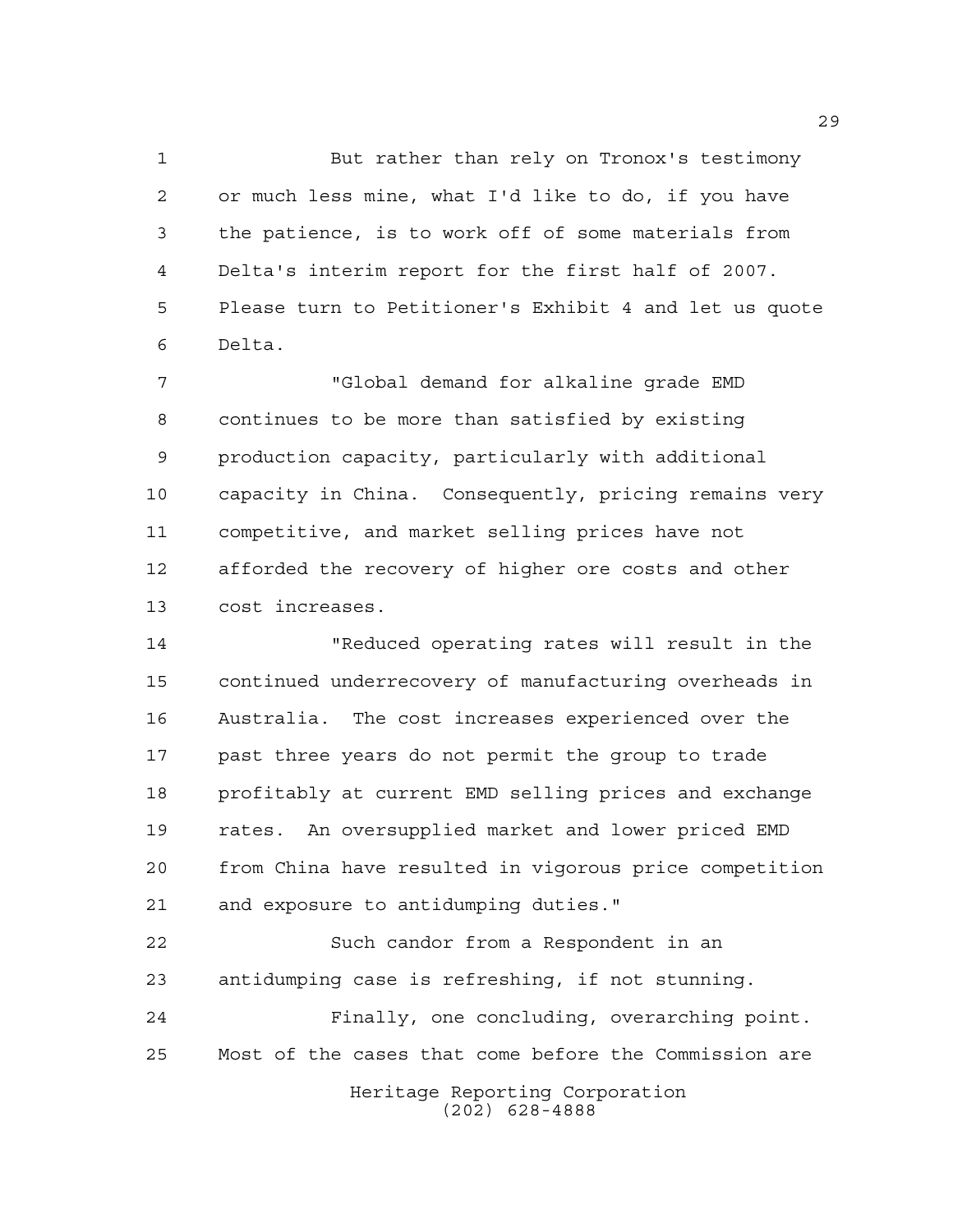in fact stories of too much supply chasing too little demand, and that is certainly the case here. Please turn to Petitioner's Exhibit 5, and here let us quote from the presentations of a Chinese EMD producer, Citic Dameng, before the International Manganese Institute:

 "The entry of China's alkaline EMD into the world market, which is traditionally dominated by producers from developed countries, has structurally altered the dynamics of global EMD battery industries. Due to overexpanding capacity of EMD in China, the market situation will be more competitive in the current coming years.

 "Continued strong growth of the alkaline grade EMD industry in China will unavoidably result in a huge surplus supply in the world market. The situation of global EMD business will be extremely competitive and increasingly severe in the coming years."

 The Chinese have got it exactly right. The implications of this consistent pattern of global oversupply of EMD for the U.S. industry is obvious. Without the protection of antidumping orders, the U.S. industry is ominously shaping up to be as fragile as the industry that the Commission examined in 2003.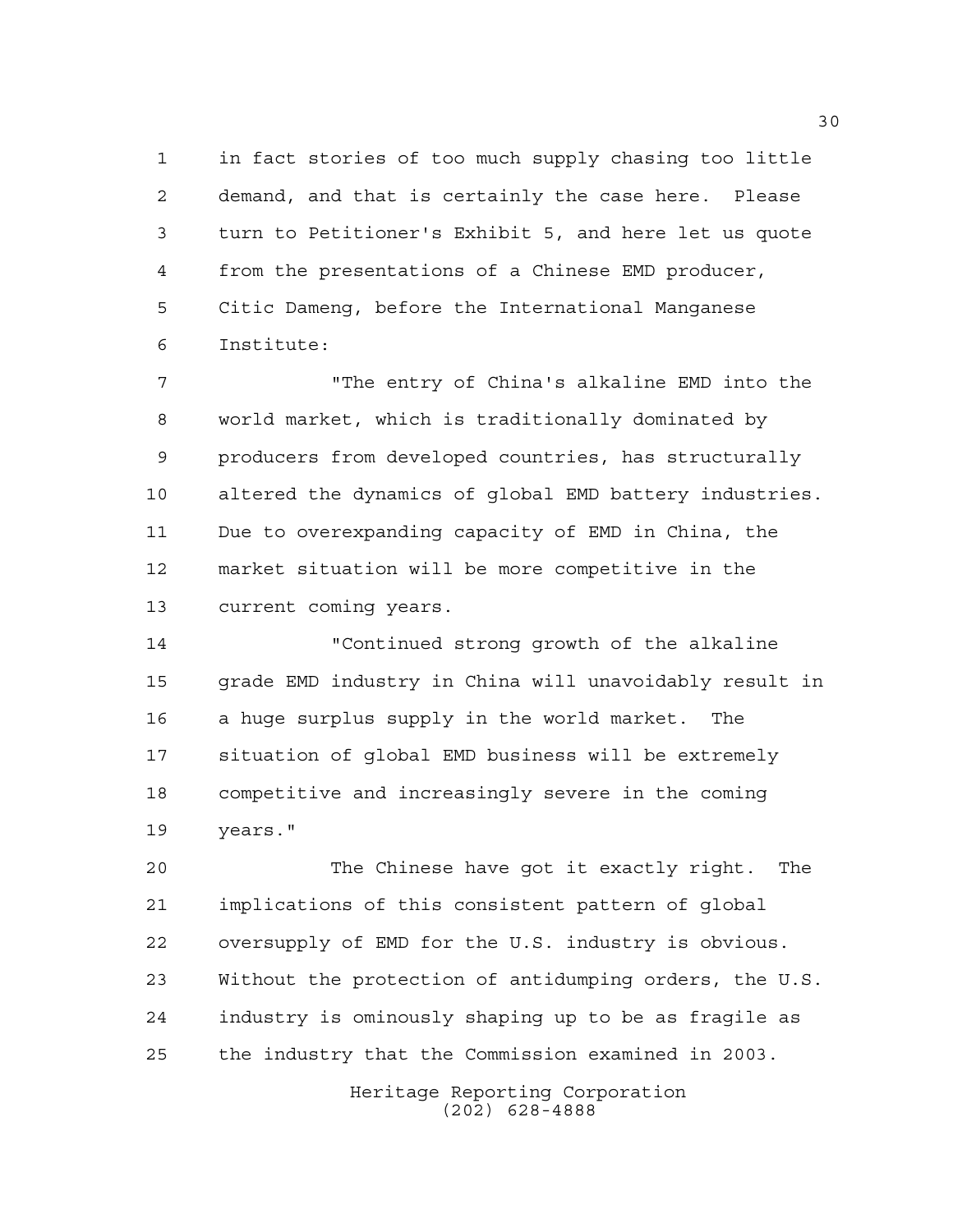Heritage Reporting Corporation (202) 628-4888 The only difference here is that the Commission has the opportunity to act before a U.S. plant needs to be closed and before its workers need to be furloughed. Thank you. MR. CARPENTER: Does that conclude your testimony, Mr. Levy? MR. LEVY: Yes, it does. Thank you, Mr. Carpenter. MR. CARPENTER: Okay. Thank you, gentlemen, and we will accept your Petitioner's exhibits into the record. They will be made an attachment to the transcript. Any other points you'd like to make before we start the staff questions? MR. SCHAEFERMEIER: Could we reserve the remaining time for rebuttal, please? MR. CARPENTER: We do not do that in preliminary conferences. We have a straight 10 minutes for each side for rebuttal and closing statements. Okay. We'll begin the questions with Cynthia Trainor, the investigator. MS. TRAINOR: Cynthia Trainor, Office of Investigations. I have no questions for Petitioners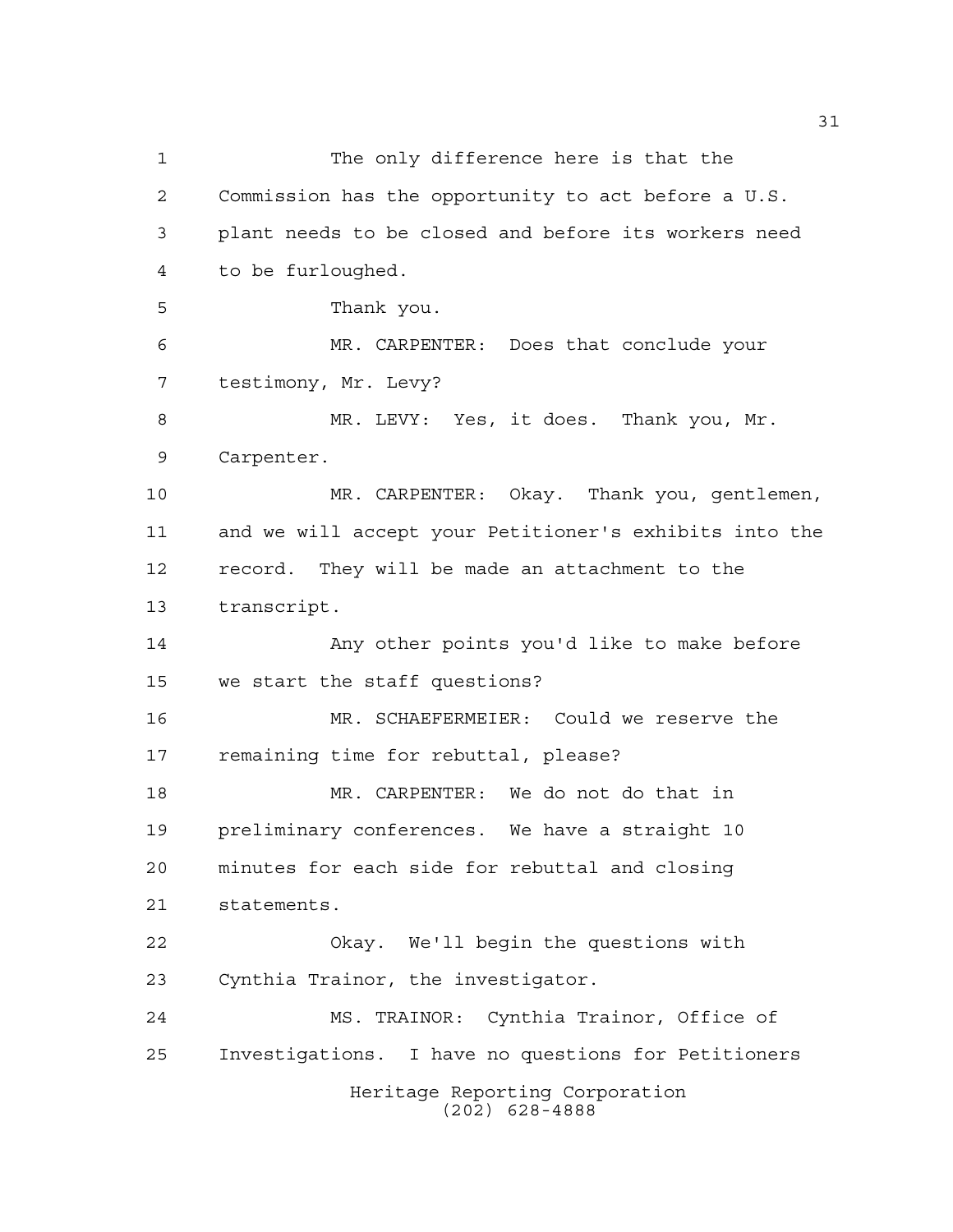at this time.

Heritage Reporting Corporation (202) 628-4888 MR. CARPENTER: Okay. Gracemary Roth-Roffy, the attorney/advisor? MS. ROTH-ROFFY: Good morning. MR. LEVY: Good morning. MS. ROTH-ROFFY: I just have a few questions. Mr. Stater, you talked about the difference in the process with the Chinese producers. How does the difference affect the interchangeability of the Chinese product with the Australian product and the domestic product? MR. STATER: Well, I think I mentioned that they probably use a carbonate ore or could be using a carbonate ore. With any process that you set up for chemical production you have to base your process on the feedstocks that you'll have, and then you design and manage that effectively. You should come up with the exact same end product as you would with the dioxide ore. MS. ROTH-ROFFY: Thank you. The only other question I have right now is basically a question to be addressed in the briefs. Please make sure you address all the factors related to cumulation.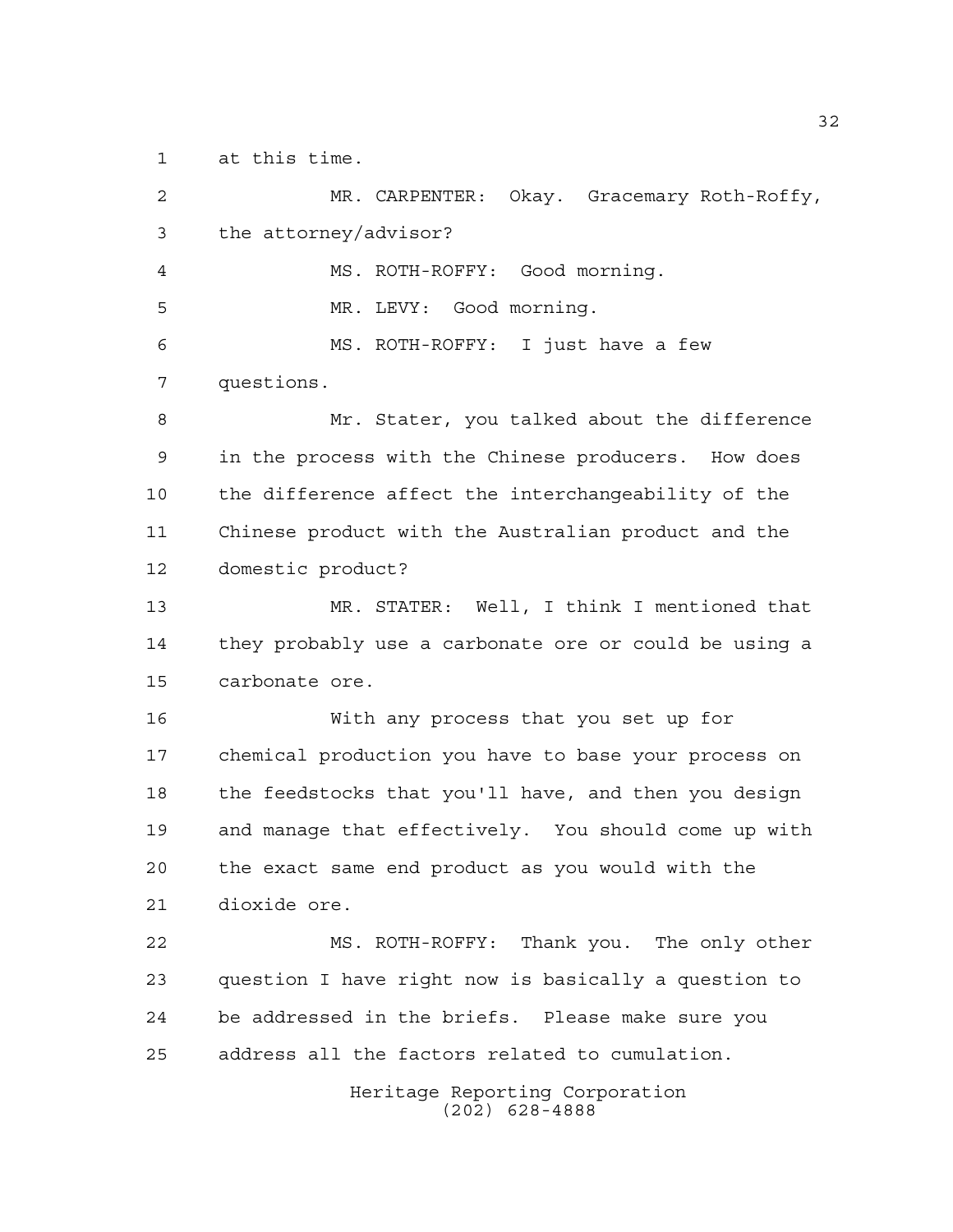1 I may have more to add to your brief depending, of course, on the Respondents' panel. Thank you. MR. CARPENTER: Gerry Benedick, the economist? MR. BENEDICK: Good morning. I have some questions. Mr. Stater, I'd like to first start asking you about the energy costs. You seem to indicate the energy costs are based or result from natural gas costs? 12 MR. STATER: That's correct. MR. BENEDICK: And the natural gas prices that are shown in Exhibit 3 from the U.S. Energy Information Agency, does that reflect an increase in the natural gas costs that you experienced during this period? MR. STATER: Yes, it does. MR. BENEDICK: What about the other two U.S. producers? MR. STATER: I cannot speak for them directly. I would assume that if they use the same process that we do, meaning a dioxide ore base, their roasting technology would also consume volumes of high-cost natural gas.

Heritage Reporting Corporation (202) 628-4888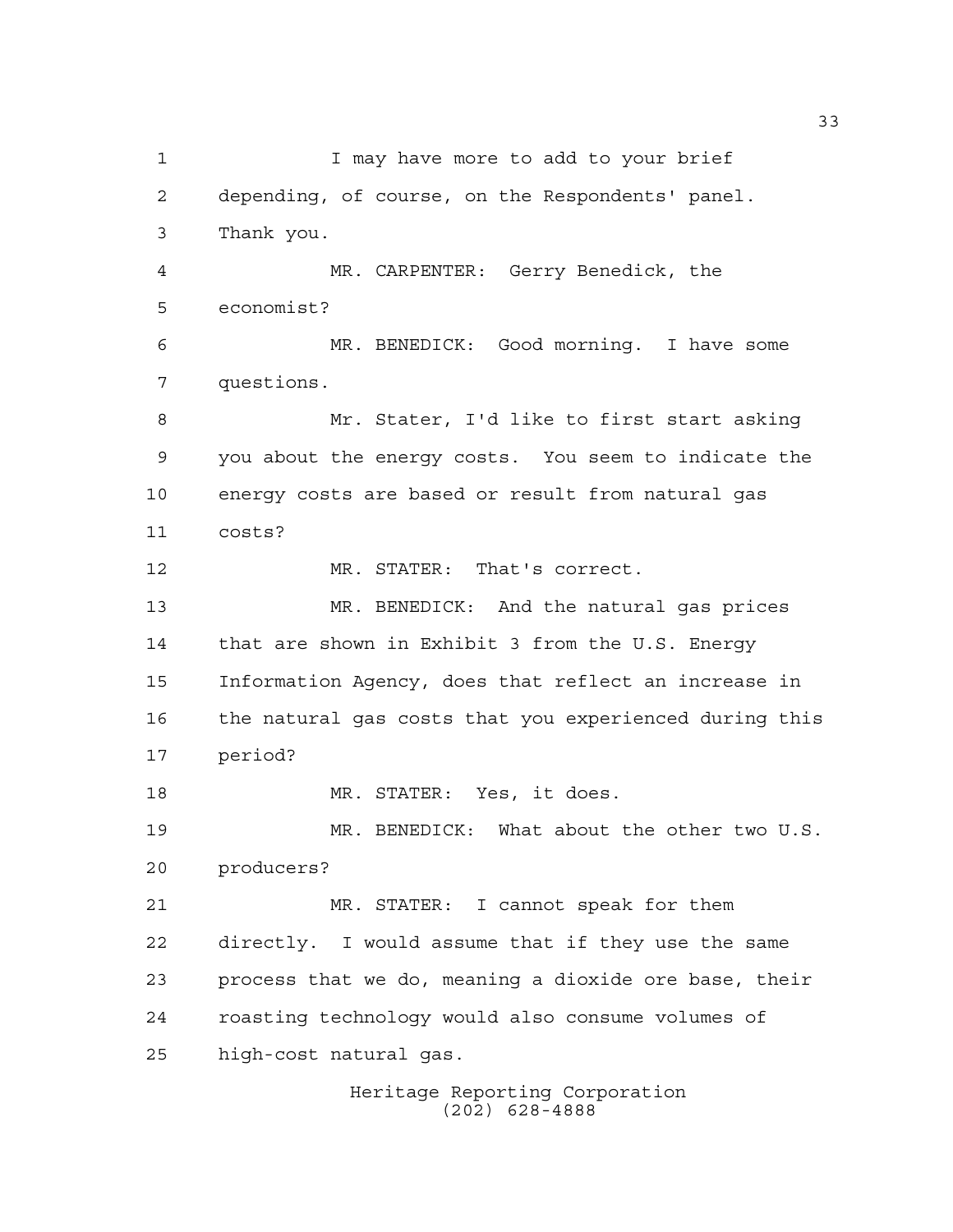Heritage Reporting Corporation MR. BENEDICK: So they also use natural gas as their energy source? MR. STATER: I believe they do. MR. BENEDICK: Okay. The next couple questions are for Mr. Gutwald. You mentioned the annual contract process using bid prices, and you mentioned Duracell and Energizer. What about Panasonic and Spectrum brands? Do they use the same process? MR. GUTWALD: At this point in time that process I described was for Energizer and Duracell. 12 As we have not sold to those two customers in the recent period I can't comment on the current process, but my understanding is it is similar, but perhaps differences in calendar year and other elements associated with their business. MR. BENEDICK: Okay. And the annual contract process you were referring to was for a calendar year? MR. GUTWALD: That is correct. MR. BENEDICK: Okay. You also talked about concentration of the buyers alluding to some monopsony power, but what about the concentration on the supply side? Don't we have here a monopsony facing a monopoly and so there is going to be some negotiation?

(202) 628-4888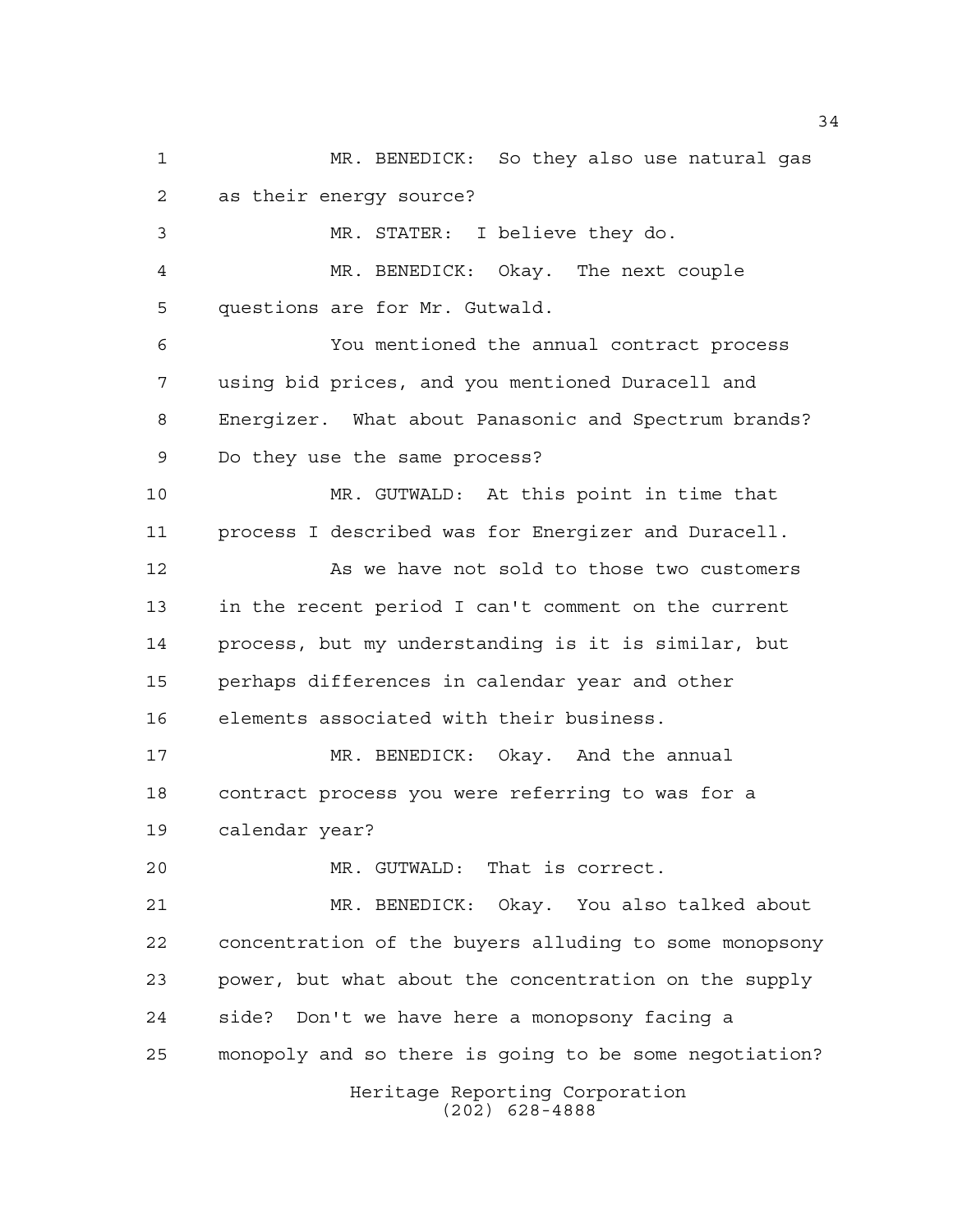You all obviously have some leverage based on the fact that there are just a relatively few suppliers of EMD.

 MR. GUTWALD: If I can respond, just to clarify, there are three producers of EMD: Tronox, Erachem and Eveready. Of course, Eveready is a captive producer, as you noted.

 Tronox and Erachem represent only 50 percent of the market, so imports certainly do play a very important role in that other dynamic, and that's I think the fact that we've seen, quite frankly, is that we're competing head-to-head, given the concentration of the industry with those imports in those key customer accounts.

 MR. BENEDICK: Okay. But on the supply side, even with imports, it seems that the supply is still relatively concentrated.

 MR. GUTWALD: And perhaps that would be the case. I don't know the calculation of the index for concentration.

 MR. BENEDICK: Okay. But I think the comment is there are only perhaps two suppliers, but when you consider the unlimited supply in the global market, I mean, literally there are dozens and dozens of EMD producers.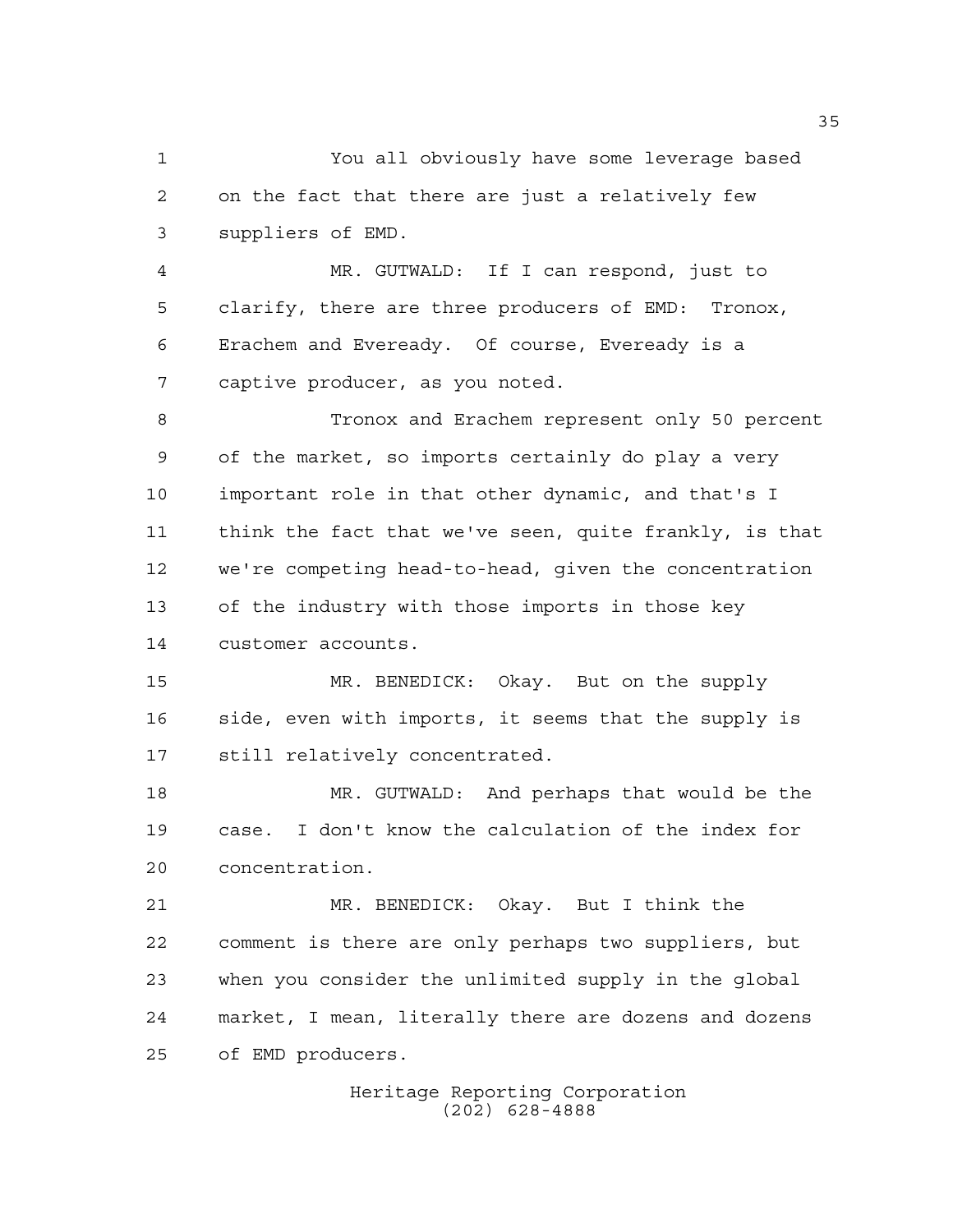There are past producers from Australia, South Africa, Greece, Japan, elsewhere. I don't know if it's fair to say that, and perhaps you want to comment on that.

 MR. LEVY: Yes. I would only add that if you look at global supply of EMD there is a structural oversupply, and even if both U.S. producers were to shut down tomorrow there's evidence to indicate that there would be a more than adequate residual supply 10 for U.S. battery producers and so while the number of EMD suppliers in the marketplace may be finite, the amounts of available supply from non-U.S. sources is substantial.

 MR. BENEDICK: Okay. Thank you for those responses.

 This question I think should go to Mr. Gutwald again since you deal with sales. For purposes of comparing quarterly prices of the domestic and imported EMD in the U.S. market, is it appropriate to compare selling prices of the domestic EMD quoted on an FOB selling location basis with prices of the subject imported EMD imported by domestic end users valued on a CIF landed duty paid U.S. port of entry basis?

Heritage Reporting Corporation (202) 628-4888 MR. GUTWALD: I think it's a fair comparison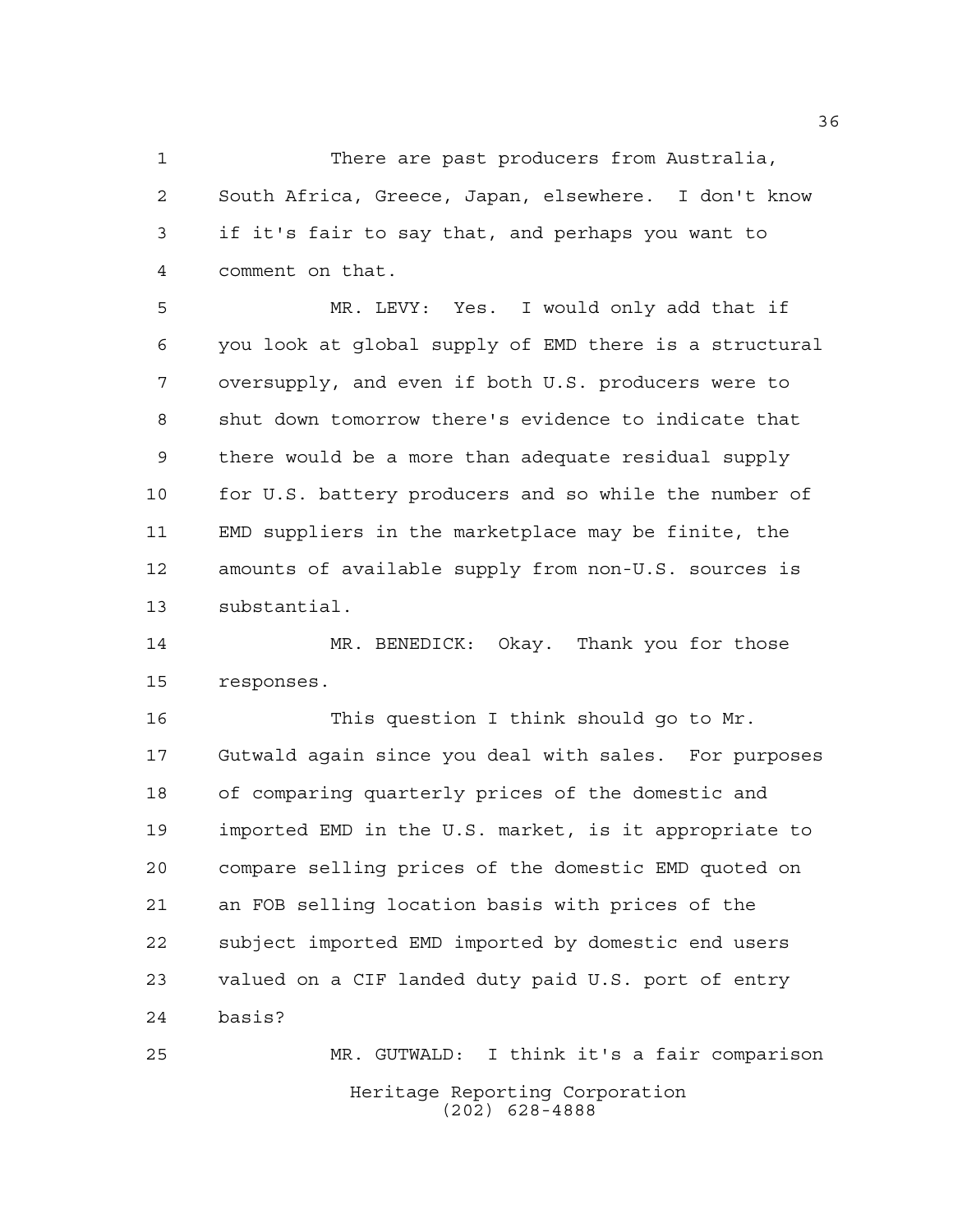given the end-use use of that material.

Heritage Reporting Corporation (202) 628-4888 MR. BENEDICK: Okay. And this question again, Mr. Gutwald, and, Dr. Boyce, if you would have any comments. Since January 2004, has the composition of U.S. demand for alkaline batteries shifted from C and D cell sizes to the A, AA, AAA sizes, and has this affected the composition of U.S. demand for EMD by types, grades or formulations? Finally, have any such changes affected total U.S. demand for EMD and/or prices of EMD during this period? MR. GUTWALD: Again, in terms of that again we're not the experts in terms of the demand. You'll have to ask of course our customers, but it's our understanding, as you probably can observe, that the incredible growth of electronic digital devices has stimulated demand for the AA and the AAA, the smaller cell sizes. I think that's a fair conclusion and observation. MR. BENEDICK: And this has occurred or continued to occur over the period of investigation? MR. GUTWALD: Yes. MR. BENEDICK: And how has this affected the composition of U.S. demand for EMD by the different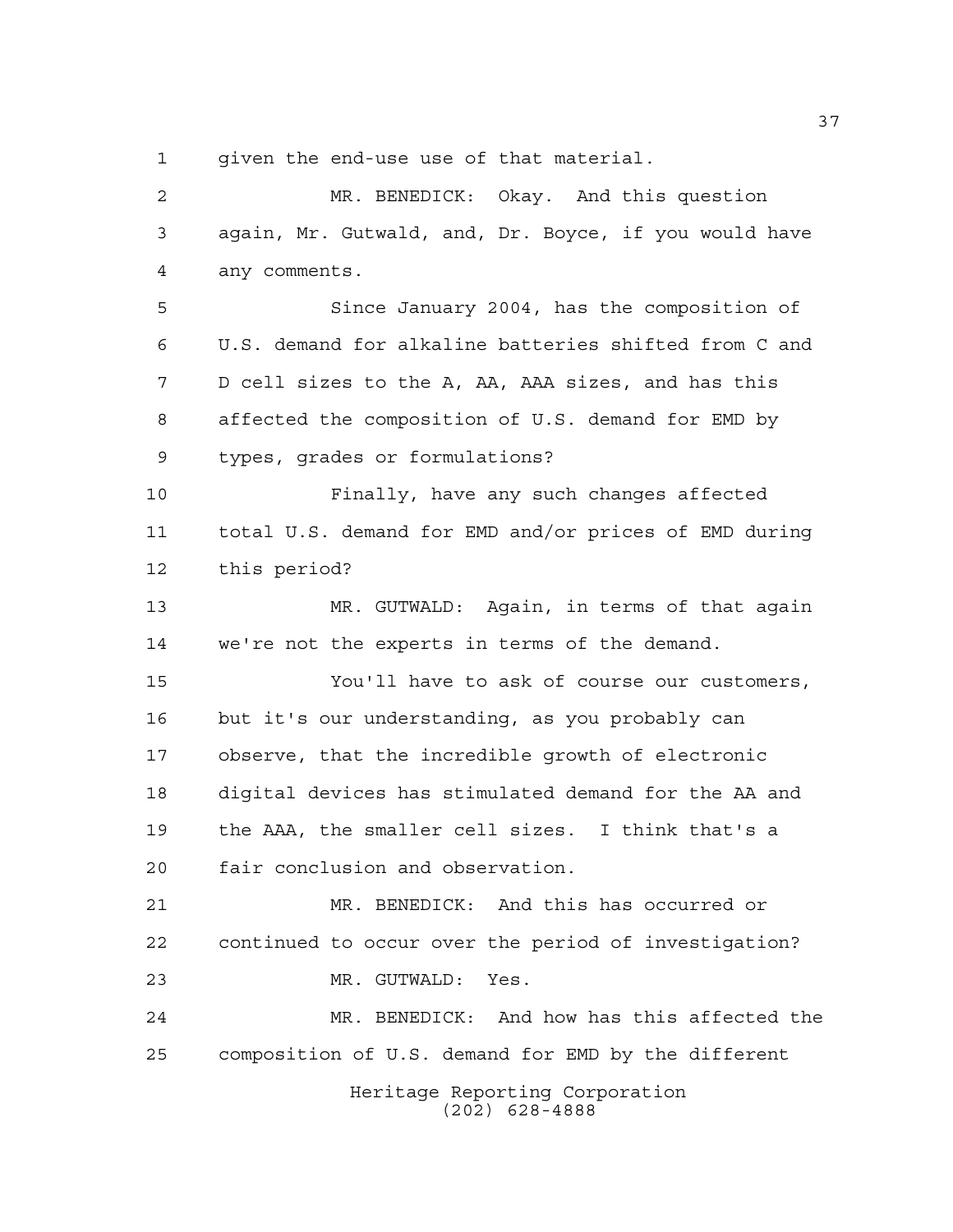types of grades or formulations?

Heritage Reporting Corporation (202) 628-4888 MR. GUTWALD: Again I can only speculate, but in our opinion it would seem to have driven up the increased demand for the smaller cell size batteries in this situation. MR. BENEDICK: Okay. So has this increased total U.S. demand for EMD during this period? 8 MR. GUTWALD: I'm sorry? MR. BENEDICK: Has this increased or decreased total U.S. demand for EMD during this period as a result of this composition change? MR. GUTWALD: I can only speculate on that area, and I don't know that we have enough data to say that, but we can certainly perhaps get back with you in conference as to what we would expect to be the case. 17 MR. BENEDICK: Dr. Boyce? MR. LEVY: Maybe you can comment on your sense of the market in terms of demand for EMD, the large cell sizes, what percent of the market you think that may represent in relation to small cell sizes in light of this trend. MR. GUTWALD: Certainly. That's a good point. I think for your point, I mean, it's fair to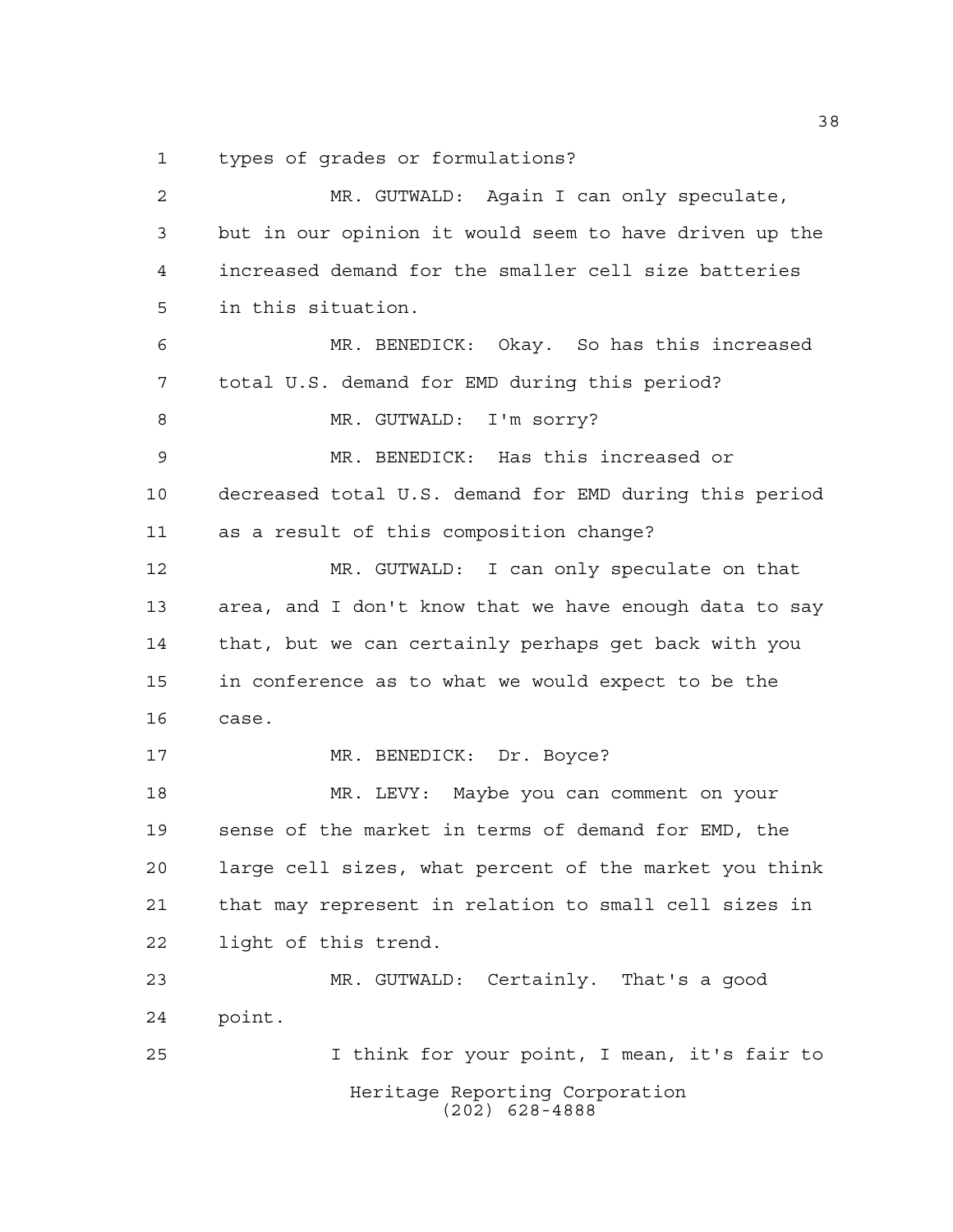say that electronics and digital devices have

Heritage Reporting Corporation (202) 628-4888 increased the demand for the smaller material, AA and AAA material. I think in the past the Cs and Ds have been a larger part of the alkaline market. I believe over the period of investigation that trend has continued where it has become smaller perhaps, even as little as 50 percent of the market in question. MR. BENEDICK: And in turn has that changed the demand or demand composition of the various formulations of EMD? MR. GUTWALD: Again, I would think so, but we perhaps can't comment as we don't have that information. MR. BENEDICK: Okay. MR. GUTWALD: Do you want to add to that? MR. LEVY: Yes. I would only say that sort of at bottom EMD is EMD. Tronox at its major customer account is qualified for all cell sizes. Large cells may represent perhaps half the market, small cells the other half of the market, but Tronox is bidding for volume in all cell sizes at its customer accounts and it's the same. Maybe Stater can comment, but to the extent you're selling into large or small cell sizes are they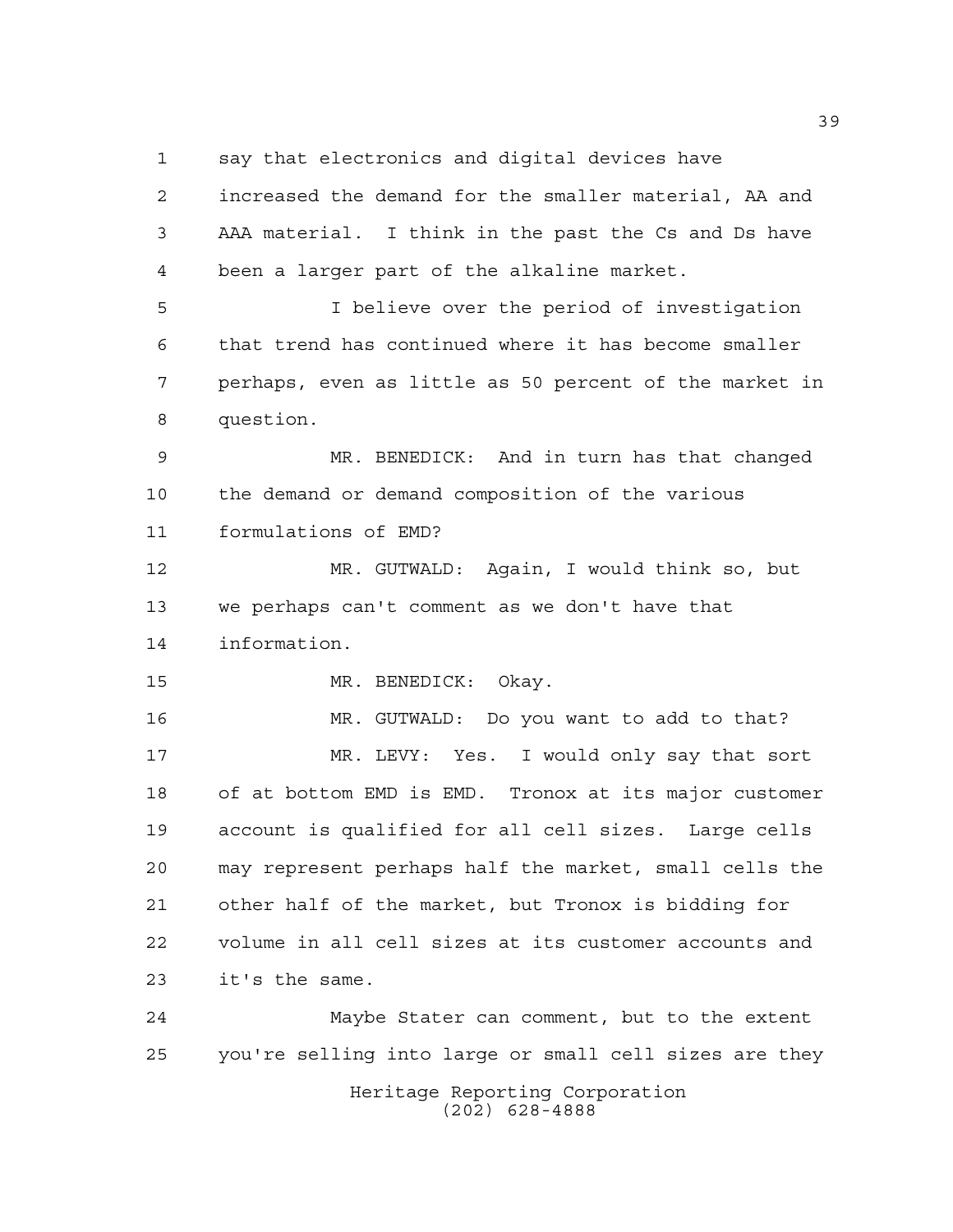the same identical specification? MR. STATER: It's the same material that goes in Cs, Ds and AAs, AAAs. 5 MR. BENEDICK: Okay. Dr. Boyce? MR. BOYCE: My understanding is that there is generally an upward trend in demand. From year to year though it is affected by events such as Katrina, so you have variations around the trend. MR. BENEDICK: Fluctuations. MR. BOYCE: As you heard the testimony,

a different specification of your product, or is it

 within that trend, there is also the shift between higher cell sizes or larger cell sizes and smaller, but I think you need to be careful not to overstate the degree of that shift. Then ultimately there is not much impact on the demand for any particular suppliers' product as a result of that shift.

 You are very familiar with industries in chemistry, in the chemical industries, where, for example, a new entrant is best suited towards the lower demanding application. In this case that would be say lantern batteries.

 After some period of time they can meet the demand for more sophisticated or more demanding applications, in this case AAA cells, but the

Heritage Reporting Corporation (202) 628-4888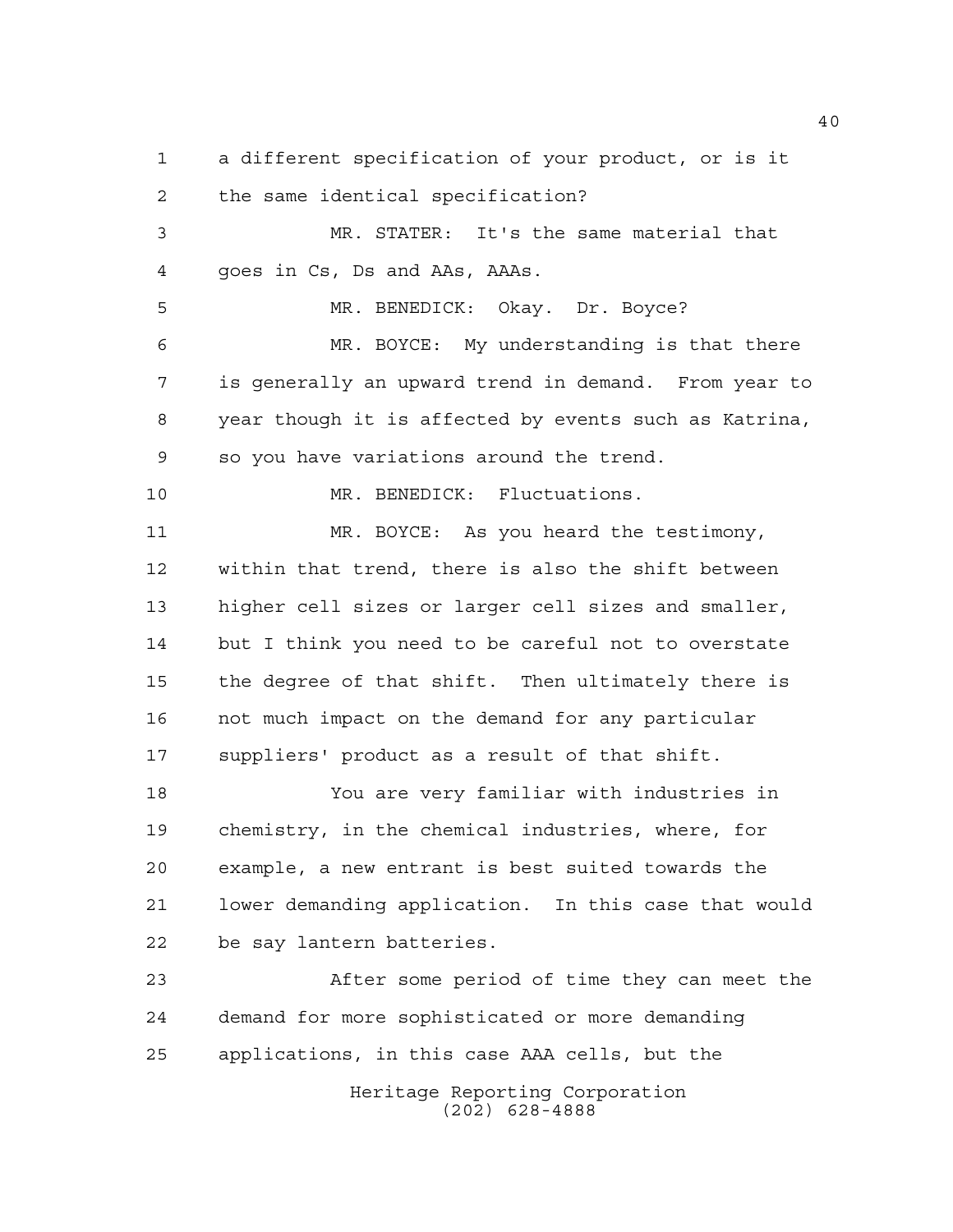producers we are talking about here are capable of meeting the specifications across the board. MR. BENEDICK: Okay. Thank you. Again, this is for Mr. Stater, Mr. Gutwald and Dr. Boyce if you could comment, please. In the United States, what types of other batteries compete with batteries produced with EMD, and how does any such downstream competition among batteries affect the U.S. demand for EMD and in particular the price for EMD? MR. GUTWALD: Well, it's our understanding, as you probably know, is that there is, of course, a variety of markets and materials that can be used or technologies for energy charging, whether it's alkaline or increasingly the rechargeable batteries. Now, it's our understanding from looking at market research reports to the best of our knowledge the alkaline battery growth continues to be increasing. I think that's shown in reports by our customers. In the longer term that trend, of course, may be mitigated, but we understand that demand for alkaline batteries does remain positive over the period of investigation especially.

Heritage Reporting Corporation (202) 628-4888 MR. BENEDICK: Okay. Thank you. Next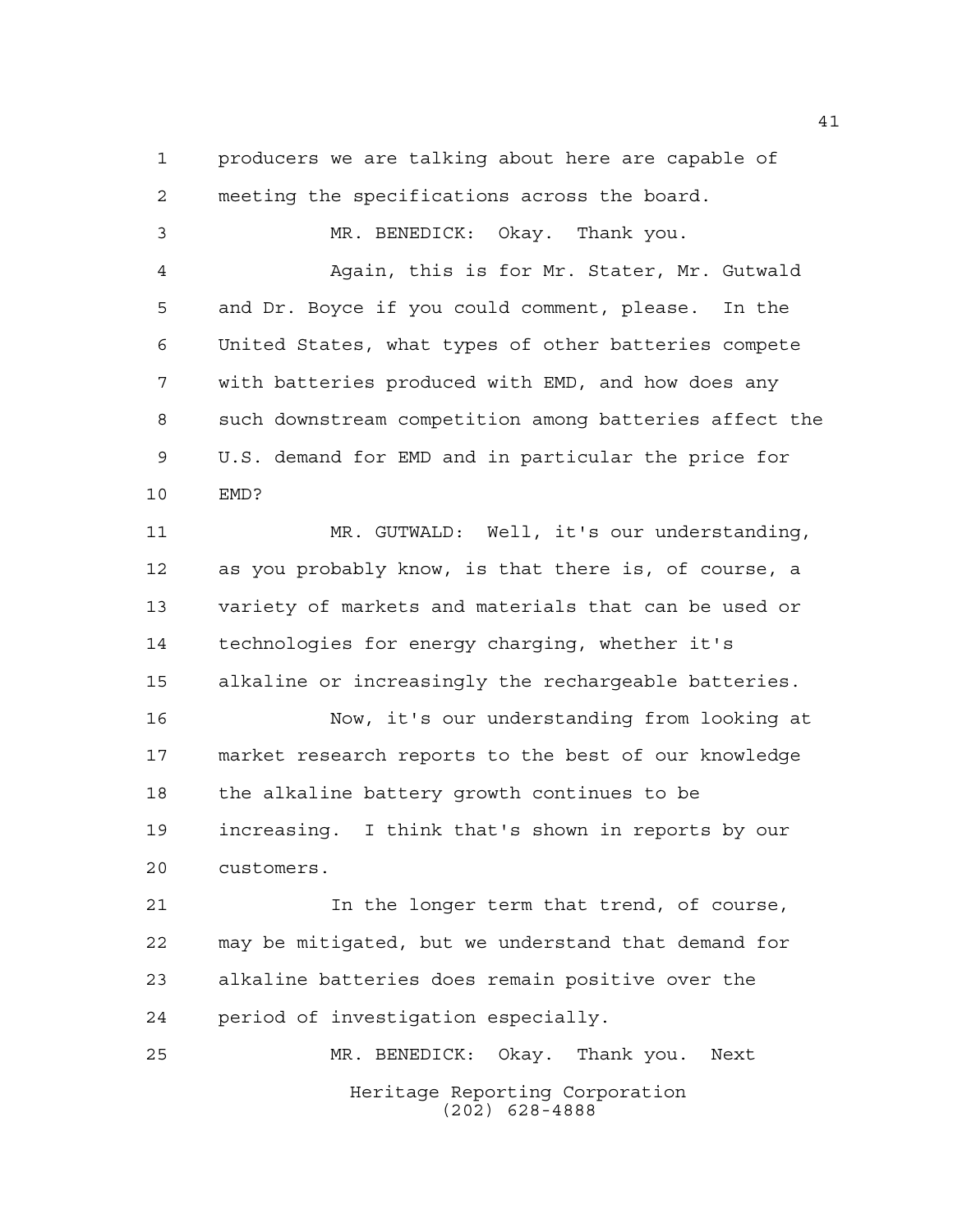question.

Heritage Reporting Corporation (202) 628-4888 What are the drivers for U.S. demand for EMD and then for batteries? MR. GUTWALD: Again, I think as you probably have gone to Wal-Mart or other places like that, you can clearly see that digital electronics, electronic devices, CD players, et cetera, have really driven the demand up for alkaline batteries. We understand from our customers that it's anywhere from three to four percent per year growth in the battery segment and so in turn since alkaline batteries is dominated by EMD we anticipate and would assume that would reflect in the demand for EMD material. MR. BENEDICK: Okay. The batteries then for these electronic devices, do they have more demanding requirements than for like a C or D cell size that would be used in I guess like a radio or a flashlight? MR. GUTWALD: Again, we're not battery experts so I can only speculate at this point in time, but again the requirements for battery drainage would be the same, I would assume. Of course, the compaction and size would be the primary difference. I think as Jack has said, our material that we make goes into As, AAA, Cs or Ds. There is no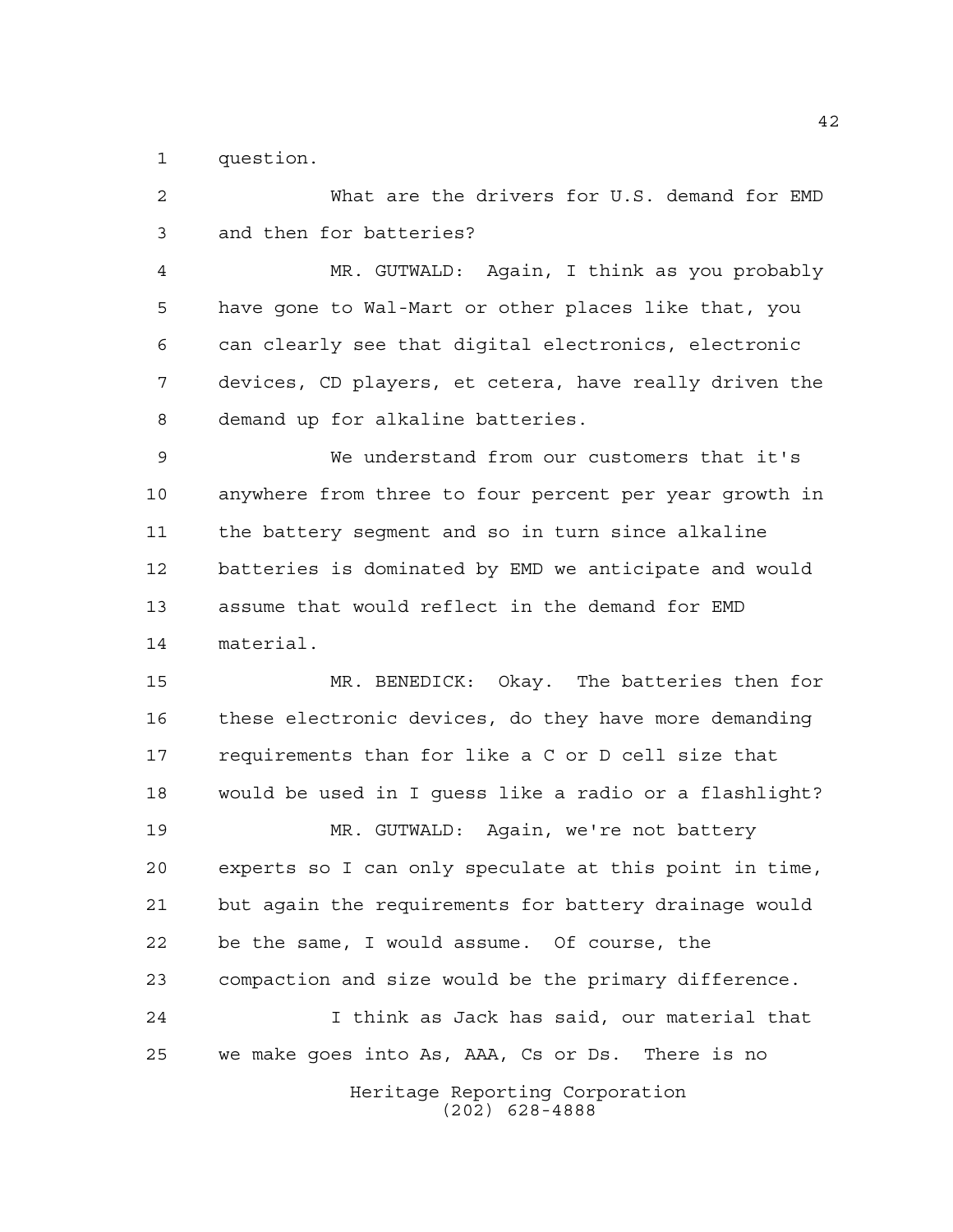Heritage Reporting Corporation (202) 628-4888 difference per se. We don't make a different grade for those particular lines. MR. BENEDICK: You do make different grades or different -- MR. GUTWALD: We do not. MR. BENEDICK: You do not. Okay. Do you make what's called a high drain? MR. GUTWALD: Yes, we do. In fact, that's something we developed back in the late 1990s and which we have patent protection on. Unfortunately we have not seen any commercial success on that over the period of investigation. MR. BENEDICK: Would that kind of EMD be intended to be used in batteries for the more demanding applications? MR. GUTWALD: Again as we mentioned, there has been no commercial success, but longer term as demands continue there's certainly a targeted intention for us to look into using that proprietary product, but as of now we have not had any success and so we're competing right now on the grades in those application areas. MR. BENEDICK: Okay. Why and to what extent is EMD from two or more suppliers blended by U.S. battery producers?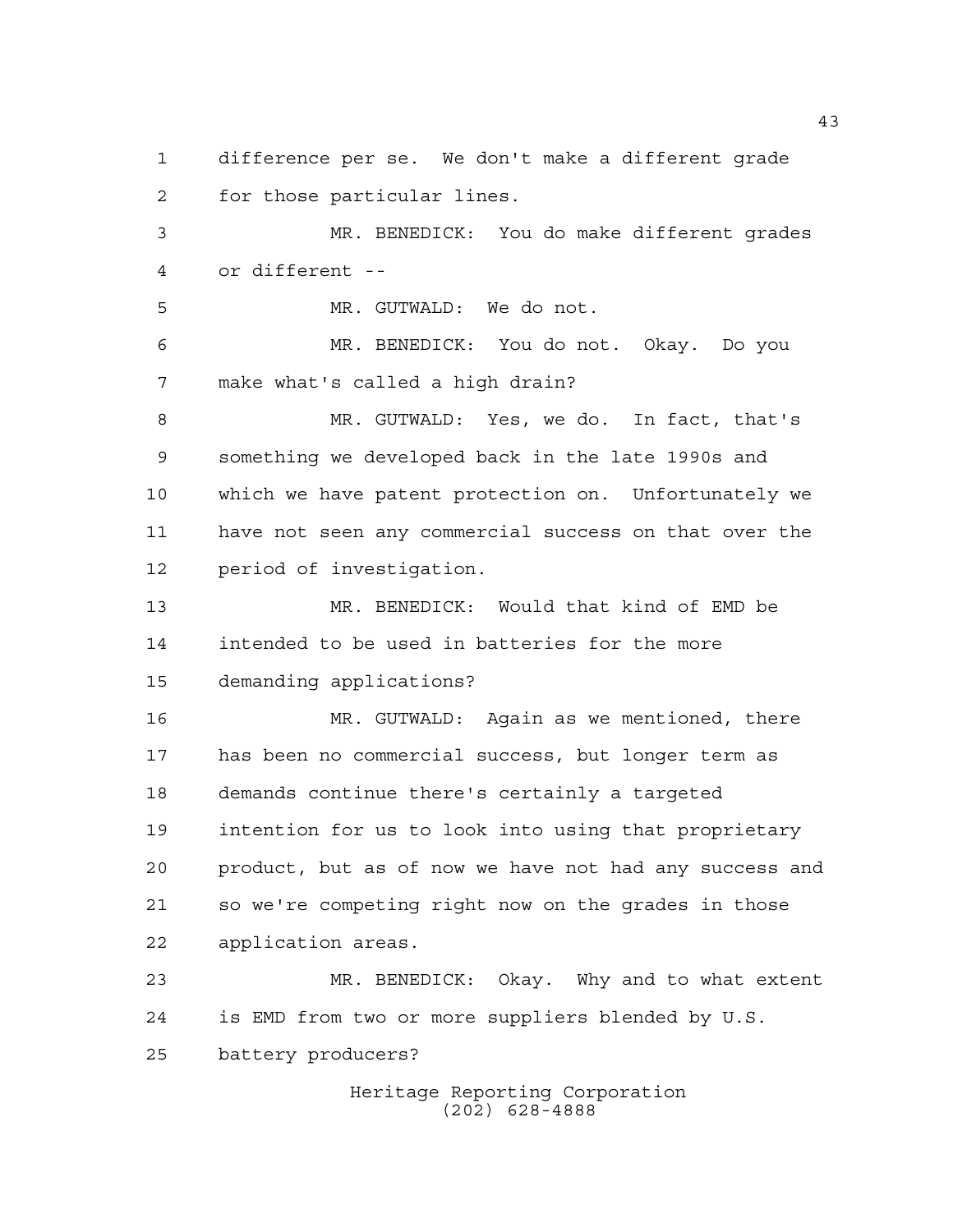Heritage Reporting Corporation MR. GUTWALD: Again, we don't have any formal knowledge of that. We'd have to ask our customers, but it's our understanding that in the 2003 testimony that in previous years customers do in fact have facilities to blend material and so that can be a way to blend performances and to obtain desired performance properties for different EMDs. MR. BENEDICK: When they blend material do they blend material of the same or similar grade and formulation? MR. GUTWALD: Again, I haven't any understanding or insight. MR. BENEDICK: You don't know. Okay. Are U.S. EMD inventories of U.S. producers available for sale, or are they committed to customers? MR. GUTWALD: Well, we typically have contractual relationships that we do target in making 18 sure we have inventories as contracts require, but obviously any material that we have available can be used and sold as demand dictates. MR. BENEDICK: So, for instance, inventories that would have been reported in questionnaire responses, a portion of those are committed and a portion of those are available for sale? If you don't want to respond to that in the public --

(202) 628-4888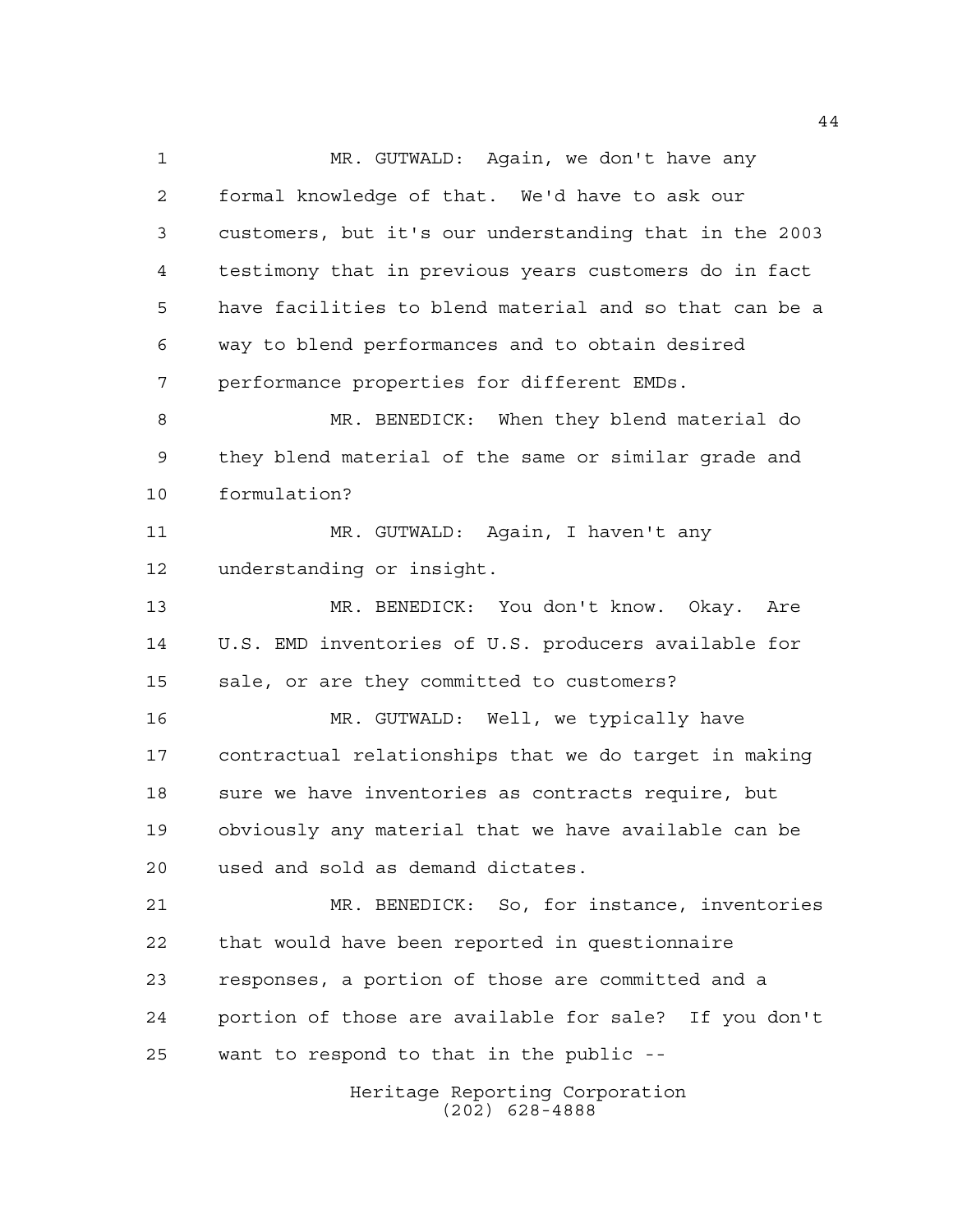MR. GUTWALD: Please. That would be great. MR. BENEDICK: If you'd rather do it in the postconference brief that would be great. To the extent that some are committed and some share is available for sale, if you could give the approximate percentage that would be helpful. MR. GUTWALD: Sure. The only comment I'd like to make is that over the period of investigation our inventories have gone up, whether they've been committed or not, so that's the challenge for us, quite frankly.

 MR. BENEDICK: Okay. If they've gone up, it would be interesting to note if that share available for sale has stayed the same or has gone up.

MR. GUTWALD: We'll address that.

 MR. BENEDICK: Okay. Just a final question, and again you may or may not have direct information on this.

 Since January 2004, has there been any shifting of U.S. battery production, those that use the subject EMD, to offshore locations?

 MR. GUTWALD: Again, I can only talk about our current customers. To our knowledge, that has not happened with the customers and locations that we supply to.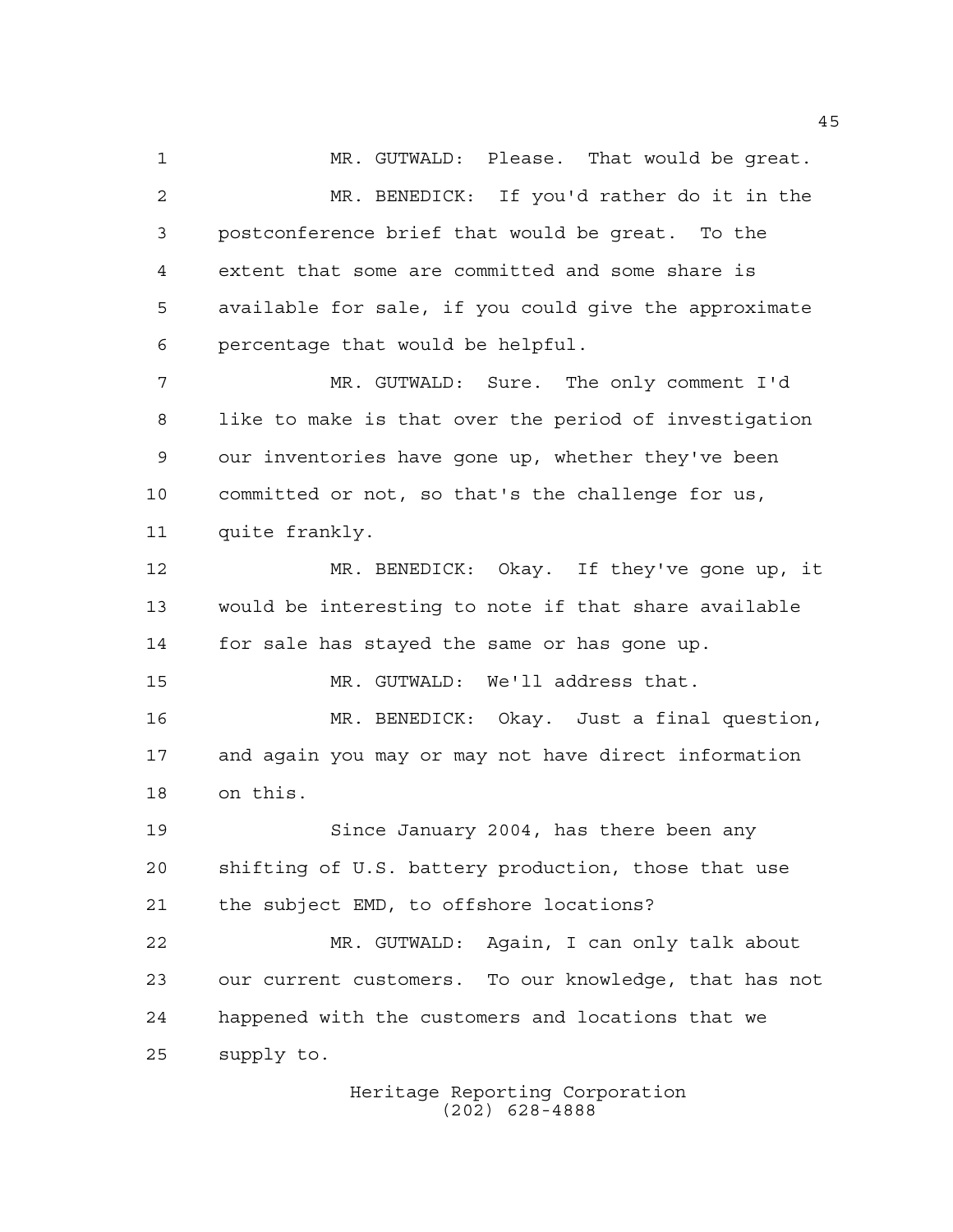Heritage Reporting Corporation (202) 628-4888 MR. BENEDICK: Okay. And that has not happened as far as you know? MR. GUTWALD: With our customers to the best of our knowledge. MR. BENEDICK: Okay. Thank you. I have no further questions. MR. CARPENTER: David Boyland, the Commission's auditor? MR. BOYLAND: Good morning. Thank you for your testimony. First question. On Tronox's annual report at page 1 the company discusses, among other things, including the project cornerstone and electronic electrolytic business growth. What areas is the company looking at in terms of growth? MR. GUTWALD: I can take those in more detail off-line. MR. BOYLAND: Okay. Is there any seasonality in the production of EMD? MR. STATER: No. Our process is designed, as most electrolytic process are. You want a steady state operation to give you the highest quality of the product you can make and the greatest efficiency and utilization of your assets, so we run pretty steady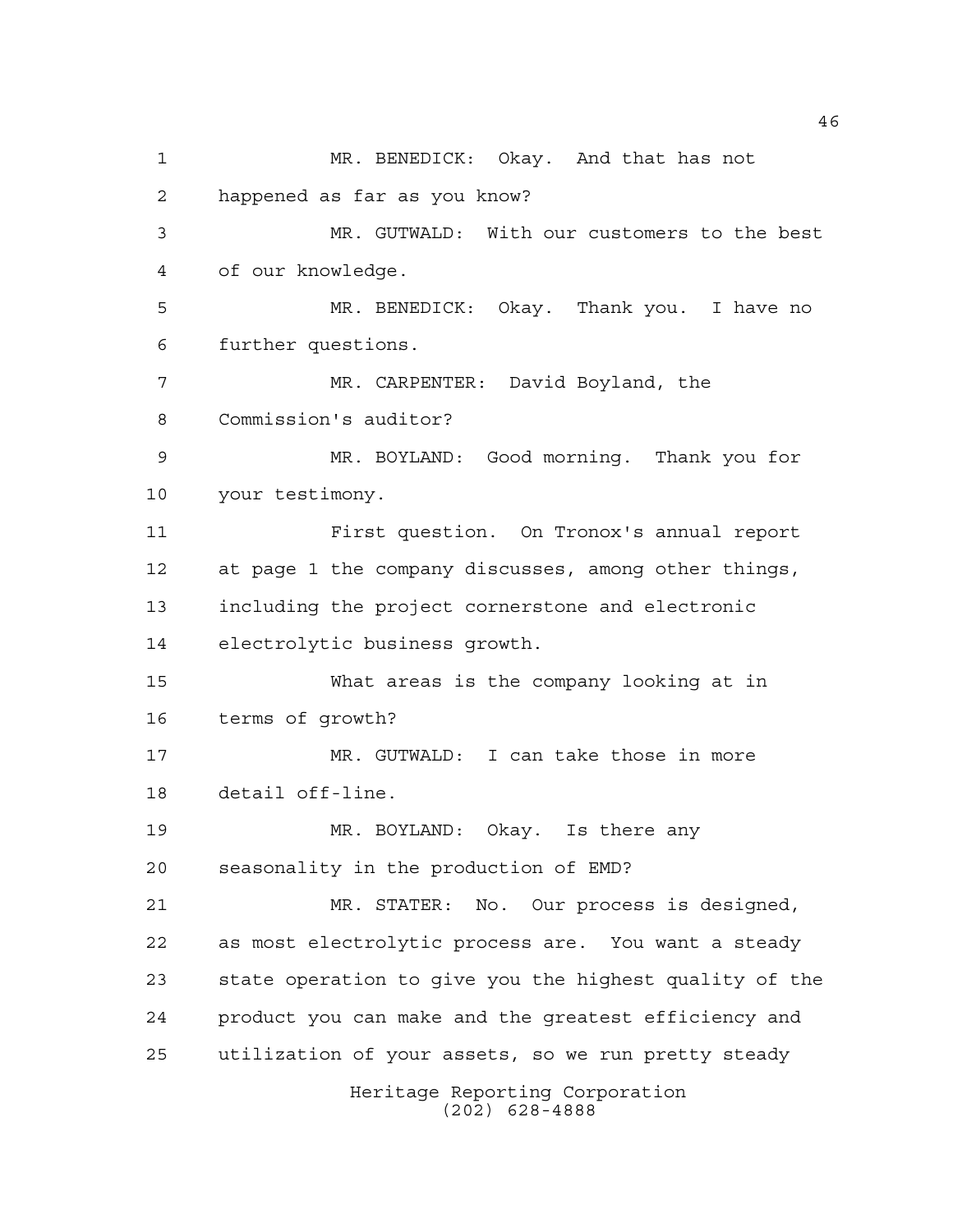straight throughout the year.

Heritage Reporting Corporation (202) 628-4888 MR. BOYLAND: Okay. Now, in your testimony earlier you indicated about a quarter of the production cost would be energy. Out of that quarter, could you give me an approximation of what percentage would be electricity versus natural gas? MR. STATER: I would prefer to do that off-line, but we can do that. MR. BOYLAND: Okay. That's fine. Thank you. 11 Are there surcharges involved in the sales price itself? MR. GUTWALD: Can we comment about surcharges? MR. BOYLAND: For energy specifically. MR. GUTWALD: Our current contracts again are based on a bid process, and we do not have any inflaters for those surcharges. That's correct. You're talking about energy surcharges? MR. BOYLAND: Well, actually energy as well, but raw material I'm assuming you wouldn't have any. MR. GUTWALD: No. MR. BOYLAND: Okay. Based on my reading, there weren't any operational changes as a result of the spin-off from Kerr-McGee into Tronox?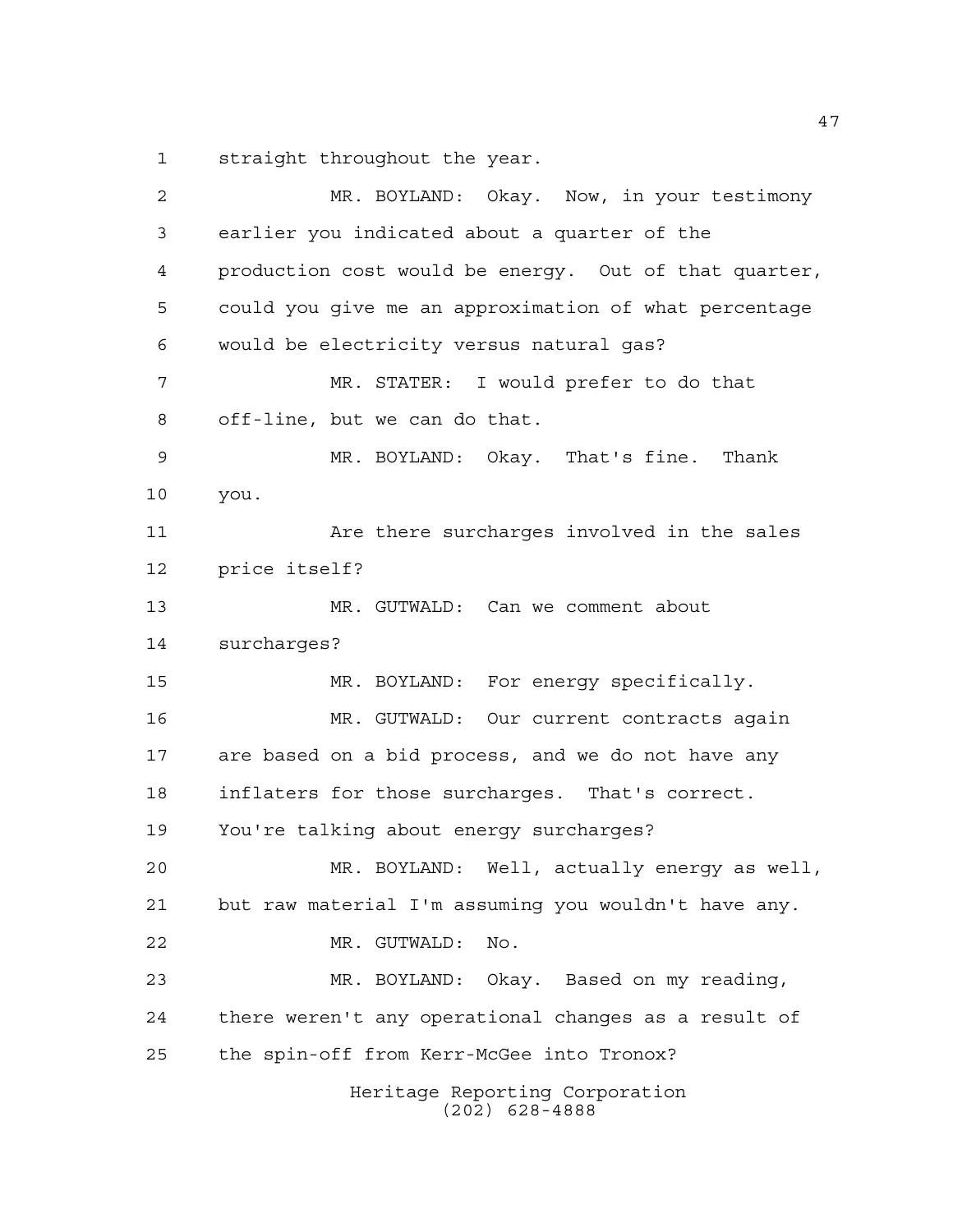Heritage Reporting Corporation (202) 628-4888 before. MR. BOYLAND: And marketing as well? No changes? In Tronox's 10-K at page 33 the company states with respect to 2006 manganese dioxide volume, "Manganese dioxide sales declined primarily due to a decrease in volume of 17.4 percent, which is the result of record volumes in 2005 brought about by Hurricane Katrina." I'm assuming is that a correct statement? MR. GUTWALD: That statement was made in the report. That is correct. MR. BOYLAND: In terms of your profitability, I'm presuming that your profitability also would have been impacted by higher volumes, et cetera, throughput. Is that correct that when I look at 2005 compared to 2006 some of the difference could be attributed to the lower volume in 2006, lower throughput, et cetera? MR. GUTWALD: Yes, and also rising costs, which have certainly -- MR. BOYLAND: Okay. So all of those things would be relevant?

MR. STATER: No. We operate the same as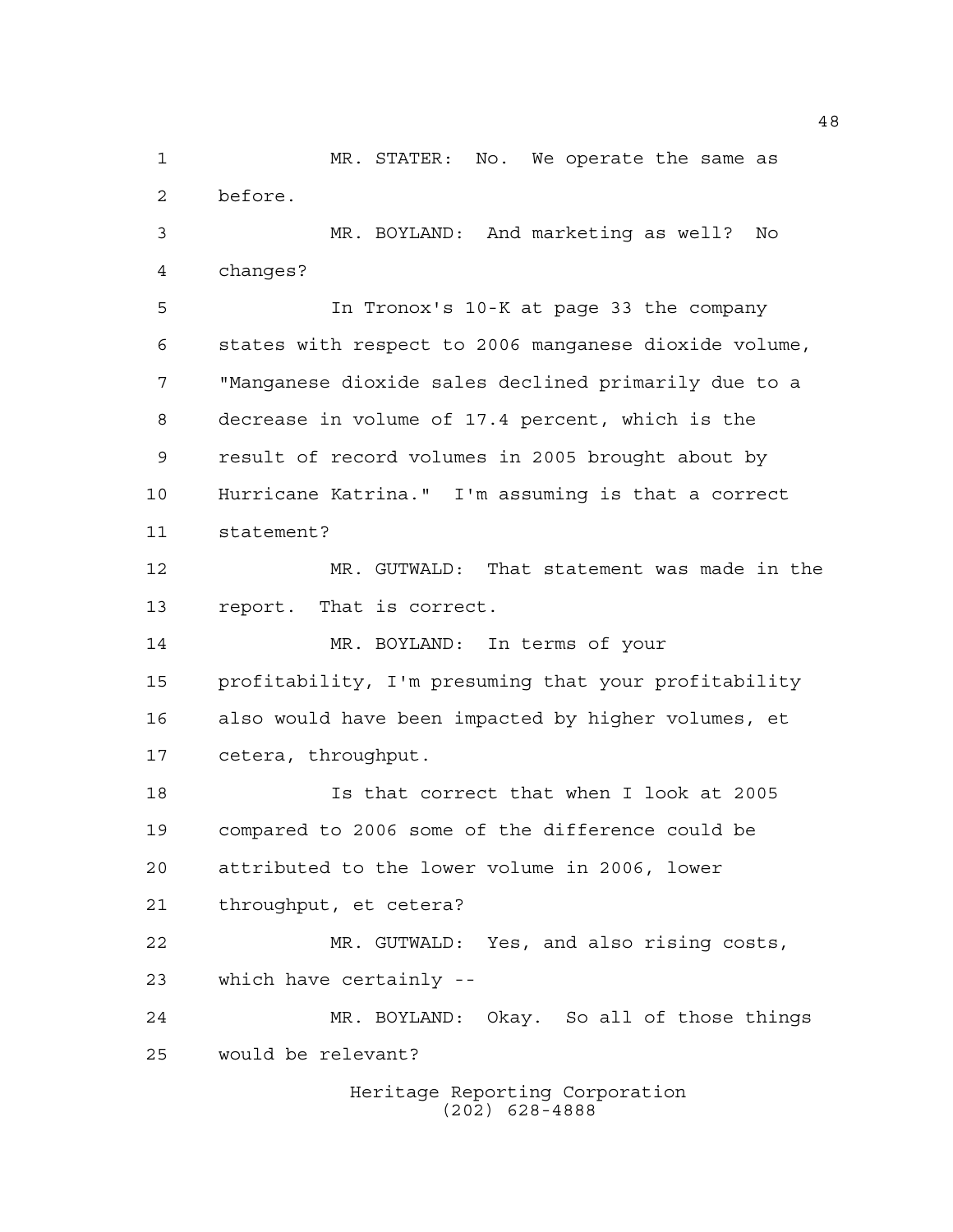1 MR. GUTWALD: That's correct.

 MR. BOYLAND: Okay. I have no further questions. Thank you.

 MR. CARPENTER: Eric Land, industry analyst? MR. LAND: Thank you for your testimony. I am particularly interested in product and production processes.

 If you could provide in your posthearing brief extremely detailed information on the product characteristics, the process, including any information you may have on the processes for the carbonate product, I would really appreciate that.

 In looking at the materials we had for the previous cases, there was discussion of the different grades of EMD and how it can be combined. Anything you do have on how it can be combined also, if you can supply that.

 Is there any use of EMD in some of the tiny batteries we see out there now say for hearing aids, cameras, whatever else?

 MR. GUTWALD: It's my understanding that EMD can in fact be used for those button or coin cell types.

Heritage Reporting Corporation (202) 628-4888 MR. LAND: Is that a growth area? MR. GUTWALD: Given the small size of the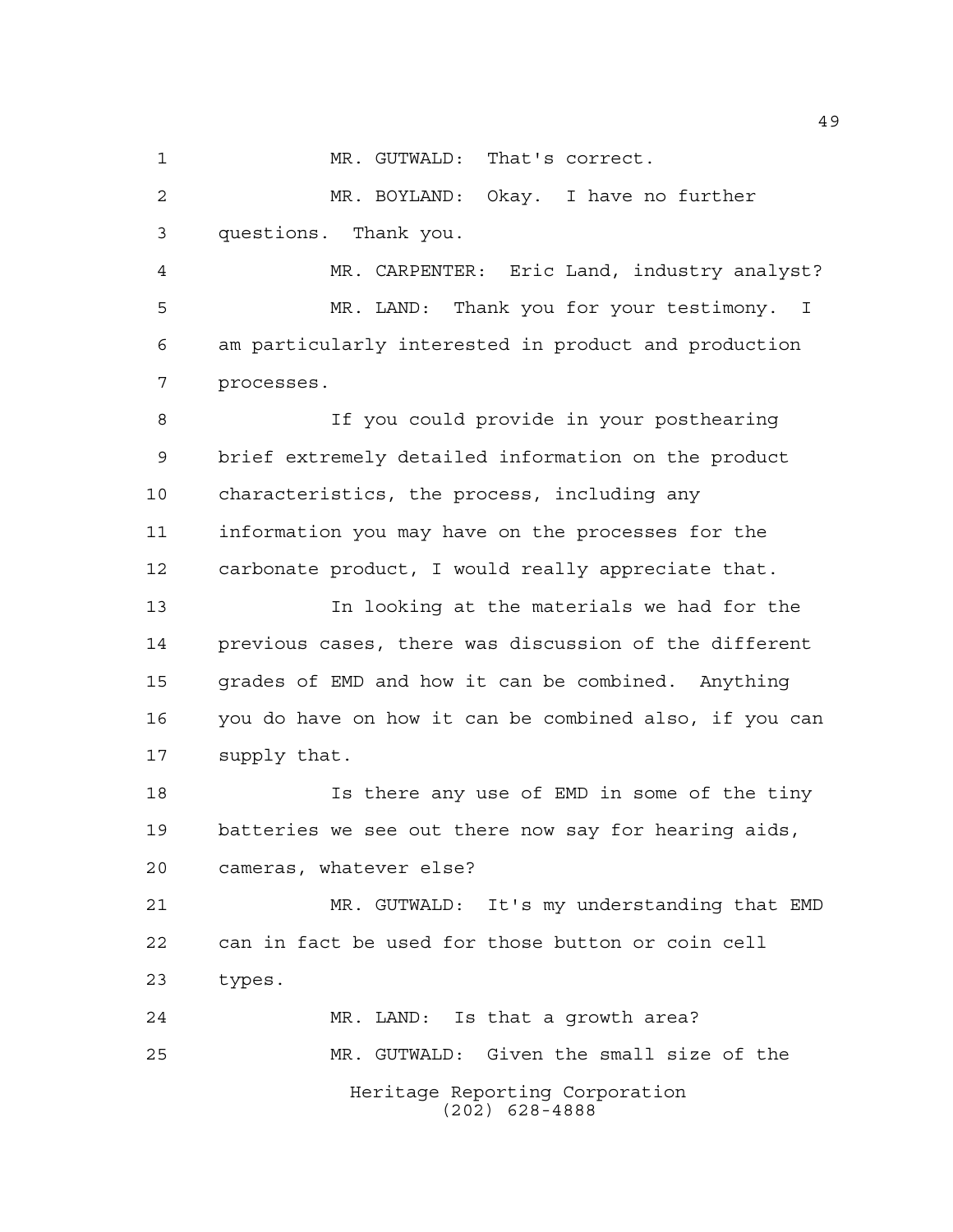amount of EMD in there, it really is, quite frankly, immaterial.

MR. LAND: Okay.

 MR. GUTWALD: But again you'll have to ask the industry experts about that question.

 MR. LAND: Got it. Okay. Let's see. Mr. Gutwald, you had mentioned earlier and you had read a quote from a report that said that the Chinese EMD was certified for most cells.

 MR. GUTWALD: Just to clarify, it was in reference to Delta's report that Jack had talked about, and the other data source that we have is from customer feedback that has suggested that in cases the Chinese material can in fact be substituted and is interchangeable with EMD.

 MR. LAND: Are there any specific areas where it can't be substituted?

 MR. GUTWALD: Again, I regret that we're not the subject matter experts in regard to battery formulation, but again when you look at the amount of concentration that we are competing head-to-head, and our material goes into Cs, Ds, As and AAAs.

 MR. LAND: Okay. One last thing. You had mentioned various global suppliers. Anything you may have in terms of the global industry where it's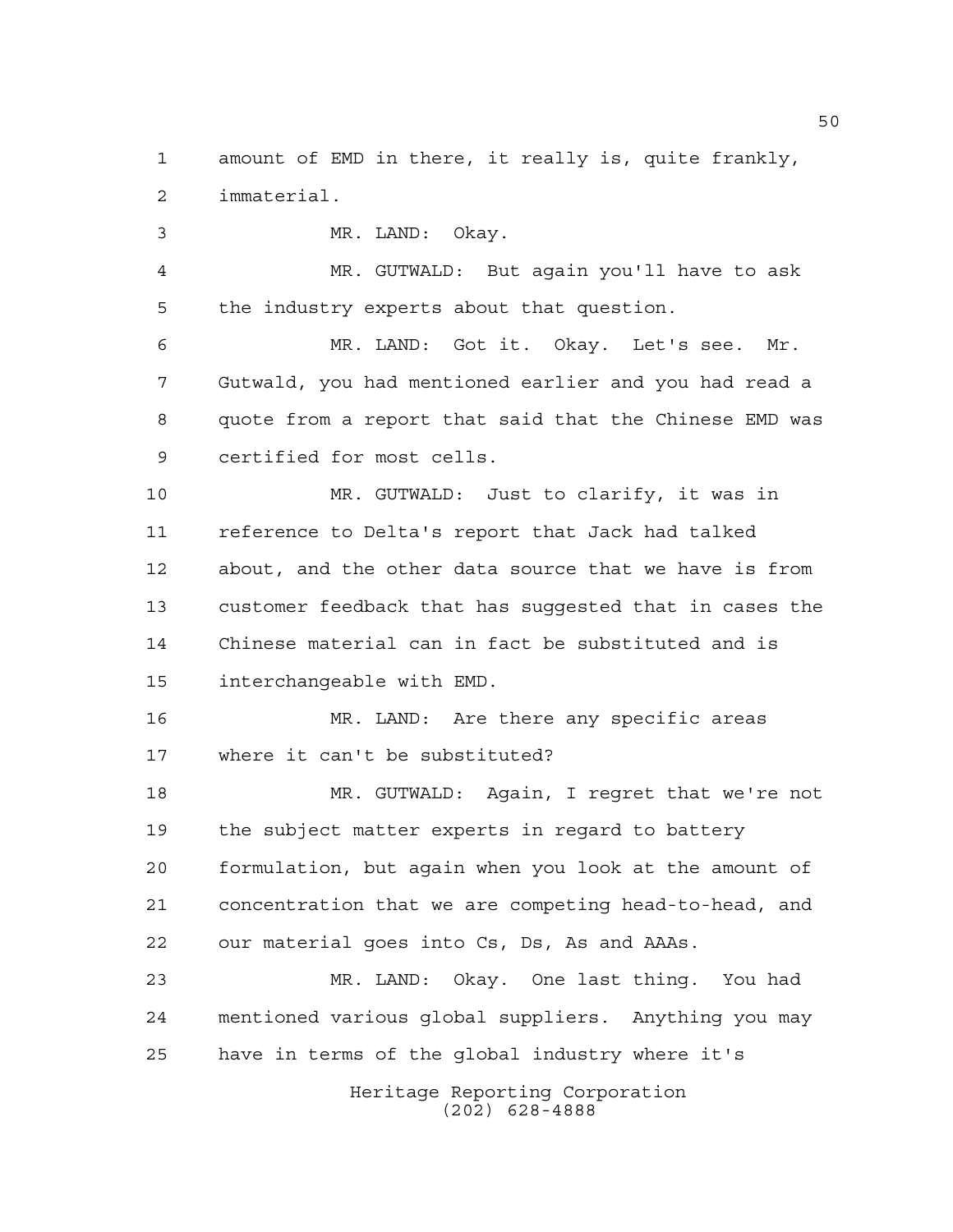prospering, where it's not, any kind of production information for other countries.

 Also, you mentioned some market research reports. If there's anything at all you can supply in confidence as an appendix to your postconference submission, we'd appreciate that.

 That's all I have. I'm sorry. Can I just add, because I'm going to be leaving in a few minutes, if the Respondents can address the exact same things in any kind of postconference submission I'd appreciate it. Thank you.

 MR. CARPENTER: George Deyman, supervisory investigator?

 MR. DEYMAN: Good morning. I'm George Deyman, Office of Investigations. I have a number of questions.

 You ought to know that we believe that we know the answers to some of these questions. However, it's important that we ask them in public so that they go onto the record of the investigation.

 My first several questions relate to the product. Natural manganese dioxide and chemical manganese dioxide are excluded from the scope of these investigations. Has either natural manganese dioxide or chemical manganese dioxide been produced in the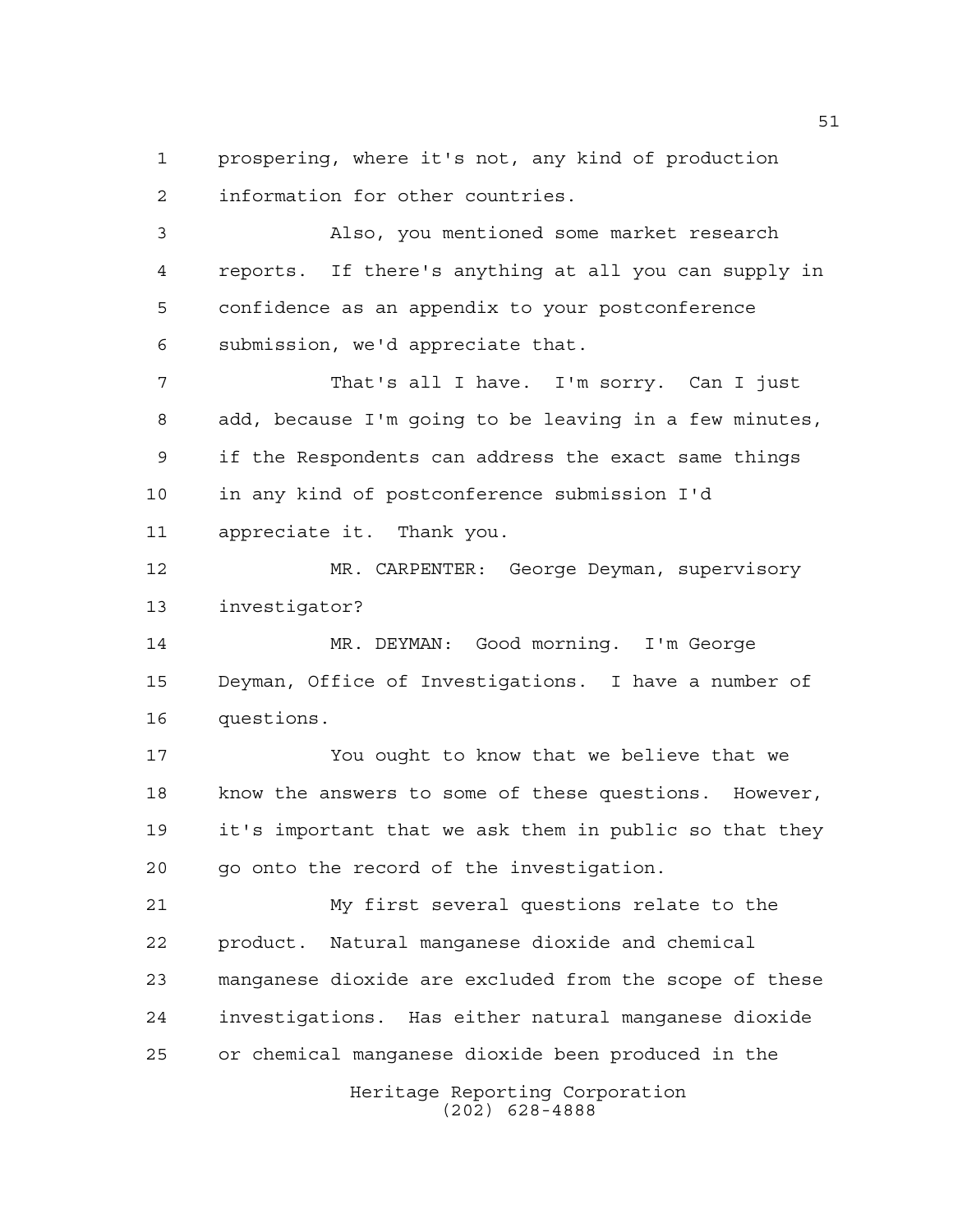United States at any time since January 2004?

 MR. STATER: I don't know that I can answer that question. I'm not aware of any that's been produced. The three production processes that I do know of, we all produce electrolytic manganese dioxide.

 MR. DEYMAN: All right. What is high drain EMD, and what are the chief factors that characterize high drain EMD as opposed to other types of EMD?

 MR. STATER: The high drain, as Paul has mentioned, is a patented process that we came up with, and in that patent it describes the performance characteristics of that product.

 Battery manufacturers are looking for a supplier, we hope they are looking for a supplier, that can handle the next generation of electronic devices which have a higher drain capacity or higher power utilization requirement, and that's what that market is for.

Heritage Reporting Corporation (202) 628-4888 MR. DEYMAN: As you mentioned, you have an exclusive patent for the high drain product. Have you licensed any other firms to produce that product? If not, if there are any firms in this investigation, in these investigations, that characterized their EMD as high drain would you submit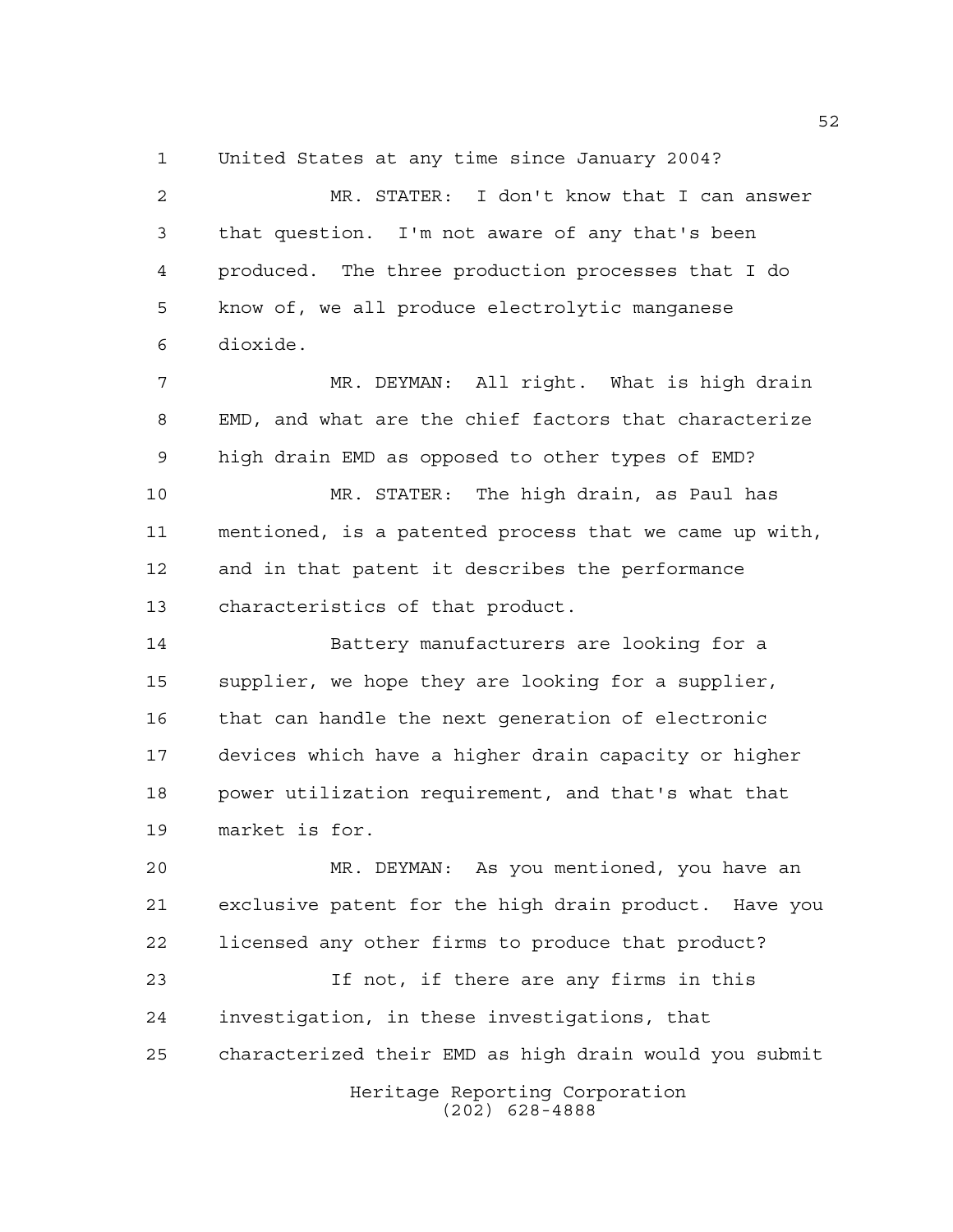that that is simply a misnomer?

| 2  | MR. GUTWALD: Yes. To the best of our                  |
|----|-------------------------------------------------------|
| 3  | knowledge, we have not licensed this technology to    |
| 4  | anyone. We understand there are some producers in     |
| 5  | China in particular who have marketed high drain, but |
| 6  | we have patent protection on that. We are the only    |
| 7  | ones licensed with the rights to manufacture that     |
| 8  | product.                                              |
| 9  | MR. DEYMAN: There are reportedly relatively           |
| 10 | small amounts of lithium grade EMD consumed in the    |
| 11 | U.S. market. Is this type of EMD used in different    |
| 12 | batteries from those that use the alkaline grade EMD? |
| 13 | MR. GUTWALD: Yes. Lithium EMD I think can             |
| 14 | be used in two primary areas. One is in the           |
| 15 | rechargeable battery, which is a completely different |
| 16 | market and chemistry, and it also can be used in some |
| 17 | primary battery applications such as in military and  |
| 18 | other special purpose areas.                          |
| 19 | MR. DEYMAN: Okay. Now, what are lithium               |
| 20 | ion batteries? Do they contain lithium grade EMD, or  |
| 21 | do they contain any EMD?                              |
| 22 | MR. GUTWALD: Again, lithium ion batteries I           |
| 23 | think refers to a broad canvas of technologies that   |
| 24 | involve lithium, maybe cobalt and nickel. Some cases  |
| 25 | it could be manganese based.                          |
|    | Heritage Reporting Corporation                        |

(202) 628-4888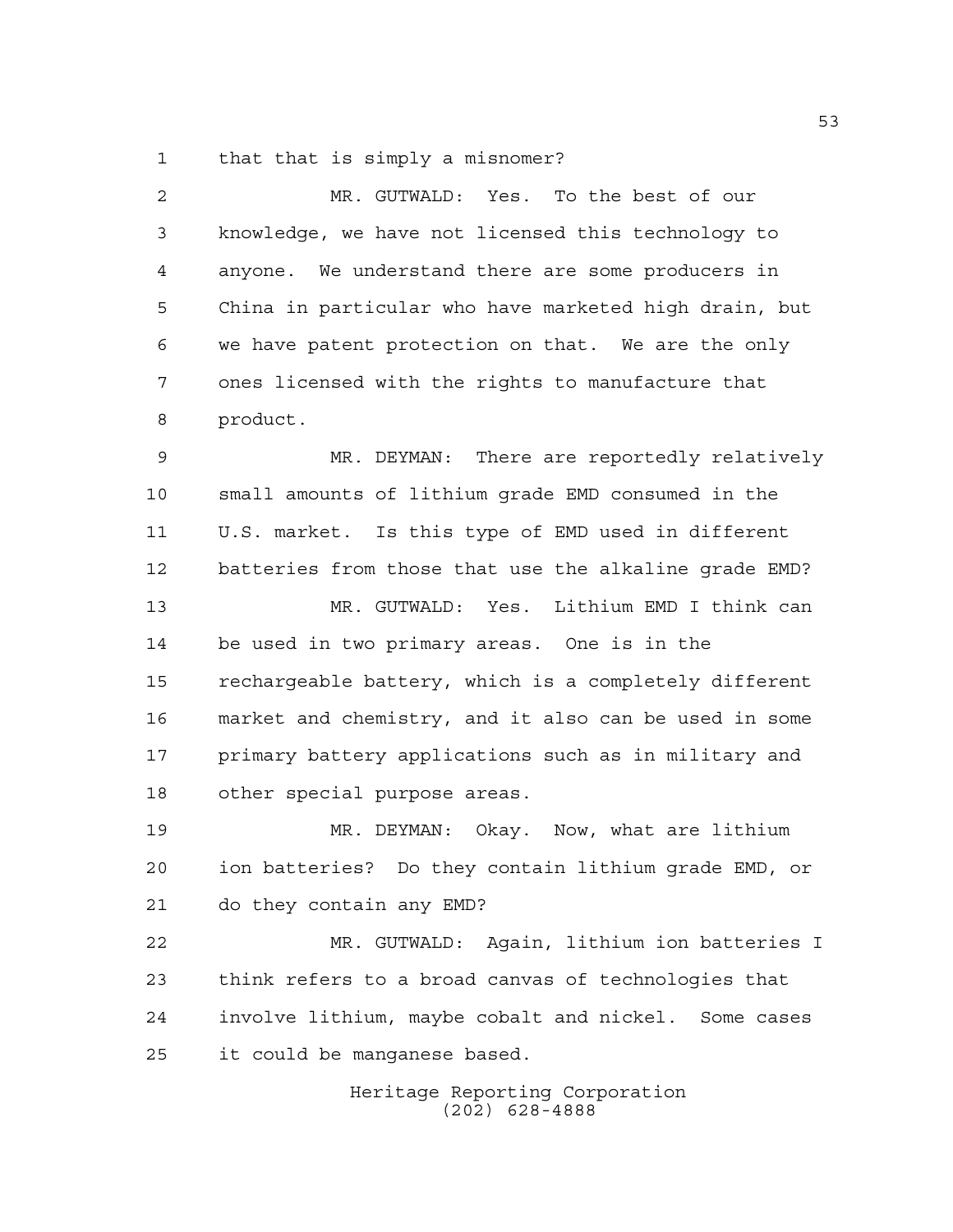Heritage Reporting Corporation I think that's a broad canvas and a statement that probably warrants segmentation. Again, we need to get clarification, but it's my understanding in my sense it's a broad canvas of technologies. MR. DEYMAN: Sure. MR. GUTWALD: Things like laptops, things of that nature, which I guess I would characterize as rechargeables and a different technology and chemistry associated with that, which may include EMD. MR. STATER: One area that you may be referring to is using a lithium hydroxide you can neutralize EMD and make a lithiated EMD, which has been used in other battery applications. MR. DEYMAN: Okay. That's helpful. The pricing data that we requested in our questionnaires are all for alkaline grade EMD in powder form. Is there any EMD in the U.S. market that is not in powder form, to your knowledge? MR. STATER: Not to my knowledge. MR. DEYMAN: Okay. Our auditor earlier mentioned your 10-K form on page 33, which is a public document, that indicated that the volume of your EMD sales declined by 17.4 percent in 2006, resulting from "record volumes in 2005 brought about by Hurricane

(202) 628-4888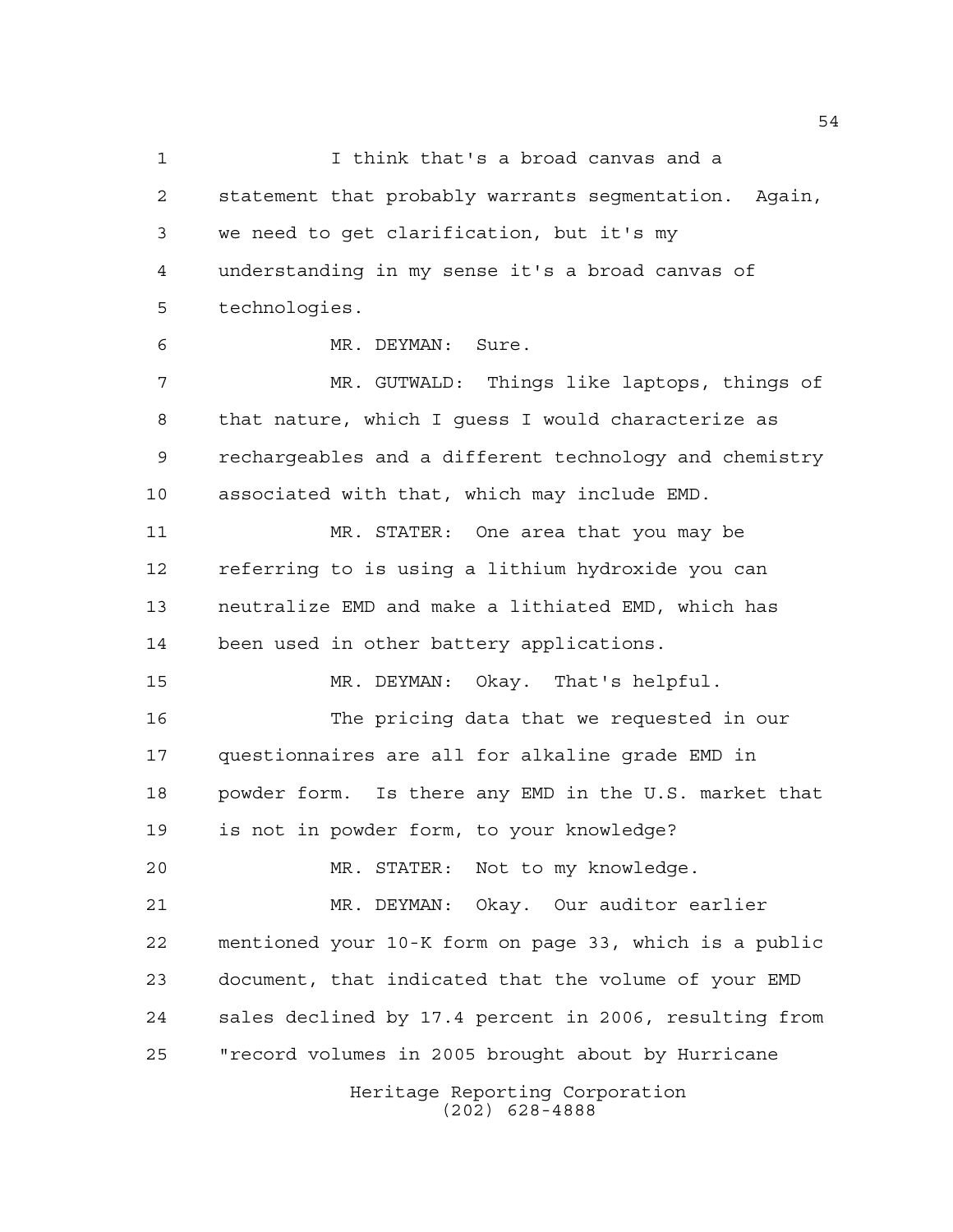Katrina."

Heritage Reporting Corporation (202) 628-4888 Was the decline in battery consumption in 2006 after Hurricane Katrina the primary reason for your decrease in sales of EMD, and to what extent were subject imports a factor in your decrease in that year? MR. GUTWALD: That's a very good question. If you look at the exhibit, you can see that while our volumes went down subject imports I do believe went up over the period of investigation, so we can make that conclusion. MR. DEYMAN: All right. Your 10-K form also indicates on page 34 that you incurred an \$11.4 million environmental provision for your Henderson, Nevada, plant in which EMD is produced in 2005. What share, if any, of the environmental expenditures was allocated to EMD? MR. GUTWALD: If you look at our public disclosure there Tronox has an environmental charge associated primarily with perchlorate. I want to be very clear though. That is due to operations that over the past 60 years have long since been discontinued, so none of those charges have been assigned or attributed or costed into the EMD. The information that we gave you only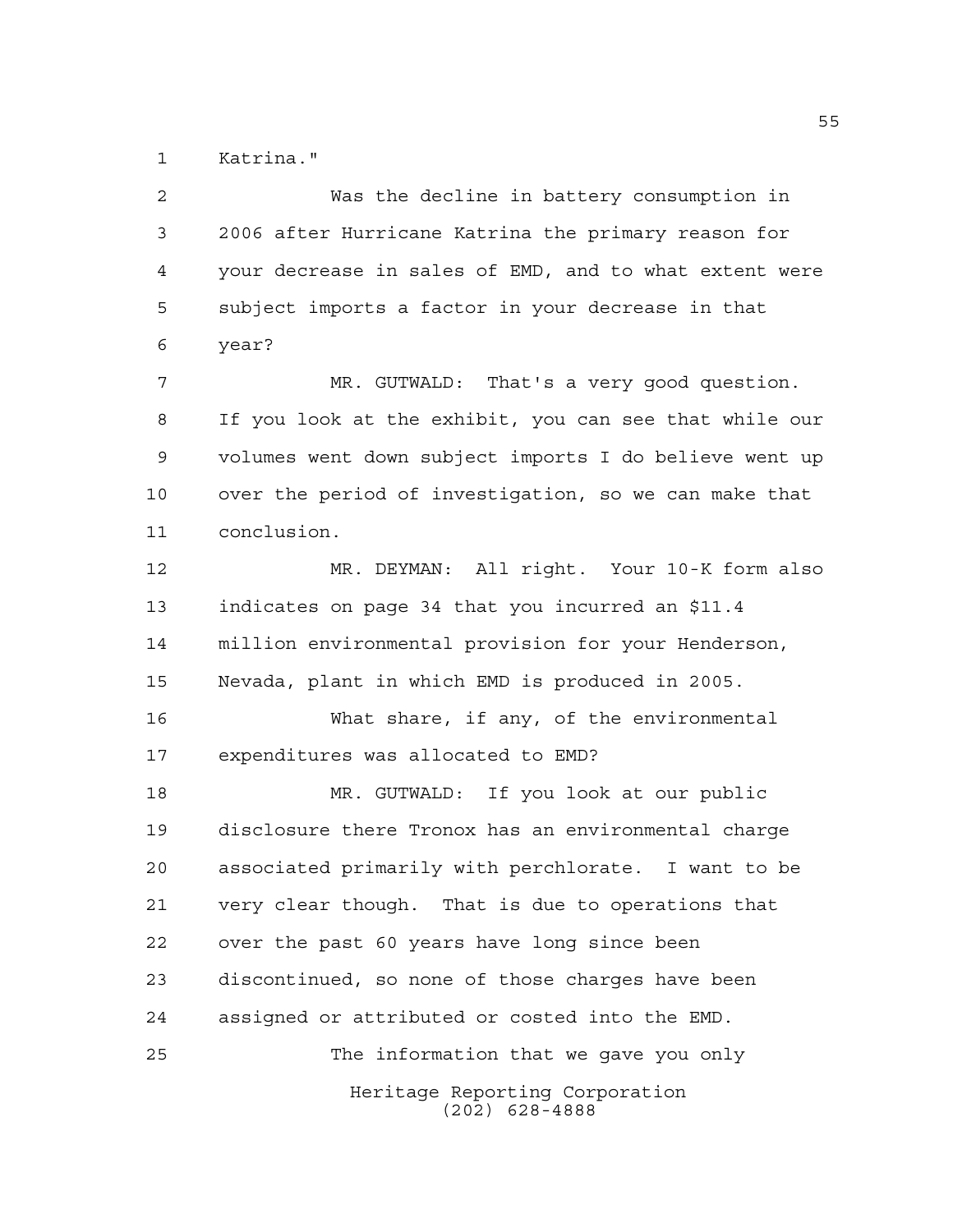reflects normal charges a responsible EMD manufacturer would in fact incur, waste disposal, tailings, things like that. So the answer I guess is none.

 MR. DEYMAN: Very good. Now I have some questions relating to imports.

 The average unit values of U.S. imports of EMD from Australia have been consistently higher than the average unit values of EMD from China. Is there anything different about the EMD from Australia that would command higher unit values and/or higher prices than imports of EMD from China?

 MR. GUTWALD: Again in our experience, as we said, we believe EMD is EMD. It is interchangeable, substitutable.

 It has become, quite frankly, a commodity so from our perspective we didn't understand the huge disparity between Chinese prices and even our own, let alone the imports from Australia.

 MR. SCHAEFERMEIER: We should also refer back to the statements by Delta in its interim report that they are directly competing with Chinese product. MR. DEYMAN: Right. Are nonsubject imports of EMD, especially those from Japan, Greece and South Africa, similar in quality to EMD from Australia, China or that produced in the United States?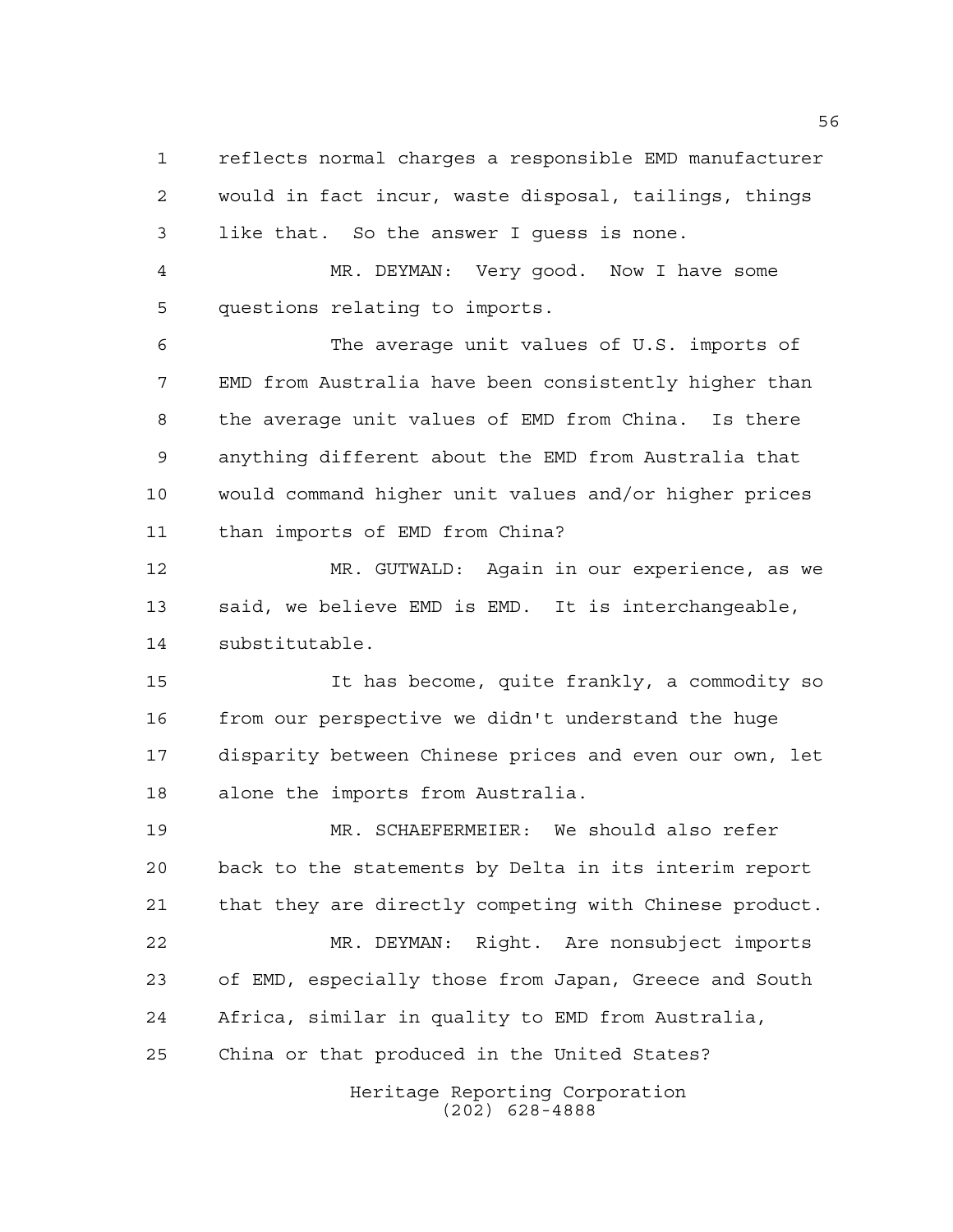MR. GUTWALD: That is our understanding. MR. DEYMAN: Okay. There are no differences in quality at all, or do you think there are some minor differences? MR. GUTWALD: Again, from our experience we would not anticipate any differences. In fact, if you look at the prior period of investigation the imports from Japan and Greece were higher. Those have been replaced, we understand, with imports from China and Australia, suggesting a high degree of interchangeability and substitutability. MR. DEYMAN: Right. The Chinese Government reportedly recently announced the withdrawal of a 13 percent value added tax on EMD exported from China effective July 1 of this year. Was the tax limited to EMD, or was it also applicable to other products? I'll follow. Why was the tax withdrawn? Answer this portion for now, and then I might follow up. MR. LEVY: Yes. Our understanding is that

 the Chinese Government has imposed a tax on the exportation of EMD effective from the summer of this year.

Heritage Reporting Corporation (202) 628-4888 Actually, to be precise I don't believe it's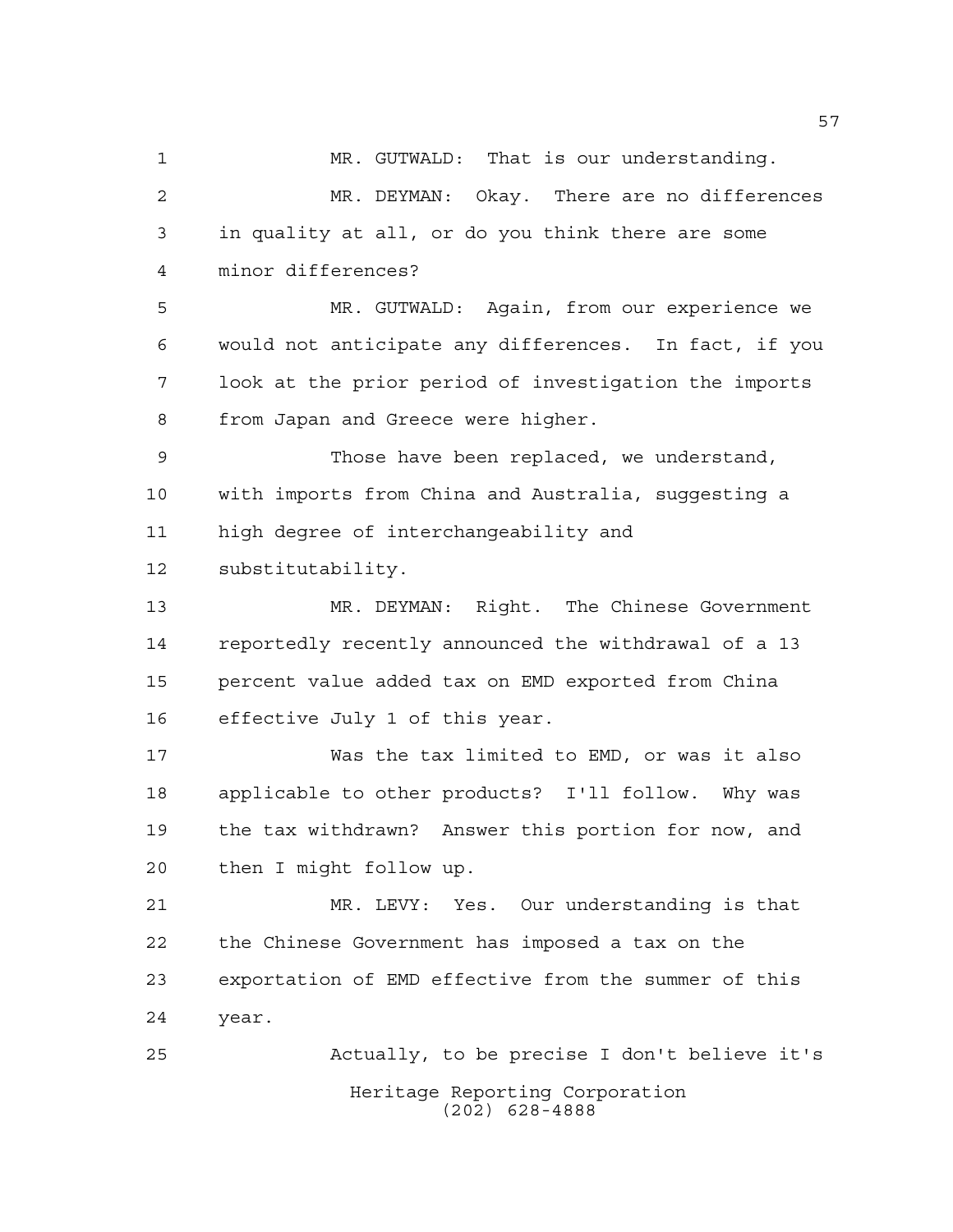the imposition of a tax. I believe it's the

 elimination of a tax rebate. To our knowledge, the elimination of tax rebates applies to a broad range of commodities in a number of sectors at various percent rates, and it is designed to have an aggregate effect on the Chinese economy.

7 Beyond that, we don't have much insight into what the future holds in store in terms of Chinese economic policy.

 MR. DEYMAN: Thank you. Any additional information that you might have on the withdrawal of the value-added tax would be helpful in your postconference brief if you have anything.

 If you haven't already provided the Commission staff with the following information, could you do so in your postconference brief? Number one is at which customers are you qualified to sell EMD in the United States?

 Number two, how much EMD have you sold in quantity and value to each of your major customers in the United States in each year since 2004? Number three, are there any customers at which you are currently trying to qualify your EMD in the United States?

Heritage Reporting Corporation (202) 628-4888 And, finally, how transferable is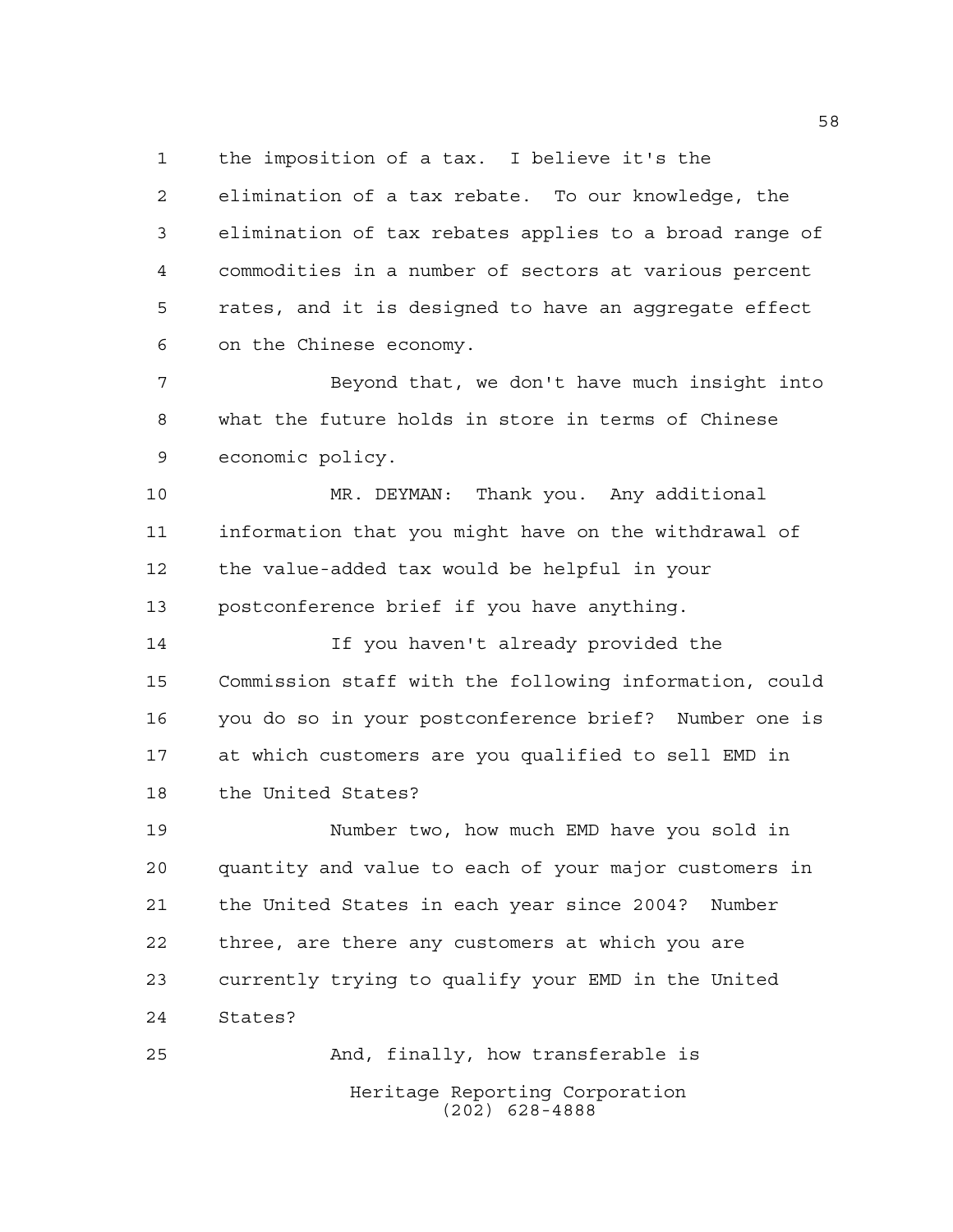qualification among facilities in different geographic locations? For example, if you're qualified to sell EMD to a U.S. producer of batteries does that also mean that you're qualified to sell to any of that producer's foreign battery facilities? Maybe that question you can answer in public now.

 MR. GUTWALD: Again, it's our understanding that each production facility might be unique, but in general it's our understanding that if we're qualified at one particular site and process that that would extend towards other sites, but again there would be a qualification period and some confirmation of selling to a new site overseas.

 MR. DEYMAN: Page 26 of the petition states that, "The global supply of EMD far exceeds the global demand."

 Does this mean that if antidumping duties are placed on EMD from Australia and China as a result of these investigations that imports from nonsubject countries will simply replace the imports from Australia and China?

 MR. LEVY: Let me try to answer that question in part today, and then we'd like to provide 24 a more complete set of answers on the Bratsk issues in our postconference submission.

> Heritage Reporting Corporation (202) 628-4888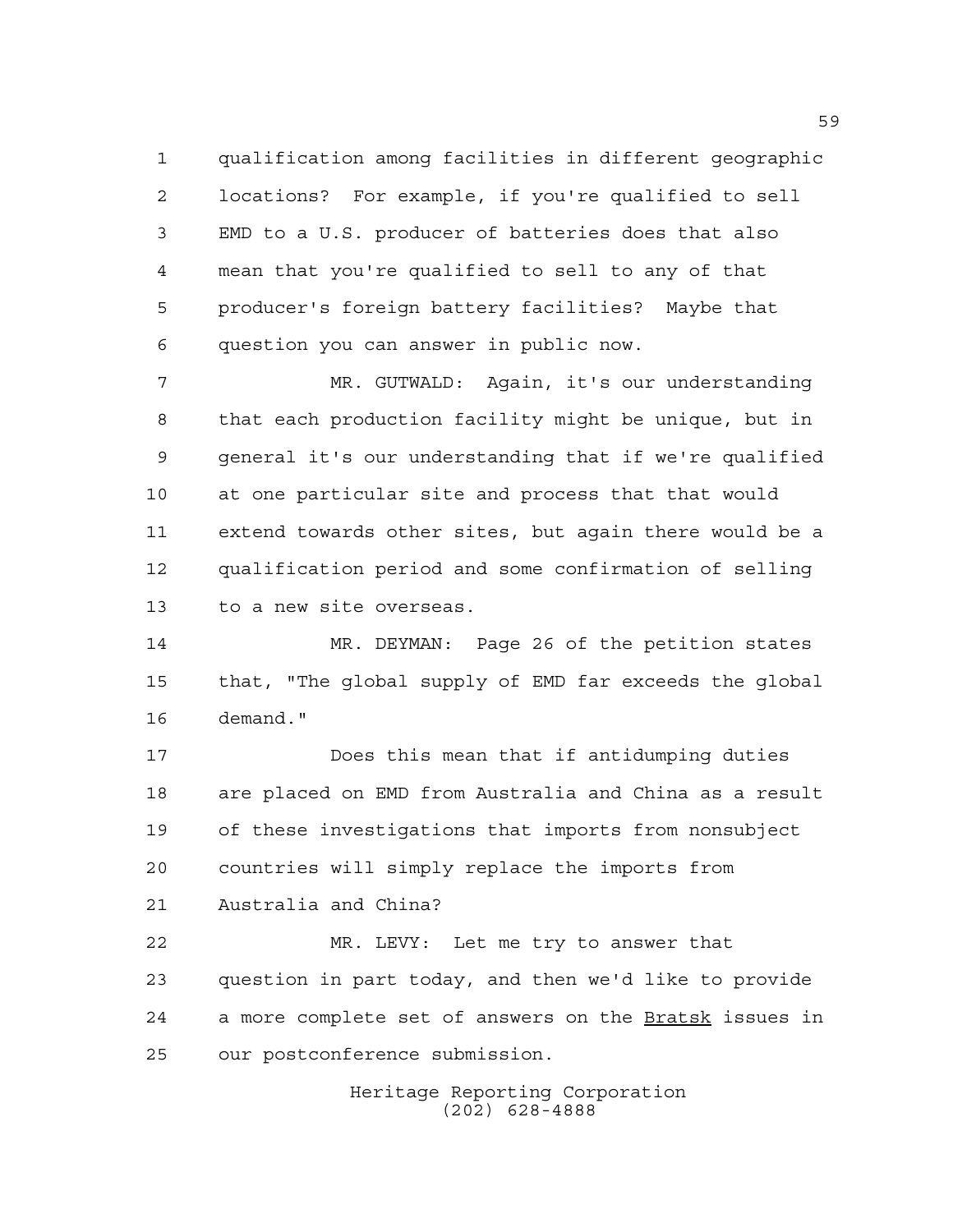First with respect to the largest nonsubject supplier during the period of investigation, Tronox believes, looking at its shipment volumes and its average unit values, that it does not represent a serious threat of replacement and subject import volumes and prices.

 We will provide a more complete explanation in our postconference brief, but in looking at the 9 Bratsk question I think this is an unusual case for one particular reason. This is a case where one of the targeted countries, Australia, has a single EMD producer, Delta, and one of the other major producers in the world is the sole producer in South Africa, and it is Delta.

 The Commission has the unique opportunity to ask Delta if orders are imposed against the subject countries will you replace subject import volume at those shipment levels and at those prices or not? If the answer is no, then you have very direct evidence on the Bratsk issue.

 If the answer is yes then we will happily come back to you in three weeks with a petition alleging threat of injury by reason of imports from South Africa and so I would put it to the Commission to ask that question because Delta is in the best

> Heritage Reporting Corporation (202) 628-4888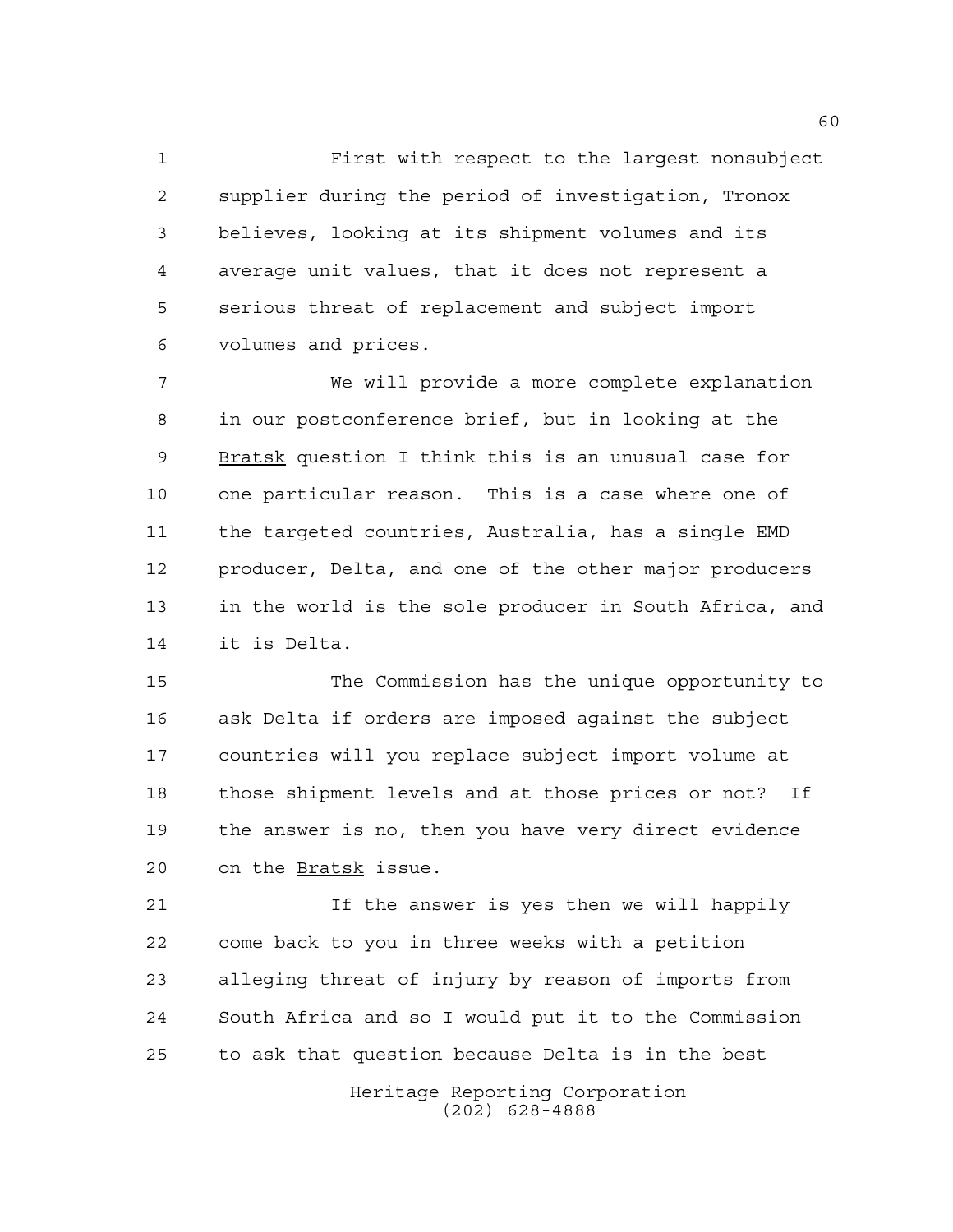position to provide you with a complete answer.

Heritage Reporting Corporation (202) 628-4888 MR. DEYMAN: Very well. Thank you. It's our understanding that JMC in Japan and possibly Mitsui in Japan and Mitsui Denman in Ireland no longer produce EMD. Is that correct, to your knowledge? MR. STATER: We do know that the Denman facility in Ireland did shut down. Whether or not it could be restarted and back into production I can't answer. Also there has been some movement on the Mitsui operations in Japan. MR. DEYMAN: If those three fairly significant producers in the past are no longer producing does worldwide capacity to produce EMD still exceed consumption? MR. STATER: Yes. MR. LEVY: Yes. Sorry. Just to answer the question, Irish capacity is now off-line. The plant has been shut down. Reports are that Mitsui in Japan has ceased operations, and, yes, these developments result in a reduction of global capacity. Our understanding based on data presented to the International Manganese Institute is that increases in Chinese alkaline grade EMD capacity is far outstripping those reductions. What you see is a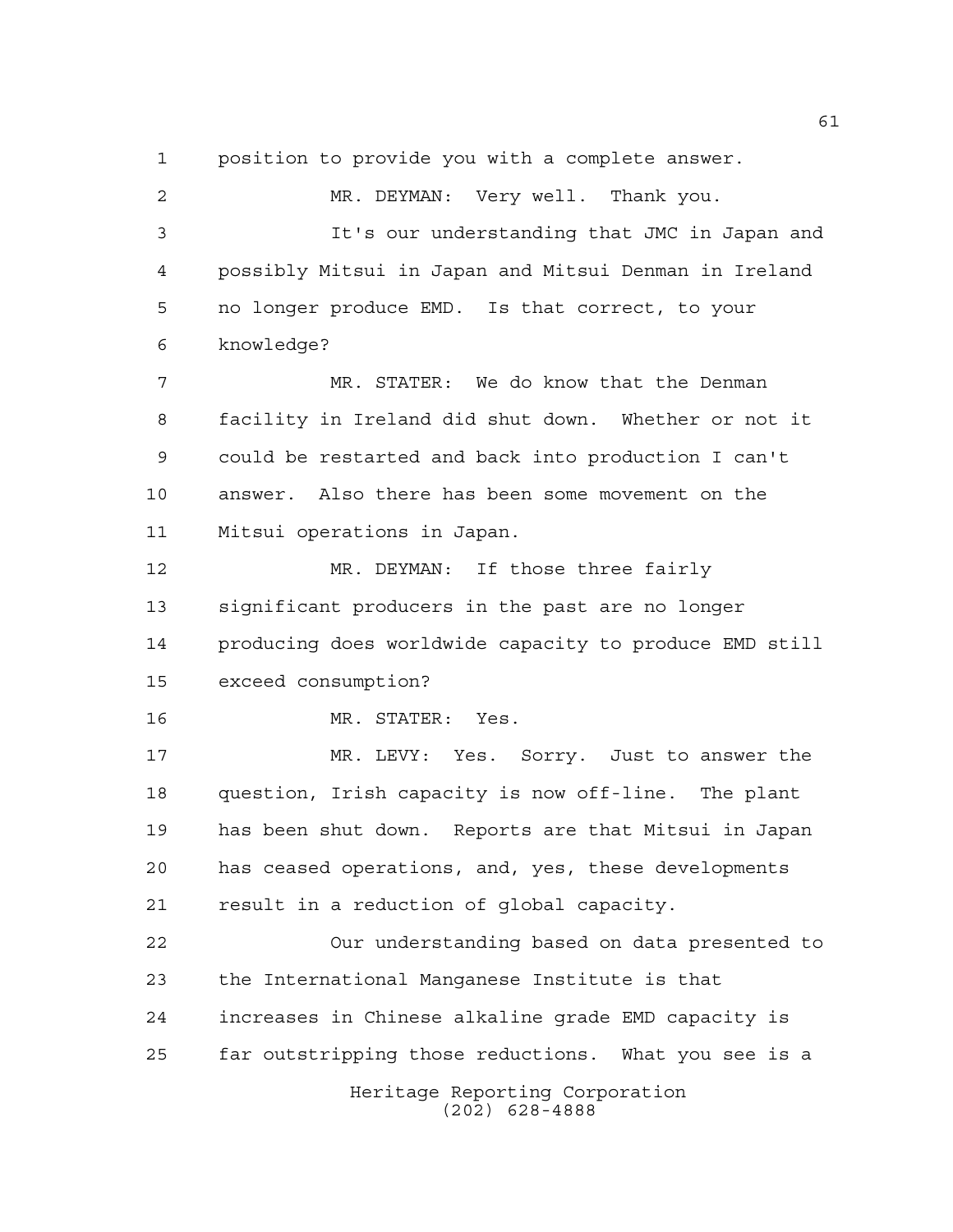movement of production to China and an increase of capacity in China that far outstrips decreases elsewhere.

 MR. SCHAEFERMEIER: The one point I'd like to add is that these presentations also show that the Chinese additional capacity is not solely to supply the Chinese domestic market, but specifically targeted for export sales and particularly in alkaline grade operations.

 MR. DEYMAN: All right. The Japanese Government is reportedly conducting antidumping investigations on EMD from Australia, China, South Africa and Spain, and the European Commission is reportedly conducting an antidumping investigation on EMD from South Africa. What is the status of those investigations?

 MR. LEVY: With respect to the antidumping action in Japan, our understanding is that it has been initiated and that final results are expected sometime in the April/May timeframe of 2008. Beyond that we have no further information at this time.

 With respect to the antidumping action in Europe against imports from South Africa, our understanding is that preliminary dumping results were to be announced in September of this year.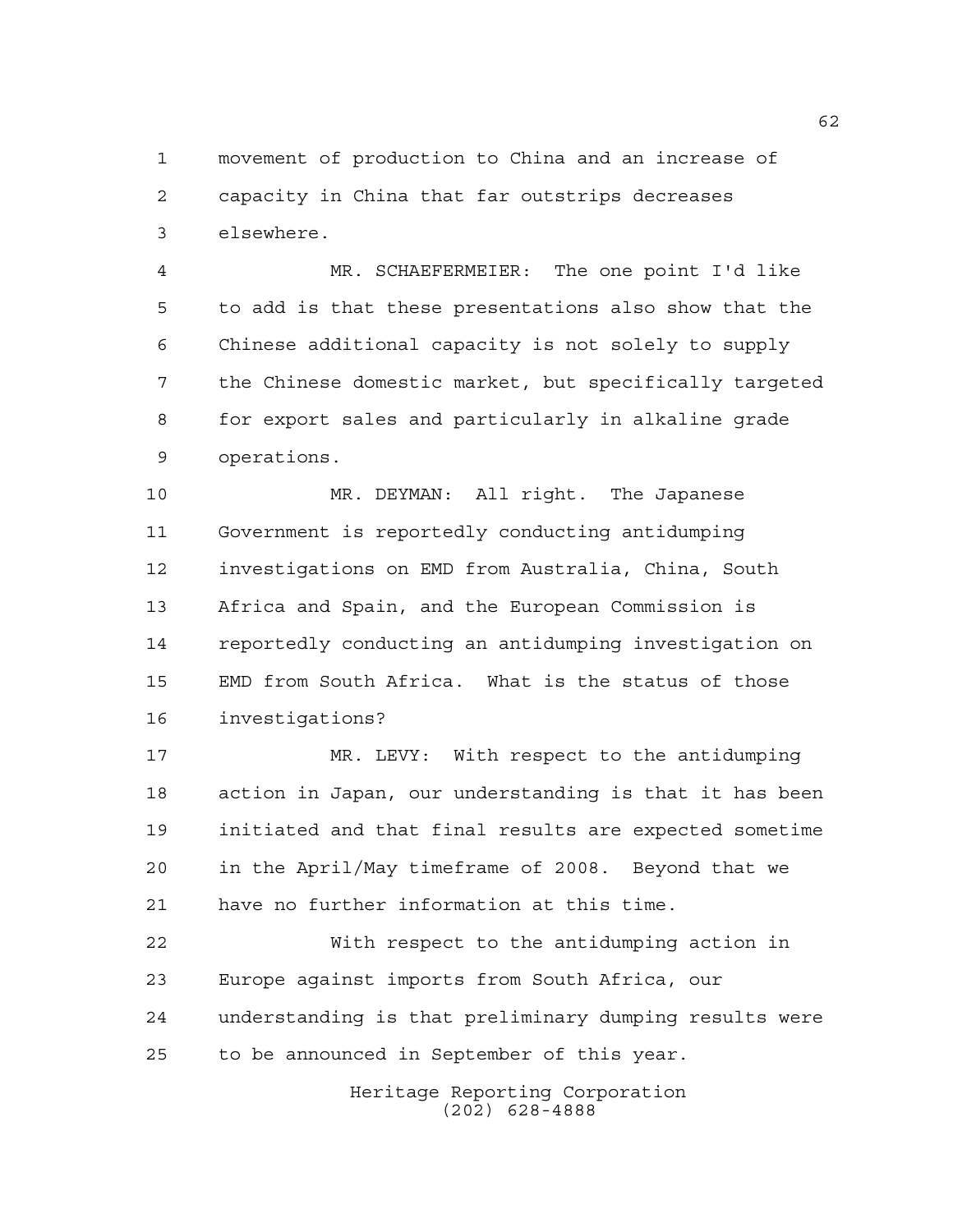Heritage Reporting Corporation (202) 628-4888 We have not yet read reports of those results, although that doesn't mean that they have not yet been issued. We've been preoccupied in the last week. Beyond that again we have no further information as to the developments in those markets or in those proceedings. MR. DEYMAN: Is there any production of EMD in Spain? That's one of the countries that Japan is apparently looking at. I was not aware of any EMD production in Spain, but am just curious. MR. STATER: Yes. The facility in Spain is called Cegasa, C-E-G-A-S-A. MR. DEYMAN: Okay. So any information that you can provide in your postconference brief on the pending antidumping actions in the European Union and Japan would be helpful. With that, I have no further questions. Thank you. MR. CARPENTER: Are there any further questions from staff? Mr. Benedick? MR. BENEDICK: I have one follow-up question for Mr. Stater. I believe you said that the same EMD formulation is used in C, D, AA, AAA batteries? MR. STATER: Yes. As Paul Gutwald mentioned, we are qualified in all those applications.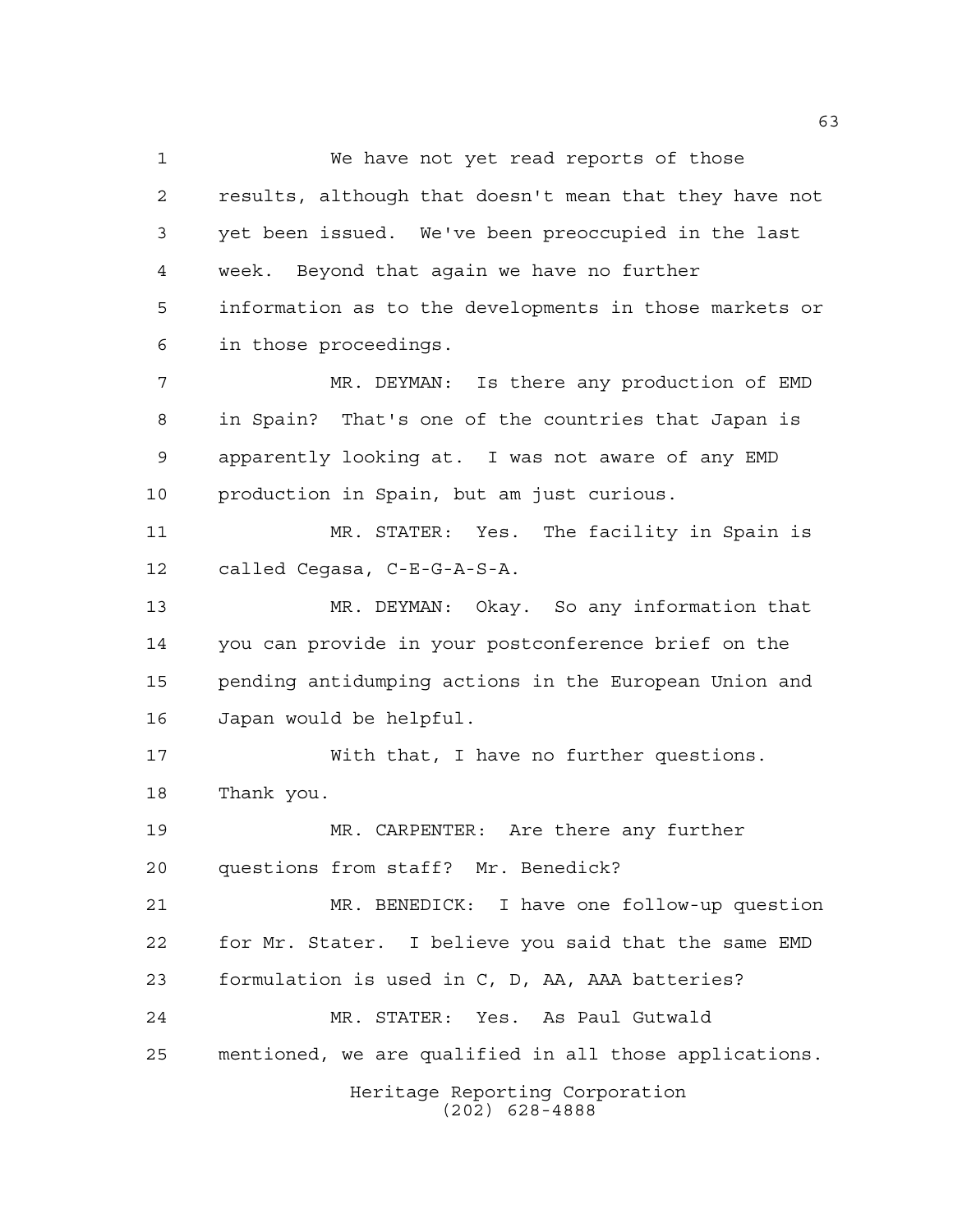MR. BENEDICK: Okay. Do you have to qualify for each of those applications? MR. STATER: Well, you qualify generally for the facility that you're supplying.

 In the make-up of a battery there's a lot of other elements that go into that battery besides EMD, so they may formulate the construction of the battery based on the supply of the battery, the supply of EMD as well, so we have to make sure that we're qualified for those applications.

 MR. BENEDICK: Right, but when you qualify for a facility that's producing let's say C and D cells is that a single formulation that you're qualifying for for those two cells?

MR. STATER: Yes. Yes.

 MR. BENEDICK: If you qualify for a facility that's producing the A, AA, AAA, is that the same formulation that you qualified for for the C and D?

 MR. STATER: For us that's the same material exactly. No change.

 MR. BENEDICK: Okay. Thank you. No further questions.

 MR. CARPENTER: Thank you very much, panel, for your testimony and your responses to our questions. We appreciate your coming here today.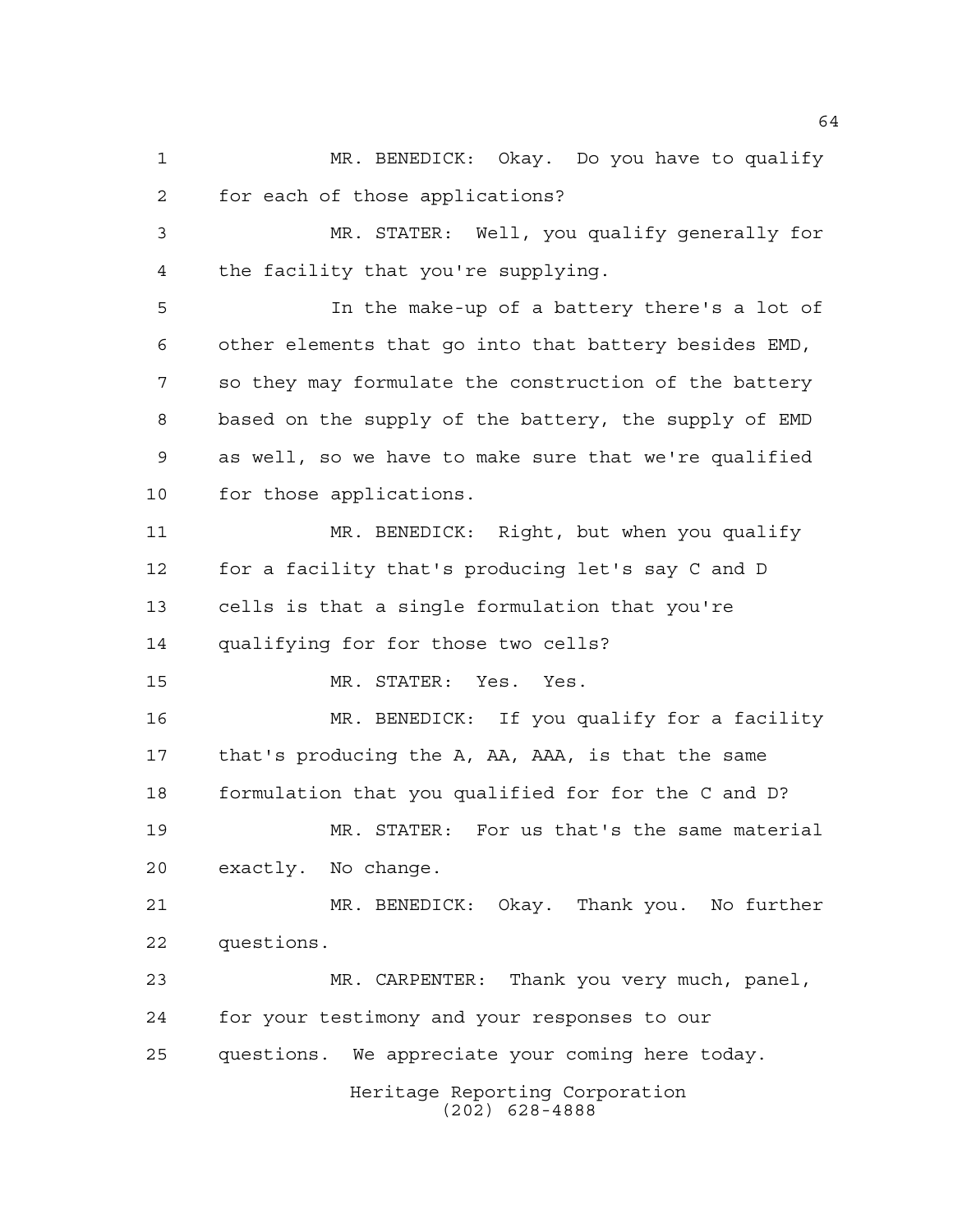Heritage Reporting Corporation (202) 628-4888 At this point, we'll take a brief recess until 11 a.m. by the clock back there, and we'll begin with the Respondents' presentation. Thank you. (Whereupon, a short recess was taken.) MR. CARPENTER: Could we resume the conference now, please? Mr. Malamed, please proceed whenever you're ready. MR. MALAMED: Thank you, Mr. Carpenter. What I'd like to do is to present our panel so that you can see a little bit about our case. First, Mr. Reilly of Nathan Associates will outline for us Delta in the EMD market and go over some figures and data that we'd like to show the Commission today. Then we're going to hear from Ashley Moore with Delta, and his official title is General Manager of Sales and Supply Chain. Of course, Ashley's testimony is going to be extremely valuable to understand the relationship between Delta and its customers in the U.S. We're after that going to hear from, I'm sorry, William Stevens of Panasonic. Mr. Stevens is Director of Materials and of course will give us clear insight of the relationship with suppliers, particularly Delta and other suppliers. And I wasn't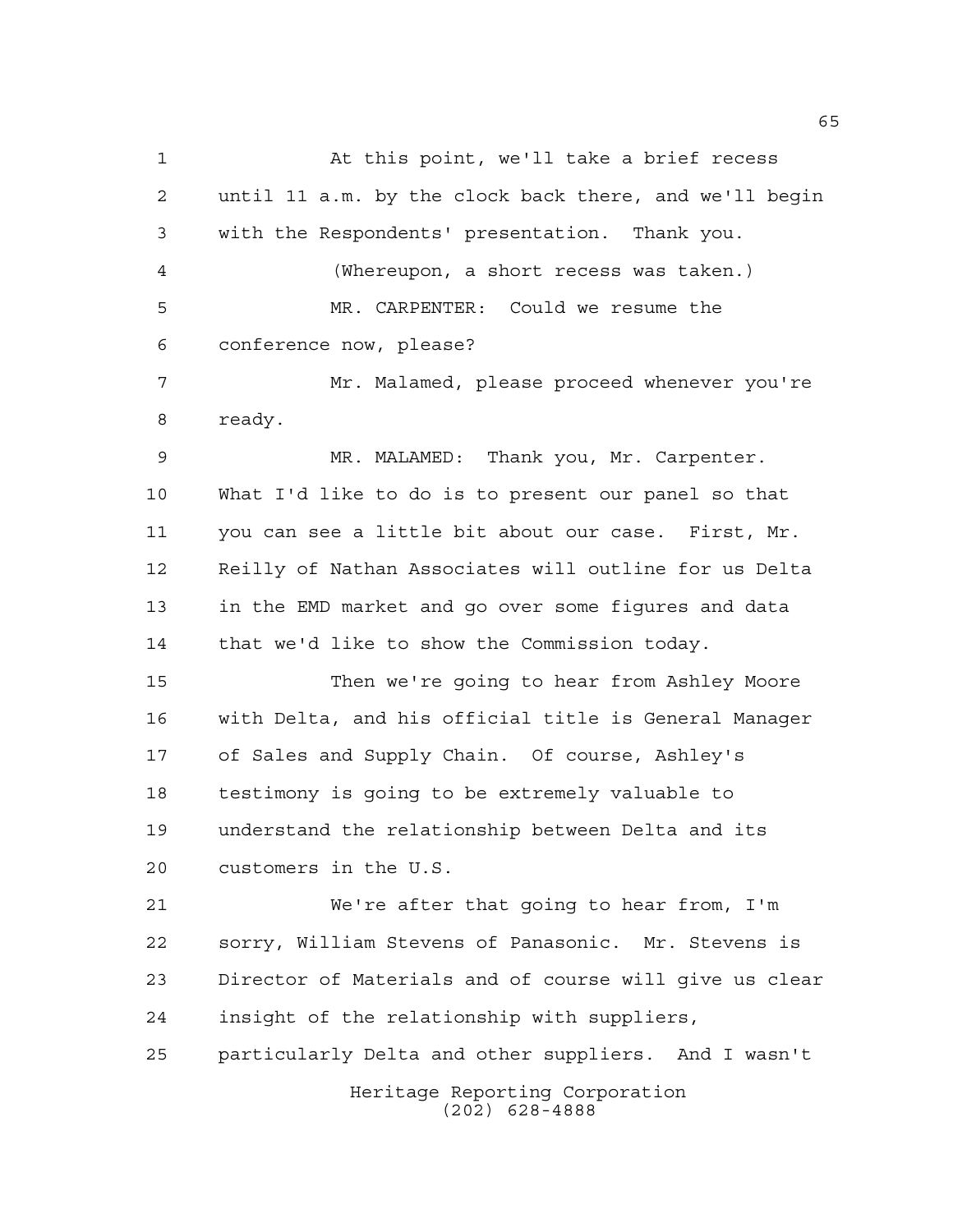sure that Jim, who is counsel to Panasonic, is not going to testify today, but he's sitting at our table.

 Finally, last but not least, Matt McGrath will represent Spectrum today and is going to refer testimony on behalf of his client, who unfortunately could not attend the meeting today due to family reasons, but Mark Conti, Spectrum's, Matt's client, has also clear insight of what's going on in the market on the customer side. So with no further ado, I'll turn the mic to John for his presentation. Thank you.

 MR. REILLY: Thank you. Good morning, and as always, it's a pleasure to be here. For the record, I'm John Reilly of Nathan Associates appearing on behalf of Delta EMD, and today I have three topics. My first topic is the key economic characteristics of EMD that are relevant to this investigation. I will next demonstrate the very, very substantial dependency of the U.S. battery producers on significant volumes of imported EMD.

 Finally, I will compare recent EMD import volumes with those that prevailed during the 2003 investigation and demonstrate that the increase of subject imports trumpeted by the Petitioners is entirely an artifact of timing. Among the key

> Heritage Reporting Corporation (202) 628-4888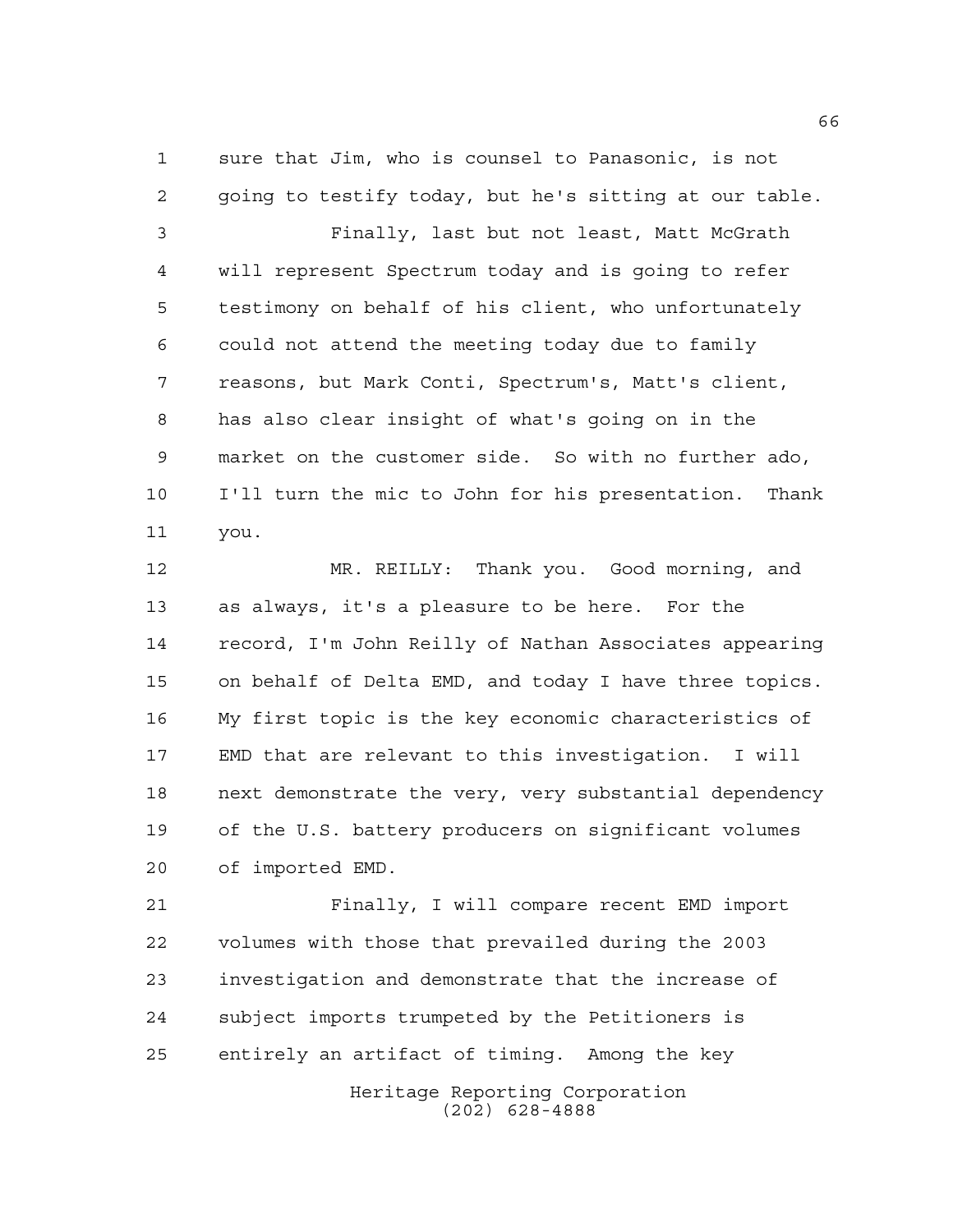economic characteristics the most important to

 understand is that EMD is a differentiated product and not a commodity.

 Unlike a commodity, EMD is not sold principally on the basis of price. Now, because of that in economist's terms EMD from different manufacturers are imperfect substitutes. Now, the important nonprice characteristics include product quality, and quality features include grain size, uniformity, freedom from impurities, abrasiveness, compliance with customer specifications including pH moisture levels and so forth.

 Other nonprice economic characteristics including packaging, security of supply, on time delivery and seller flexibility and adjusting to changing customer requirements. Now, as regards quality suppliers must qualify their EMD for each battery formulation, and this product can take up to a year or more.

 Qualification is also plant specific. That is, if you qualify EMD from one manufacturer for Plant A of a battery producer that EMD is qualified only for Plant A, and the qualification is not transferable among EMD producers. To elaborate on a point that was brought up this morning, EMD from Delta in Australia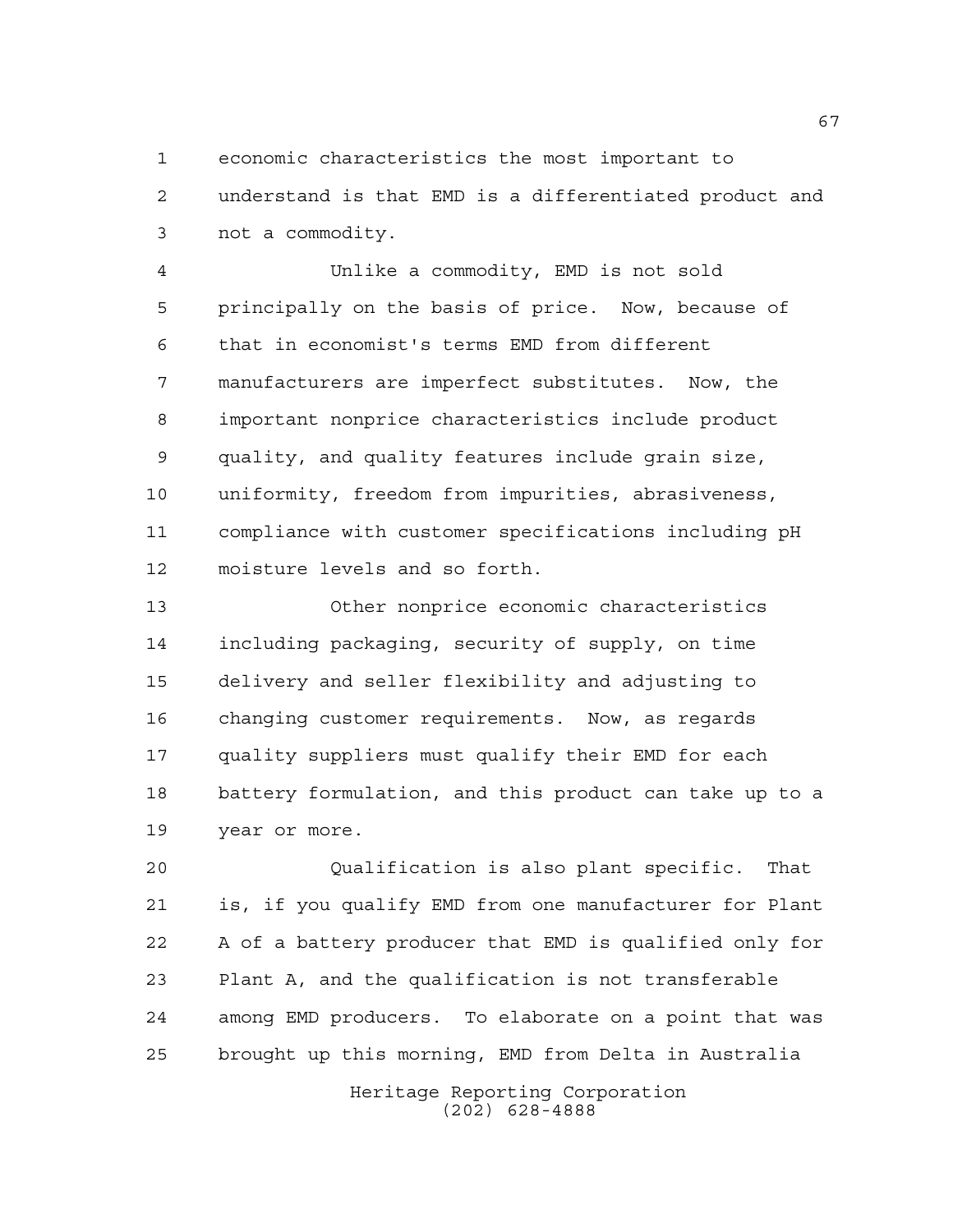if qualified with a certain U.S. producer, Delta would not be capable of automatically transferring that qualification to a plant in another location such as South Africa.

 Now, these important nonprice economic characteristics of EMD significantly limit the potential role of price alone in selecting EMD suppliers. The disparity of average unit values of imports was mentioned in this morning's earlier session, and I would think that significant disparity among the three principal suppliers in average import values would make the case that this is not a commodity.

 Where there's a commodity these values would converge and range across a very, very, very narrow range. Qualification standards for EMD employed in *AA* and *AAA* batteries are more stringent than standards for EMD employed in *C* and *D* batteries. EMD from China, for example, is qualified only for use in the manufacture of *C* and *D* cell batteries, and therefore does not compete with EMD sold by the two U.S. merchant producers for use in *AA* and *AAA* batteries. In the same vane, EMD sold by Delta to

 Duracell competes only with Chinese EMD for use in *C* and *D* batteries at one plant and not with EMD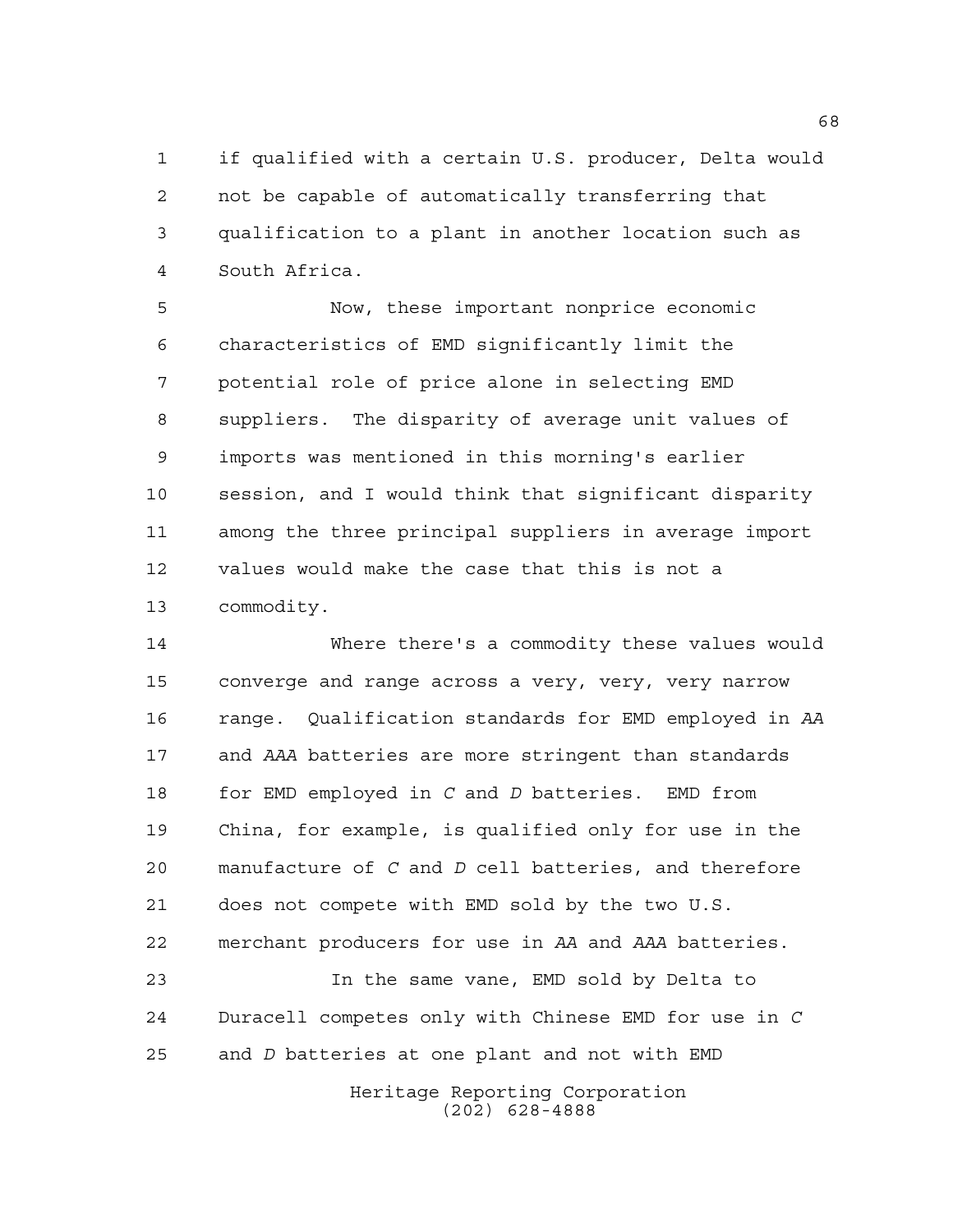purchased from Tronox for use in the production of *AA* and *AAA* batteries. Delta to its knowledge also sells EMD to Energizer only for *C* and *D* battery applications.

 Moreover, and as the industry witnesses here will explain in more detail, Tronox has not recently attempted even to make offers to Panasonic and Spectrum preferring to sell EMD for *AA* and *AAA* batteries to Duracell and Energizer, which of course buy in much larger volumes. Let me comment on some statements that were made this morning.

 Tronox stated that its EMD is qualified for use in *C* and *D* cell batteries at the major customers, and they're talking about Energizer and Duracell, but it's also true as they mentioned and I will elaborate on later, that there is a substantial import requirement.

 Now, since the products from China and from Australia are not qualified for *AA* batteries it's only logical that the major U.S. battery manufacturers are taking the domestic product and applying it to their higher value in growing *AA* and *AAA* battery manufacturing and using the imported product as the residual to fill in after the domestic supply essentially has been exhausted.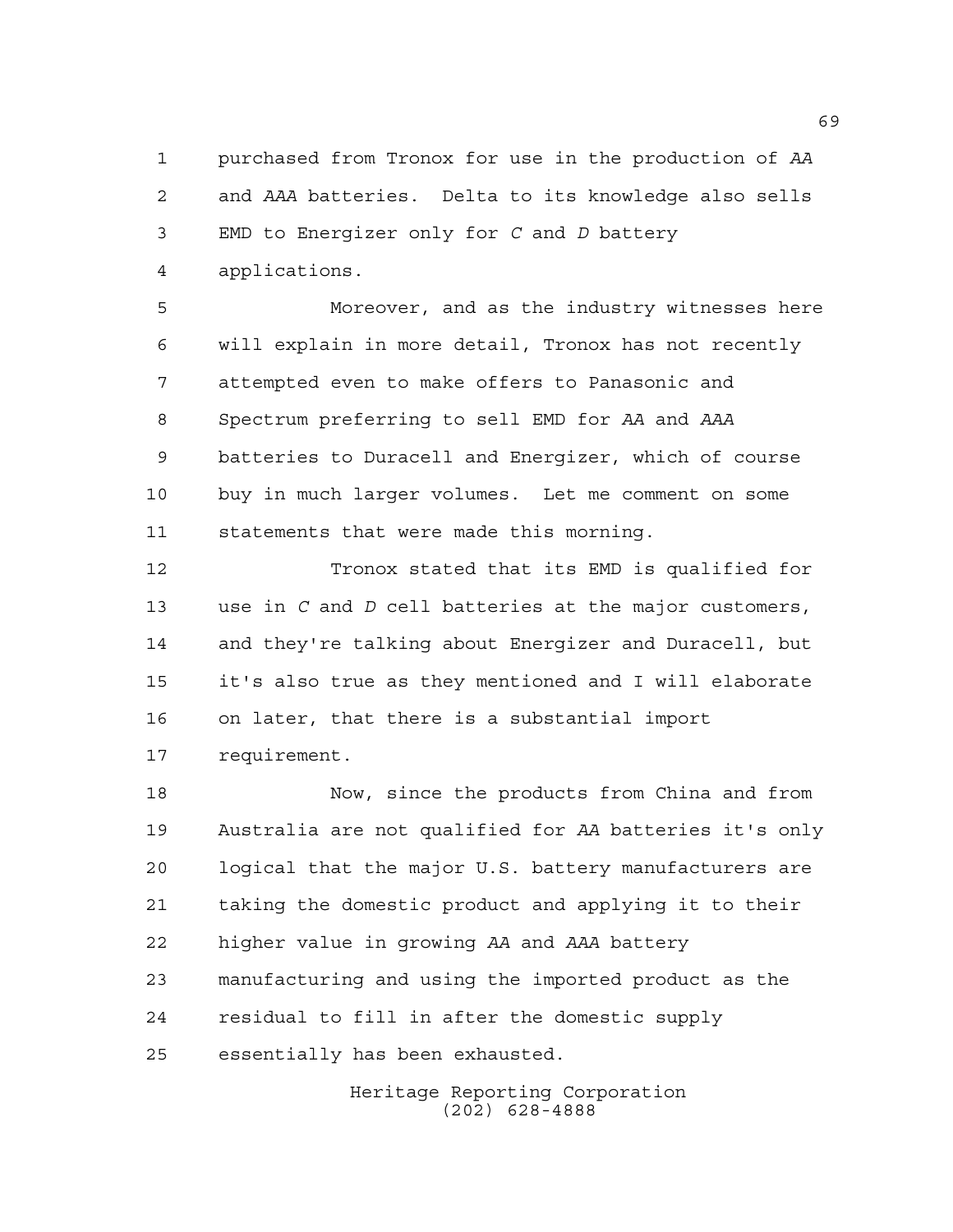In a few minutes I'll get into the balance between domestic supply and demand in an aggregate sense. Now, the product and customer specialization virtually eliminates any opportunities for significant competition between Tronox and Delta and between Tronox and Chinese suppliers. U.S. batter producers' EMD requirements significantly exceed the domestic producers' aggregate production capability.

 Since the trend in U.S. consumption has been generally stable or slightly upward since the 2003 antidumping proceeding it's appropriate to use data from that case to illustrate the point. If you turn to Table I of my conference exhibit we can move forward. For the period of investigation in the 2003 case annual EMD consumption exceeded 114,000 short tons during the peak year and averaged roughly 100,000 tons per year across the entire period of investigation.

 The petition in this case indicates the total EMD capacity domestically is about 68,000 tons a year, and that's the same amount that was reported in the 2003 proceeding. Now, based on the average annual and peak demand figures from the 2003 case and U.S. EMD capacity of roughly 68,000 tons a year U.S. battery producers would face a domestic supply

> Heritage Reporting Corporation (202) 628-4888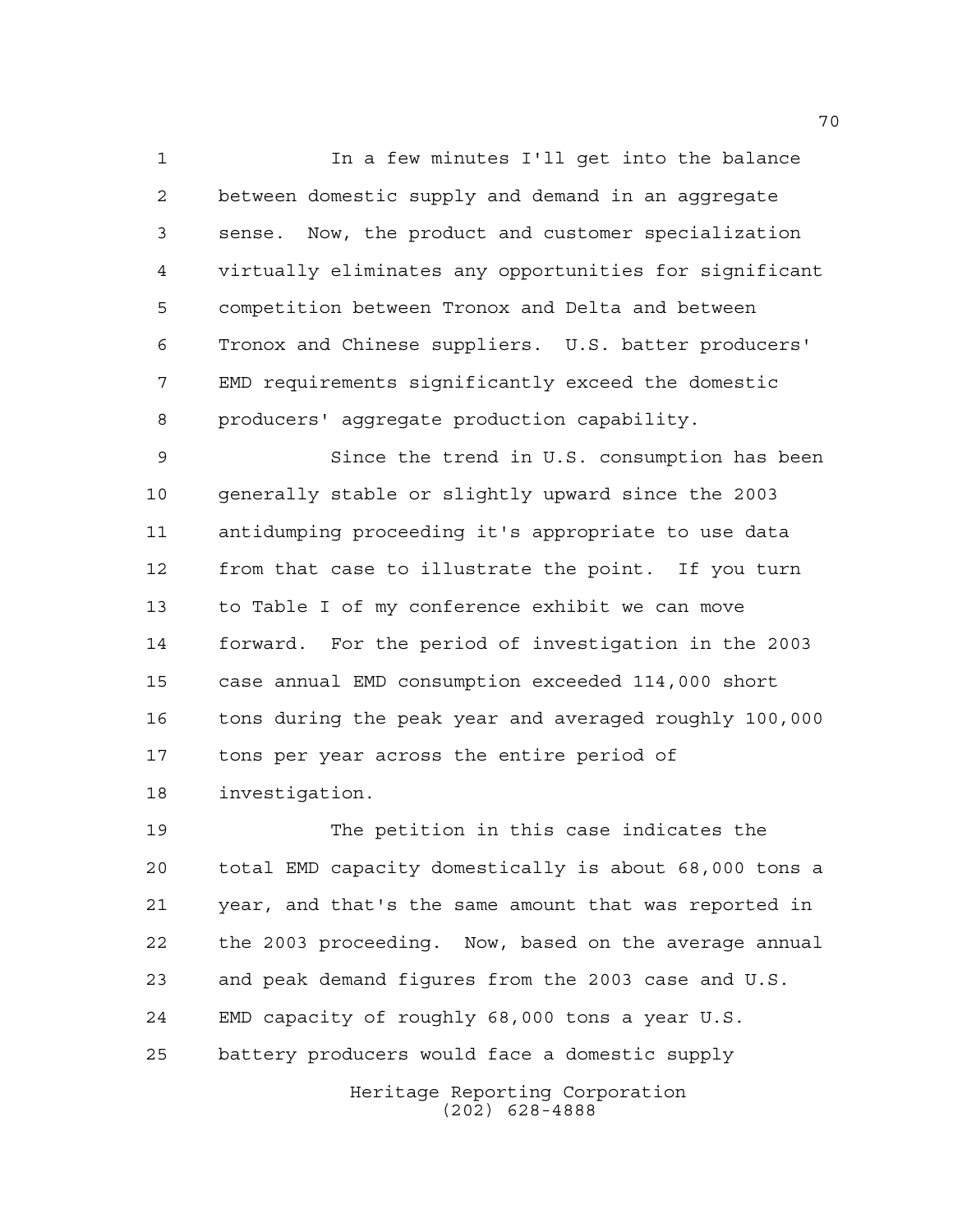shortfall averaging about 32,000 tons annually and ranging up to as much as 46,000 tons a year assuming peak demand of around 114,000 tons.

 Now, given the industry specialization and the product specialization that I just discussed, and qualification issues and other nonprice economic characteristics the average supply shortfall likely averages more than 32,000 tons a year due to demand and supply friction. Now, please turn to Table II.

 For the present period of investigation total EMD imports have averaged about 34,000 tons per year, and that's within 10 percent of the 32,000 ton supply shortfall that I noted, and peaked at about 39,000 tons, which is well below the potential peak gap of 46,000 tons a year based on the 2000 case. During 2006 subject imports accounted for about 82 17 percent of the total EMD import supply and that figure rose to 89 percent during the first half of 2007.

 Now, in view of these relationships and the fact that the volume of imports across the period of investigation for the present case have been generally quite well balanced with demand it supports the notion that the strategy of the major U.S. battery producers, Energizer and Duracell, is of necessity applying the products that they buy from the domestic producers to

Heritage Reporting Corporation (202) 628-4888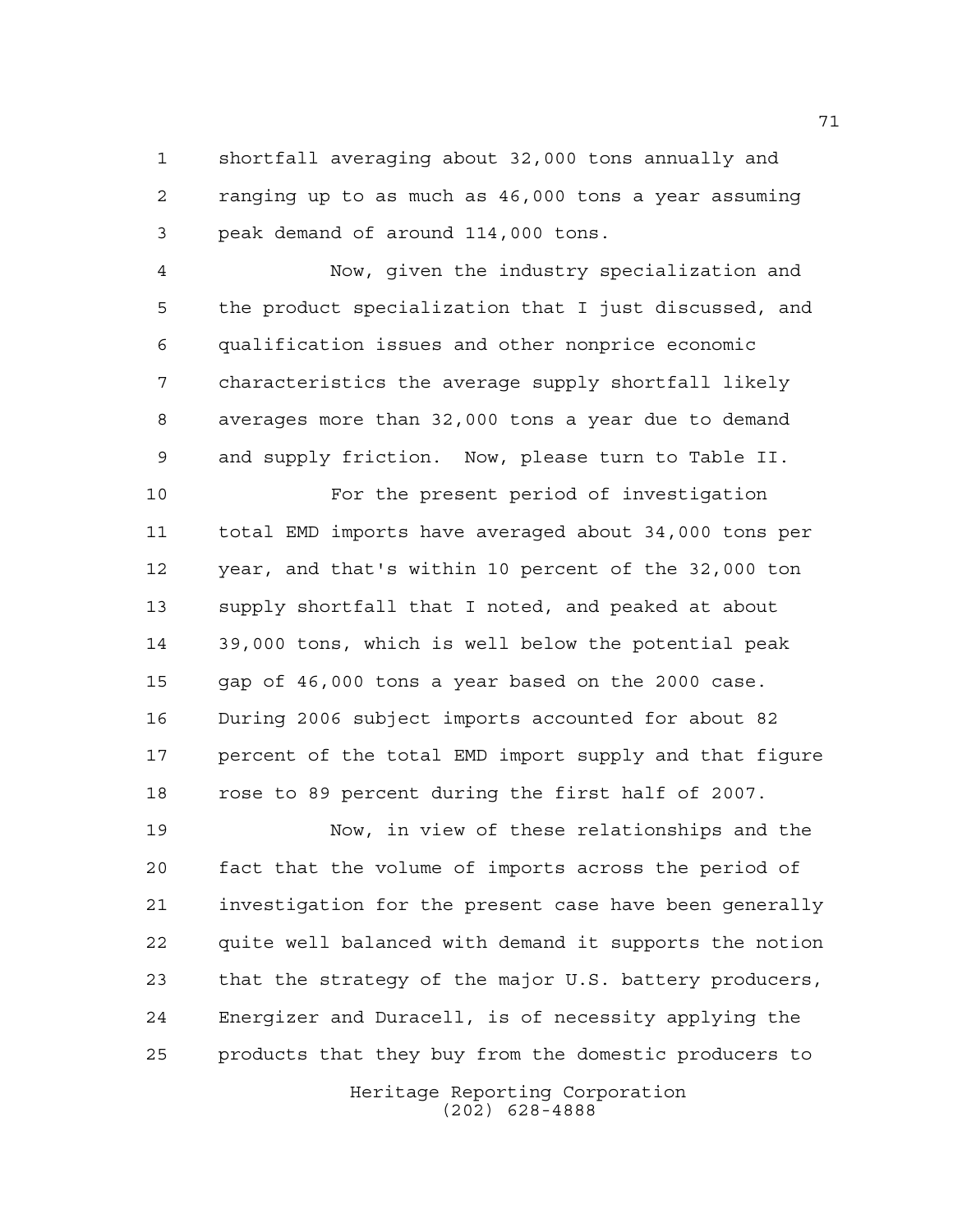their *AA* and *AAA* production and applying the products that are imported from China and Australia to *C* and *D* sales.

 Given that kind of situation, again, where's the competition? Now, as far as the Spectrum and Panasonic are concerned the industry representatives who will speak this morning will show that indeed there is no competition there either. Now, in view of the significant shortfall in U.S. EMD production capacity relative to demand any significant reduction in the availability of subject EMD at reasonable prices will force U.S. battery producers to seek product from qualified third-country suppliers.

 Alternatively, the lack of accessible third- country EMD import supplies could force some U.S. battery manufacturers to shift a portion of their battery production for the U.S. market to offshore locations. Neither of these potential outcomes bodes well for Tronox. Now, my final topic is the issue of EMD import volumes, and in this sense I'd like to correct the record relative to what was said this morning.

Heritage Reporting Corporation (202) 628-4888 The import picture in the present investigation actually is sharply different from that which prevailed during the 2003 proceeding, and Table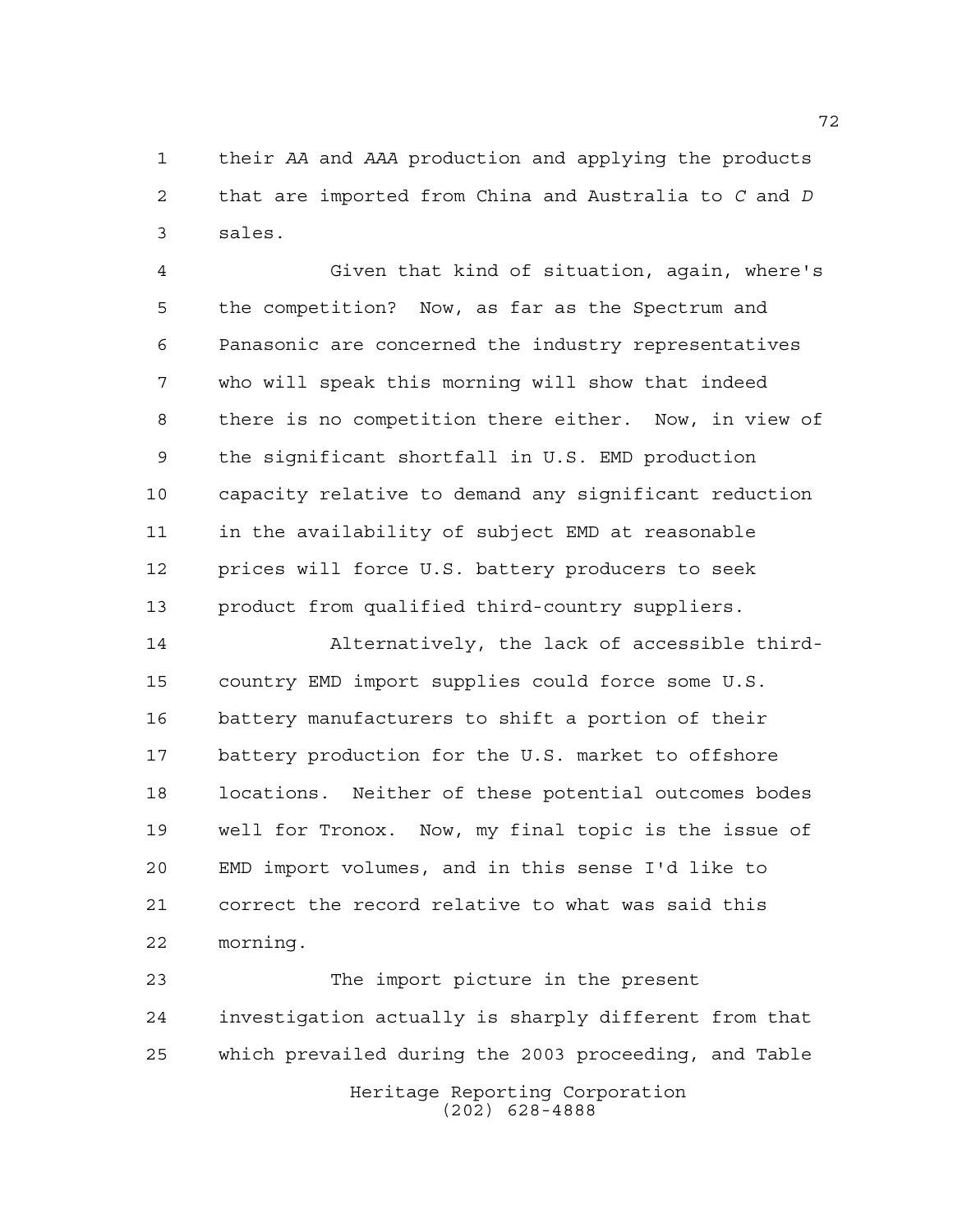III illustrates this. Over the 2000 to 2003 period the average annual EMD import volume was 47,000 tons per year. The average import volume for 2004 to 2007, and that includes 2007 data annualized, is only 34,000 tons or 28 percent less than during the 2003 investigation.

 The peak annual import volume for the 2004 to 2007 period, which was 39,000 tons, is 16,000 less than the peak annual import volume for the 2000 to 2003 investigations, and that figure was 55,000 tons. Indeed, the peak imports for the current period of investigation is actually 8,000 tons less than the average for the 2000 to 2003 period.

 Given that U.S. EMD demand has not declined since the 2003 investigation, it may have increased moderately, the sharp import volume reduction between the two periods constitutes rather a favorable development for the domestic industry. Now, I'd like to direct your attention to Chart 1, which is the final page of the handout.

 Now, it's important to note that the increase of subject imports is really a matter of timing rather than a matter of some trend development. Between 2003 and 2004 subject imports plummeted from 33,000 tons to 21,000 tons. Now, the imports

> Heritage Reporting Corporation (202) 628-4888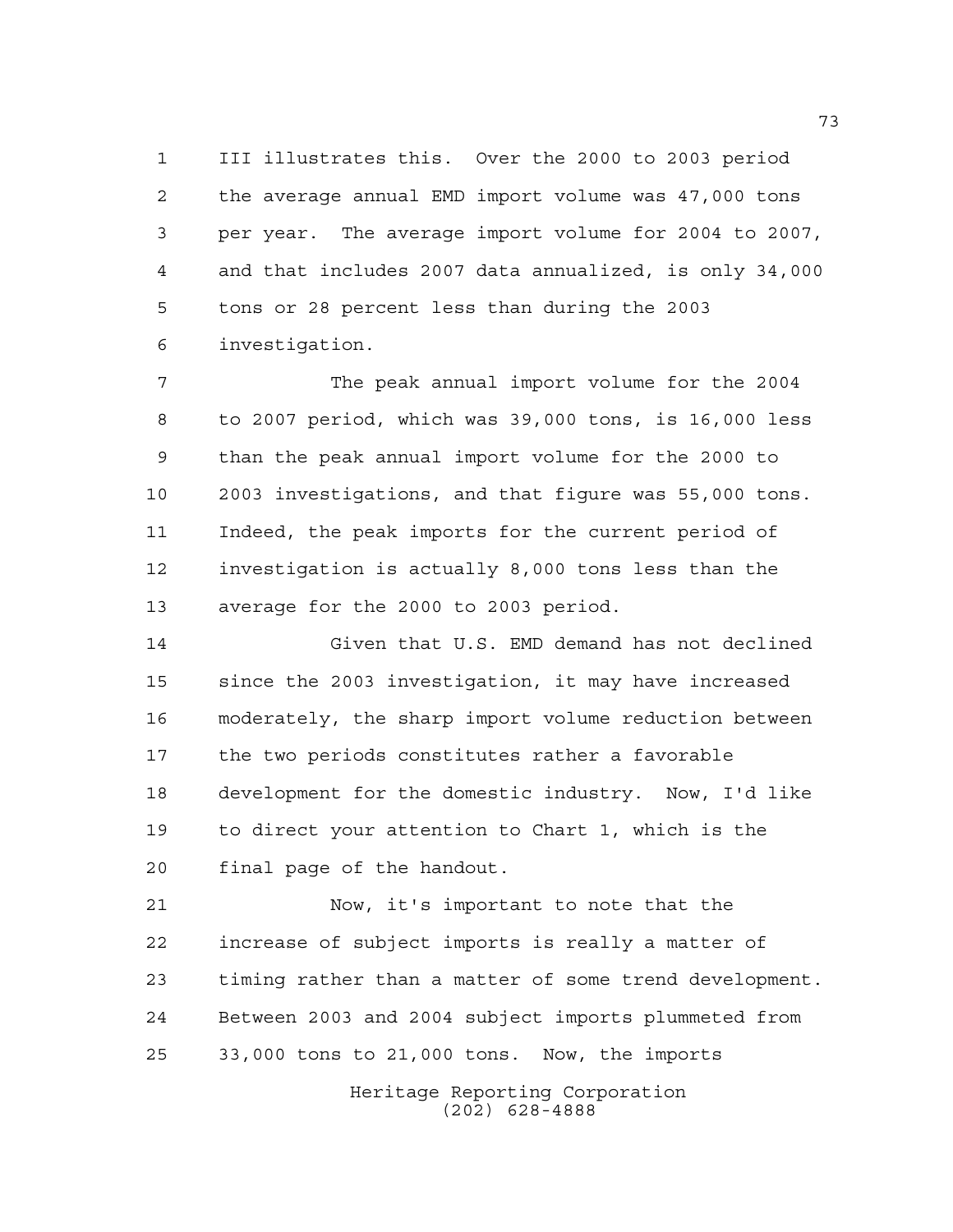subsequently recovered to 29,000 tons in 2005, 32,000 in 2006 and to an annual rate of 33,000 tons during the first half of this year.

 Between 2003 and 2006 nonsubject imports declined from 21,000 tons to only 7,000 tons. That's about a 64 percent drop. The nonsubject import decline represented principally Mitsui, Ireland's exit from the EMD business and a cessation of imports from South Africa.

 Now, masked by this aggregate nonsubject import decline was an increase of imports from Japan from 24,000 tons in 2003 to 71,000 tons in 2006 by which time Japan had effectively become the sole supplier of nonsubject imports.

 So basically there are there suppliers of EMD imports in any significant volume to the U.S. market. The recovery of subject imports after 2004 reflected the U.S. data reproducers need to replace nonsubject imports from Ireland and Greece. In short, the increase of subject imports has been both benign and absolutely necessary for the performance of the domestic industry in its present form. Thank you for your attention.

Heritage Reporting Corporation (202) 628-4888 MR. MOORE: Thanks, John. Good morning. My name is Ashley Moore. I'm the General Manager of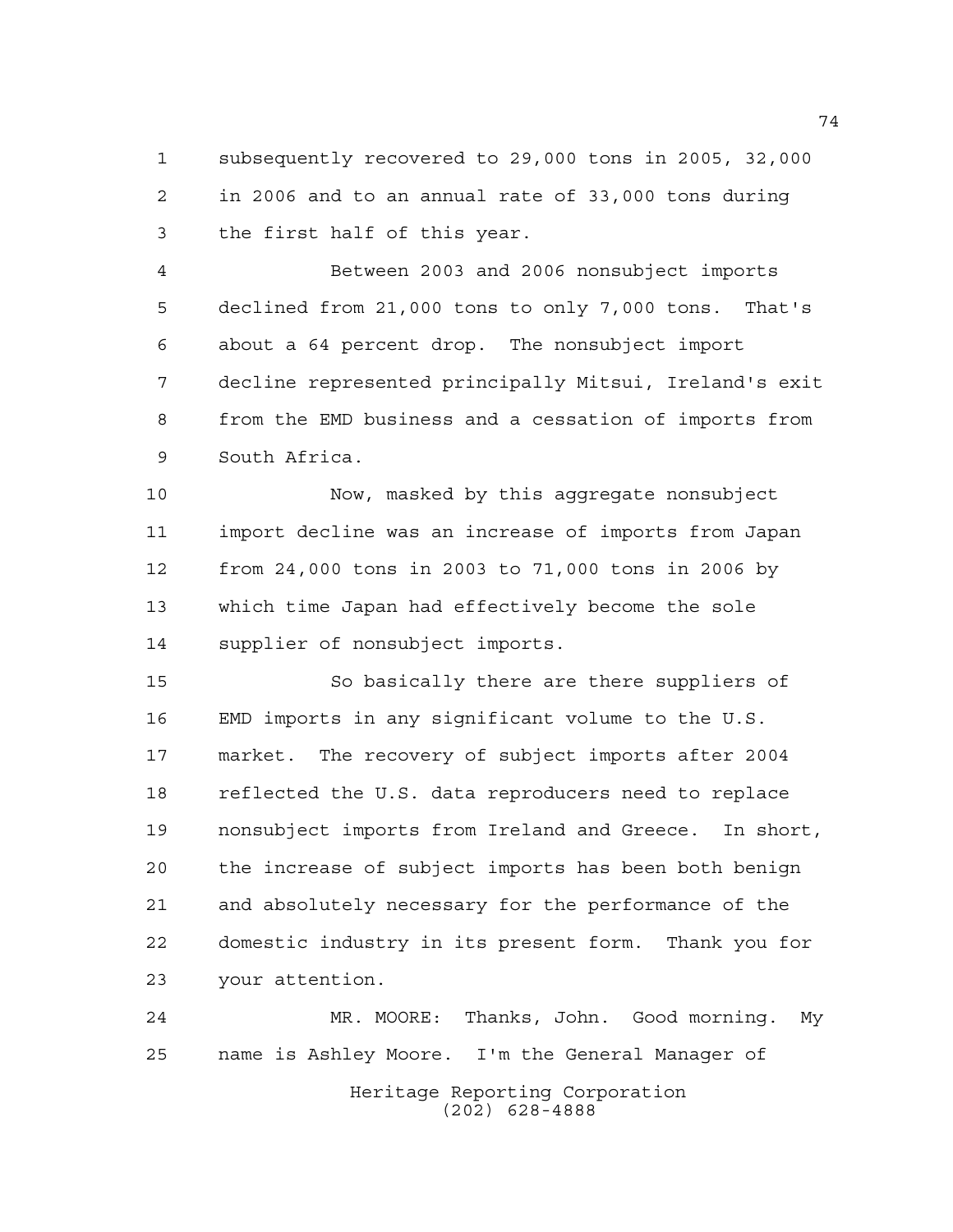Sales and Supply Chain with Delta EMD Australia. I'd like to speak this morning on a few key points.

 I'd like to talk firstly about the evolution of the battery in the EMD market since 2003, I'd like to talk about the absence of competition between the subject imports and the EMD sold by Tronox, as well I'd like to talk about Delta as a responsible industry participant trying to meet our customers'

requirements.

 First, about the evolution of the battery in the EMD market since 2003. As noted earlier, EMD is entirely dependent on the battery market. There's basically no other outlet for EMD but to be used in dry cell batteries. The situation in the market today however is substantially different than it was in 2003. Steady improvement in the range of five to 10 percent per year in performance, particularly of *AA* and *AAA* batteries, has led to an increased sophistication and segmentation of the battery market.

 Improved performance has led to the requirement for redesign and chemical reformulation of batteries and more stringent requirements on raw materials, again, particularly into *AA* and *AAA* cells. Each manufacturer has approached this differently with respect to the EMD materials they use. The increased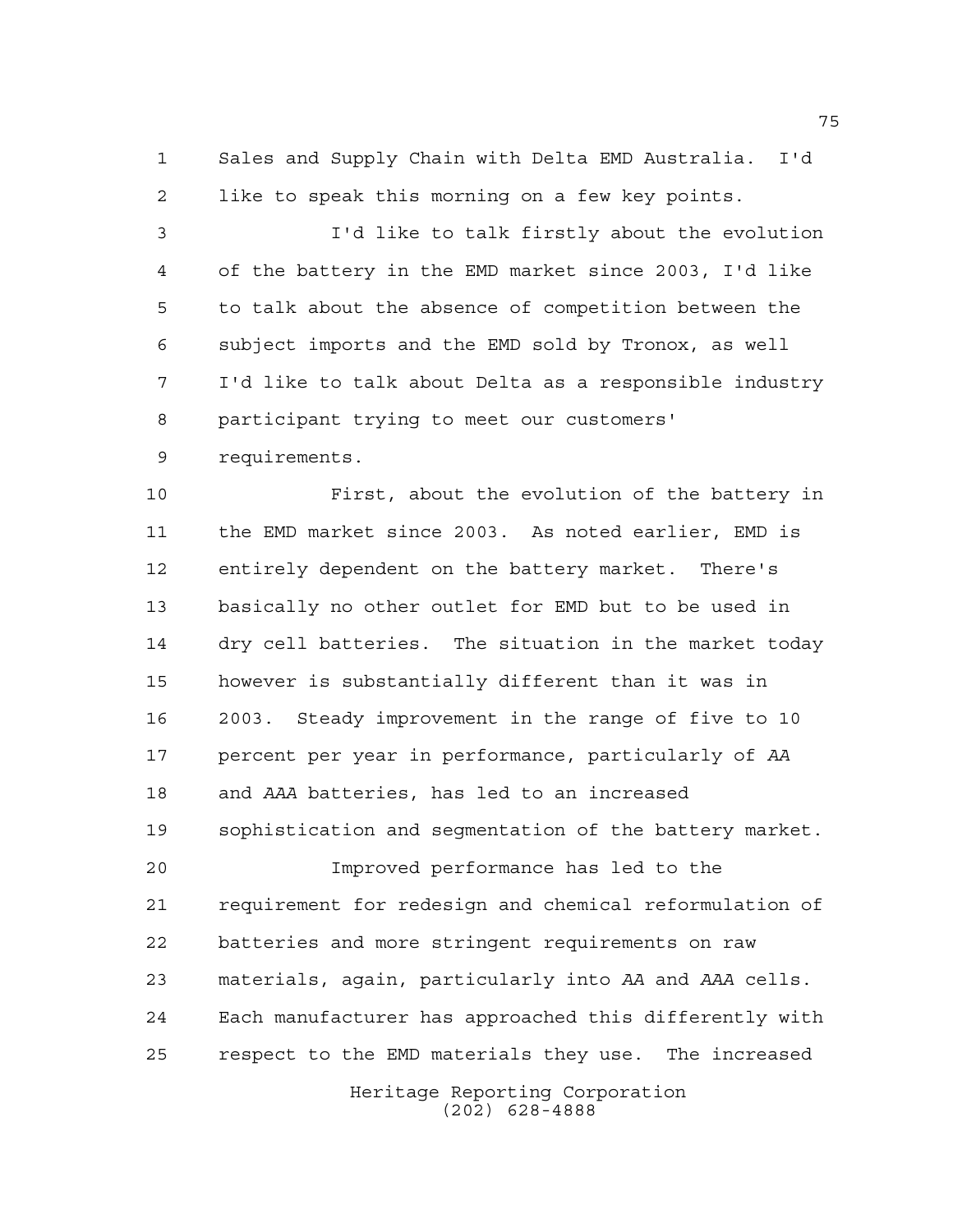EMD performance requirements coupled with the unique formulations applied by each battery manufacturer have reduced the interchangeability in the EMD market.

 Because of this reduced interchangeability EMD is less than ever a commodity. Secondly, I'd like to talk about the fact that the subject imports do not compete with the Petitioner. Commodity products are freely interchangeable and are purchased principally on price considerations.

 However, today EMD cells are increasingly dependent on the qualification and certification of EMD suppliers at each battery producer, at each of their facilities, as well as in each of their cell designs.

 Price is secondary to the capacity of the EMD supplier to meet the battery producers' qualification requirements and other nonprice considerations such as capacity to supply the required volumes, support on a global basis, reliability of supply, on time delivery, consistency in quality, the ability to manage and adapt to short-term EMD demand fluctuations, the quality of packaging, changes in customer chemistry requirements related to battery redesigns and so on.

Heritage Reporting Corporation (202) 628-4888 Qualification is a lengthy process requiring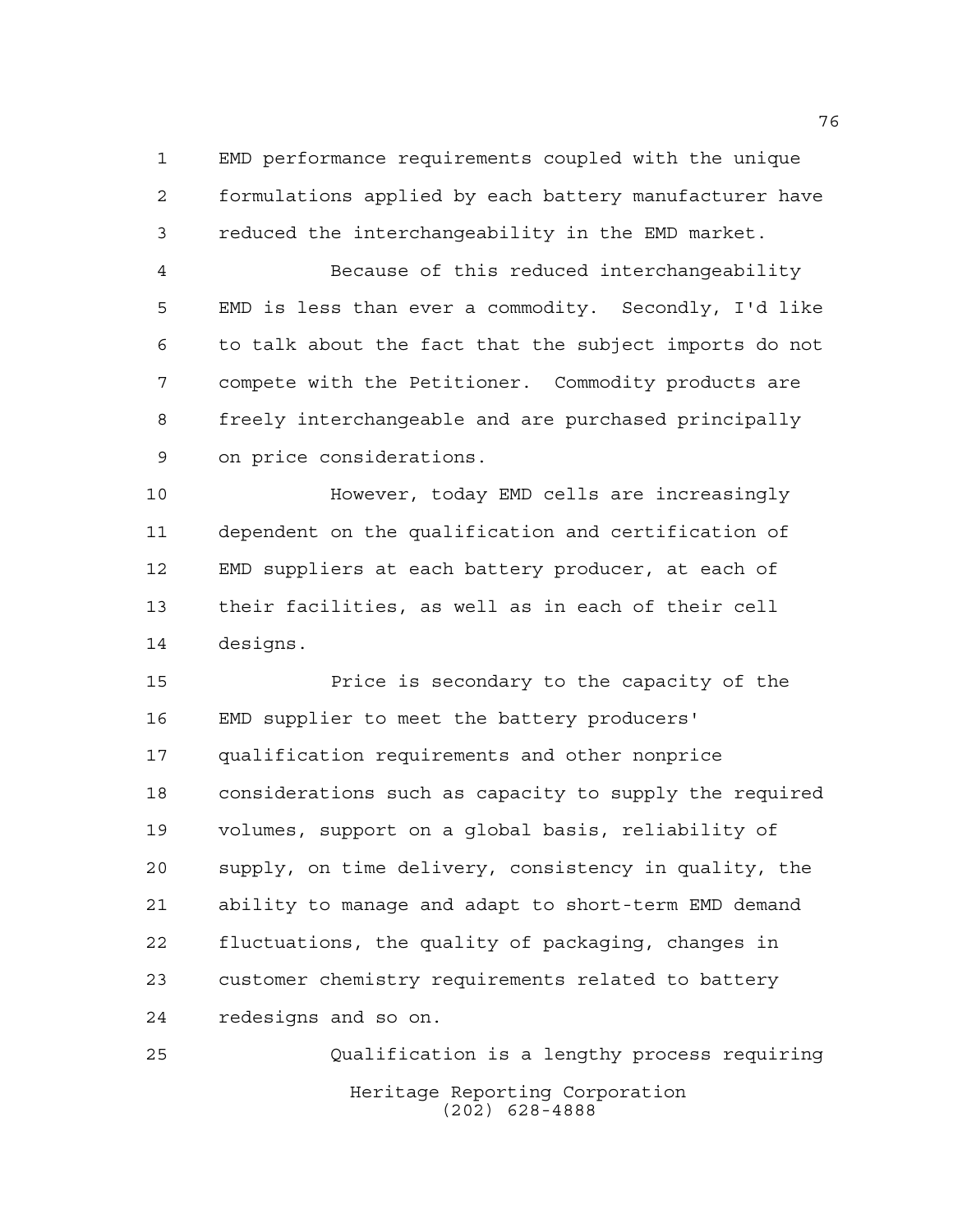a year or more and varies not only from one battery manufacturer to another, but also by the type of battery and the specific battery design. Purchasing EMD is anything but shop and go. Indeed, battery makers have different manufacturing processes requiring different performance and handling characteristics, and these are required to be adjusted as an overall part of the qualification process.

 For example, one grade of EMD which works fine in one customer's *AA*, *AAA* cell formulation may provide inferior results in terms of either handling, or tool wear, or battery performance in another customer's *AA*, *AAA* cell design. In 2003, the EMD market was more homogeneous.

 Since that time, however, the market has experienced progressive and continuous improvement in performance, specifically focused on the *AA* and *AAA* segment. While in 2003 most EMD producers, apart from perhaps the Chinese, could participate in all segments of the battery industry this is no longer the case today.

 Delta sees the U.S. EMD market in 2007 segmented along the following lines. We'd say that there are high EMD volume to large *AA*, *AAA* battery brands, there's lower EMD volume to smaller *AA*, *AAA*

Heritage Reporting Corporation (202) 628-4888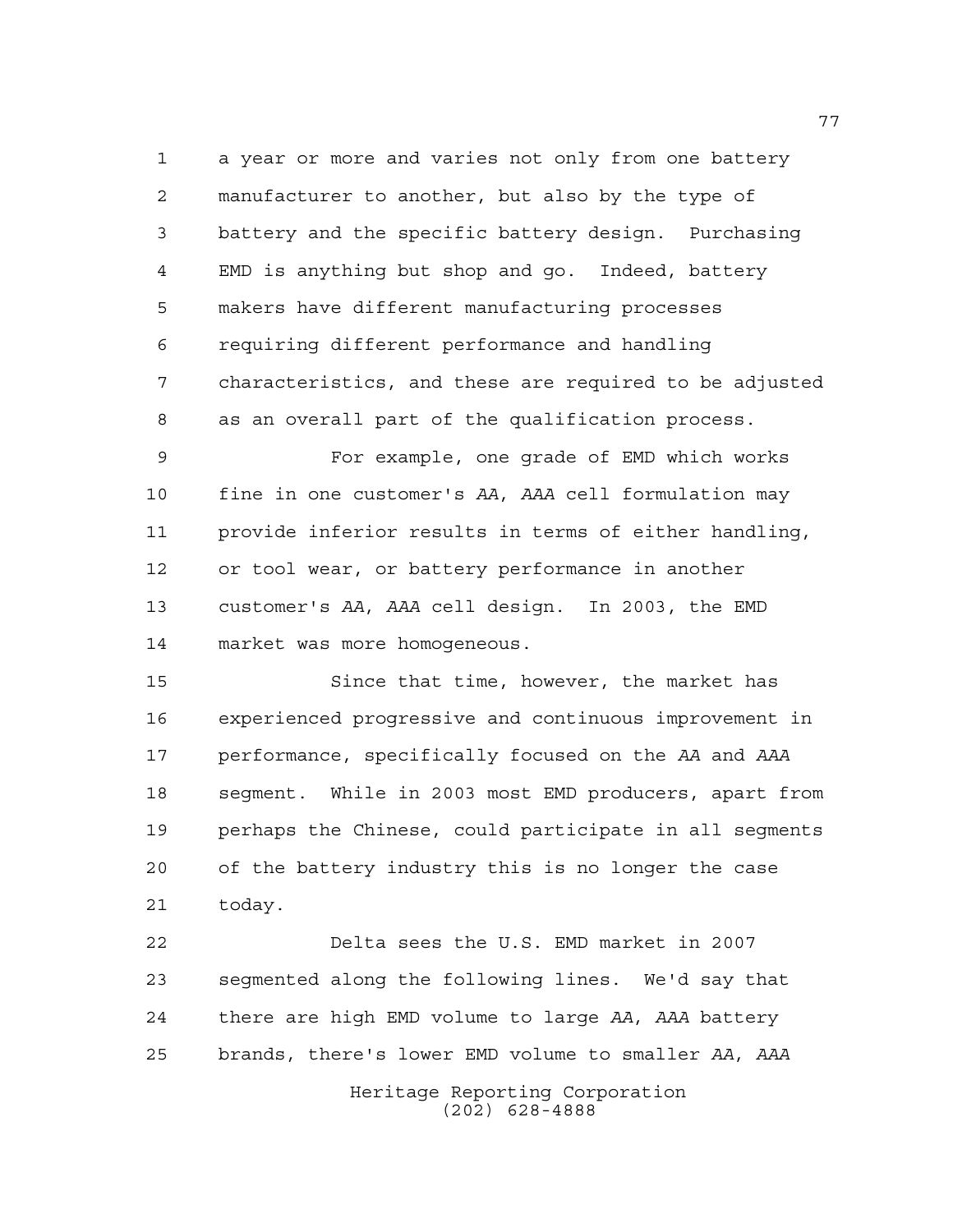brands and then there's a more generic EMD to *C* and *D* cells. I'd say that the segments have been acknowledged by the Petitioners earlier this morning in terms of the breakdown.

 As noted in prior proceedings and again this morning the business is capital intensive and requires high plant volume loadings to cover the fixed costs. As such, total sales volume is a key consideration for any EMD producer. As well, EMD plants by their design typically run most efficiently with no changes in product grade or product characteristics.

 This unfortunately is not a match for the more segmented nature of the EMD market today. Now, I'd like to make some comments as well. I think the Petitioner, Tronox, seems to compete solely and by choice in that first segment, the high volume *AA*, *AAA* battery brands. They're trying to fill their plant with a single product as we heard.

 In the second segment, the lower volume *AA*, *AAA* brands, Tronox does not wish to compete due to the requirement to tailor their products to suit those lower volume customers' processes and formulations. Indeed, it's our understanding that they've long since stopped calling on these customers.

Heritage Reporting Corporation (202) 628-4888 In the *C* and *D* battery area it's Delta's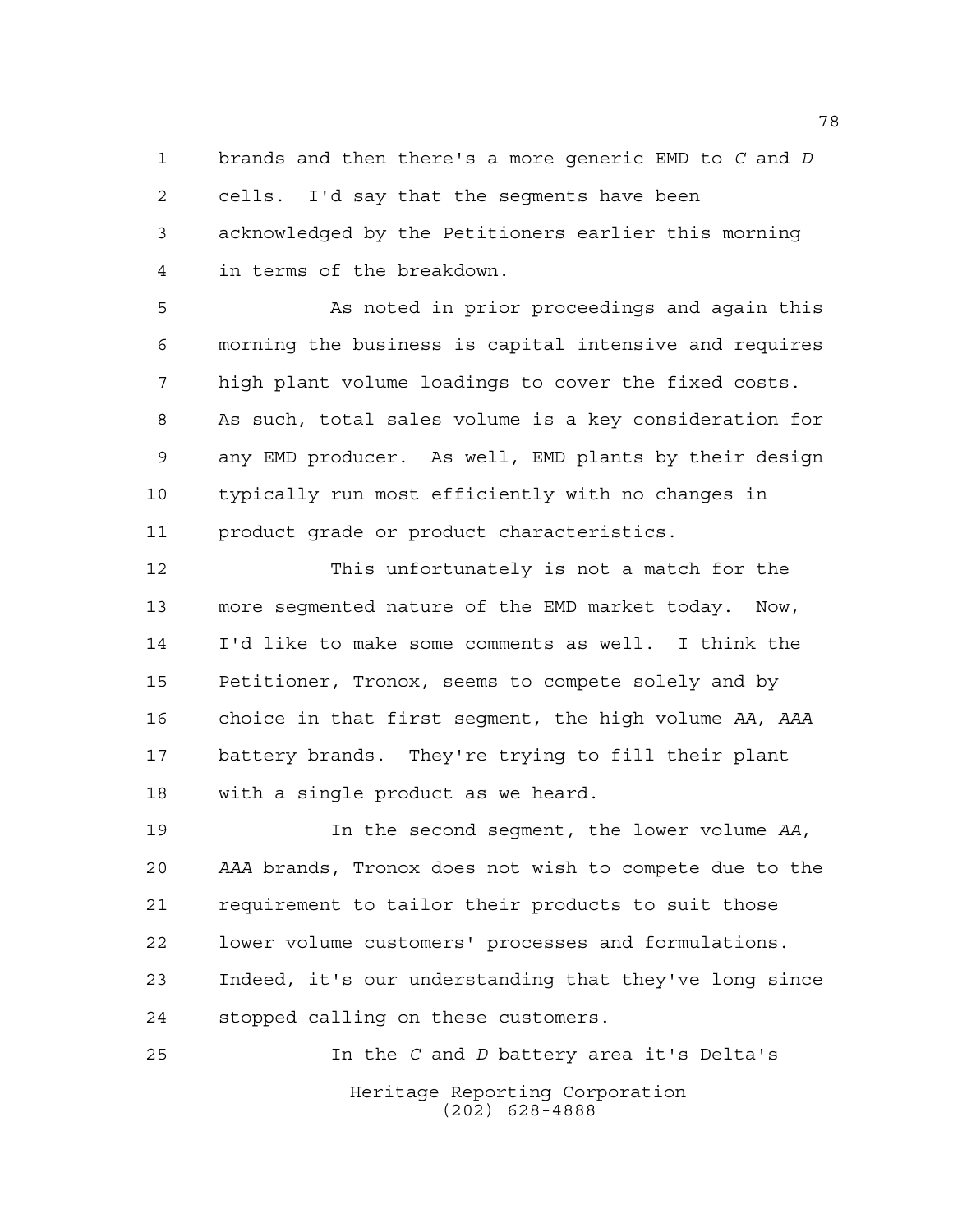understanding that Tronox' counter to the claims this morning doesn't even offer a product into the *C* and *D* segment. The EMD sold by Delta into the U.S.A. goes only into the lower volume *AA*, *AAA* battery segment as well as the *C* and *D* battery segment. To the best of my knowledge, Delta hasn't supplied any EMD to the high volume *AA*, *AAA* battery brands in the last few years, and we understand that this is also the case for Chinese EMD.

 Because of this subject imports cannot have had any significant affect on Tronox' volume or their pricing. In a nutshell, in the U.S. market Delta competes with the Chinese not with Tronox. Delta is not qualified today to supply the market segments where Tronox is present, the high volume *AA*, *AAA* battery brands.

 Tronox does not wish to compete on the market segments where subject imports are present, the lower volume *AA*, *AAA* battery brands, as well as the *C* and *D* batteries. However, it's important to note that nonsubject imports from Japan, which in 2006 and into the period of investigation supplied U.S. major battery producers significant volumes, participated in the higher volume *AA*, *AAA* battery brand segment and that is in direct competition with the Complainant,

> Heritage Reporting Corporation (202) 628-4888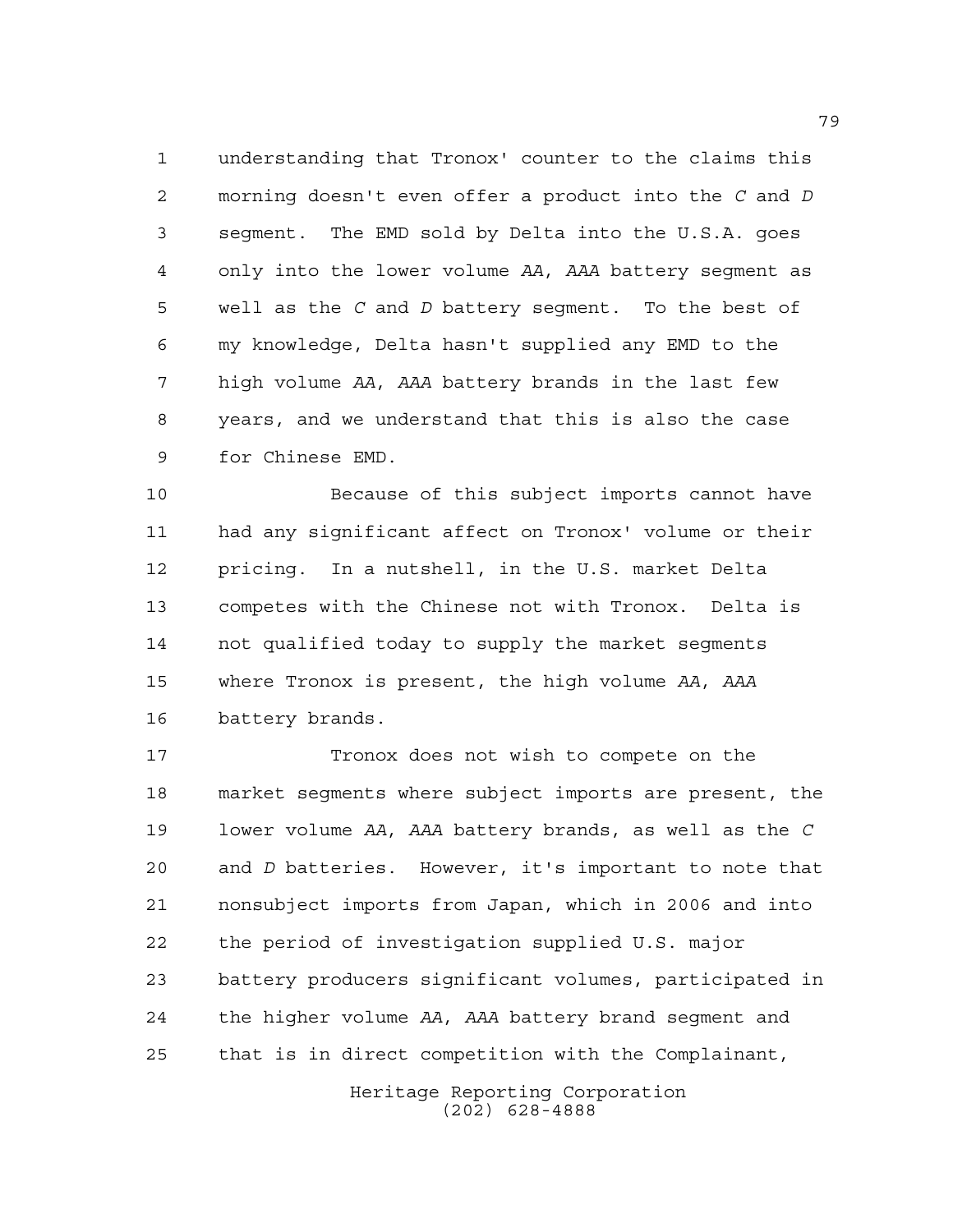Tronox.

 Finally, I'd like to talk about Delta and our responsible actions in the marketplace. Rather than attempting to force EMD into the U.S. market through aggressive pricing policies Delta has been adjusting our production and shipment volumes in an orderly fashion to remain in line with customers' changing demands.

 In the years since the 2003 claim we've lost sales to the Chinese competitors. We recognized that there was an imbalance between our production and sales volume. We also recognized the specific requirements of the segment Delta was operating in and made a conscious effort to meet the customers' expectations in terms of customer service, packaging and technical support.

 We chose in particular not to seek sales at very low pricing, but rather to provide our customers with significantly higher value for money through product and service improvements. In addition, we've adjusted our production to bring our inventory level back to a normal level.

 As a result of those efforts I'm happy to report that Delta's regained some business, added significant customer, over its Chinese competitors on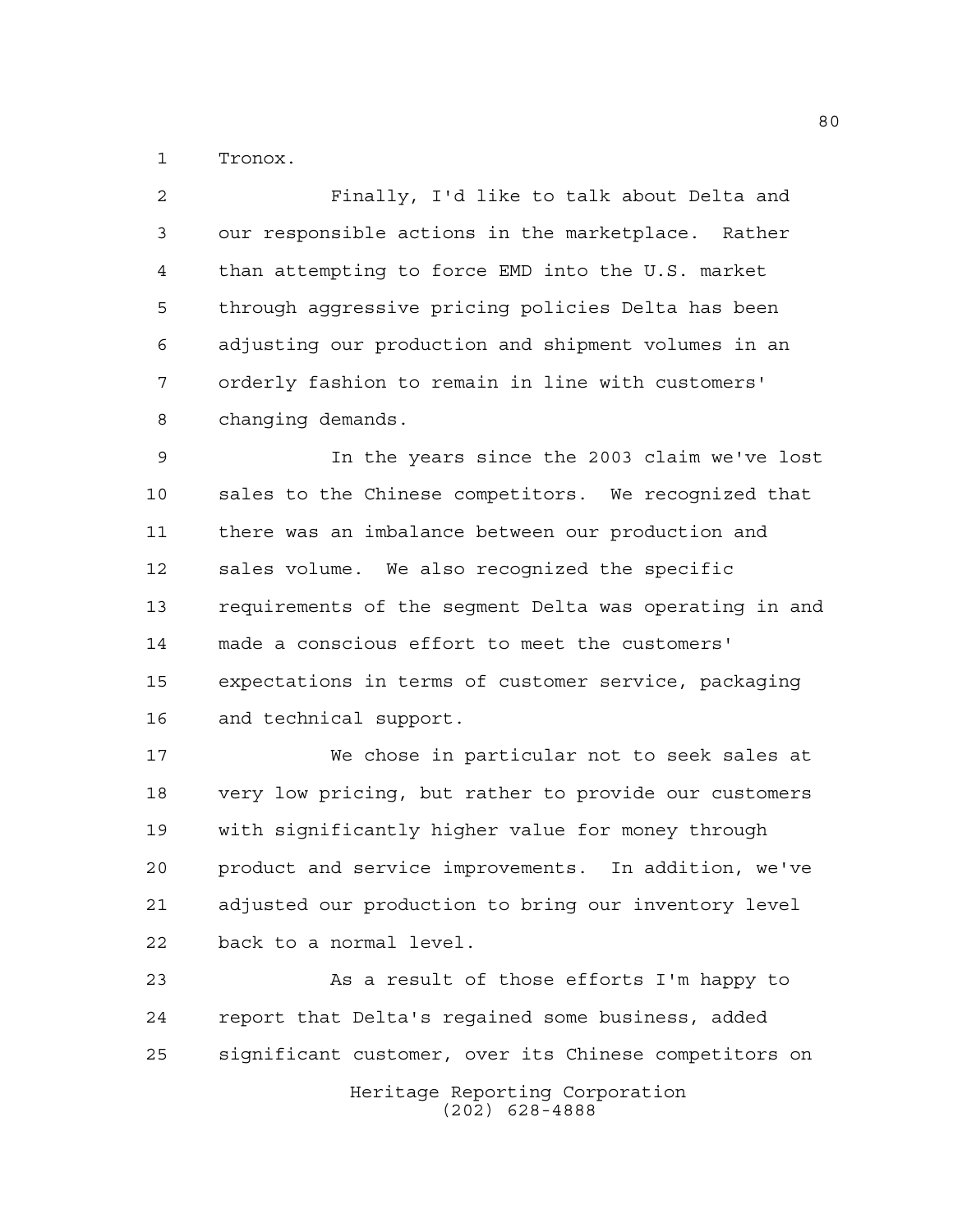the strengths of superior product, packaging, delivery quality, as well as customer service not just price. The official U.S. statistics show that EMD imports from Australia decreased in 2006 but have increased during the first half of 2007.

 The decrease reflected the reduction of business being replaced by Chinese competitor while the increase in 2007 reflects our success in regaining that business. None of our 2007 gain has been at the expense of Tronox. Finally, I note that battery manufacturers are sourcing to an increasing degree on a global basis.

 Given the level of U.S. demand of EMD and the limited U.S. production capacity should duties be imposed at the levels suggested by the Petitioner, U.S. battery makers will have one of two choices: import from nonsubject suppliers, which would not benefit the Petitioner, or seek to relocate their battery manufacturing units to regions of the world with unencumbity (ph) in the supply, which would also not benefit the Petitioner. Thank you.

 MR. MALAMED: All right. Now, Mr. Stevens from Panasonic.

Heritage Reporting Corporation (202) 628-4888 MR. STEVENS: Good morning, my name is William Stevens and I am the Director of Materials at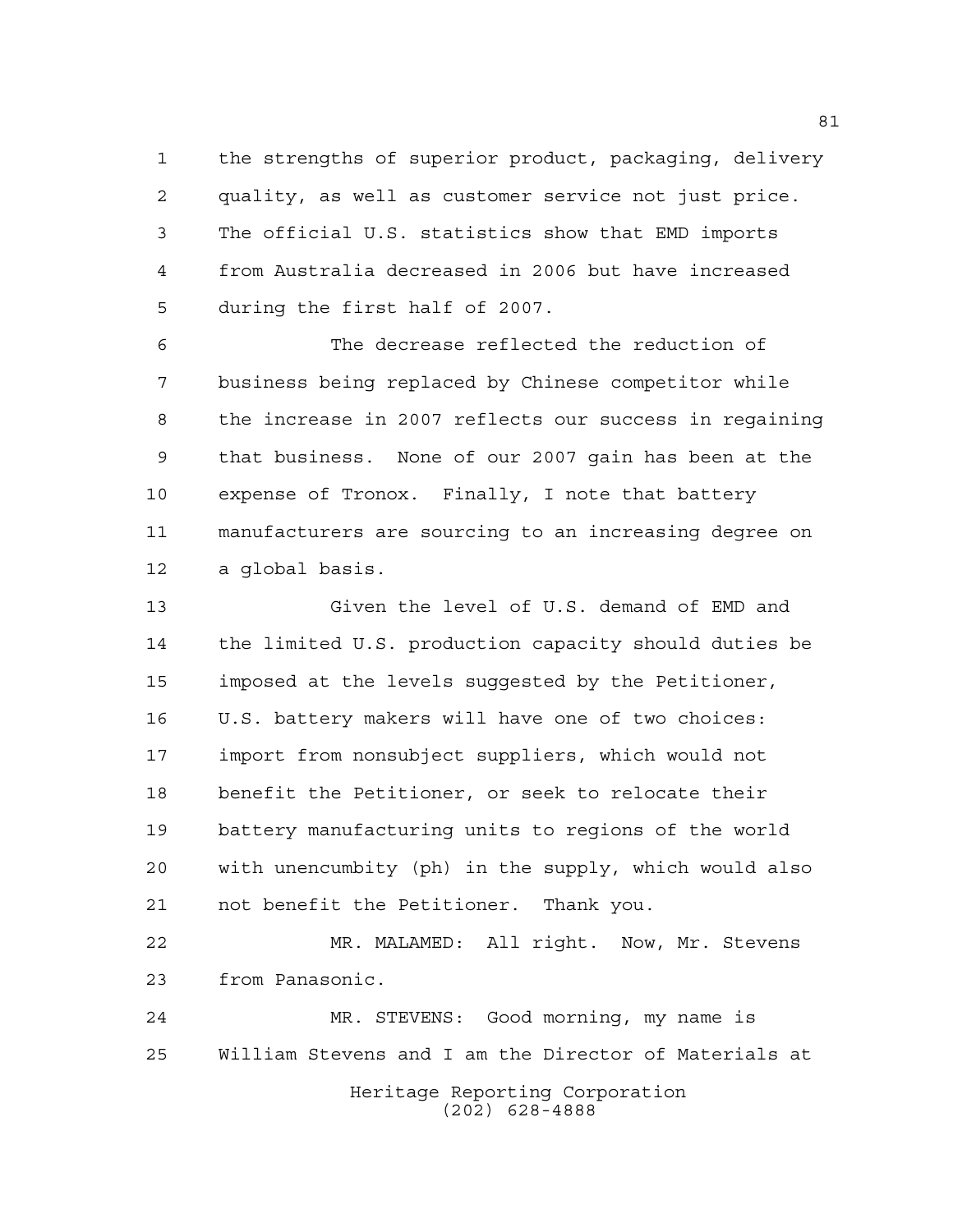Panasonic Primary Battery Corporation of America. As such I am the executive principality responsible for obtaining our needs for electrolytic manganese dioxide or EMD for our battery manufacturing operations in the United States.

 I have been purchasing EMD for 17 years, and I believe I am quite knowledgeable about the market demands and dynamics for this product. The Petitioners have made it seem as if the arrival of imports in the U.S. market is some unfair or unnatural development. To the contrary, imports of EMD are needed in this market.

 As the Commission well knows from its prior investigations of the industry, U.S. capacity of EMD simply cannot meet the total demand of the U.S. for alkaline battery producers, which are Duracell, Energizer, Rayovac and Panasonic. Based on Panasonic's estimates the U.S. suppliers can meet approximately two-thirds of the demand, so imports are not a burden in the market.

 Imports are essential in this market if we want to maintain alkaline battery production in this country. Moreover, as Panasonic has adjusted its requirements of EMD the U.S. EMD suppliers have not adjusted in turn. Tronox makes it seem as if all EMD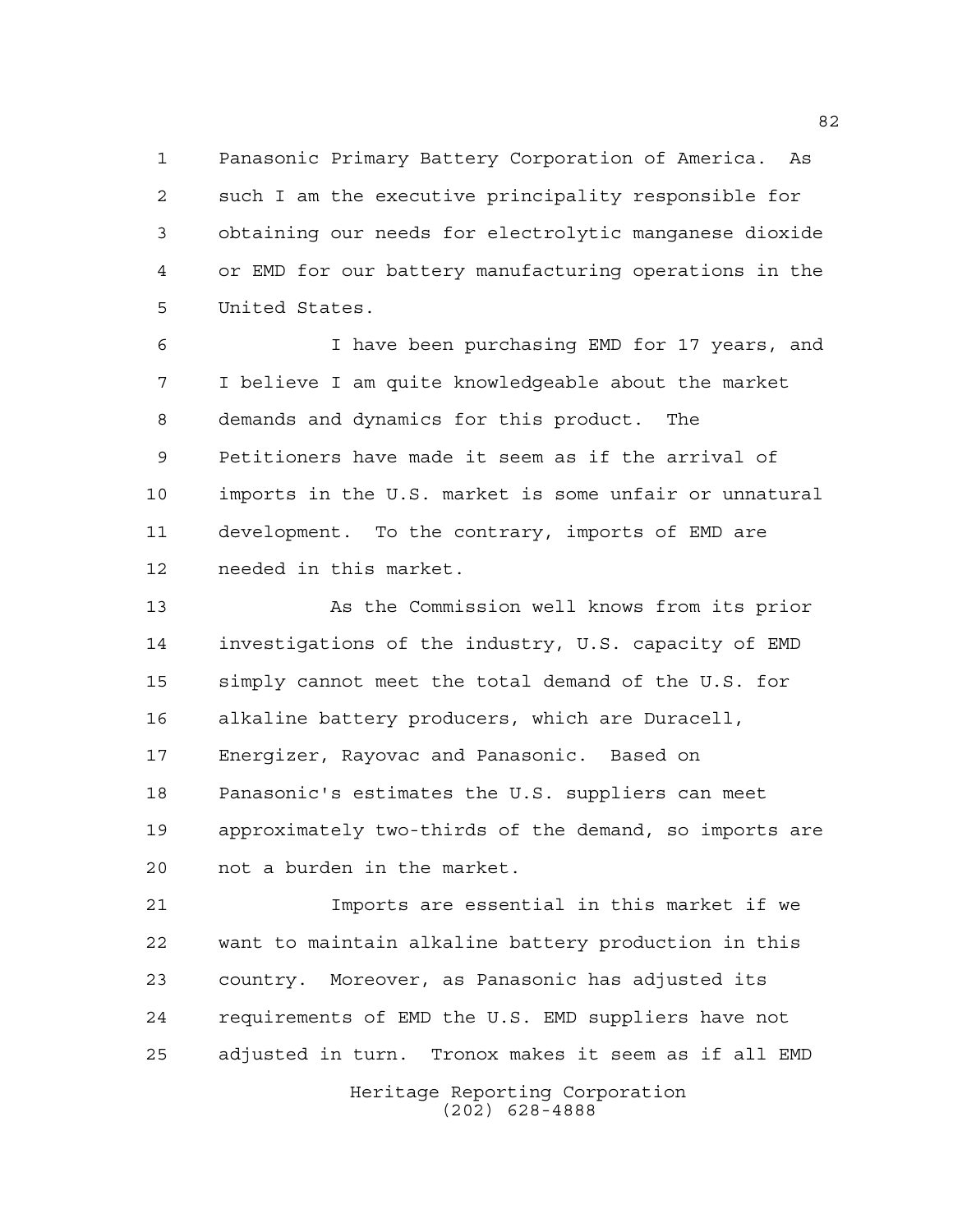is the same and the only thing that matters is price. Of course we care about price, but it's simply not correct to say that all EMD is the same. It is not.

 At the outset the EMD supplier must meet our battery standards for performance. In other words, how long will the battery last? Manufacturing performance is the second most important and relates to how efficient the EMD is in our equipment with minimal tool wear and corrosion to our equipment.

 To meet our specification and performance EMD supplier must provide EMD with specific characteristics. These are particle size, pH, moisture. These are some of the key specific physical characteristics. In addition, there are different requirements of EMD related to battery size. *C* and *D* sizes can use different grades of EMD versus *AA* and *AAA* sizes.

 Another key factor is the type of equipment used to make a battery. Different battery manufacturers use different technology to manufacture batteries. This means in some cases an EMD used by one company may not be useable in another without some changes in the EMD.

Heritage Reporting Corporation (202) 628-4888 In my view Tronox, formerly operating as part of Kerr McGee, has not been cooperative or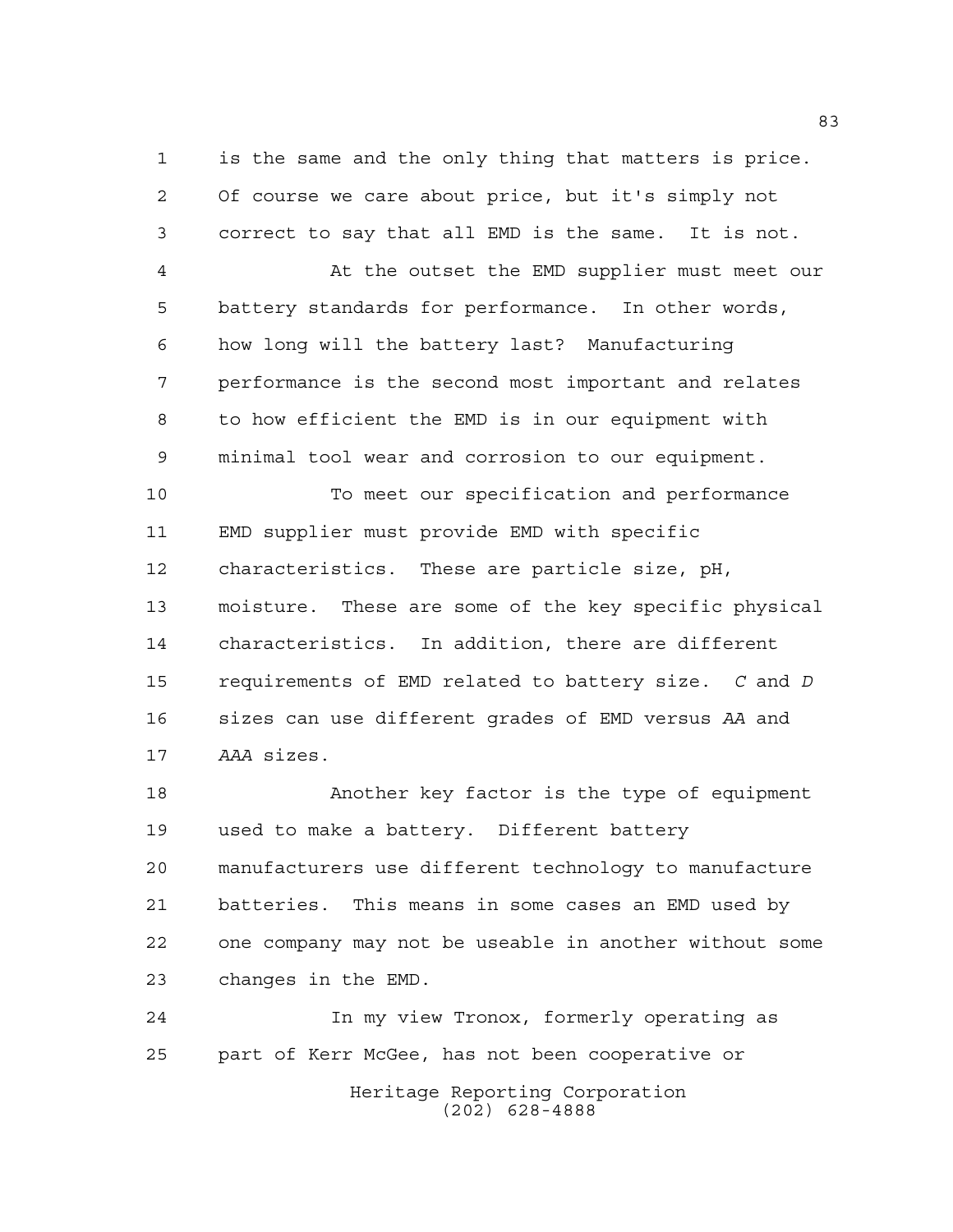competitive since 2000. Tronox' high drain EMD did not perform as well as other suppliers of EMD. Tronox' EMD caused a higher rate of corrosion and tool wear as compared to other suppliers of EMD on our manufacturing process.

 Tronox was also charging a higher price for its EMD that could not match the current supplier's EMD performance in high drain. In 2001 I met with Tronox to discuss what we could do to continue doing business with their company. Their basic reply was take it or leave it. Moreover, Tronox has not cooperated in quoting Panasonic on EMD since 2003.

 I guess we are not large enough to warrant their attention. 2005 I requested a quote from Joe Derby, Sales Manager for Tronox, for a small volume of EMD. He indicated he would get back to me, but I never received any response to my request. In my experience Tronox is a very arrogant, uncooperative and unflexible company.

 Since the last investigation of this product Chinese suppliers have become a more important factor in the market. Starting in 2004 it appeared that total global demand was beginning to reach the capacity of EMD suppliers in the U.S., Australia and Japan combined. The Chinese companies became a more

Heritage Reporting Corporation (202) 628-4888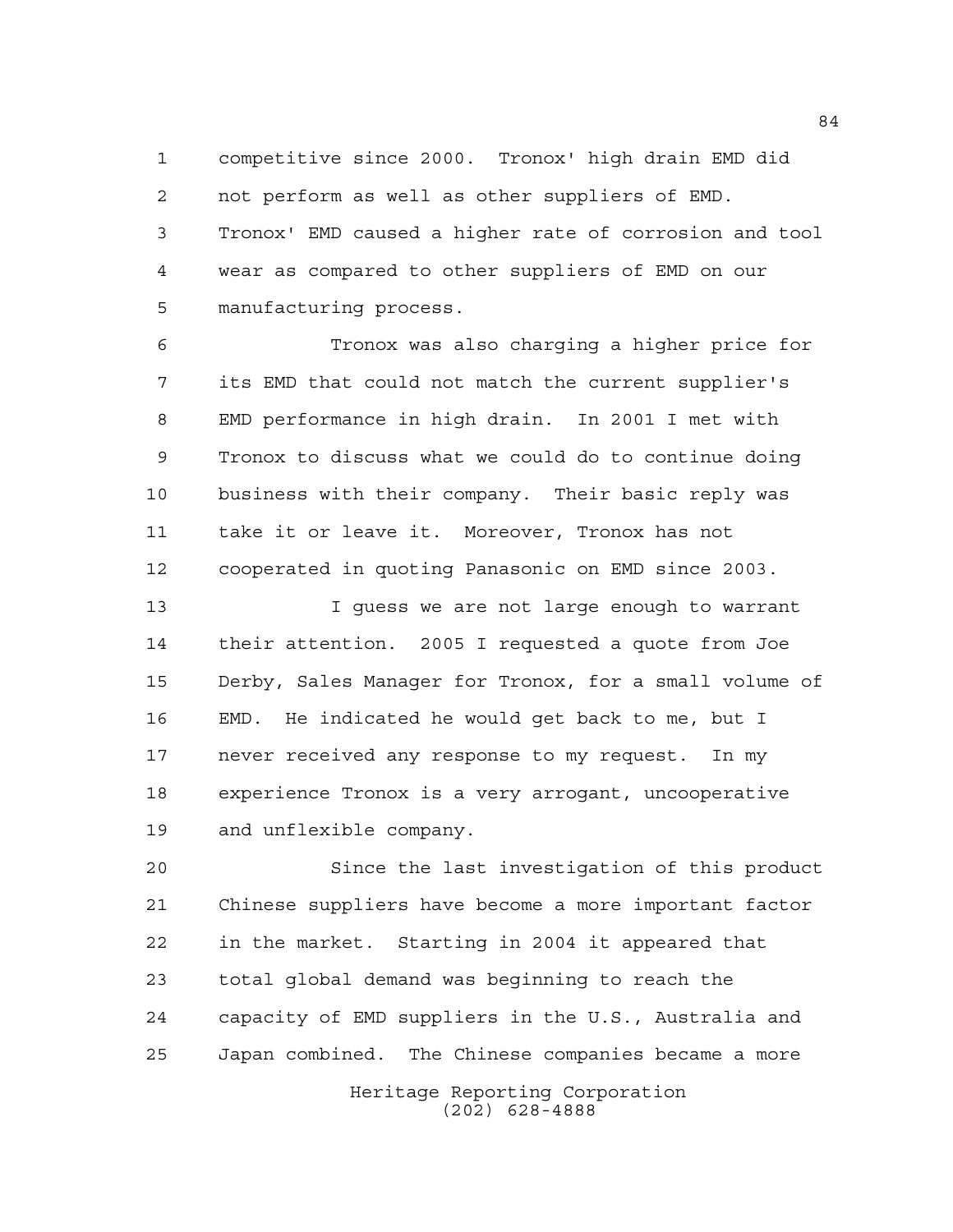important supply source in reaction to this market need.

 Petitioners have made it seem as if the Australian and Chinese suppliers are competing in a market only based on price. This is simply not a fair characterization. Although the Chinese have become a very important supply source in the U.S. market the competitive dynamics have recently changed.

 The VAT tax rebate on Chinese EMD has been eliminated, and effective July 2007 prices have seen a change of about 10 percent higher based on the repeal of that VAT rebate. Finally, all U.S. battery manufacturers are struggling with the rising costs of materials while trying to compete against imported alkaline batteries.

 Tronox must find a way to become competitive in a global market and not force its potential customers themselves to go offshore. We have seen this same story over and over again: a domestic industry thinks the dumping law will solve its problems. If the duties are imposed all that happens is the U.S. will have another downstream product that itself has to be imported and is no longer made in the U.S.A.

Heritage Reporting Corporation (202) 628-4888 If this happens Panasonic will move its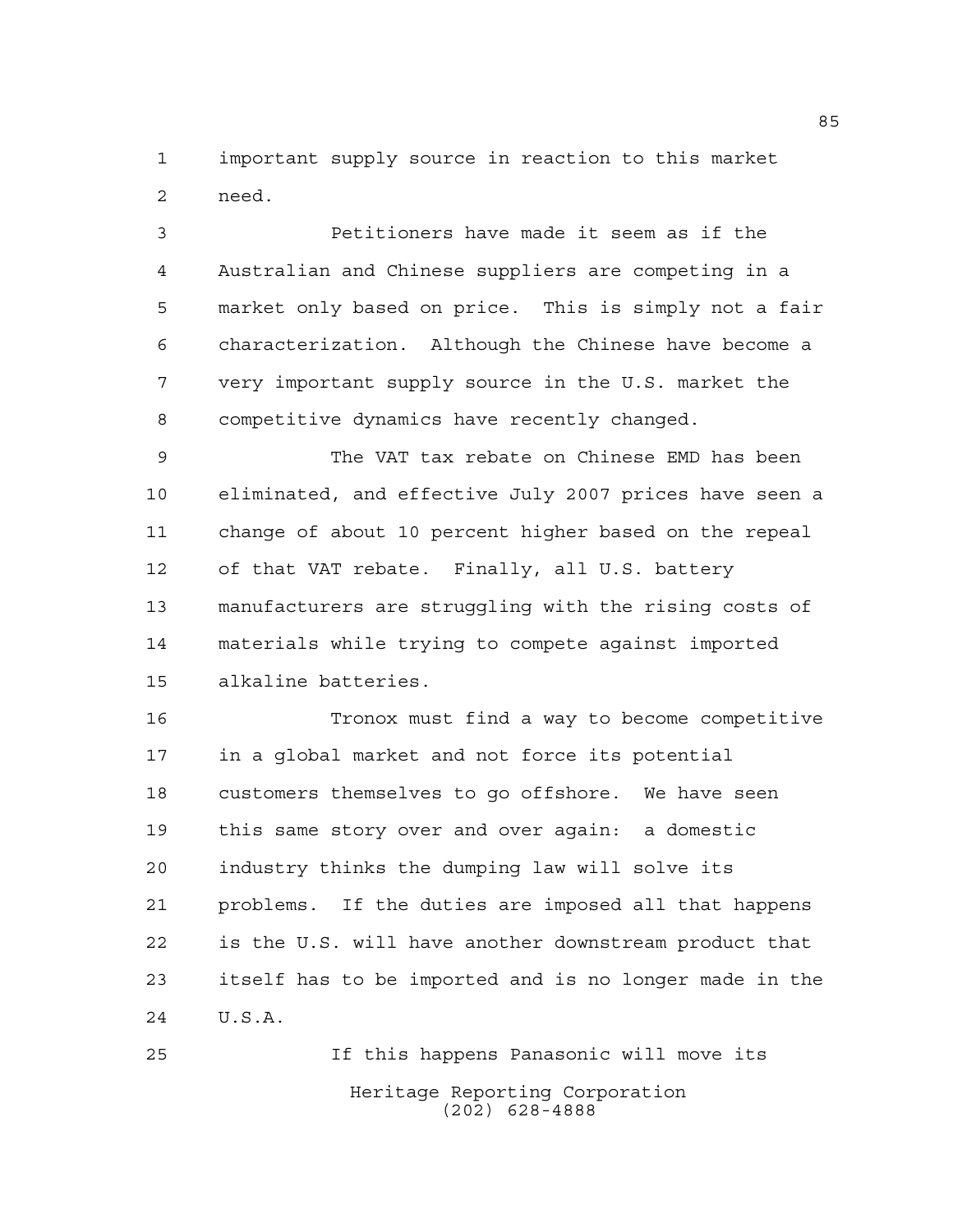manufacturing facility offshore and 400 U.S. employees will lose their jobs. In my opinion, Tronox is shooting itself in the foot by yelling wolf one more time. Thank you.

 MR. MCGRATH: Good morning, Mr. Chairman and members of the Commission staff. I think I'm the last in the group of witnesses. I'm happy to appear here today. I'm sorry that our witness cannot be here. I am Matthew McGrath of Barnes, Richardson & Colburn, and we're counsel to Spectrum Brands who manufactures and sells consumer batteries best known to consumers under the tradename Rayovac.

 I regret that Mark Conti, who is a Division Vice President of Batteries Purchasing at Spectrum, was unable to be here. Mark and his wife are expecting a baby today, in fact, a far more important task than any of us I think will probably be able to accomplish today. Not that we don't like being here, but he does have some important activity he's involved in, so he's asked that I deliver this statement.

**12 The appeared before the Commission staff in**  2003 as well. He is the most knowledgeable person by far within the organization on sourcing of EMD for battery manufacturing, so the following is his statement. I will do my best to address questions and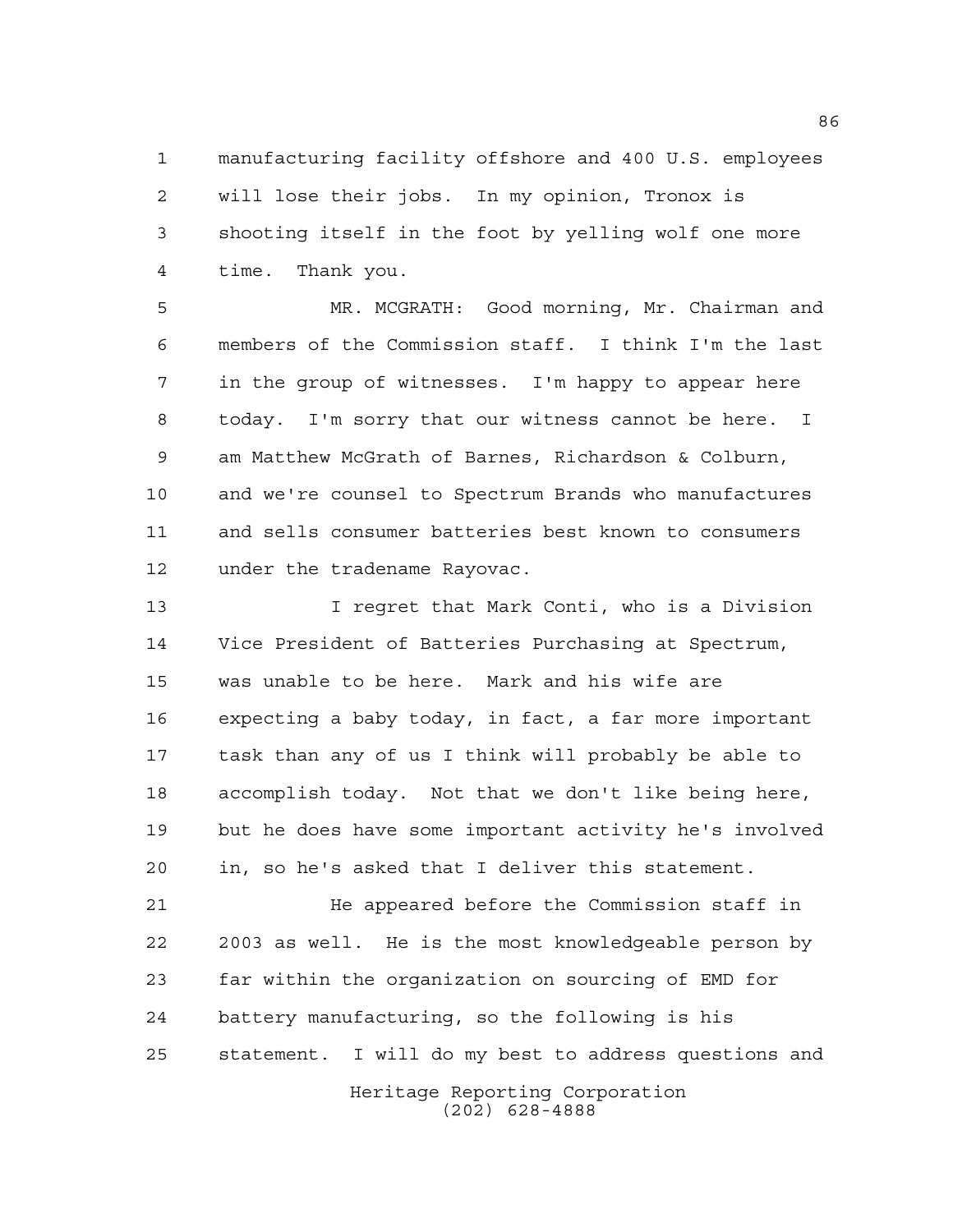answers, and what I can't respond to I'll certainly make sure that we provide in a posthearing submission.

 I'm Mark Conti, Division Vice President of Batteries Purchasing for Spectrum Brands, and in this capacity I'm responsible for Spectrum's worldwide purchases of electrolytic manganese dioxide for use in our global battery manufacturing plants. I've been in the procurement field for approximately 19 years, and in this or comparable positions at Spectrum for about nine years.

 Spectrum is a publicly traded company with global battery headquarters located in Madison, Wisconsin. We've been producing and selling batteries and other products in the U.S. under the Rayovac brand name since the early 1900s. Spectrum uses EMD in the U.S. in connection with the production of alkaline batteries.

 In 2003 we opposed a petition filed by Kerr McGee, predecessor to Tronox, against imports of EMD from Australia, China, Greece, Ireland, Japan and South Africa. Some circumstances have changed since then, but the underlying interest of Petitioner is apparently the same and Spectrum's position on that is the same.

Heritage Reporting Corporation (202) 628-4888 Spectrum urges the Commission to reject this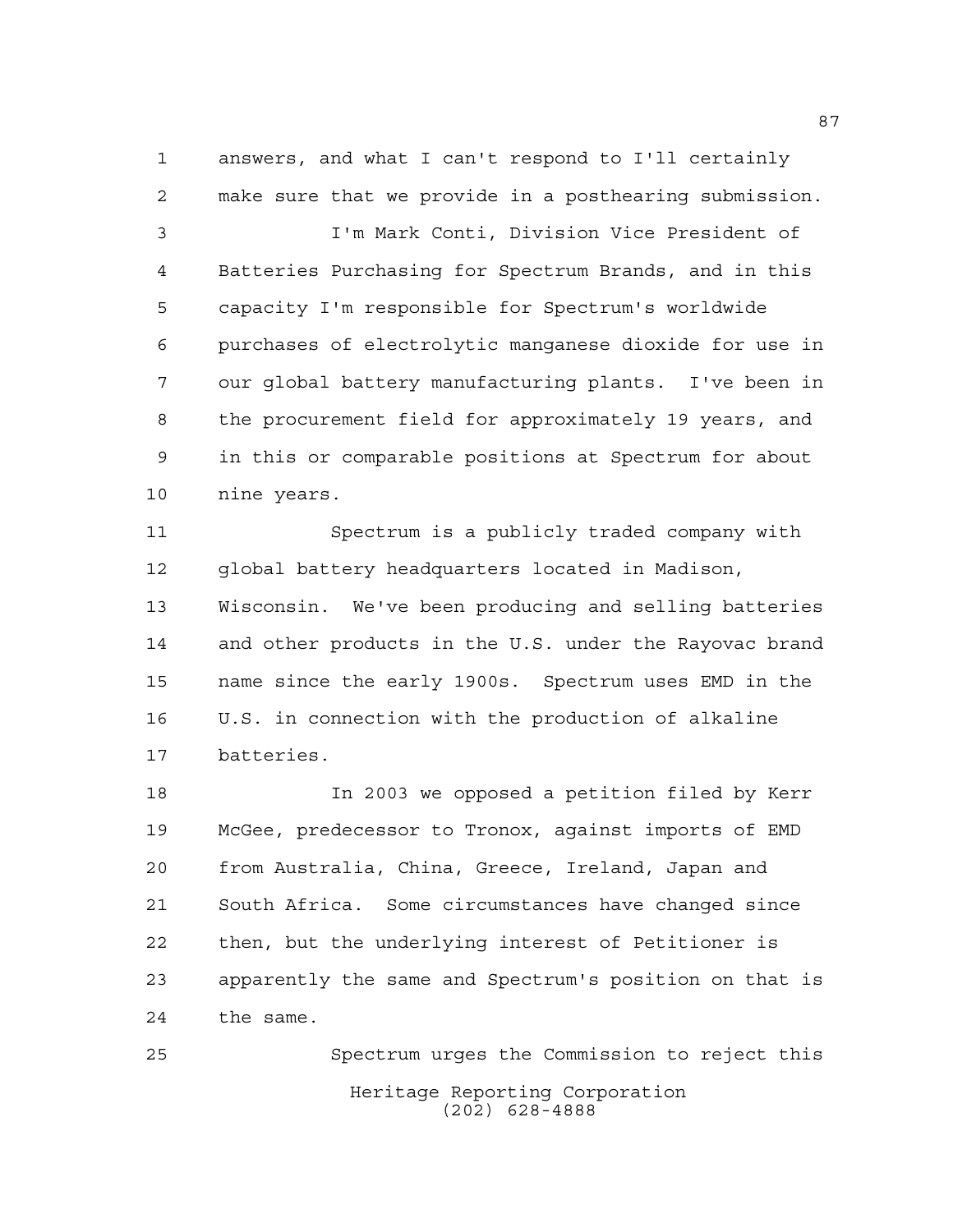petition and avoid needless disruption of a stable market for the following reasons. First, as was the case in 2003 Tronox appears only to seek protection from imports due to either a loss or a pending lapse of a supply arrangement with a major EMD purchaser.

 Second, and very importantly, Tronox now and historically has made almost no effort to supply EMD to Spectrum, a similar story that you've just heard from Panasonic. Third, Tronox' EMD suffers from certain uncorrected production performance issues that have not been addressed.

 Fourth, we agree with all of the testimony that you've just heard from Respondents that EMD is not a fungible commodity, and we think it's important to review the qualification process in detail to explain why. Fifth, there are certain U.S. patent rights with respect to Tronox' EMD that also acts as a deterrent for Spectrum to be purchasing that EMD.

 Sixth, Tronox does not have global EMD supply capability. This is an important factor in the current market with global battery manufacturing. Therefore, the imposition of antidumping duties will not resolve Tronox' situation. I will examine each one of these in more detail and be available for questioning after that.

> Heritage Reporting Corporation (202) 628-4888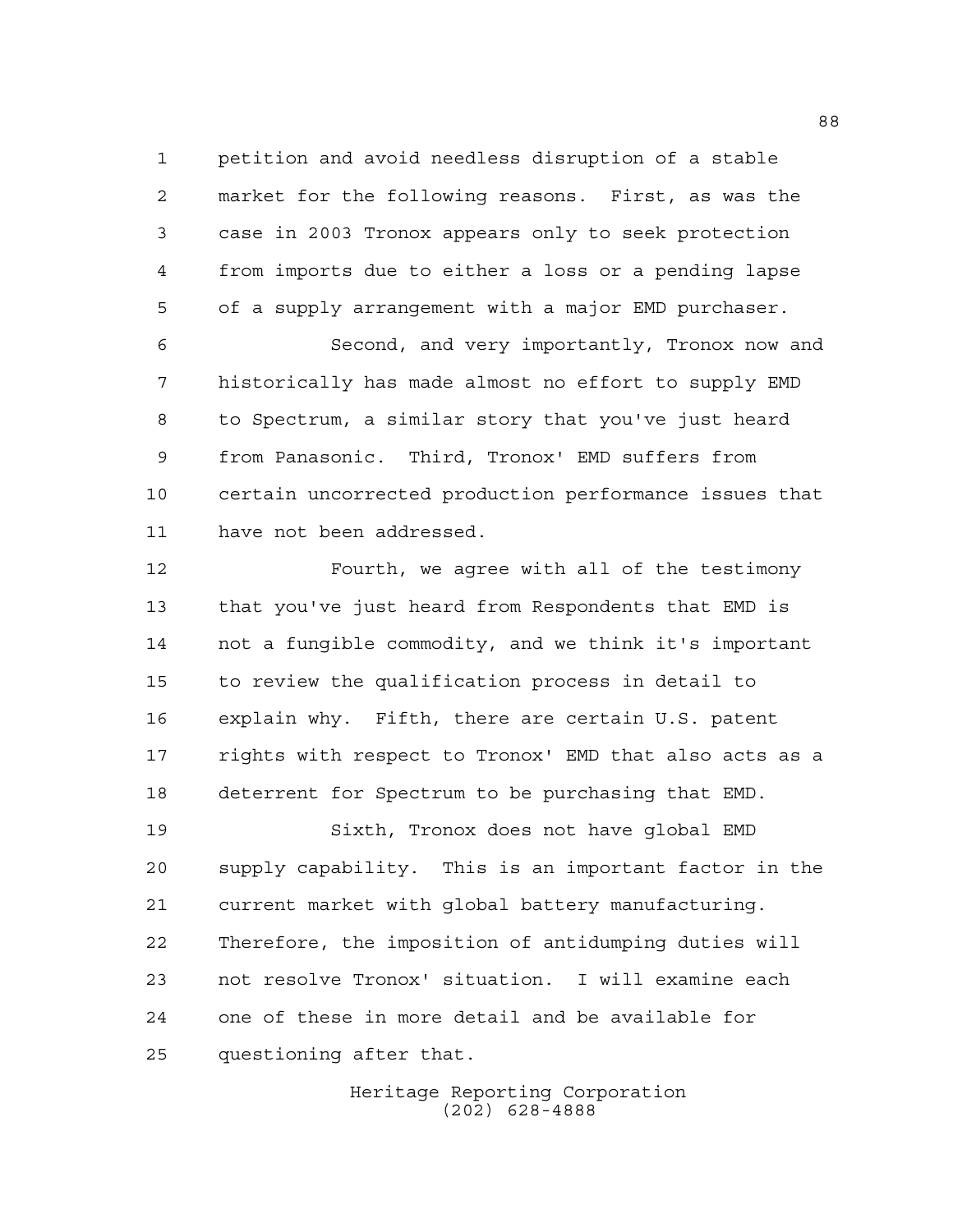First, we believe that Tronox' current contract with a major EMD purchaser in the U.S. has either lapsed or is about to. Back in 2003 Kerr McGee faced the same situation.

 In August of 2003, as in August of 2007, they initiated a trade action against various foreign EMD producers, and as a result of the threat of that action after a preliminary affirmative determination Kerr McGee obtained a contract for calendar year 2004 which allowed them to, "recapture certain volume positions," as they indicate in their petition.

 The company then withdrew its antidumping petition. Faced with a similar situation now, and again when purchasers are in the midst of negotiating contracts now for the 2008 calendar year, Petitioner has turned yet again to the U.S. government for protection. The other domestic supplier who does sell product to Spectrum has not joined this petition.

 The petition is we believe likely a strategic move in a contract negotiation to which Spectrum is not a party. Secondly, Tronox, at no point from January 2004 through June 2007 have they pursued a contract to supply EMD to Spectrum. Only once during this entire period did Tronox even try contacting Spectrum to propose a meeting.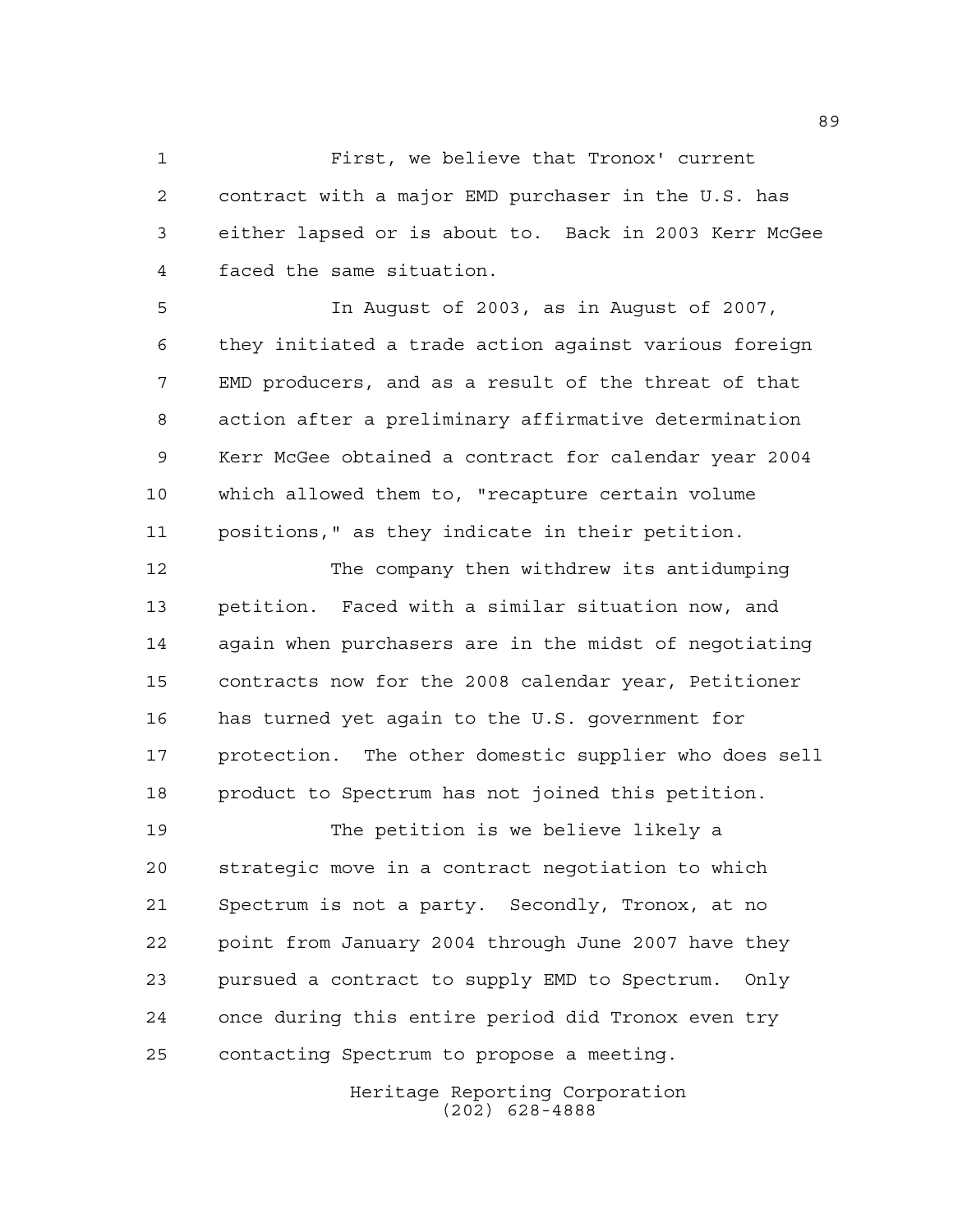In October of 2005 Mr. Joe Derby of Kerr McGee attempted to contact a member of the German VARTA organization, part of Spectrum, to set up a meeting to discuss EMD supply but never followed-up on that meeting, nor did anyone else. There have been no offers since.

 Moreover, Tronox has refused to even offer EMD for the LR-14, LR-20, which is the designation used by Spectrum for the size *C* and *D* batteries, to its customers, certainly not to Spectrum, during the period in question to the best of our knowledge.

 The *C* and *D* sizes are two of the four alkaline battery cell sizes that Spectrum manufactures in the United States and overseas, and we can only assume that if Tronox even attempted to solicit Spectrum business at this point they would be unwilling or unable to supply all of the EMD for use in connection with half of Spectrum's alkaline cell sizes.

Heritage Reporting Corporation Finally, in 2001 when Kerr McGee was actually attempting to solicit Spectrum's business and qualify its EMD product it refused to modify particle size distribution in its EMD to meet Spectrum's performance standards stating that it could not modify its processes for just that one customer. Spectrum

(202) 628-4888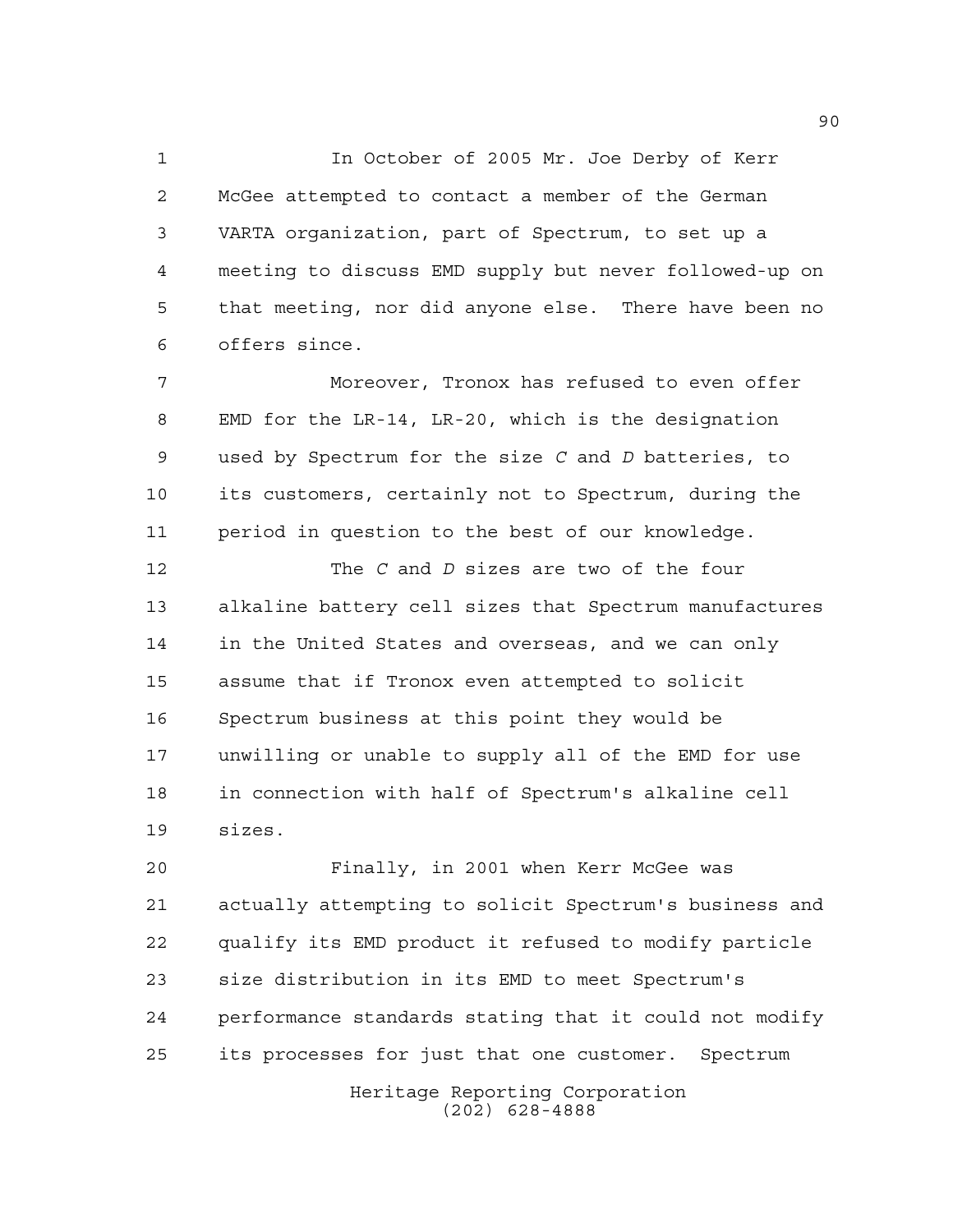can only assume that if Tronox attempted to solicit our business at this point they would be unwilling to modify their product again to meet specifications.

 We don't know since they haven't offered. Third, and connected with this, the EMD offered by Tronox suffers from certain production performance issues. Spectrum does not have a policy of favoring imported EMD over domestic. The core issue is how well the EMD fits with Spectrum's product performance, with its manufacturability and with service standards.

 As previously mentioned, Tronox does not even offer an EMD grade that's appropriate for use in Spectrum's *C* and *D* sizes. Tronox only offers EMD grade for use in Spectrum's designation LR-3 and 6, which is the *AA* and *AAA* sizes. Furthermore, this *AA*, *AAA* standard alkaline grade Tronox EMD is, based on past experience, more abrasive and more corrosive in use in Spectrum tooling than that of its competitors.

 Each of these issues, abrasion and corrosion, causes a different problem with different parts of tooling and machinery and increases the cost to Spectrum of manufacturing batteries. Each producer's EMD has its own pH level. When pH levels are lower true life is reduced, battery production costs increase.

> Heritage Reporting Corporation (202) 628-4888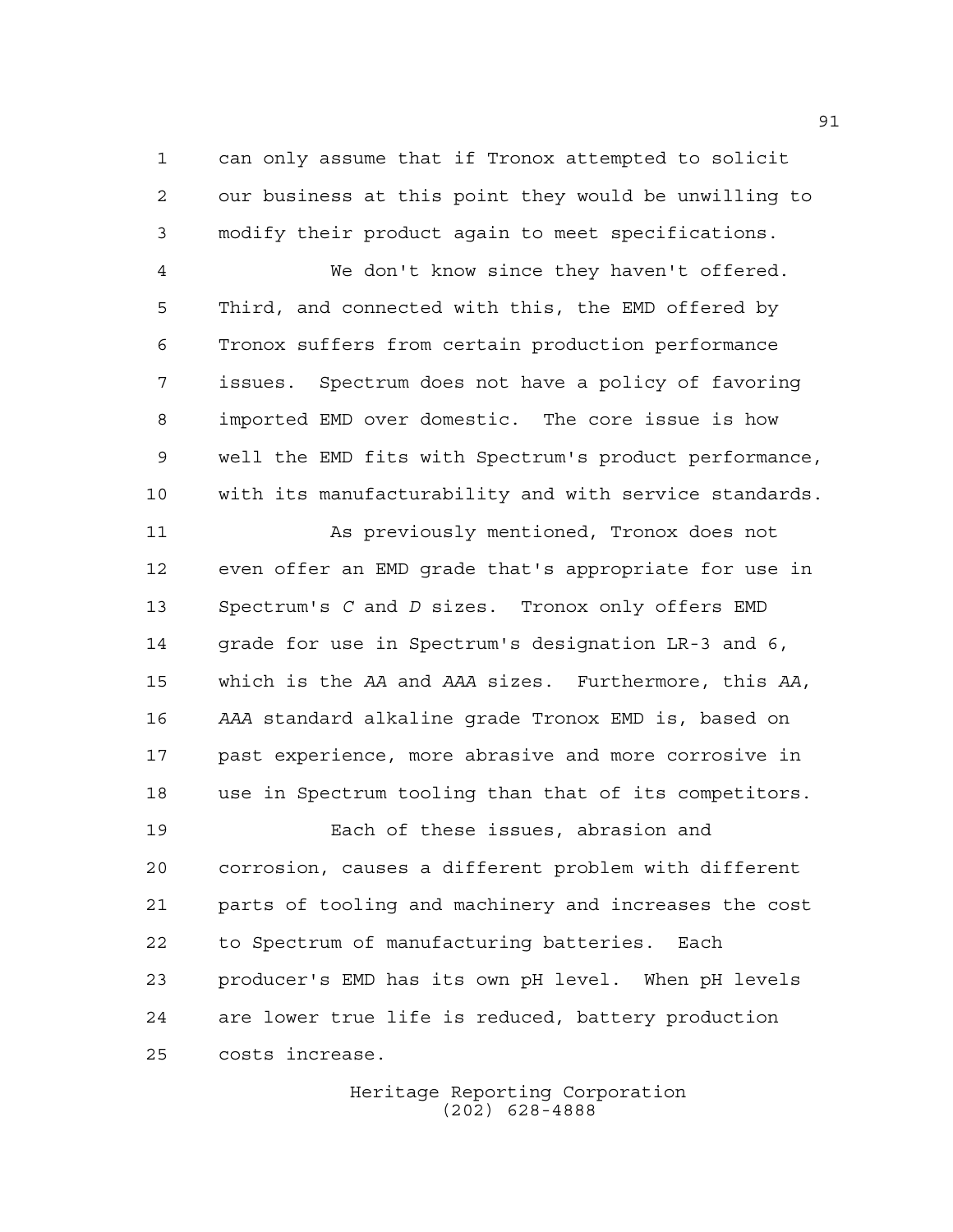IN testing the Tronox product Spectrum has incurred significantly more tool wear than with other producers of EMD. Similarly, abrasion is the result of specific crystallinity in a given EMD which causes accelerated wearing of cathode dyes and ultimately leads to out of specification cathode pellets.

 This requires frequent tooling changes and substantially increases the cost to the battery manufacturer. Other producers of EMD may also be corrosive or abrasive to varying degrees, but these producers have made the effort to eliminate those problems and meet Spectrum's needs over time exhibiting flexibility and customer attention that Tronox obviously lacks.

 Fourth, EMD is not a fungible commodity. Tronox' argument hinges on substitutability. We agree here at the table that it's hardly a fungible commodity that they attempt to depict. The Commission has looked at this in the past, and it bears repeating here. Battery manufacturers experience significant difficulty in changing EMDs because there are always process and product performance issues that require significant engineering efforts.

 In addition, the dynamic market for batteries demands that formulas and designs of

Heritage Reporting Corporation (202) 628-4888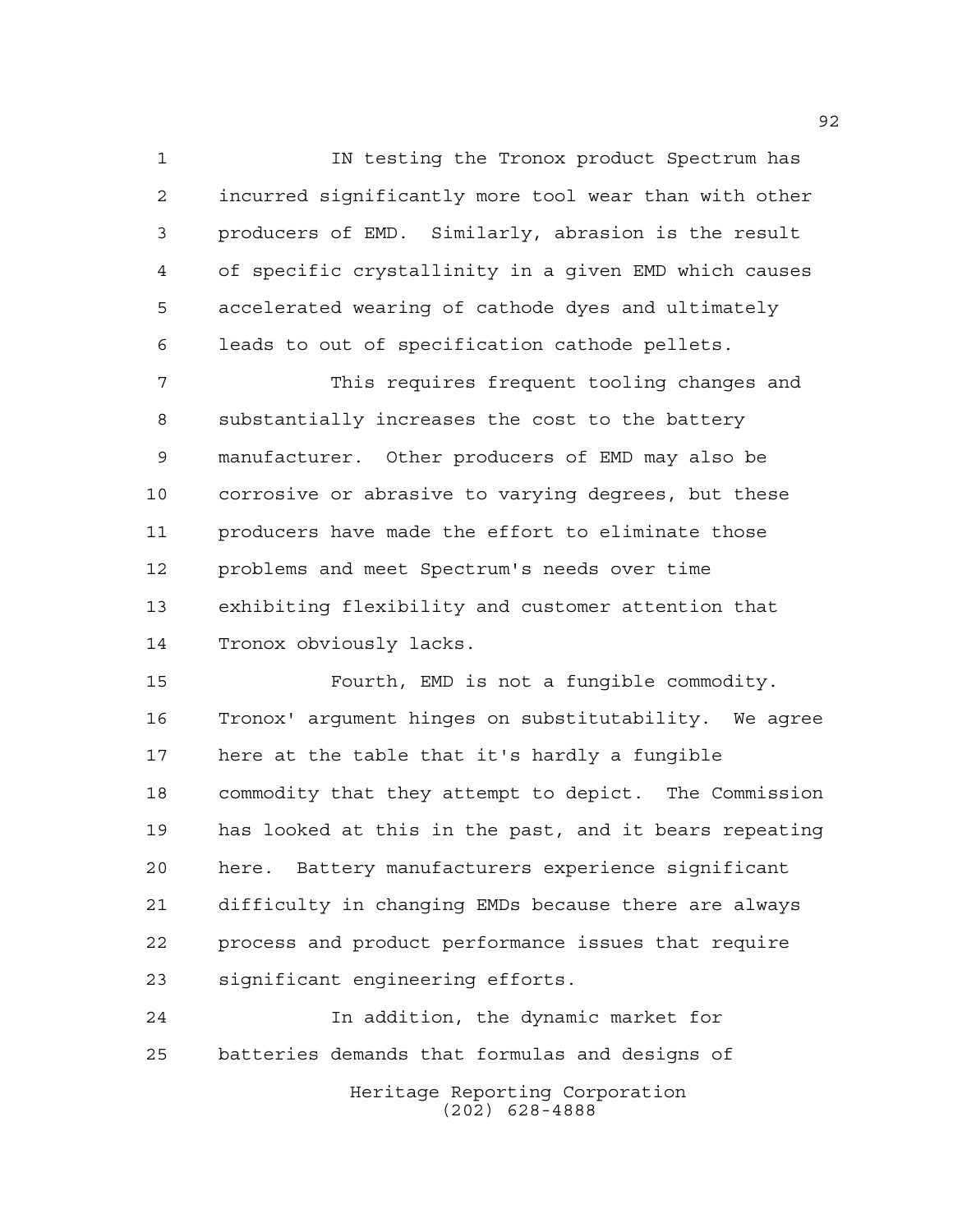batteries be changed frequently. The process of qualification I think is good to take a closer look at. We will submit in more detail with our posthearing submission a lengthy description of what's involved, but let me summarize that here.

 It involves a manufacturer's EMD being chemically analyzed, tested in small trials and then tested in two levels of limited production runs of increasing scope and duration. The objective is to determine whether the EMD is of the correct character to produce a long life battery and to determine the costs that are associated with that specific EMD when it is in production. Each EMD is qualified in each plant for each type of battery that is produced by Spectrum.

 After preliminary laboratory analysis the qualification process involves typically the following four steps: 1) a pilot line is run, a small run of batteries, followed by testing of that line; 2) a plant trial, a slightly larger run is done, followed by testing again in consultation with the EMD provider; 3) a limited first plant run, which is a short-term production, followed by testing of that and then a second longer term production run again followed by testing. Four different stages.

> Heritage Reporting Corporation (202) 628-4888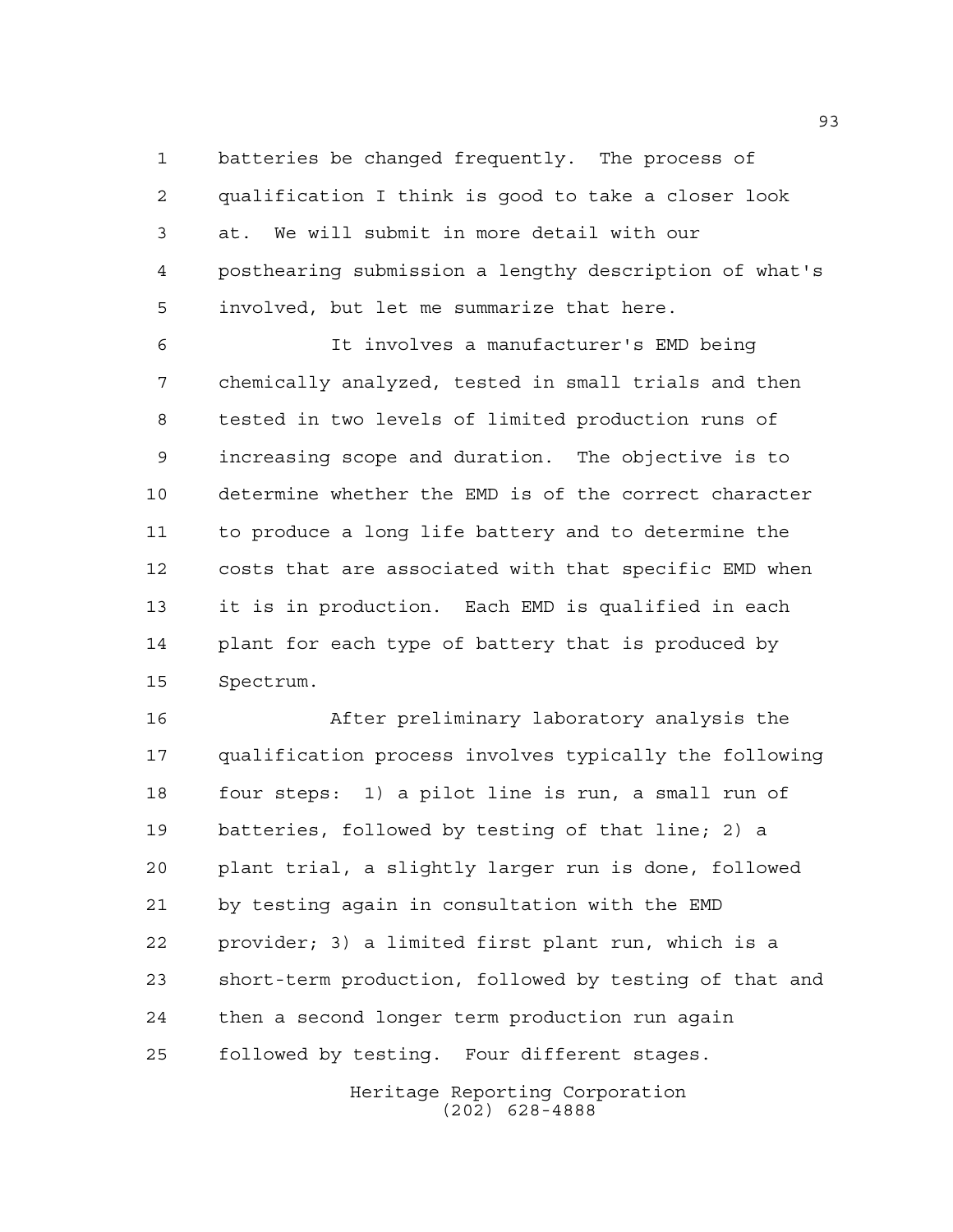The testing involved at each step of the process is extensive, and each step can take several months to complete to ensure that the battery process, the production process, can accommodate the EMD change and that the battery consumers are not adversely affected by the material changes.

 Even if the battery consumer does not notice a particular change in the formula it is a formula that is specified for purposes of manufacturing the type of battery and it may require a change any time there's a slight change in the design, so qualification has to be gone through repeatedly.

 One note on the Chinese EMD since the question was raised. The Chinese product is probably the least suitable for exchanging fungibility with EMD produced in other areas. While Spectrum currently purchases EMD from China we cannot exclusively use EMD in any of the alkaline batteries that we manufacture for a couple of specific technical reasons.

 Not only has Spectrum managed to qualify only a few Chinese suppliers in the first place so we can't assume that this allegedly vast number of producers out there is available to supply Spectrum or any of the other major battery manufacturers, but the EMD sourced from these qualified suppliers is blended

> Heritage Reporting Corporation (202) 628-4888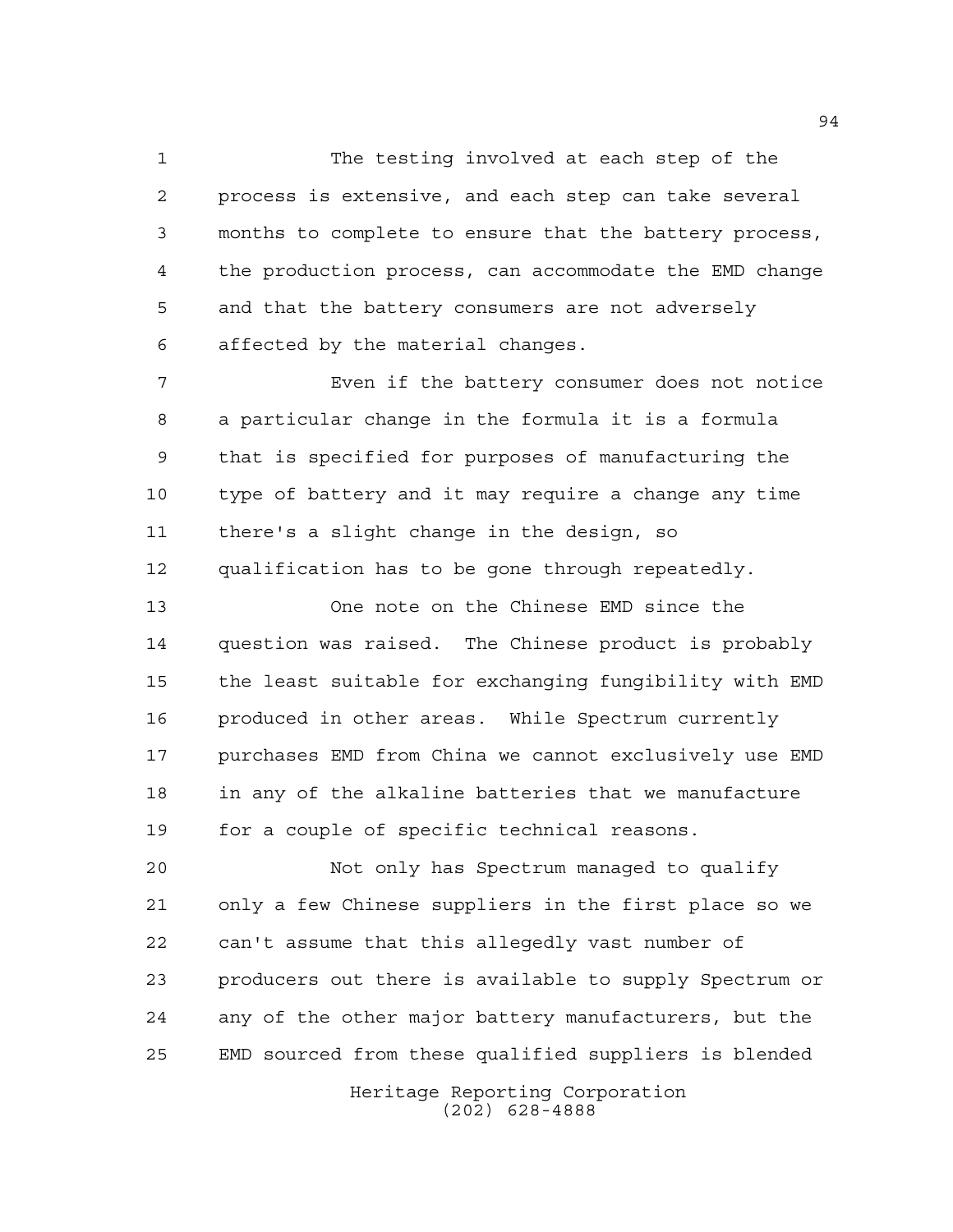in order to meet the necessary technical parameters.

 The basic reason for that technically is that the Chinese in the production of the EMD add particulates in order to affect and improve the yield, but the particulates in turn have an affect on performance of the finished battery, so that has to be addressed through limited use.

 So I wanted to make the point at the very least that the product that is being imported from China can qualify for uses but can only qualify in a limited fashion. A fifth point is that an additional restraint on the market from the standpoint of Spectrum is that Duracell holds certain U.S. patents with respect to specific claims for batteries and battery electrodes with high power EMD that's based on example data from Tronox EMD material.

 Because these intellectual property rights are out there Spectrum would have to bear additional costs of analysis and potential intellectual property claims were it to switch to using Tronox EMD. Finally, Tronox does not have global EMD supply capabilities. This is very important. Quality, reliability and capacity are critical, and Spectrum cannot rely solely on U.S. produced EMD. When entering supply contracts for EMD

> Heritage Reporting Corporation (202) 628-4888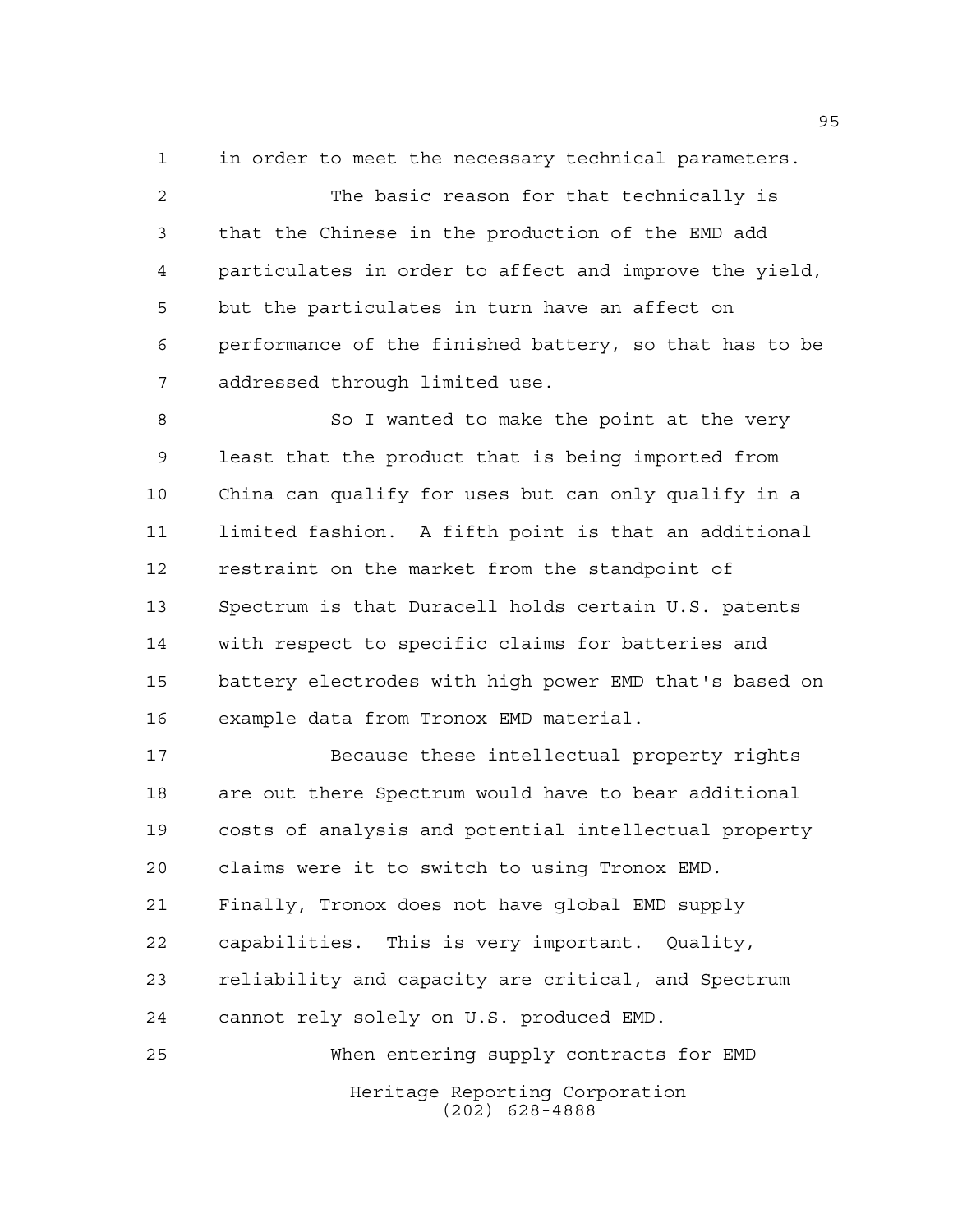Spectrum is focused not only on supply to support its U.S. manufacturing facility but must consider global supply for its non-U.S. alkaline battery manufacturing facilities in Germany and China as well as its zinc carbon manufacturing facilities in Guatemala, Brazil and Colombia.

 To achieve its quality and capacity goals Spectrum, like the other battery manufacturers, also purchases EMD from foreign sources including Australia, China, Greece and Japan. If a U.S. supplier cannot provide EMD for Spectrum's non-U.S. facilities that will be a factor in considering whether to establish and how extensive a strategic relationship they can establish.

 In addition, the figures in Petitioners' and Respondents' questionnaire answers demonstrate I think as you've already heard that U.S. EMD manufacturers would be incapable of fulfilling 100 percent of U.S. demand for EMD. In summary, there's no reason to continue this investigation.

Heritage Reporting Corporation This has been initiated as the result of one company's problems that are unrelated to the imports. All factors suggest that the subject imports had no adverse consequences for the industry, and any increase in import volume that might appear in the

(202) 628-4888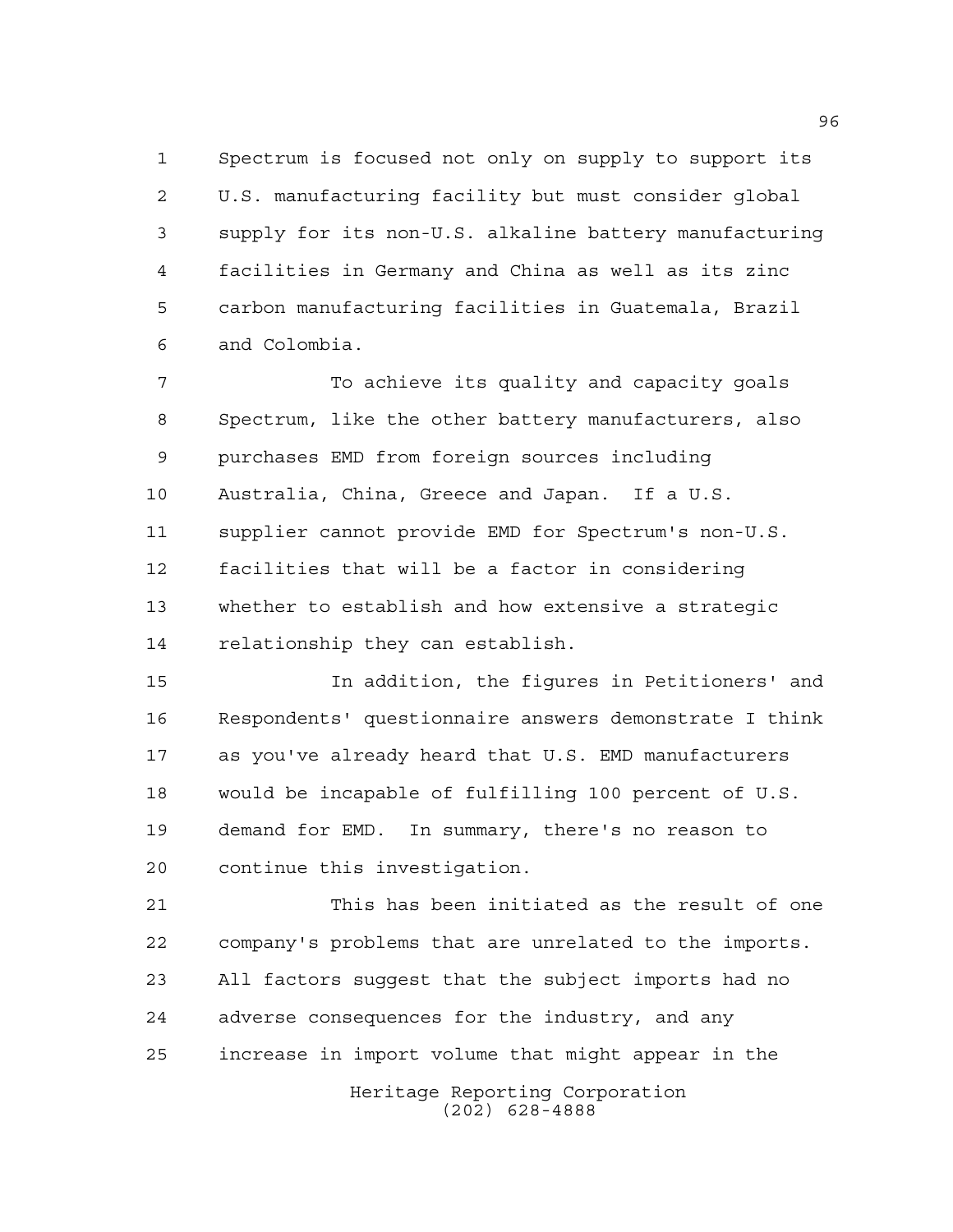data is not due to price suppression, it's due to a slight growth in demand, and shifting to nonsubject imports, qualification, product performance, reliability are far more important to Spectrum and to others in the marketplace.

 Finally, I wanted to note that Spectrum feels that essentially it's caught in the crossfire in this petition. Tronox is not even a viable supplier of EMD to Spectrum and has made no effort to become one over the years. In this morning's testimony I only heard the words Duracell and Eveready being uttered from Tronox' witnesses.

 Spectrum is especially vulnerable and will end up paying the price for any disruption that's caused by this effort to force a different EMD purchaser to the negotiating table. This, we feel is an abuse of the antidumping law, and the Commission can prevent that by voting in the negative. Thank you very much. I will be available to answer questions.

 MR. CARPENTER: Thank you very much, panel, for your testimony.

 Mr. Reilly, we will include your exhibits as an attachment to the transcript.

 At this point we'll begin the questions with Cynthia Trainor.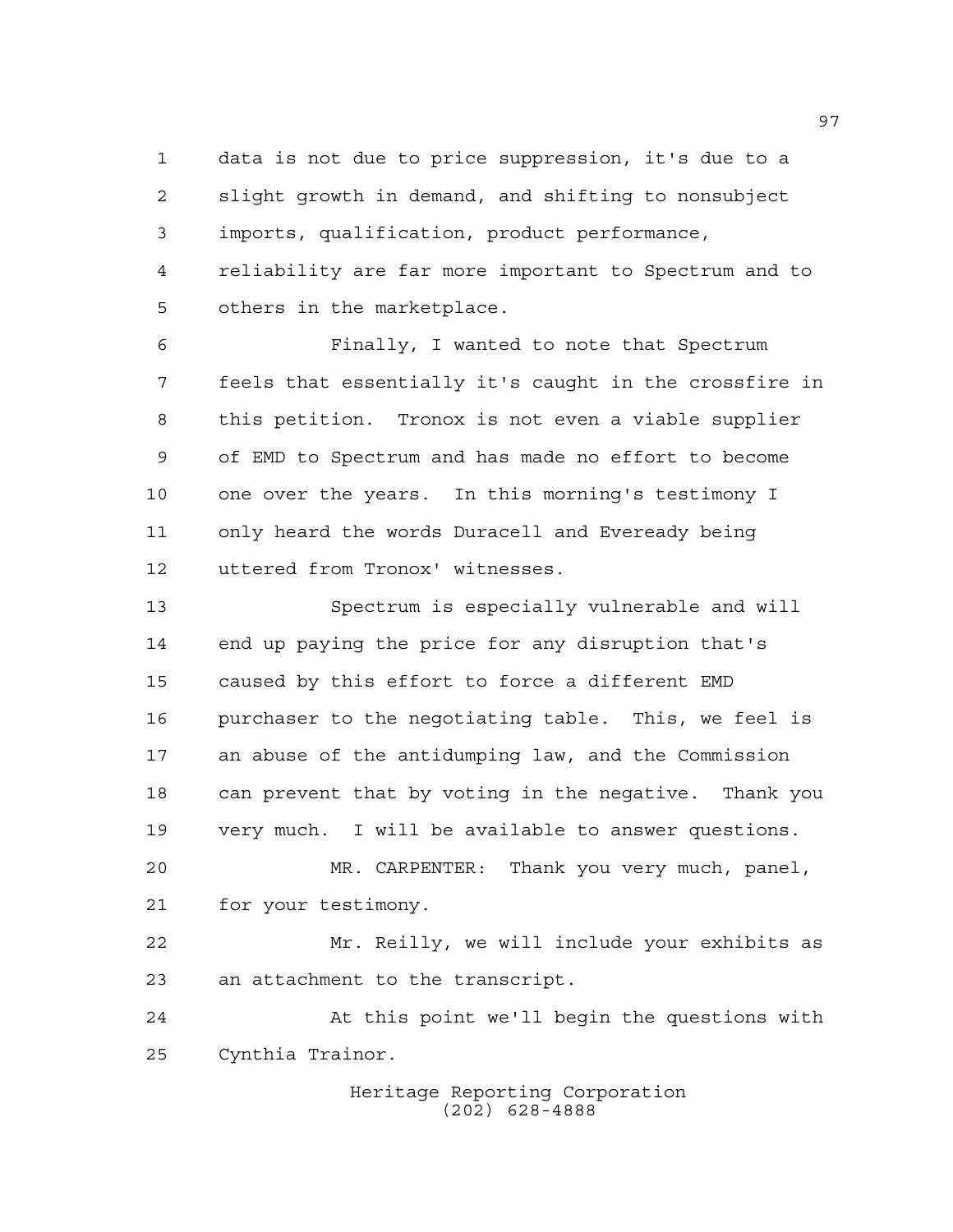MS. TRAINOR: Cynthia Trainor, Office of Investigations. I'd like to thank the panel for their testimony. I have a question, but it's a procedural question rather than a specific question regarding imports. Well, I guess it is tangentially regarding imports. In these particular investigations there appears to be a fairly blurry line between an importer and a purchaser.

 To that end, we find ourselves in a position where we have large blocks of subject imports coming in through freight forwarders or Customs brokers. However, foreign producers and Customs documents identify certain companies as consignees and importers where the foreign producers identify them as importers in the Customs documents as consignee.

 I would like the legal representation present, both for importers and the domestic producers and any other interested party lawyers in the audience, to provide me or to provide the Commission with their best advice as to how to capture the imports of these companies identified by foreign producers and Customs documents as consignees should this investigation go to a final. I have no further questions beyond that.

Heritage Reporting Corporation (202) 628-4888 MR. MCGRATH: If I could just comment, I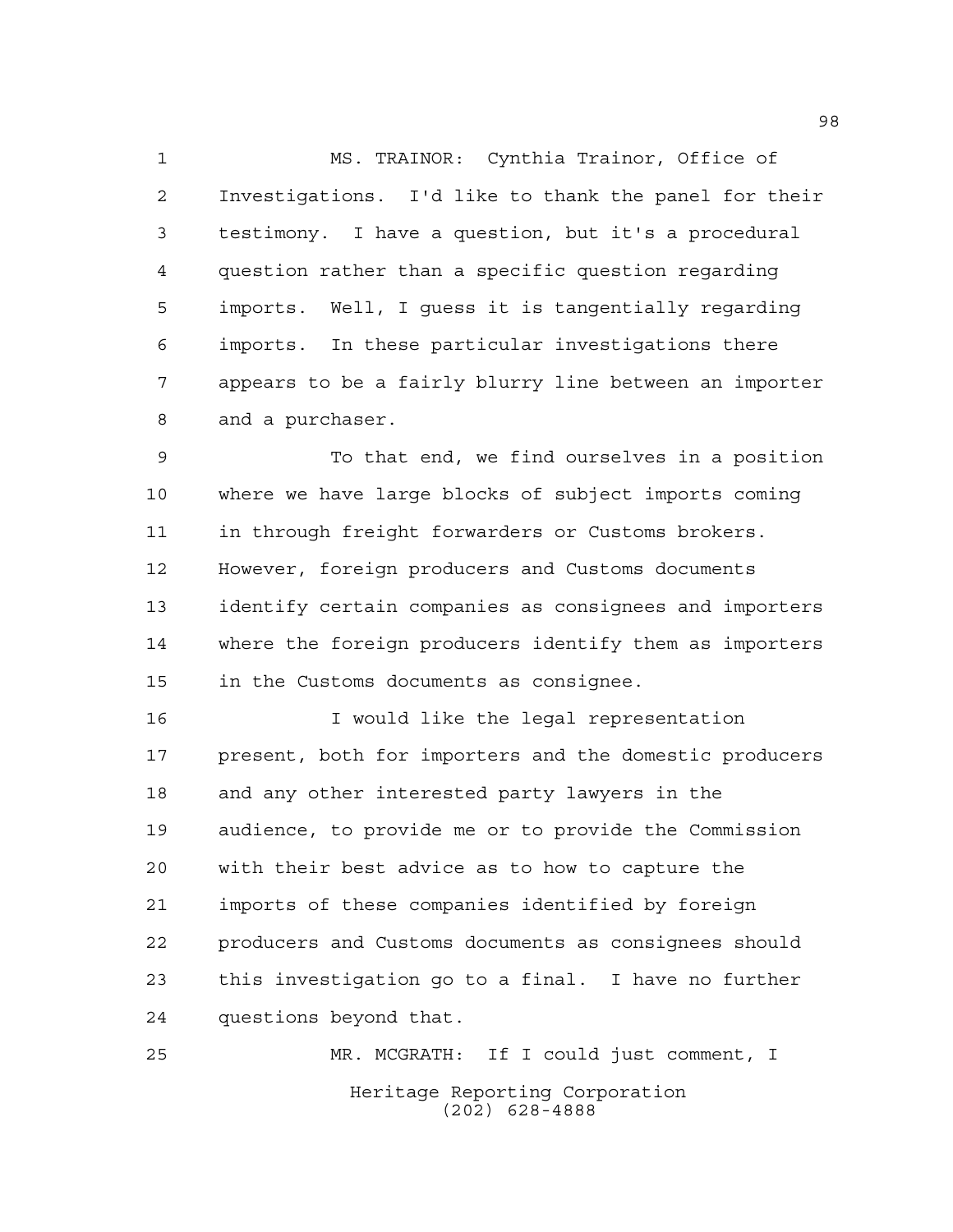think it is a problem, it's a challenge that comes up in any of your investigations especially when you're looking at purchasers who buy imports. I know that's always an issue, making sure you don't double count that. In some cases an importer will also be the consignee on the entry documents.

 IN other cases the consignee will show up in the entry document as Spectrum perhaps and someone else as the importer of record. What we try to do is sort those out at least with respect to what Spectrum knows we purchase from import sources.

 MS. TRAINOR: The particular issue in this case is the large volume of subject imports that are identified importer of record as freight forwarders and Customs brokers. The Commission does not normally send questionnaires to freight forwarders and Customs brokers. Therefore, we're having difficulty in obtaining that supposedly import data. I have no further questions.

 MR. MOORE: I'd just like to say that Delta will be very cooperative in working in a cooperative form to make sure those documents satisfy your needs. Anything else I think we need to leave until later.

(202) 628-4888

MS. TRAINOR: Thank you.

Heritage Reporting Corporation MR. CARPENTER: Gracemary Roth-Roffy?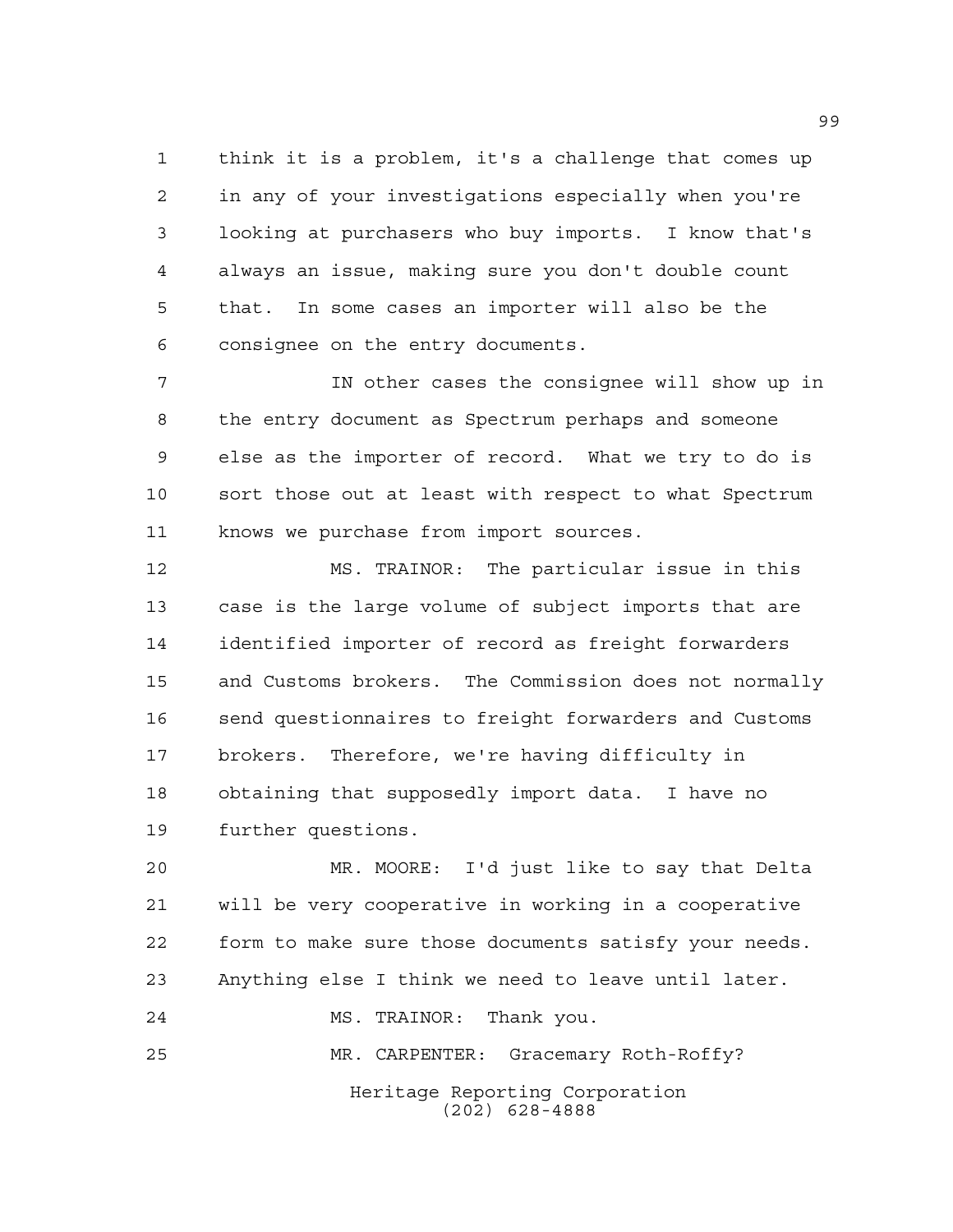Heritage Reporting Corporation (202) 628-4888 MS. ROTH-ROFFY: Thank you for your testimony. I just have a few questions. For the record, do you agree that the Commission should define the domestic like product as a single like product of all EMD? Is there a position on that? MR. MALAMED: I'm sorry. Would you mind rephrasing the question? MS. ROTH-ROFFY: Basically, do you agree that the Commission should define a single domestic like product as all EMD? What's the definition of like product? Do you agree with the Petitioners' definition of like product? You could address it in your brief if you'd like. MR. MALAMED: Yes. We'd like to review your question in the brief. Thank you. MS. ROTH-ROFFY: Okay. Thank you. Also, in your brief please address fully the factors the Commission generally considers with respect to cumulation, and also, given the fact that Mr. Levy has indicated he's going to be addressing Bratsk in his brief I would also appreciate it if you did so as well. Thank you. I have no other questions at this time. MR. CARPENTER: Mr. Benedick? MR. BENEDICK: Yes. I'd like to begin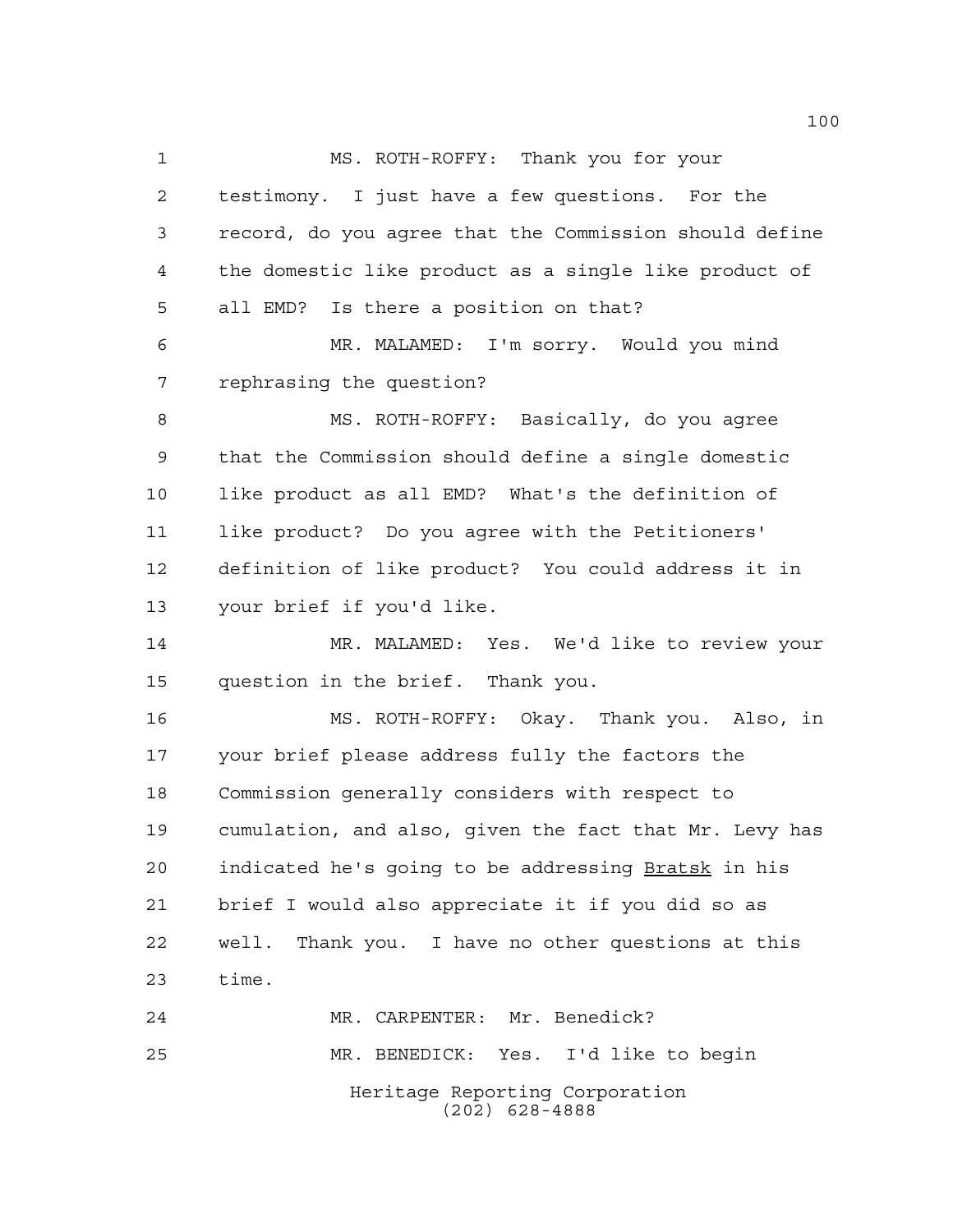asking a question of Mr. McGrath, and this would be for Spectrum, and they could answer in postconference brief given that Mr. Conti is not here. You had mentioned that Spectrum qualified Chinese product that was high in particulates and therefore couldn't be used by itself in batteries but needed to be blended with EMD from other sources.

 Why would a company qualify a product that can't be used for the purpose it was intended, and what role does price play in that?

 MR. MCGRATH: Well, a part of that, it's not the presence of the particulates in the finished product that they would purchase, it's the use of the particulates in the production process. I mean, I know I'm trying to sound like a production expert here, but this is as it's been explained to me is the use of those particulates in order to increase the yield, the resulting product then has some performance deficiencies that need to be addressed.

 The company does qualify and use Chinese product. I mean, part of the reason you would buy Chinese product, as I noted Spectrum has Chinese battery manufacturing capability as well, so there is a strategic sourcing question that comes into play. Part of it is that they need the source for the *C* and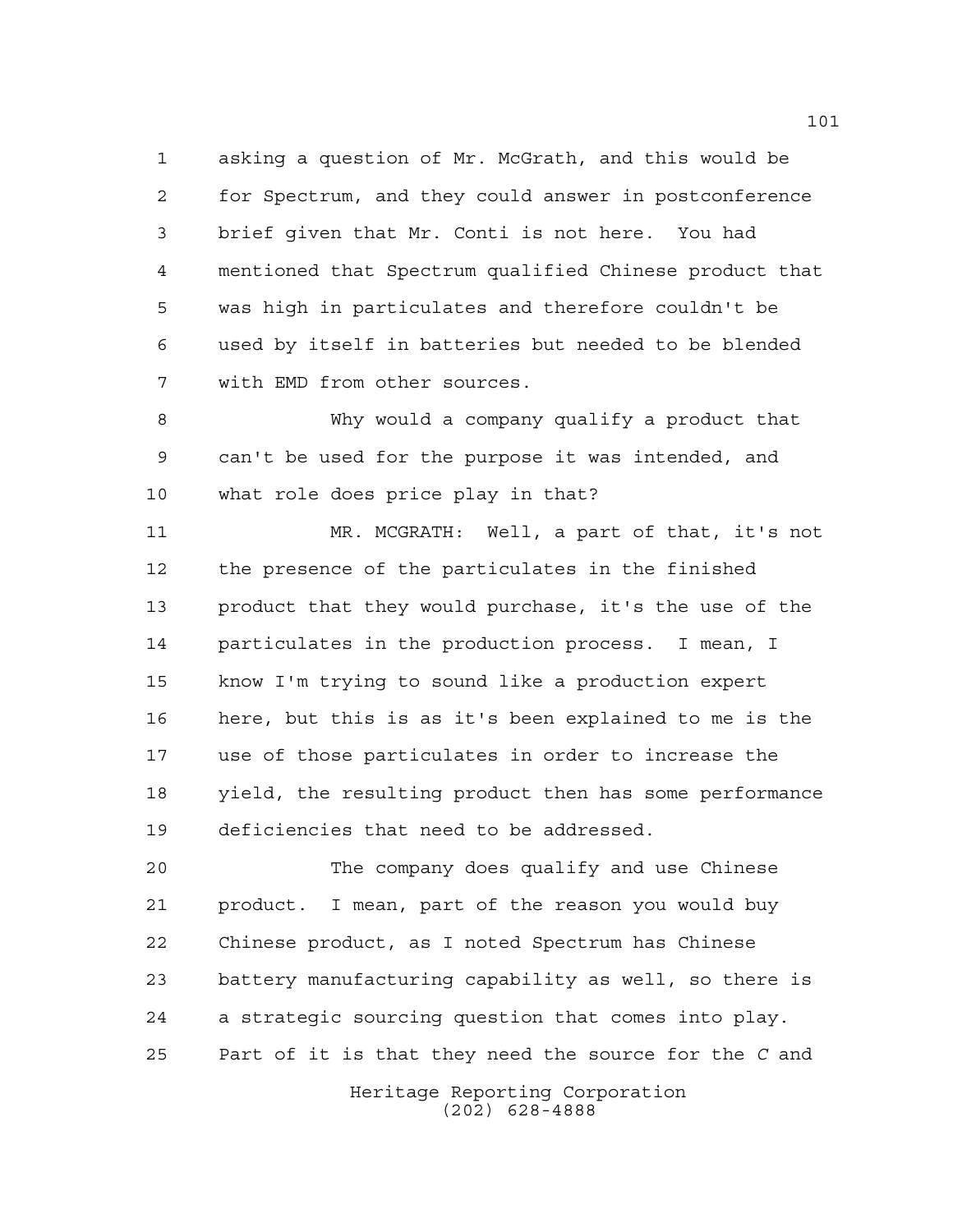*D* product, which is not being offered from domestic source.

 MR. BENEDICK: They could source it from Japan, from South Africa, from elsewhere. Why did they go with the Chinese and get a product that has to be blended with other EMD presumably that has better characteristics, and then what role does price play in that sourcing?

 MR. MCGRATH: I will be happy to respond to that. As we've noted price has been a moveable object here, and especially recently the Chinese price has 12 gone up because of developments in the market. I'm sure that price and other factors come into play. I will get a response from Mark and submit that.

MR. BENEDICK: Thank you. Okay.

 This next question would be for Mr. Stevens, and, again, for Mr. McGrath. Feel free, Mr. McGrath, especially, and you, too, Mr. Stevens, if you want to also comment in your postconference. Are different formulations of EMD demanded by the battery producers for each cell size of the batteries they produce?

 MR. STEVENS: In our case, that's correct. I think you've heard previous comments on this, that there is a different formulation that may relate to particle size or other such characteristics when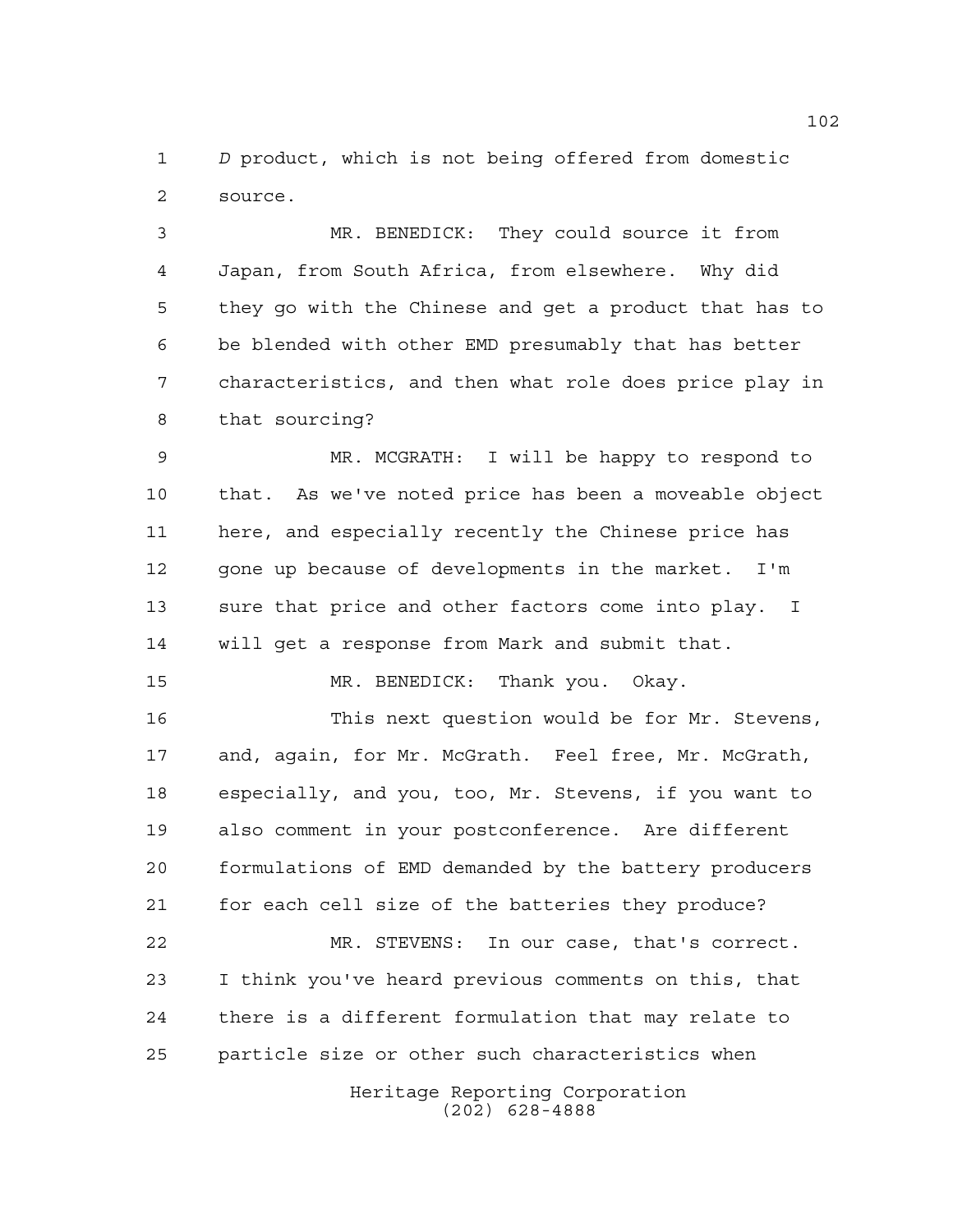you're utilizing the EMD for your *AA* and *AAA* size versus what you may require for *C* and *D* size. So there are some requirements for different formulation. MR. MCGRATH: We'd be happy to provide that. That's my understanding as well, and the reason why the offering from Tronox that with some work could have met the *AA*s and *AAA*s requirements of Spectrum just is not identical to the *C* and *D*, and they were not offering a *C* and *D* specification. So we'll try to provide that.

 MR. BENEDICK: Well, why does it seem then that the EMD products that both of your companies require are more differentiated than what appears to be for I guess Duracell and Energizer based on what Tronox said earlier?

 MR. STEVENS: Okay. The best way to explain that is as I mentioned in my statement each manufacturer of batteries uses a different type of technology in order to produce a battery. Our technology is completely different than the technology that Duracell uses or Energizer in order to make a battery.

 One of the key factors is the manufacture of the cathode. We use a completely different way in which we make a cathode than Duracell or Energizer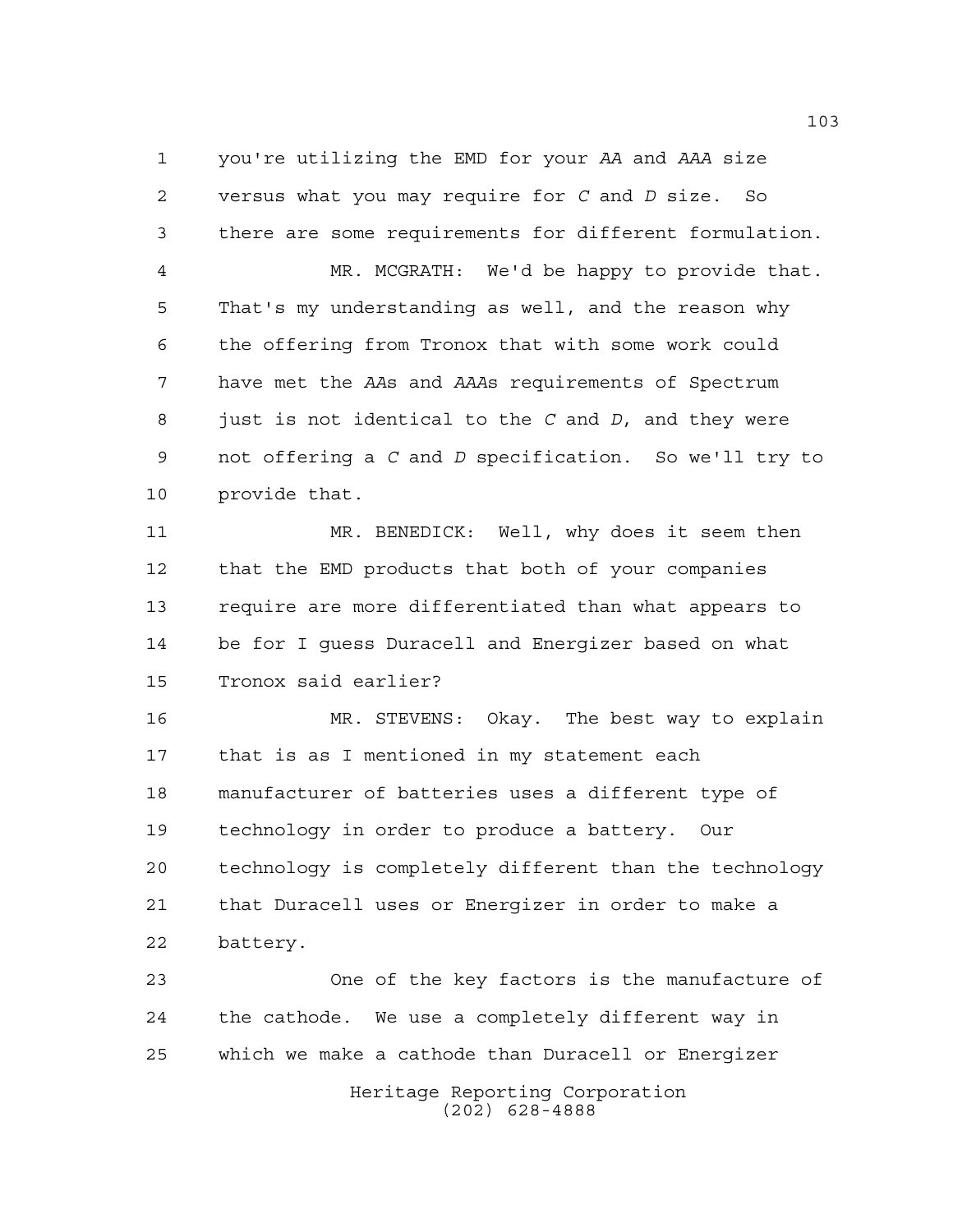does, so that impacts the type of tooling that you use and how well the material can be formed into a tablet, which is a combination of various items other than EMD.

 That's the reason why there may be characteristics of the EMD that's useable with one company that we can't use.

8 MR. BENEDICK: Okay.

 MR. STEVENS: Again, as we've both mentioned, tool wear, abrasion, is a bigger impact with our company. I can't speak for Spectrum, I don't know their specific technology, but I do know that their technology has a similar issue. That's a reason why you have to have a different characteristic.

MR. BENEDICK: Thank you.

 MR. MCGRATH: If I could add, it's not a matter of a difference in quality. I don't think you've raised that question. I just wanted to clarify that it's not a quality difference, it's a manufacturability. I've heard that word from our client many times, manufacturability difference. It's how they deal with the product in their own production line.

Heritage Reporting Corporation (202) 628-4888 Also, remembering that what we heard this morning was that Tronox can supply across the board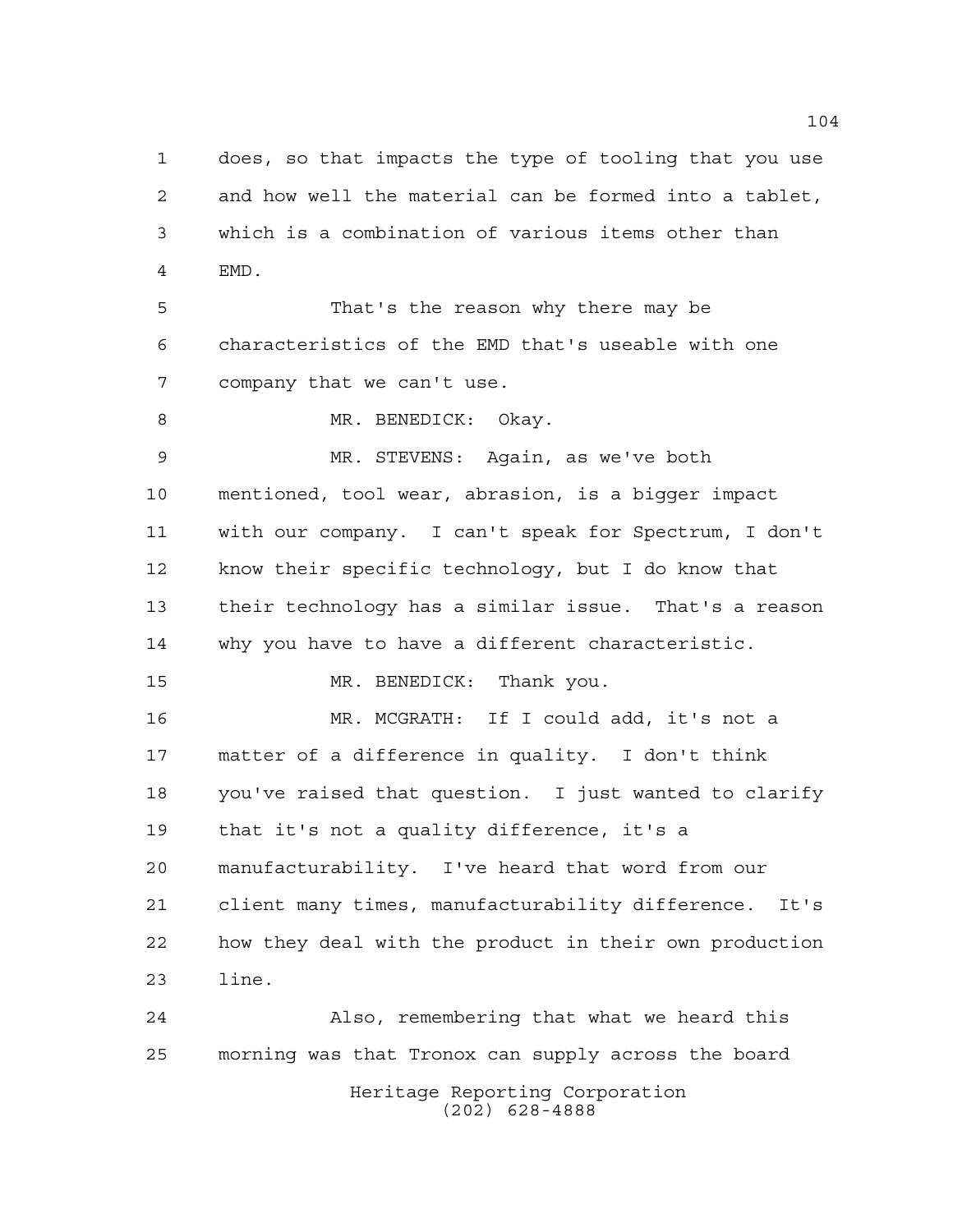the *A*s and the *C*s and *D*s, but I'm sure that if you were hearing a story from Duracell and Eveready, I mean, you would probably hear something similar to us. There are different formulations, different specifications for each, and there are going to be differences from that perspective.

 I think from the Tronox perspective that's part of why Spectrum is here and why they want to state a position, that they feel that Tronox' view of Spectrum is that it's all the same, take it or leave it, and all the specifications are the same, and that's not the way Spectrum makes its product.

 MR. STEVENS: Let me add one more additional comment to that is that as I mentioned earlier, again, is the process that's used from one company versus another is different, and in some cases contaminants that are in the material may still allow that company to use that particular EMD that has some of these specific contaminants in it.

 In our case, those specific contaminants in our process are not allowed, otherwise it causes another problem which is an impact not on tool wear but on the actual quality of our battery. In the cases of different qualification processes, which our qualification process is identical based on what he's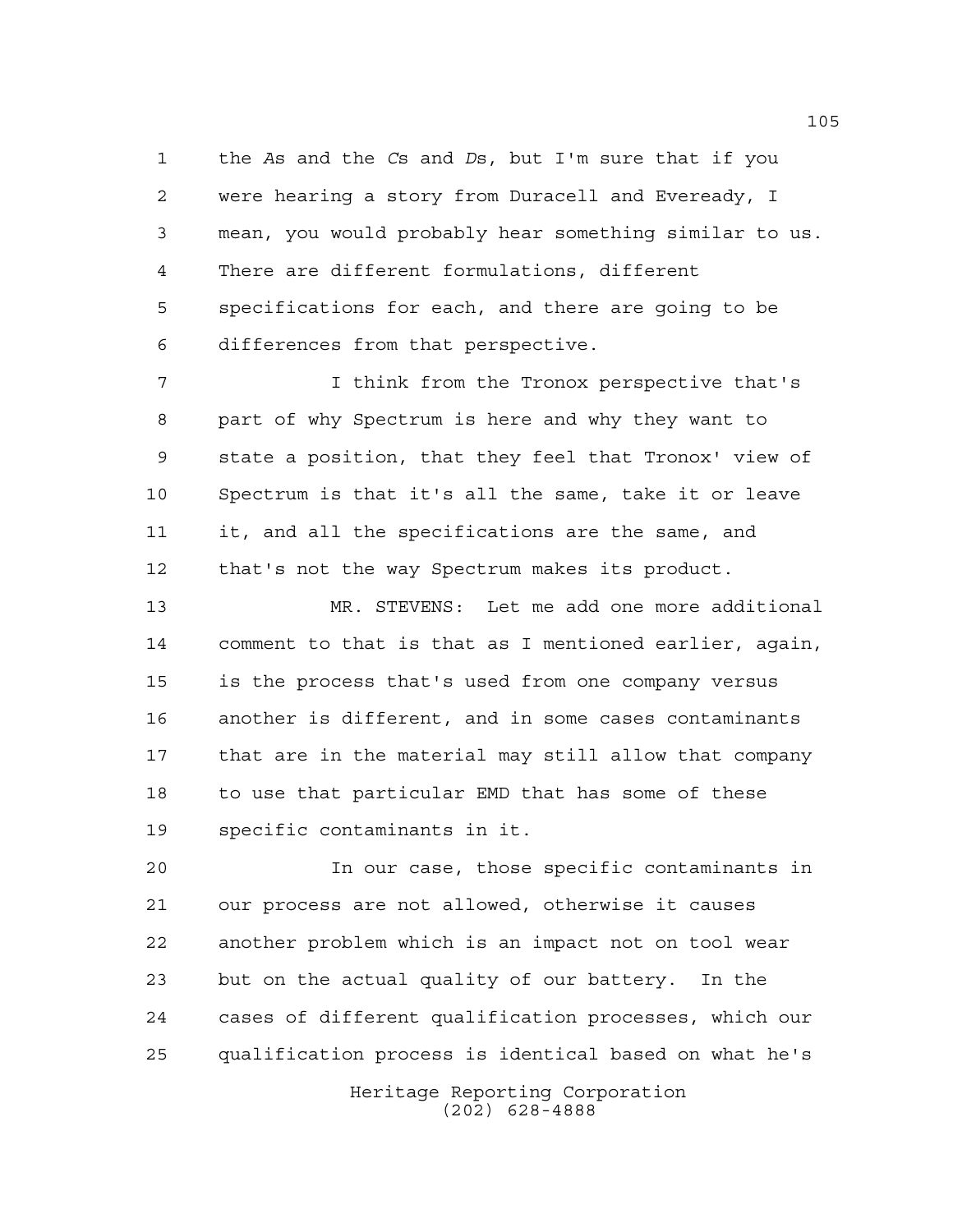Heritage Reporting Corporation told us today and it takes a long time to qualify an EMD, you do not want to put yourself through that extensive process without having a reliable source of the material. And if it contains a contaminant that we cannot allow, then we can't qualify that EMD. MR. BENEDICK: Mr. Reilly had commented that there were high volume A, AA, AAA and low volume. And I presume you and Spectrum would be considered the low volume in that category? MR. STEVENS: In Tronox's opinion, I think so, yes. MR. BENEDICK: Okay. Would you hazard a guess as to how you would rank the U.S. battery producers in terms of highest EMD volume user to lowest? MR. STEVENS: I would rank our company as number four. MR. BENEDICK: Number four. MR. STEVENS: So you have Duracell, Energizer, Rayovac or Spectrum. MR. BENEDICK: Would Duracell be number one in your opinion? MR. STEVENS: Duracell and in my opinion would be number one, Energizer number two, Spectrum three and we're four.

(202) 628-4888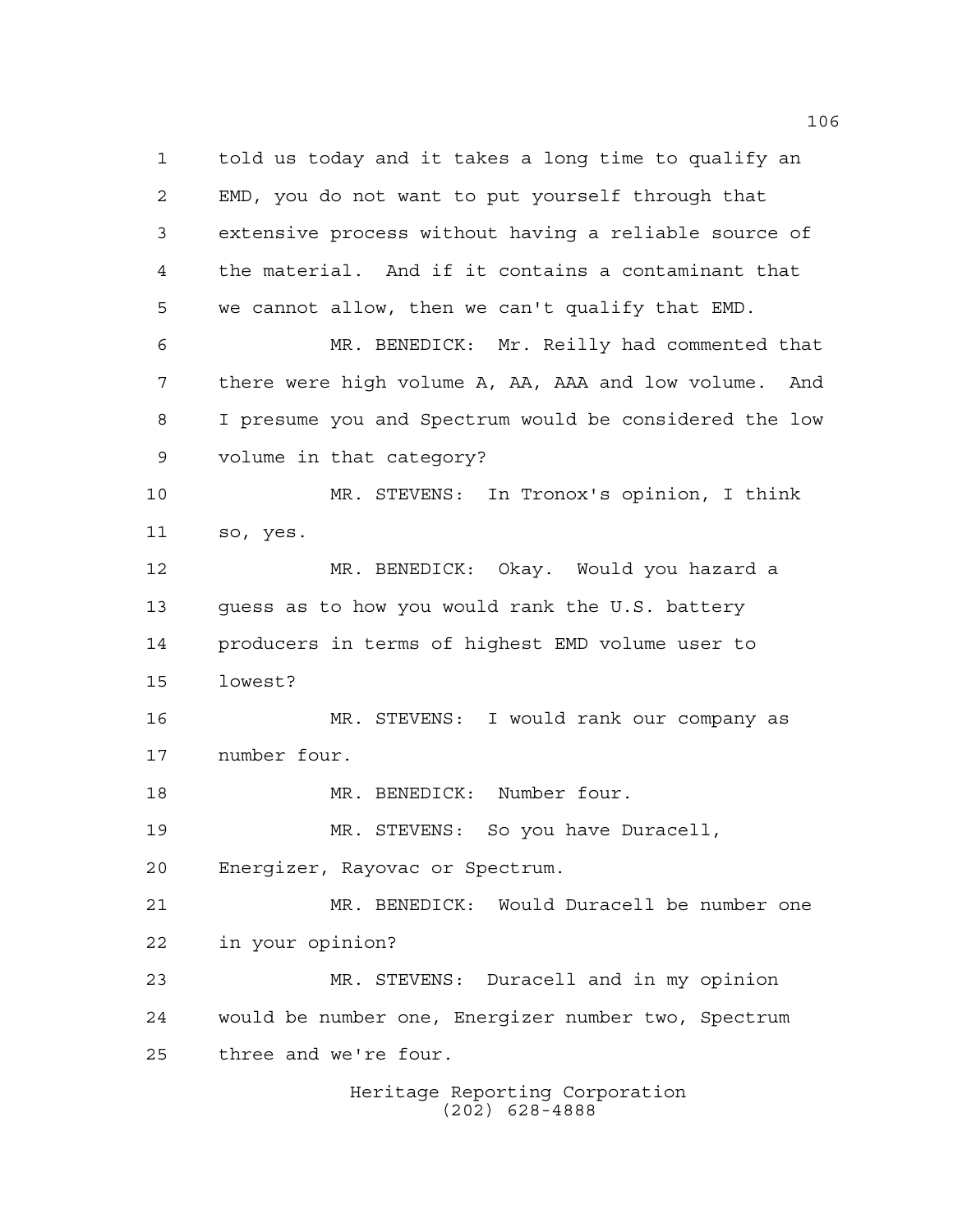1 MR. BENEDICK: Okay.

Heritage Reporting Corporation (202) 628-4888 MR. STEVENS: Total requirements. MR. McGRATH: I think that's commonly agreed ranking in the industry, yes. MR. BENEDICK: Mr. Reilly? MR. REILLY: Yes, in defense of Spectrum and Panasonic I would note that Panasonic is a division of Matsushita which is a rather large company around the world. And Spectrum also is a global producer. So in a global sense they're a little bit bigger than we're letting on here. In the United States market they are rather small. 13 MR. BENEDICK: Thank you. Again this question would be directed towards Mr. Stevens and Mr. McGrath. Since January 2004 has the composition of U.S. demand for alkaline batteries shifted from C and D cell sizes to the A, AA, AAA sizes? Has this affected the composition of U.S. demand for EMD by the types, grades or formulations? And have any such changes affected total U.S. demand for EMD and/or prices of EMD during the period? MR. STEVENS: Yes, it has initially. The demand for AA and AAA size batteries in the U.S. market has grown significantly. It's the key element.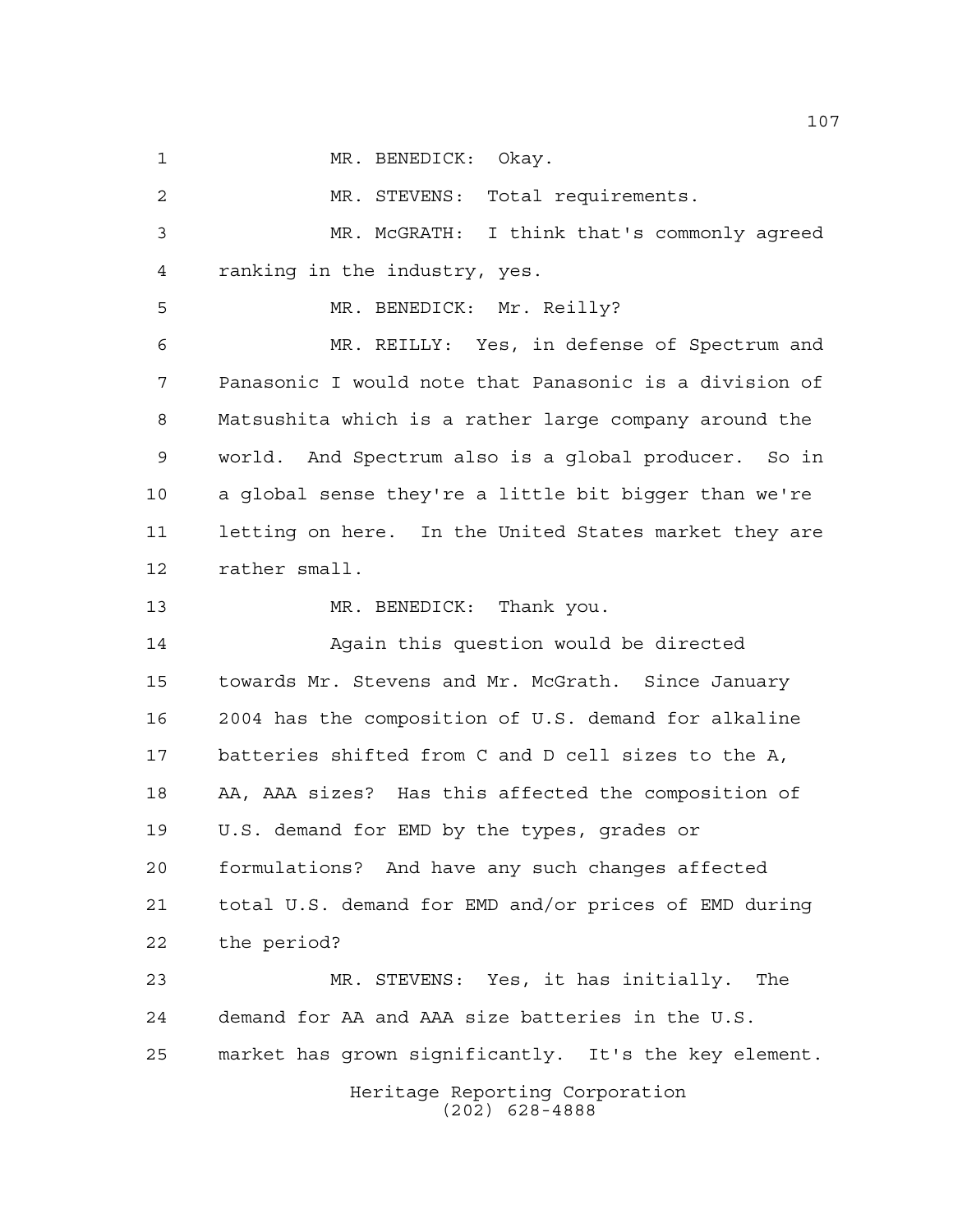C and D size batteries have either remained flat or are on the decrease. That's part A to the question.

 Also that because of the devices that use batteries, the change in the type of devices, in other words C and D size devices such as a radio and so forth have now changed and more and more smaller devices are out such as iPods and other such items that require a smaller size battery.

 In addition to that, the performance of the requirements of the materials that go into making a AA and AAA batter have changed in order to generate longer last, long life in these higher, I hate to use the word, but I will, high drain products that require a battery to perform at a longer time under high usage. So that impacts not only EMD but other materials. But it does impact EMD in order to get a better type of EMD to perform in these smaller size batteries.

 MR. BENEDICK: So the EMD formulation has been evolving as the need for batteries with better performance criteria are required?

 MR. STEVENS: Yes. And the EMD formulation can continue to change as we see additional need for battery performance.

Heritage Reporting Corporation (202) 628-4888 MR. BENEDICK: Okay. And how has in your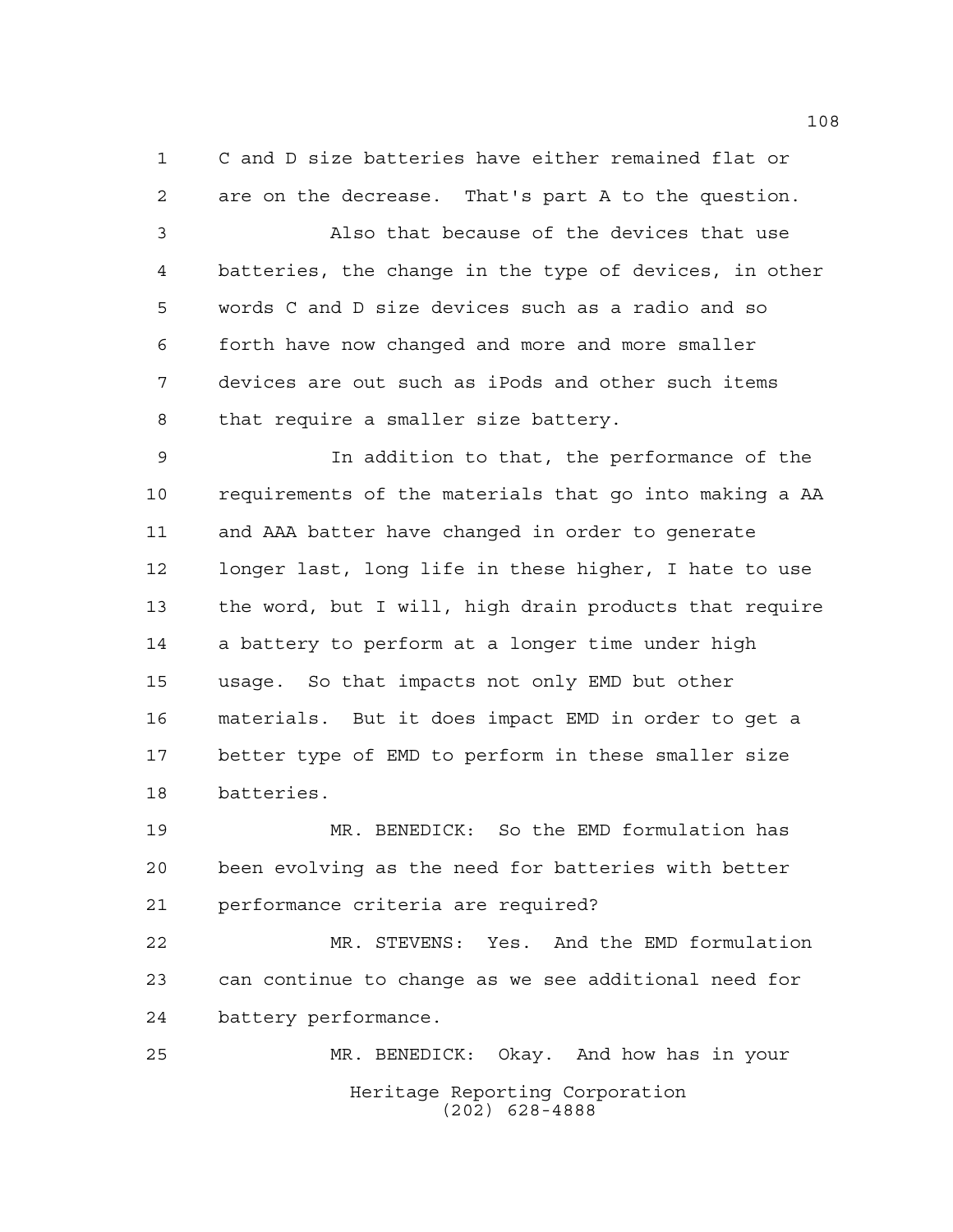estimation according to Tronox's testimony that they produce a single formulation for both C, D and A, AA and AAA as opposed to what you just said here, a change in the market?

 MR. STEVENS: Well, seeing as Tronox doesn't talk to us anymore I can't really give you a firm answer. I can only tell you that in the past, Tronox when we did do business with their company had pushed I guess is the right word, they had this special high performing EMD that exceeded all other EMD suppliers' capabilities for the smaller sizes in the same time they performed EMD. But if I recall in the comments made by Tronox that they abandoned that. So evidently, and our testing of that material proved it did not exceed, in fact it did not perform as well as another U.S. supplier of EMD for this special characteristic. MR. BENEDICK: For this high drain

characteristic?

 MR. STEVENS: Yes. So maybe since then they've changed their ways and gone back to producing we'll call it a flat EMD that can be used across all sizes.

Heritage Reporting Corporation (202) 628-4888 MR. BENEDICK: Okay. Mr. McGrath? MR. McGRATH: I think also there was a, if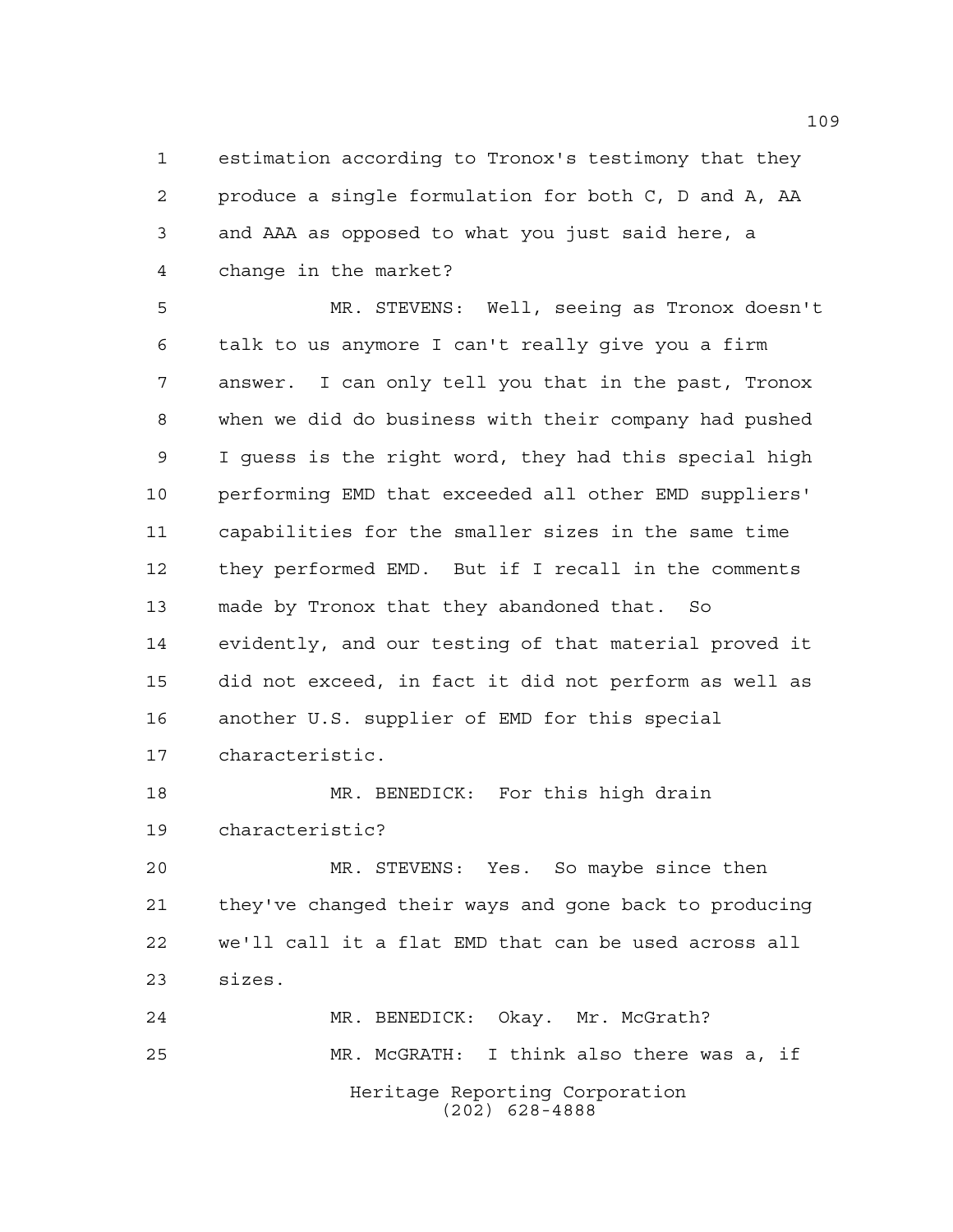I'm not mistaken, a fair amount of discussion on that issue four years ago and the investment that was put into the high drain product and what its impact was on the financial condition of the company. And I think that was looked at in some detail. It's worth revisiting.

 The other, just a comment on your earlier question about the change in the make-up between the C's and D's and the A's, the smaller sizes, our client has explained that the smaller sizes certainly have grown dramatically in terms of the total battery production, the C's and D's have declined. The impact on total demand for EMD has kind of, has kept in balance, it hasn't changed that much because the stuff that's declining is being replaced by a more rapid growth of the other, of the smaller size batteries, so there is still that increase in demand.

 And on the issue of the single formulation all I can say about that is I think that if you talk to Duracell and Energizer about whether it's a single simple formulation for their C's and D's as well as for their A's you'll probably hear a similar story to ours, it's not one single formulation, it's an individual spec and it goes through a qualification process, as I've described.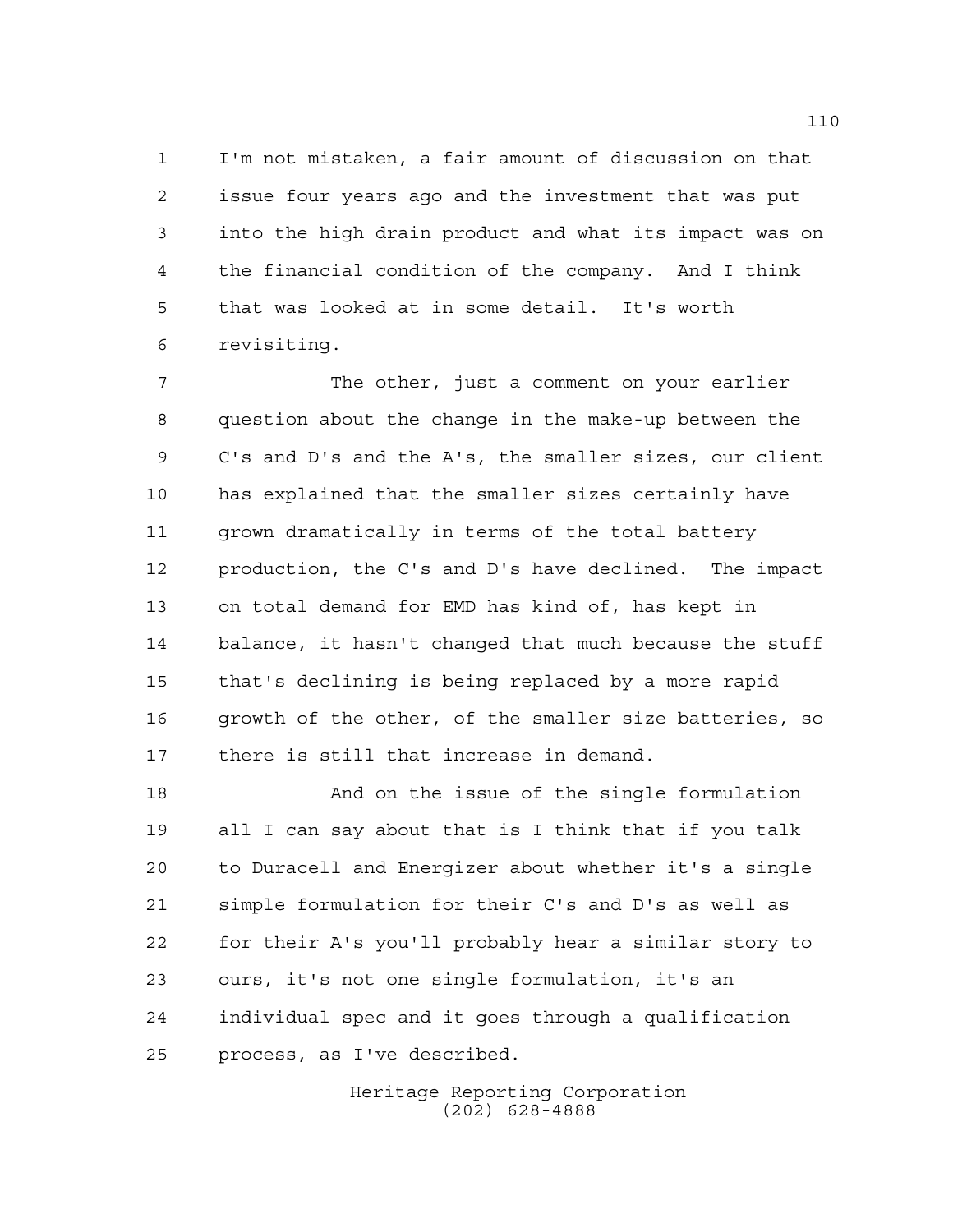MR. BENEDICK: Now, we're talked about Tronox because they testified here but we haven't talked about Erachem who's not been here. Do they produce a high drain EMD?

 MR. STEVENS: We stopped using Erachem I think in 2004 or late 2005. But at that time Erachem was producing two types of EMD and they did specify at that time they had a high drain EMD and then another type of EMD. And at that time prior to discontinuing their use, we were using their high drain -- we'll use the word high drain -- high drain or better performing EMD in the smaller sizes and we were using their other EMD for the C and D size. So we were purchasing two different formulations of EMD from Erachem.

 And as far as I know today they still produce two types of EMD -- well, let me retract that. They eliminated their EMD that they were using for C and D and they've now gone to one type of EMD I believe.

 MR. BENEDICK: Do you still purchase from Erachem now? MR. STEVENS: I do not purchase any from

Erachem>

Heritage Reporting Corporation (202) 628-4888 MR. BENEDICK: Why is that? MR. STEVENS: The reason was is in 2003 -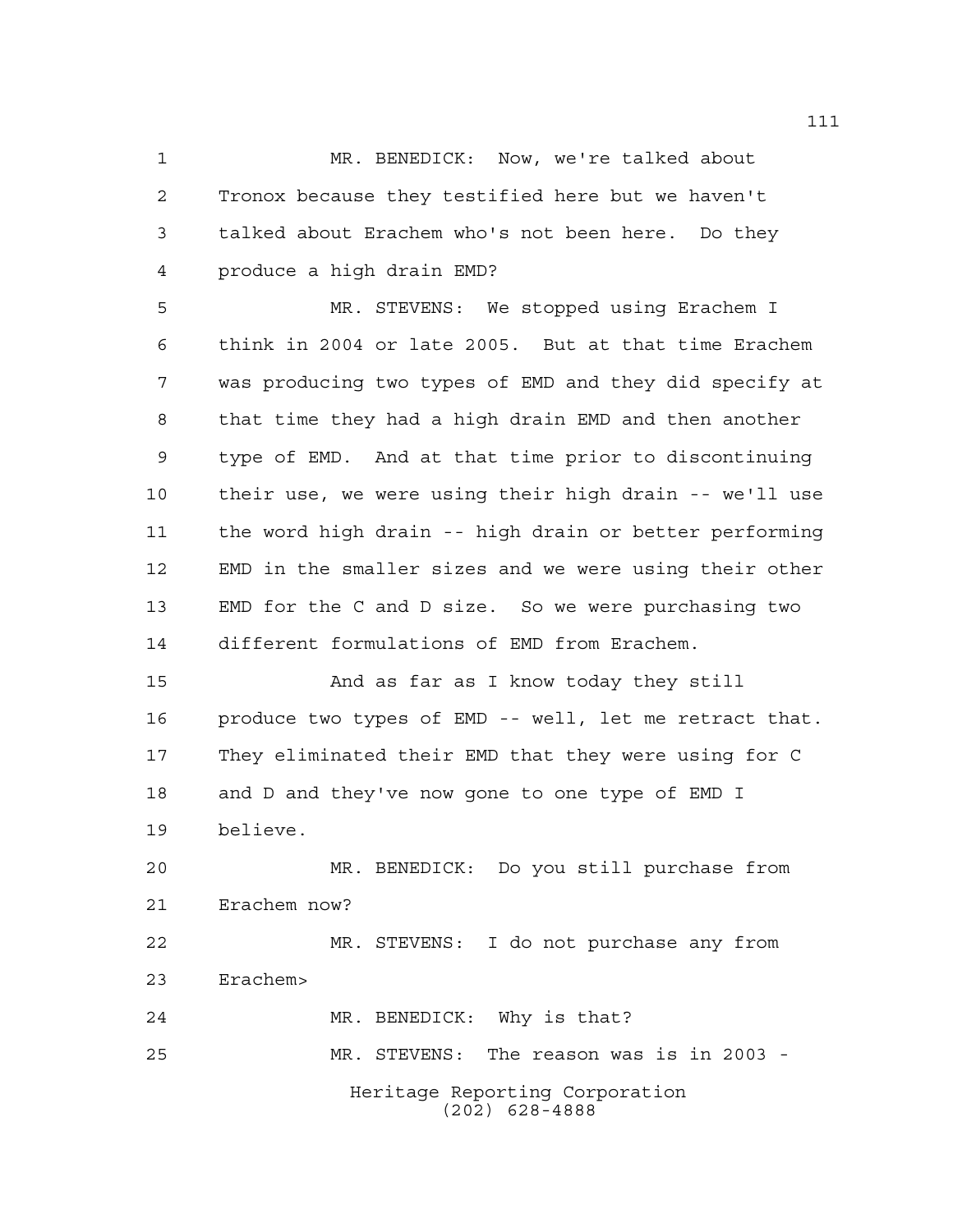2004 time frame we had a serious contamination problem with their material. And they acknowledged that they had a problem with that material. And they were making some efforts to correct it. So we had reduced our purchases of EMD from them at that time.

 Then in the long-term after additional purchases from other suppliers which included at that time Mitsui Ireland before they closed, so we were still under a dual source factor. But then they were unable to correct the problem as it related to our process. So we had to discontinue the business with Erachem.

MR. BENEDICK: Okay.

 MR. STEVENS: And I have spoken with Erachem since that time frame within the last year, I will say, and Erachem acknowledged to me at that time that they still had not been able to correct the problem for our needs. So we did not pursue it.

MR. BENEDICK: Okay, thank you.

Mr. McGrath?

 MR. McGRATH: Spectrum has been working with Erachem, has purchased from Erachem. And the details of which sizes are in our questionnaire response so we can --

Heritage Reporting Corporation (202) 628-4888 MR. BENEDICK: Thank you, Mr. McGrath.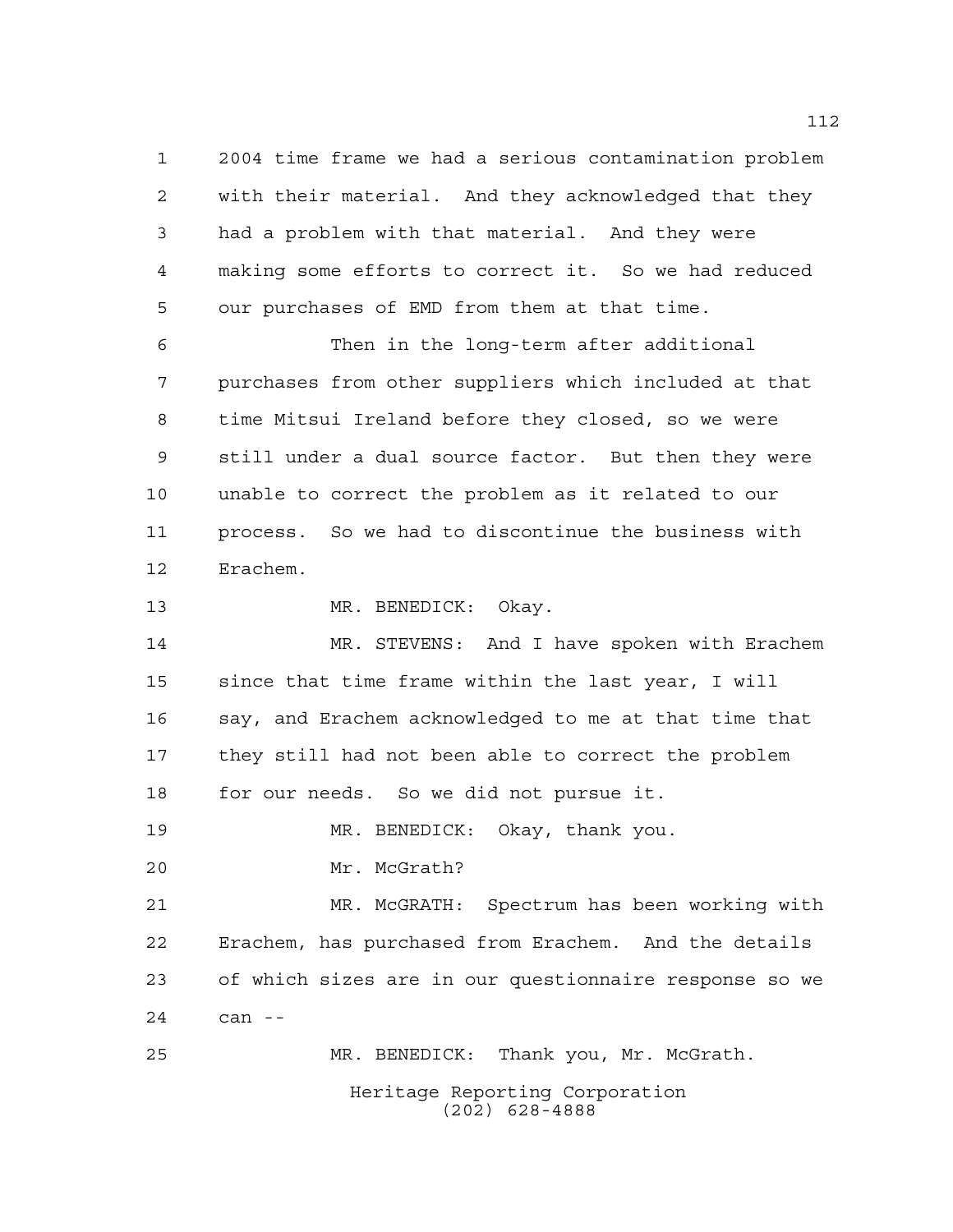MR. McGRATH: But there is a different profile there. Erachem has worked with Spectrum on meeting special needs on production and Tronox has not.

MR. BENEDICK: Thank you.

 The next question again for both gentlemen. In the United States what types of other batteries compete with batteries produced with EMD? And how does any such downstream competition among batteries affect U.S. demand for EMD and, in particular, price of EMD?

 MR. STEVENS: I don't believe in the U.S. that there is any other demand for EMD that would impact this process. The biggest demand for EMD in the U.S. is for alkaline grade batteries. Lithium grade, as I heard you mention before, is a very low volume in a different type of EMD. There are no other items --

 MR. BENEDICK: So there are no other types of batters that would compete with the batteries that use EMD?

 MR. STEVENS: No other types in the U.S., correct. Absolutely.

 MR. McGRATH: That's also Spectrum's belief too.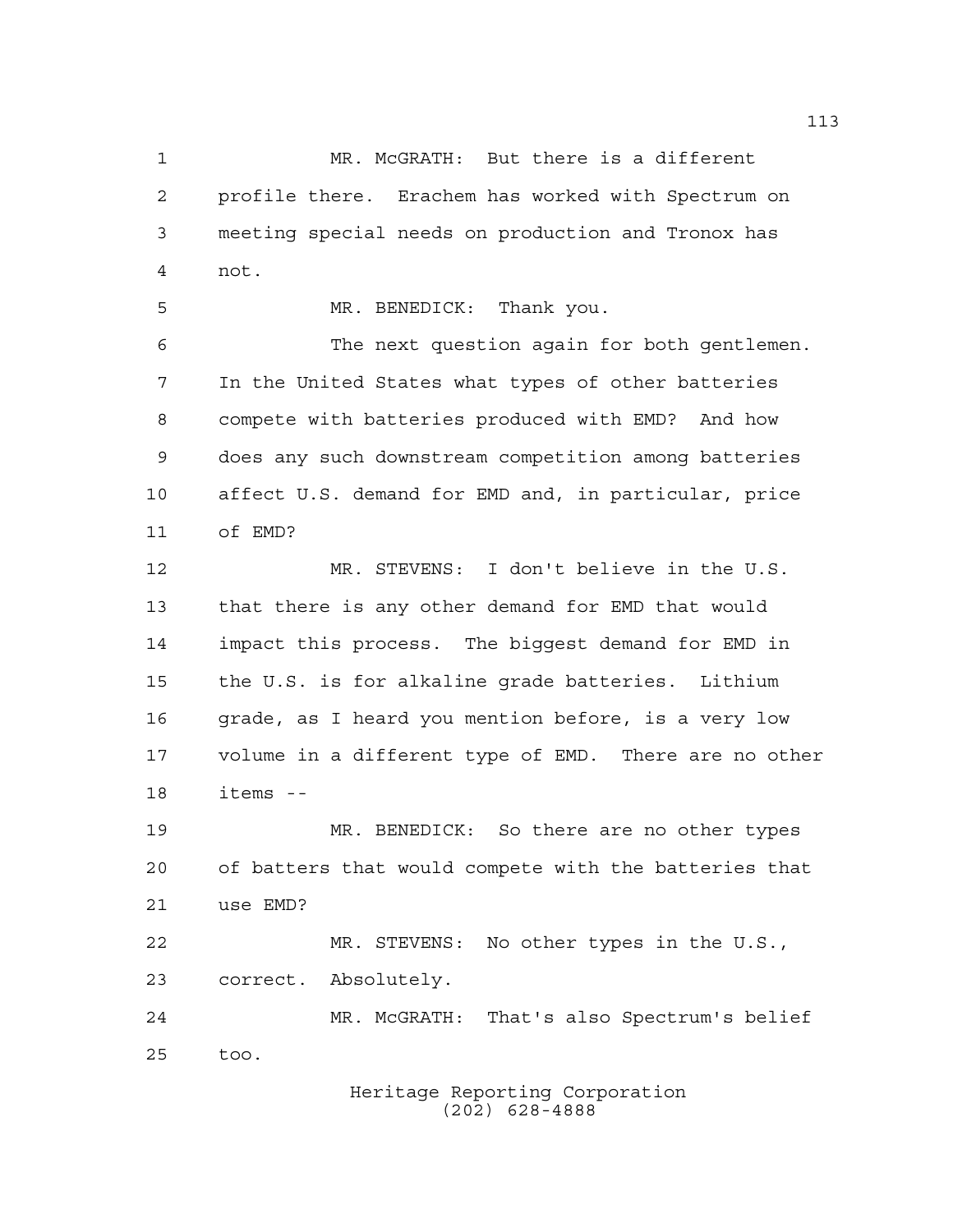MR. BENEDICK: Okay. What are the drivers for U.S. demand for batteries? Is there any aggregate economic activity like real GDP growth or growth in any particular sector in the economy? Or is it driven more like this morning you were talking about Katrina and weather events that would increase the demand for batteries?

 MR. STEVENS: The factor of hurricanes and disasters can have a spike change in the demand of primarily C and D size batteries when this happens. But in addition what happens in the market, the market in the U.S. is always growing in demand for alkaline 13 grade batteries because all of the devices that we use we're a highly disposable market where you want to go to the market and you want to buy some batteries, throw them in your device and go on, they wear out and put some more in there. And that increases that demand always for the market.

 In addition to that, the other spike that you can see is forest fires and such things like that increases a spike demand when you have a high rise of forest fires because the U.S. Government also utilizes alkaline battery manufacturers to supply then with product, you have such as the big forest fires the use of smaller size, AA and AAA, batteries will increase.

> Heritage Reporting Corporation (202) 628-4888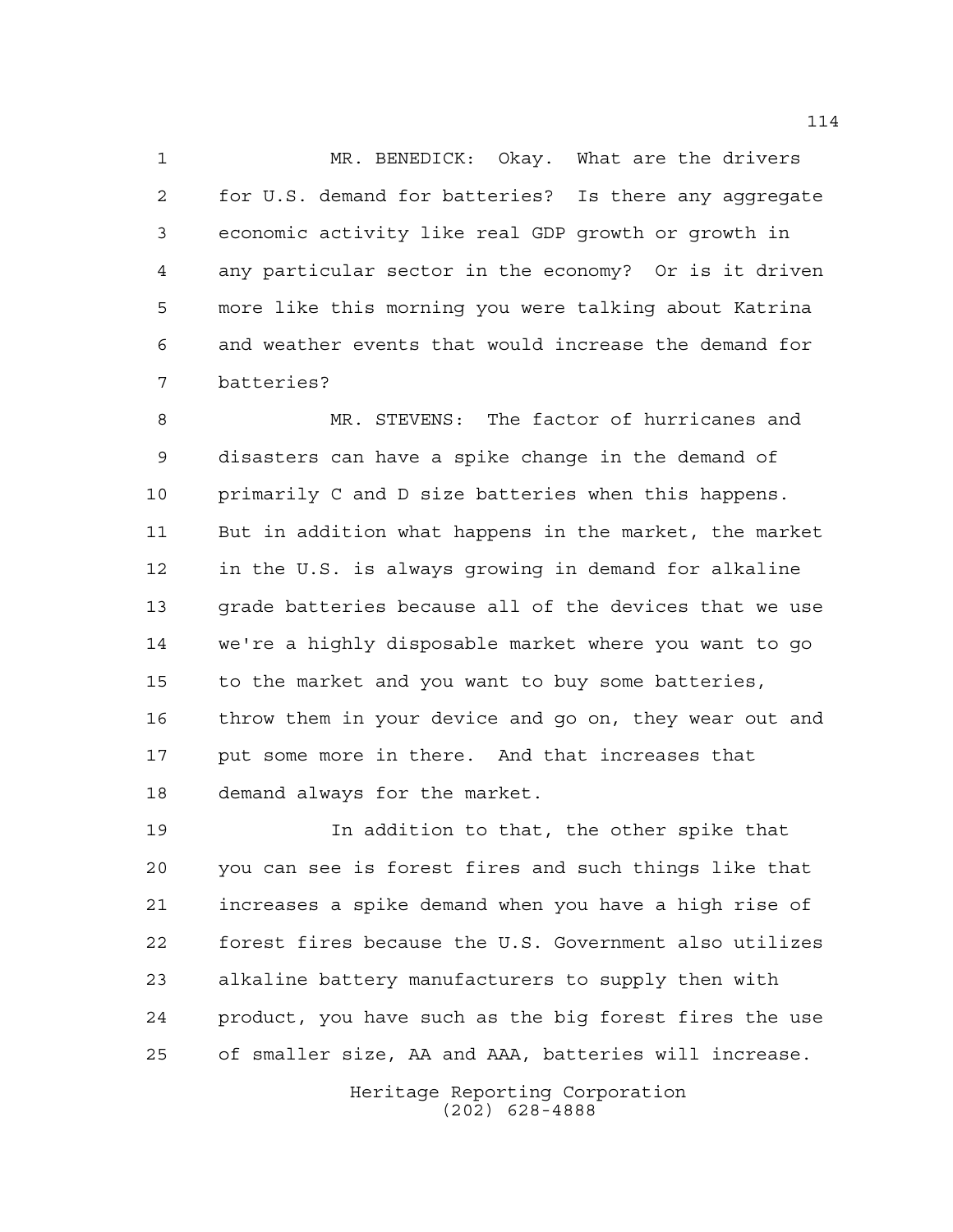And the industry has to be prepared, whoever may have the government contract has to be prepared to have an inventory to supply that quick need.

 MR. BENEDICK: What drives the low term or the trend growth for EMD and for batteries?

 MR. REILLY: Perhaps I can take a crack at that. It appears at present that the drivers for AA and AAA batteries are somewhat different from the drivers for C and D batteries. And I'm now talking on a long-term trend basis as opposed to variation around the trend.

MR. BENEDICK: Right.

 MR. REILLY: Clearly for the AA and AAA batteries the demand for those batteries is derived from the demand for the devices that those batteries 16 go into. And we all know what those devices are: remotes, small electronic devices, some MP3 players, some cameras and so forth. That demand in turn which is the result of growth in demand for consumer products, specifically electronic consumer products, which is related to a combination of innovation, and that is a highly innovative industry where new products are introduced frequently, and also the general growth in the wealth of the population. But the trend rates for the growth of AA and AAA batteries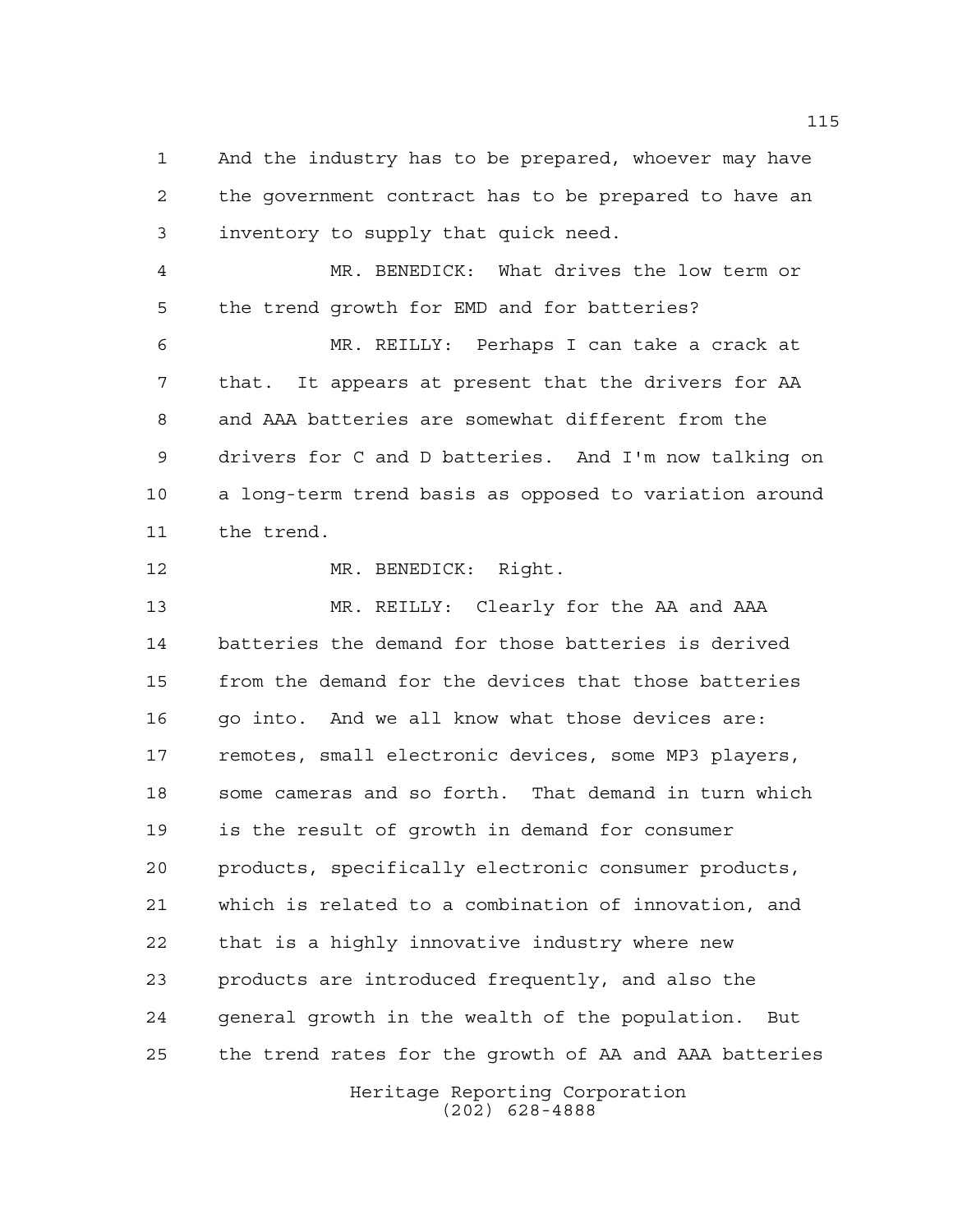is going to be higher than the trend rate for GDP because of the say the secular factors at work.

 As far as the C and D batteries are concerned there is a trend rate of decline for demand in those batteries in the United States and in many developed countries principally because of the declining use of those batteries in certain devices that are being substituted for by devices capable of using the smaller sizes. Remember the old portable radio, for example, versus current technology.

 In addition, the use of C and D batteries in lights and for lighting is declining because new forms of lighting devices are coming on to the market that can use the smaller size batteries and actually provide an intense light and actually last longer. So basically what you have affecting C and D batteries in the developed countries is principally a trend rate or a secular change in demand related to product innovation.

Heritage Reporting Corporation MR. BENEDICK: Thank you, Mr. Reilly. Mr. McGrath, did you want to? MR. McGRATH: Spectrum agrees with the fundamental premise that the main driver in the battery business is the electronics, consumer electronics. That's an indicia that they would be

(202) 628-4888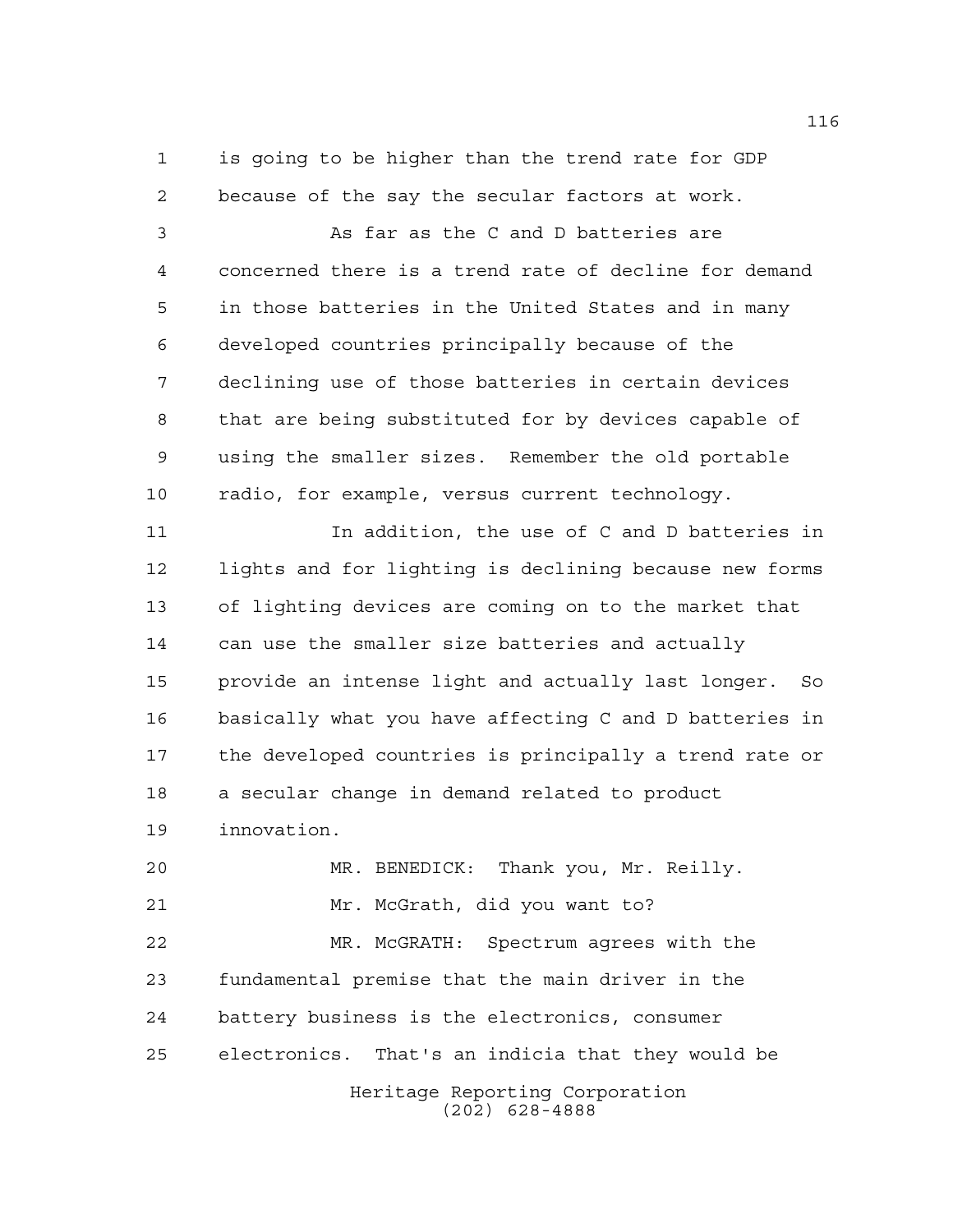Heritage Reporting Corporation (202) 628-4888 looking at. But also that the segmentation that John just talked about is critically important since the change in demand for the C's and D's is going hand in hand with this change in demand for the AAA's and AA's. And they're two very different drivers for those two things. 7 So I think we probably have an analysis of the distinctions that we can submit. MR. BENEDICK: That would be helpful, thank you. 11 MR. REILLY: Mr. Benedick? MR. BENEDICK: Yes? MR. REILLY: I would add that, and this is in response to a question that you asked this morning, that in my opinion the cross-elasticity of demand between AA, AAA and C, D is actually quite low as regards the price of the batteries because the drivers are other. MR. BENEDICK: Thank you. Again this question would be for Mr. Stevens and Mr. McGrath. Since January 2004 has there been any shifting of U.S. battery production, and those are batteries that use the subject EMD, to offshore locations? MR. STEVENS: In the case of Panasonic we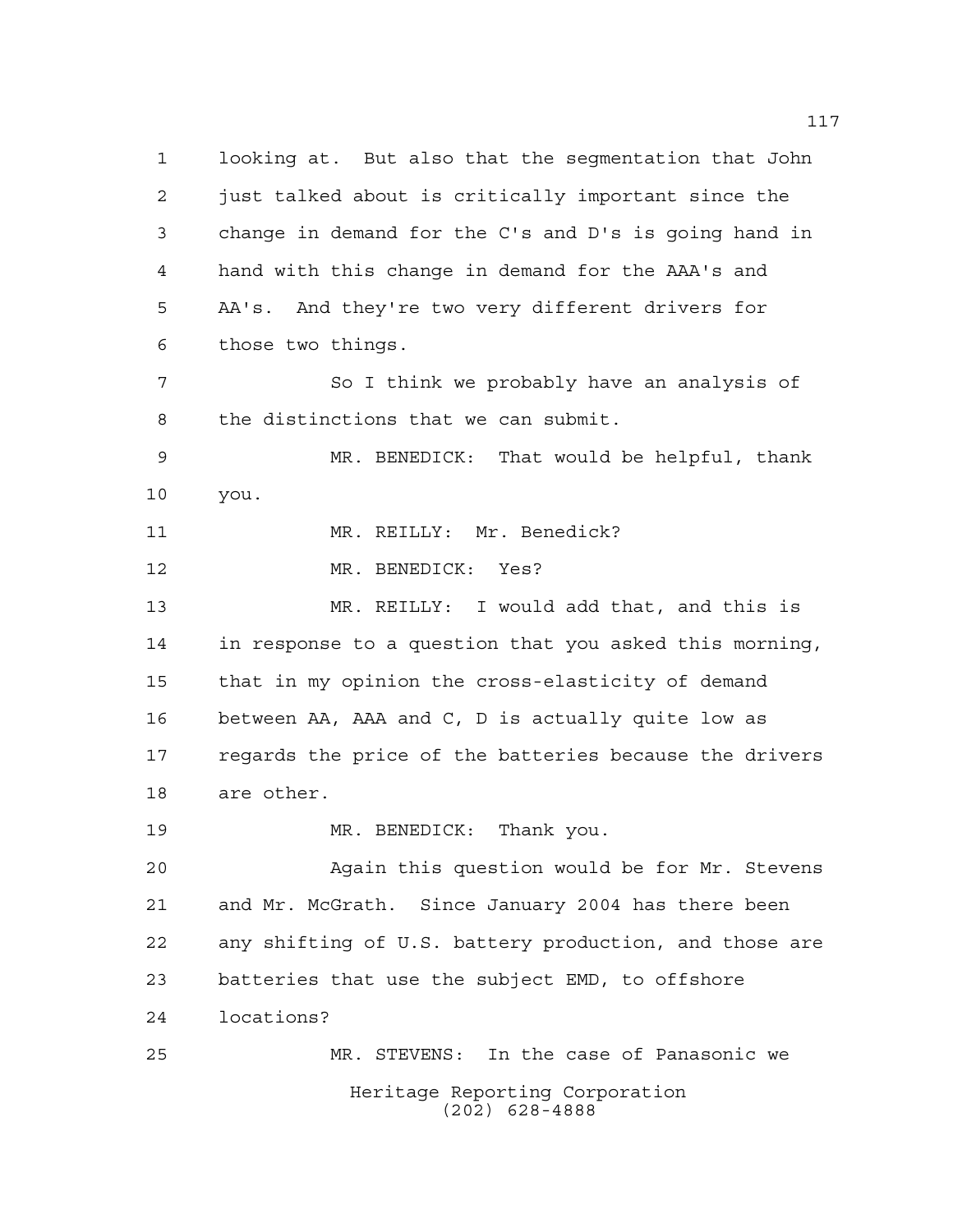Heritage Reporting Corporation (202) 628-4888 have not shifted anything offshore at this time. MR. BENEDICK: You say "at this time," is there some anticipation you might? MR. STEVENS: There's no anticipation because, as John mentioned earlier, Panasonic as a company we are very highly global in alkaline battery. We have production facilities throughout the world. So we can adjust or flex our production other places. MR. BENEDICK: Has that occurred? MR. STEVENS: No, it has not. MR. BENEDICK: Okay. MR. STEVENS: Right now. That was my comment though that if, in my closing comment that if indeed we cannot survive in the U.S. market Panasonic will move its total production offshore if we continue with this issue we have in our costs. We will simply move it to our other facilities and close down our U.S. facilities. MR. BENEDICK: The other facilities being in operation right now? MR. STEVENS: Currently in operation throughout the world. MR. BENEDICK: Okay. MR. STEVENS: Actually Panasonic is the largest producer of alkaline grade batteries right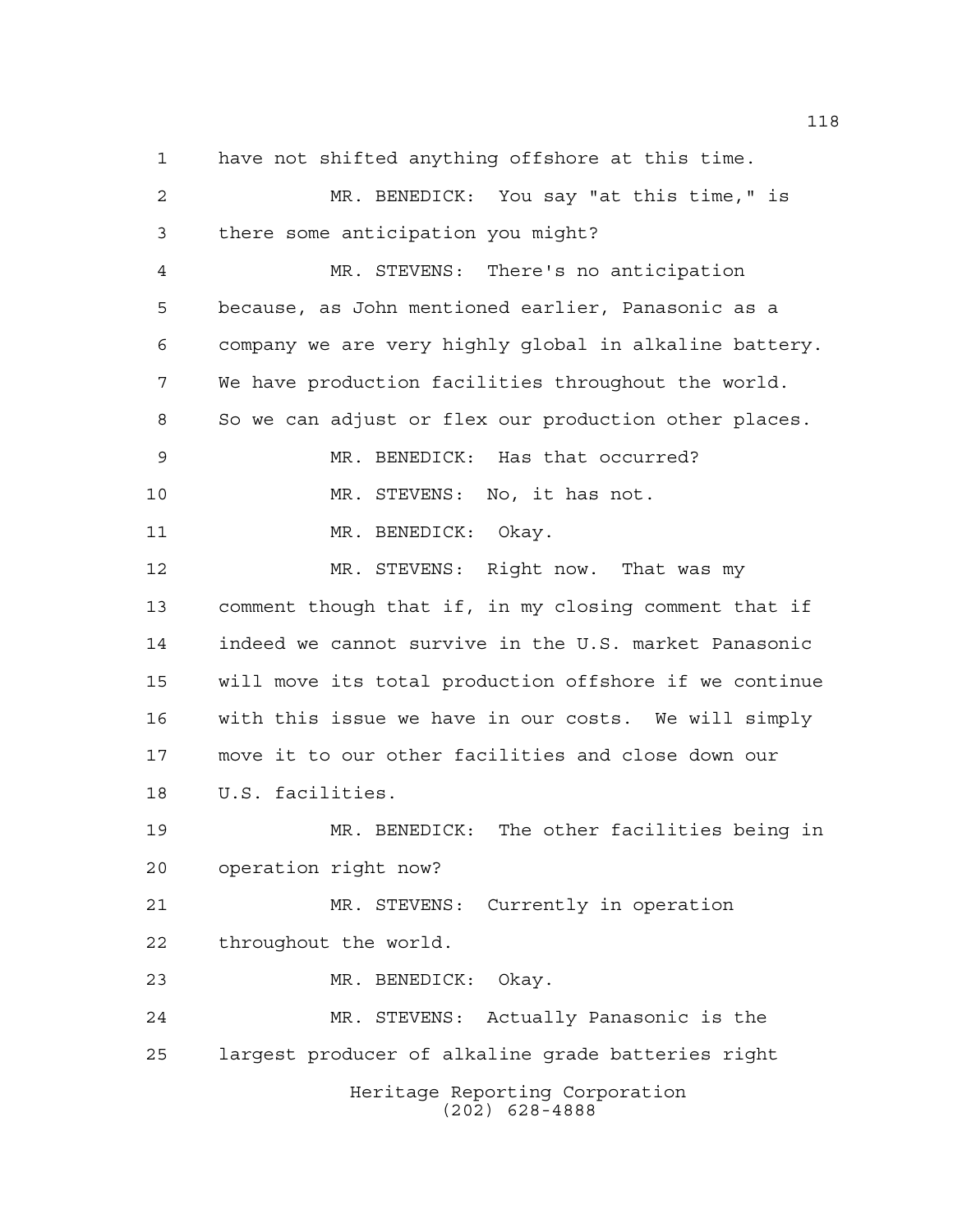now.

 MR. BENEDICK: In the world? MR. STEVENS: Worldwide. MR. BENEDICK: Okay. MR. STEVENS: Okay. But when you segment it into -- MR. BENEDICK: The U.S. MR. STEVENS: -- groups, we're small, and we're definitely small in the U.S. in this market. 10 MR. BENEDICK: Okay. Mr. McGrath? MR. McGRATH: There have been changes in the make-up of what batteries are produced in what location for what market. I have to get the details confidentially but I do know, for instance, that some production that was taking place in the United States 16 for the German market or European market may have shifted to another production site. And some production that was taking place elsewhere around the world for the U.S. market shifted to the U.S. There may have been like a net, an even exchange. But I'll have to get the details. MR. BENEDICK: That would be helpful and sort of an explanation of why it shifted also would be helpful. And again this would just be during the period of investigation.

Heritage Reporting Corporation (202) 628-4888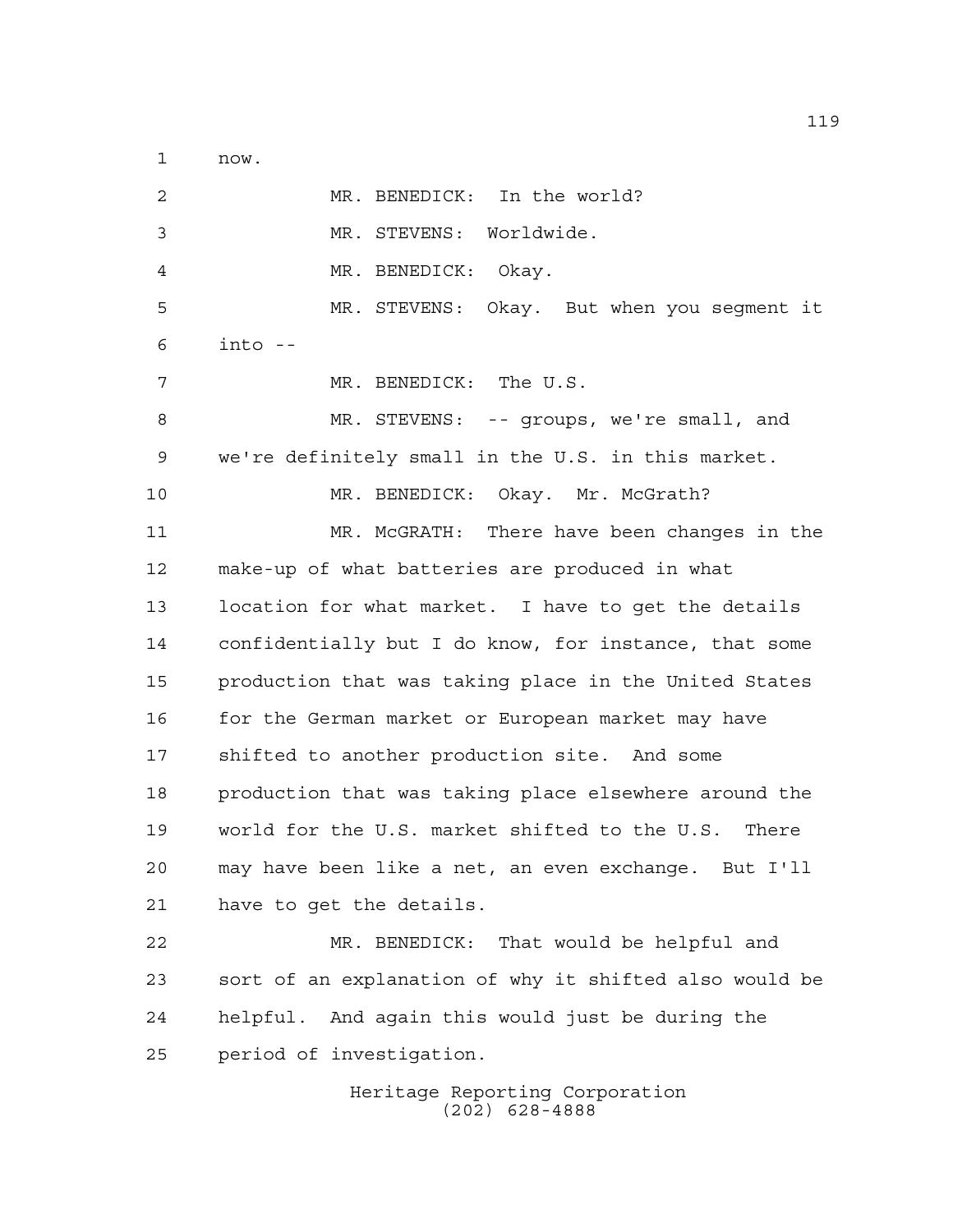And a final question I have again is for Mr. Stevens and Mr. McGrath. Do your firms use price offers of different EMD suppliers as leverage to get lower prices from one or more suppliers?

 MR. STEVENS: I do not use that. I do not use that technique.

7 As Jim explained earlier in the process that because the qualification of EMD is a very lengthy process that we try to maintain what we call a long- term relationship with all of our suppliers not just EMD suppliers. And we normally enter into an annual price negotiation with our existing supplier. We do not do an annual bid system where we may go out and re-bid across all suppliers of a material. We maintain a current relationship. What we may do is we may shift volume between our sources of EMD where based on what their quotation may be for the pricing we may shift volume from this supplier to this supplier back and forth. But we also make our suppliers aware what that volume would be and make a commitment to our supplier.

 MR. BENEDICK: But when you shift like that you are looking at prices quoted by one supplier versus of another do you use that information to tell the higher priced one, well, if you want the volume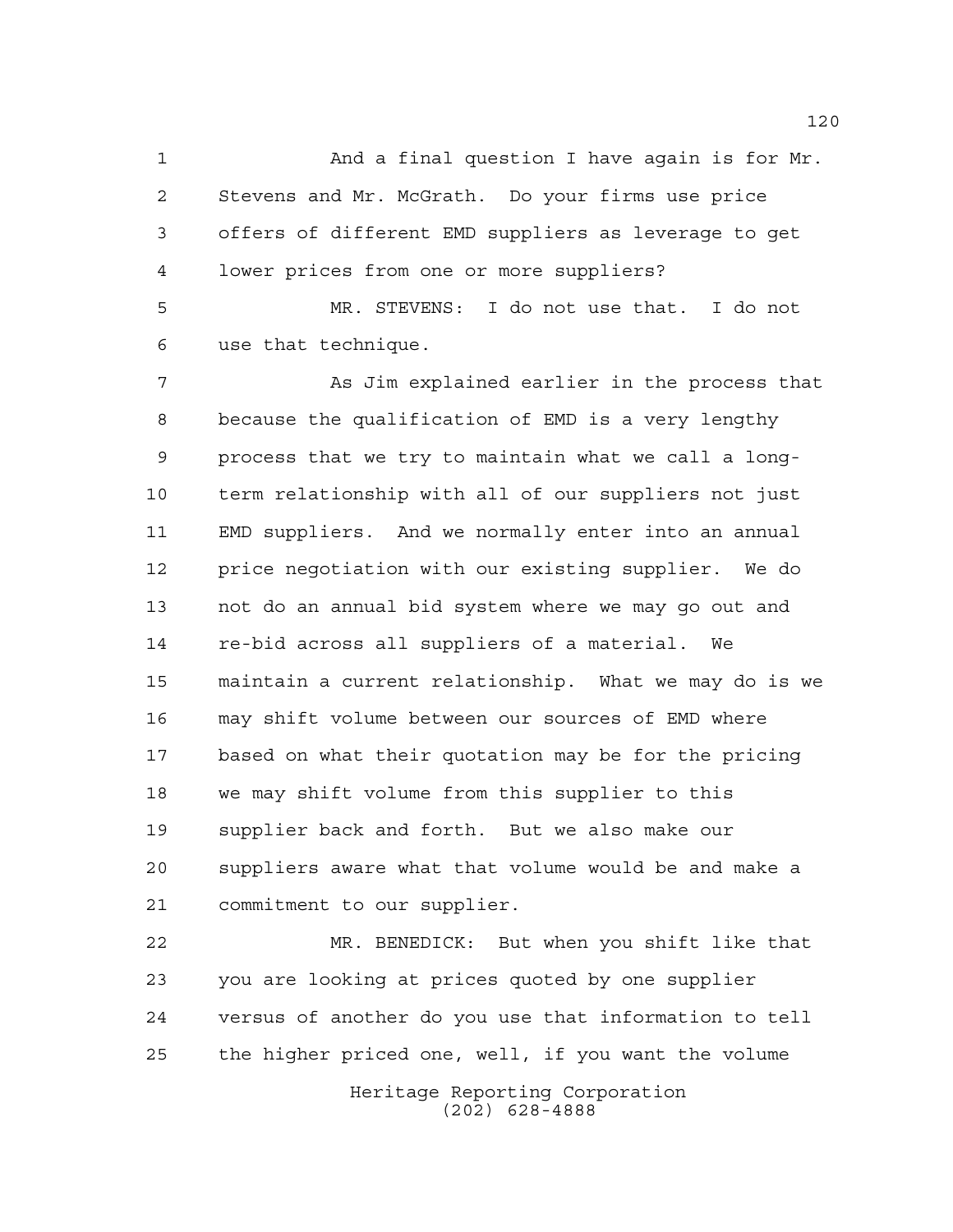you had last year?

 MR. STEVENS: No. What we do is we talk with the supplier and we generally my best way to answer that is is I tell the supplier I want you to give me based on this volume a quotation. And I want your best quotation. If that quotation comes back and it is not as competitive as my other supplier then that's their price. And we don't go back and say, okay, well you're close but you're not close enough, you need to come down a little more. Normally I, that's not the way that we conduct it within our facility. 13 MR. BENEDICK: Thank you. MR. STEVENS: So we set it and that's it. 15 MR. BENEDICK: Mr. McGrath? MR. McGRATH: I will get information for you on that. But very similar, there are limited number of suppliers, limited number of purchasers and what counts is whether the party that Spectrum is negotiating with is qualified for that formulation. MR. BENEDICK: I understand. MR. McGRATH: So the discussion about all of the elements will include price. And I think suppliers may be aware of who out there might also be qualified.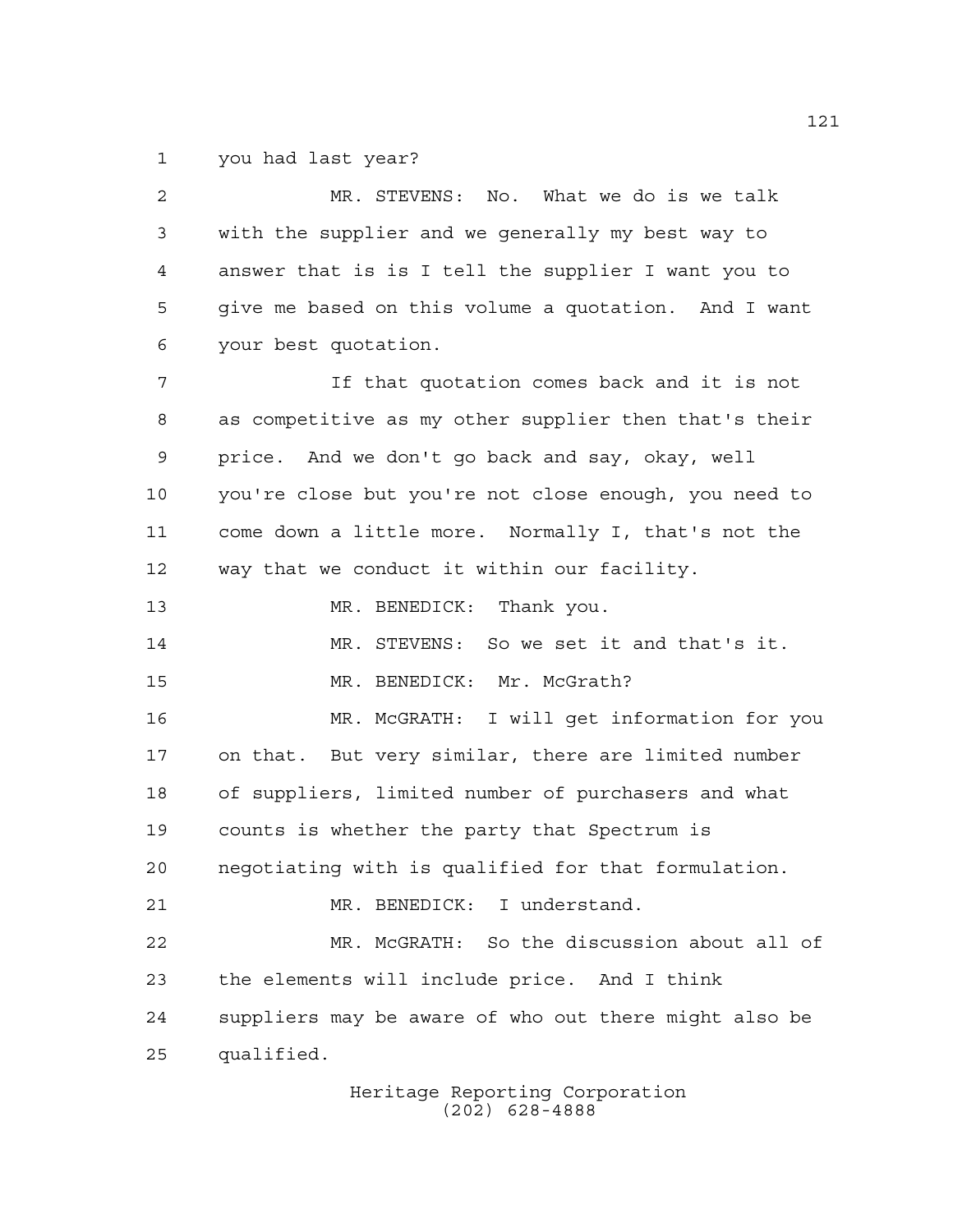MR. BENEDICK: Yes, but they won't know the price curve? MR. McGRATH: -- it's not like a bid, just a flat out bid situation where I'll take the lowest price. MR. BENEDICK: No, I understand. Well, the question is again did you use the price as a leverage with one supplier versus another, not you but Spectrum? MR. McGRATH: I know that's what you heard this morning that it was, that prices were used as leverage. I will get a statement from our client as to how they participate in that negotiating process. MR. BENEDICK: That would be helpful. Thank you. 16 And I have no further questions. 17 MR. CARPENTER: Mr. Boyland? MR. BOYLAND: Good afternoon. Thank you for your testimony. Mr. Stevens, just sort of a general question regarding the manner in which you inventory the EMD. Does the company get or expect their suppliers to supply the EMD on a just-in-time basis or how does the supplier, how is the supplier expected to supply the EMD?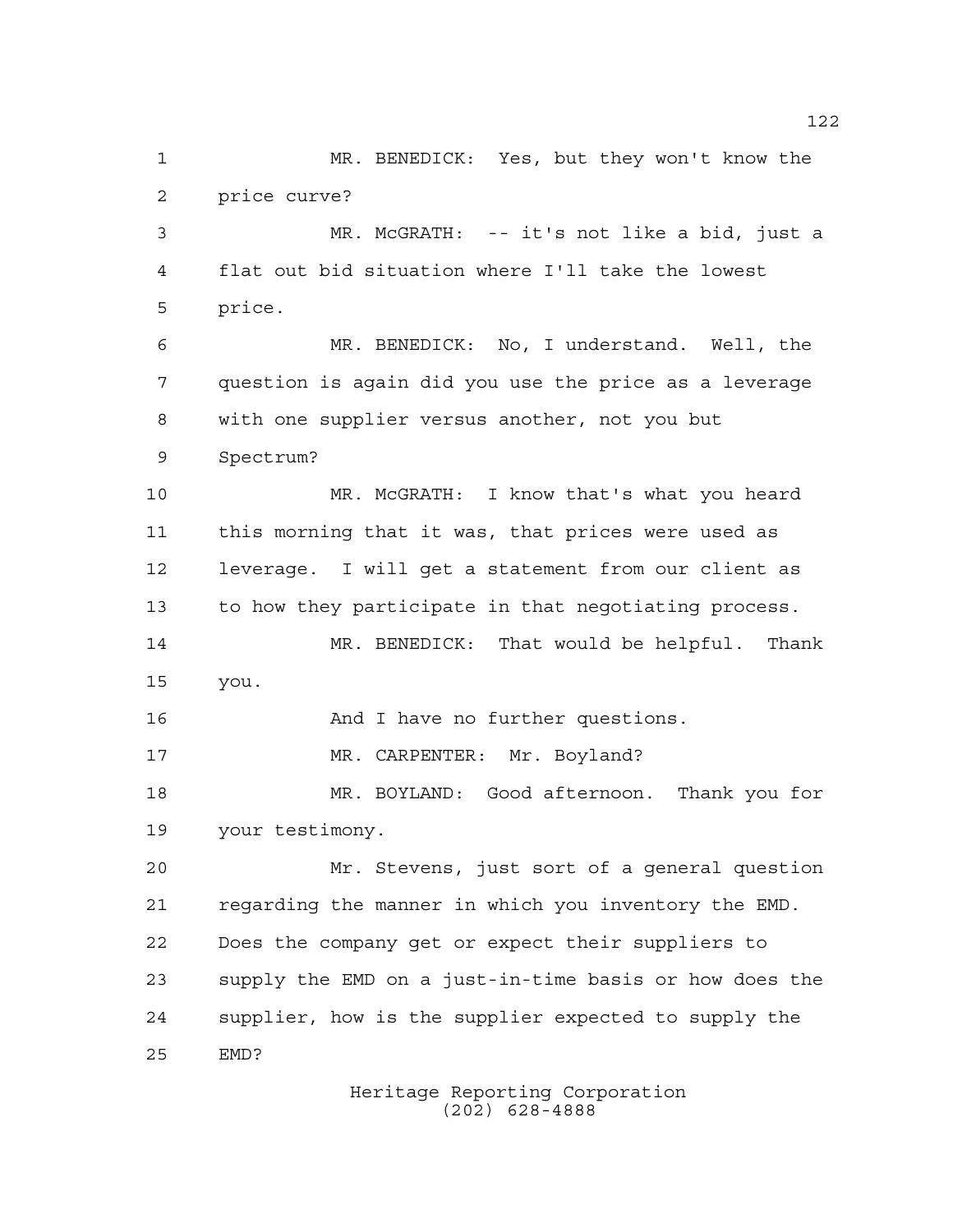Heritage Reporting Corporation (202) 628-4888 MR. STEVENS: Generally we use probably three different ways. But what we do is we give our suppliers a forecast of what our demand is. And in some cases we use other techniques for inventory control which I would prefer to take or respond to offline. 7 MR. BOYLAND: Okay. MR. STEVENS: And not in the current domain. MR. BOYLAND: It's a general question but essentially you're not, it's not just-in-time, you have a forecast they're expected to follow? MR. STEVENS: Yes, we have forecasts. We give our suppliers that forecast of what the demand is and expect them to have that material available for us. And it's a rolling forecast, so we give it to them every month because we know demand will change month to month. And that's the basics that we go with. MR. BOYLAND: Okay. All right, thank you. I have no further questions. MR. CARPENTER: Mr. Deyman? MR. DEYMAN: George Deyman, Office of Investigations. We've certainly heard two different stories here today. The Petitioners apparently claim that EMD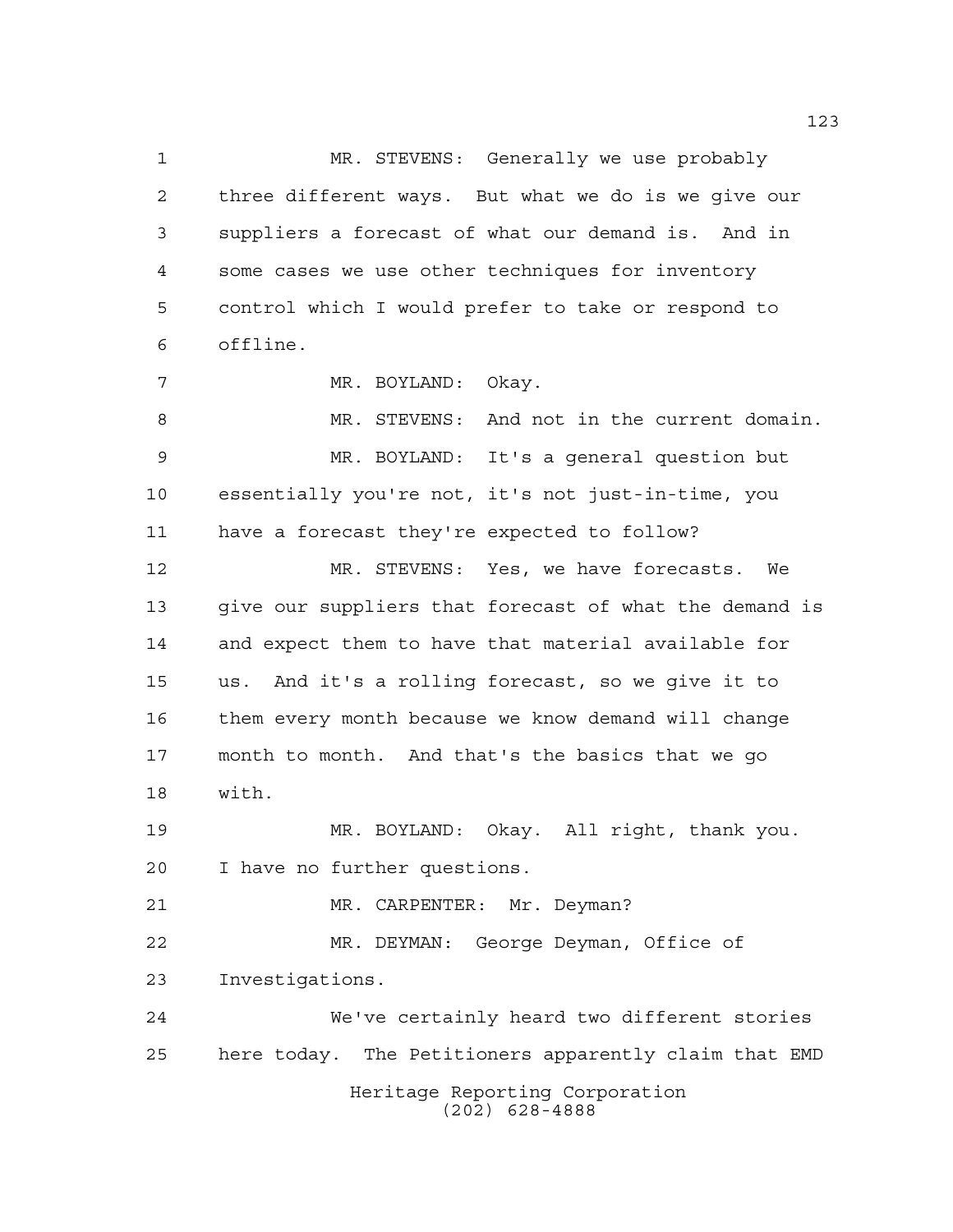is EMD and you all are saying something completely different talking about particulates and contaminants and testing and qualification and manufacturability differences and so forth and so on. I hope that you will continue to address that topic in your post- conference briefs because currently we have two clearly conflicting sets of testimony. And I'll get back to this topic in a moment but first I have some questions for Delta.

 Delta is reportedly involved in anti-dumping investigations on EMD in the European Union and in Japan. So any information that you can provide in your post-conference briefs on those investigations would be helpful.

 Now, the investigation in the European Union reportedly concerns Delta's operations in South Africa. Suppose that either or both the European Union and Japan placed anti-dumping duties or other restraints on EMD from South Africa, to what extent would Delta in South Africa in turn export EMD to the United States, especially given the investigations that are being conducted here right now?

 MR. MOORE: Before I answer that, number one, and first and foremost Delta does not intend to dump, dump their materials. As far as our business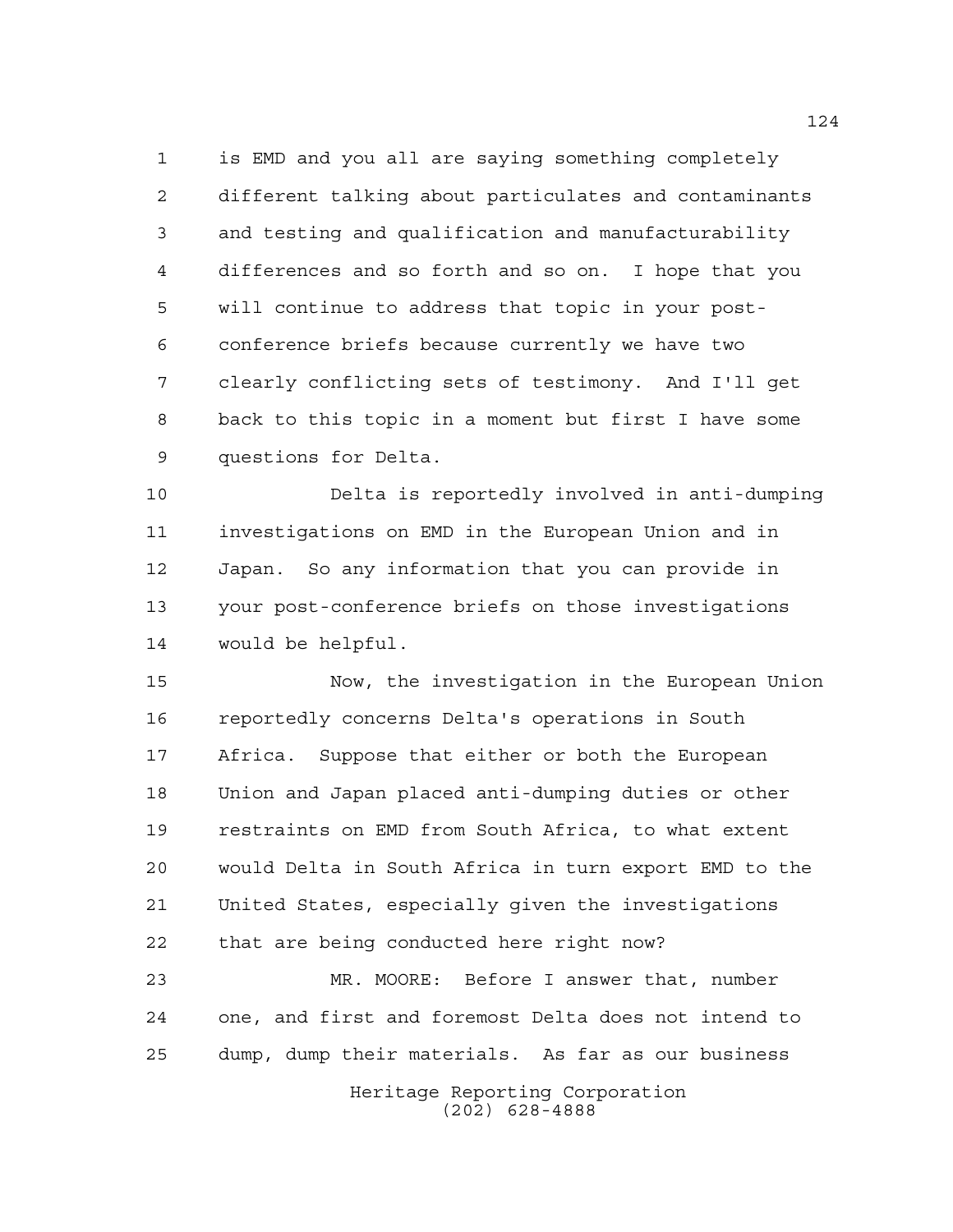strategies I'd prefer to address that in a post-conference document.

Heritage Reporting Corporation MR. DEYMAN: That would be fine. If you could also indicate whether the product from South Africa is qualified at the various battery producers here in the United States that would be helpful. MR. MOORE: We'll also do that. MR. DEYMAN: Okay. Or is undergoing qualification? 10 MR. MOORE: Understood. MR. DEYMAN: In the previous investigations on EMD in 2003 imports from Australia during the 2000 to 2002 period ranged between about 23,000 short tons per year to about 28,000 short tons. Currently, during 2004 to 2006 the imports from Australia ranged only from 9,000 short tons to about 17,000 short tons per year, a huge decrease from the earlier investigations, as you pointed out I believe. Why did the imports decrease? Were they simply displaced by imports from China? MR. MOORE: I believe that's the case, yes, as well as possibly displacement by other EMD sources. MR. DEYMAN: Now, but the imports from Australia did virtually double in 2005 over 2004. And they were higher in 2006 than in 2004. What caused

(202) 628-4888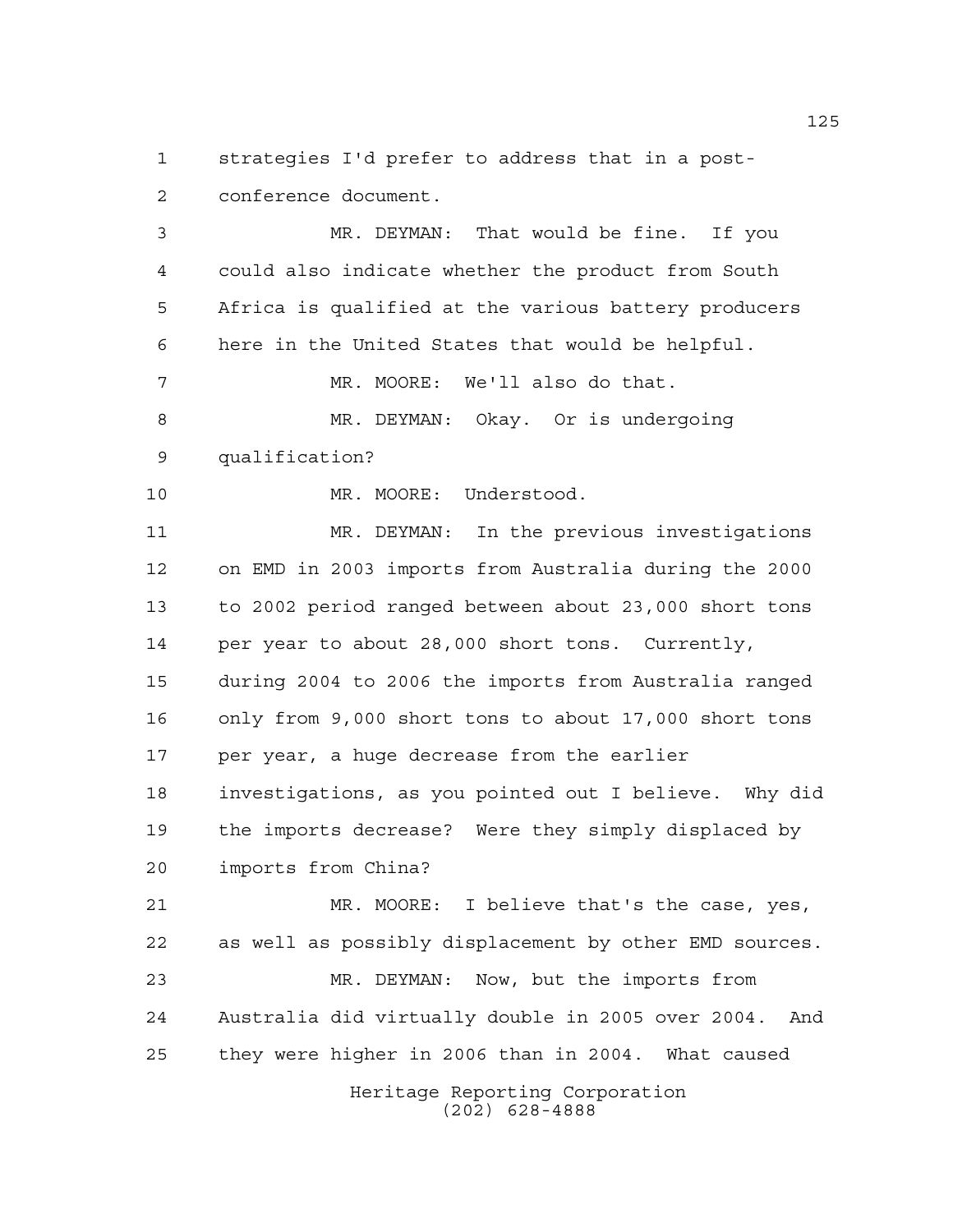the big change, the increase in 2005 especially? Did you get a new contract or a new customer or what happened?

 MR. MOORE: As I understand the question I think I need to do a little bit more homework to check specific figures but we'll address that in the post-conference brief.

 MR. DEYMAN: Okay. The average unit values of the imports from Australia have been consistently higher than the average unit values of EMD from China. Is there anything different about the EMD from Australia that would command higher unit values or prices than the product from China?

 MR. MOORE: I could put my sales and marketing hat on and give you the sales pitch but I think it comes down to the fact that they are different materials, they have different performance properties, we have a different total value solution in terms of our packaging, our supply, our customer service, our technical support. And so I think it's a combination of all of those factors which clearly explain I think the differences.

 MR. DEYMAN: Anything further that you could say about similarities or differences between your product and the product from China would be helpful in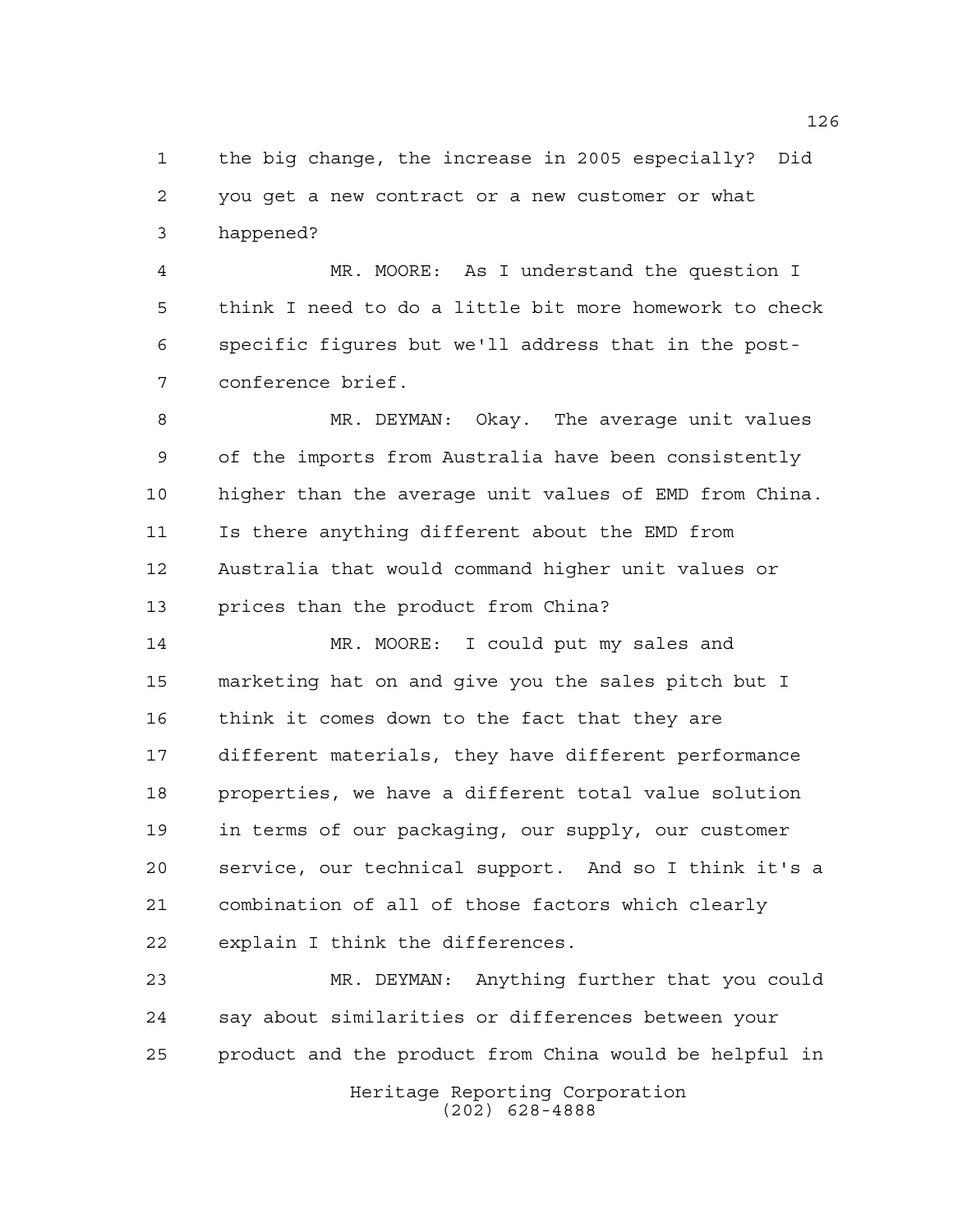your post-conference brief.

 MR. MOORE: Understood. Thank you. MR. DEYMAN: Are non-subject imports from, say, Japan, Greece and South Africa similar in quality to EMD from Australia, China and the United States? MR. MOORE: I could speak more appropriately to material from South Africa given that that's part of the Delta Group. I can provide feedback that I've heard from customers regarding the other sources. But there is a difference in the performance and the properties of EMD from Delta South Africa and Delta Australia. Indeed, we do not today have complete cross-qualification so EMD produced in Australia that is approved in a given cell format at a given customer at a given location we do not have a mirror qualification for a similar product from South Africa because the EMDs are different product and perform differently.

 Occasionally the specifications look very similar but the performance properties that we gain feedback from from the customer in terms of its handling, its corrosion and tool wear and the ultimate battery discharge performance is different. And so customers are paying or not to make the same qualifications.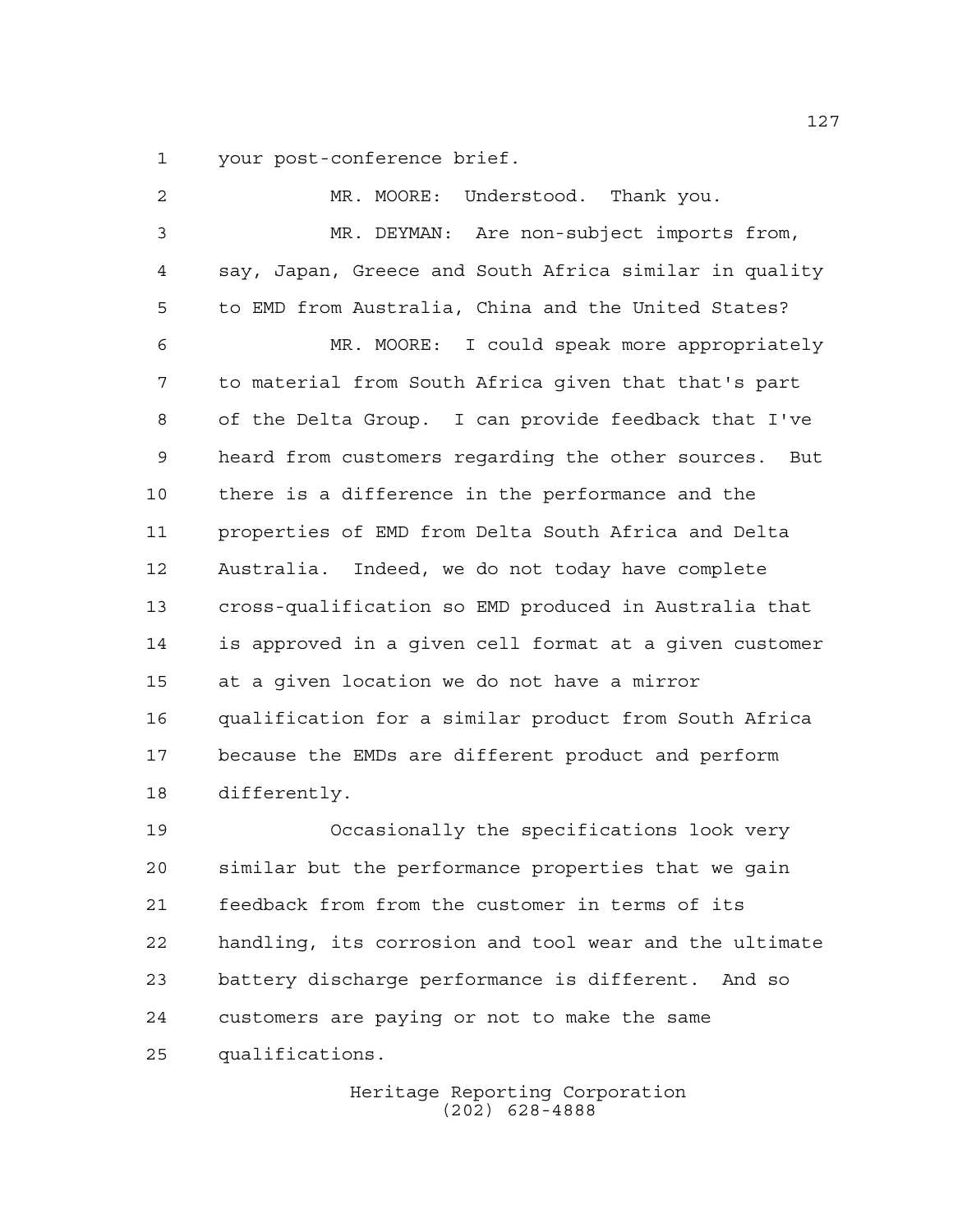Regarding non-subject imports from Japan and Greece, we understand they have a wide range of qualifications. But again I think they supply different markets and so those qualifications I don't see are met or I can't link one versus the other. They clearly would share similar production technology given that they're within the same company but beyond that that would be just speculation.

 MR. DEYMAN: Okay. There's some information on the record of these investigations that there is no market for EMD in Australia. Is it correct that there is no home market and no battery production in Australia?

 MR. MOORE: To the best of my knowledge there's no battery production in Australia. We've had I think inquiries for sample volumes but I think that's more from academic investigations than commercial battery manufacturing.

 MR. DEYMAN: For that matter is EMD used in anything other than batteries? Probably not to any large extent, but do you know of any other uses for EMD in the United States?

 MR. MOORE: In the United States, I don't believe so. I know of, for example, some scrap sales from damaged material perhaps going into brick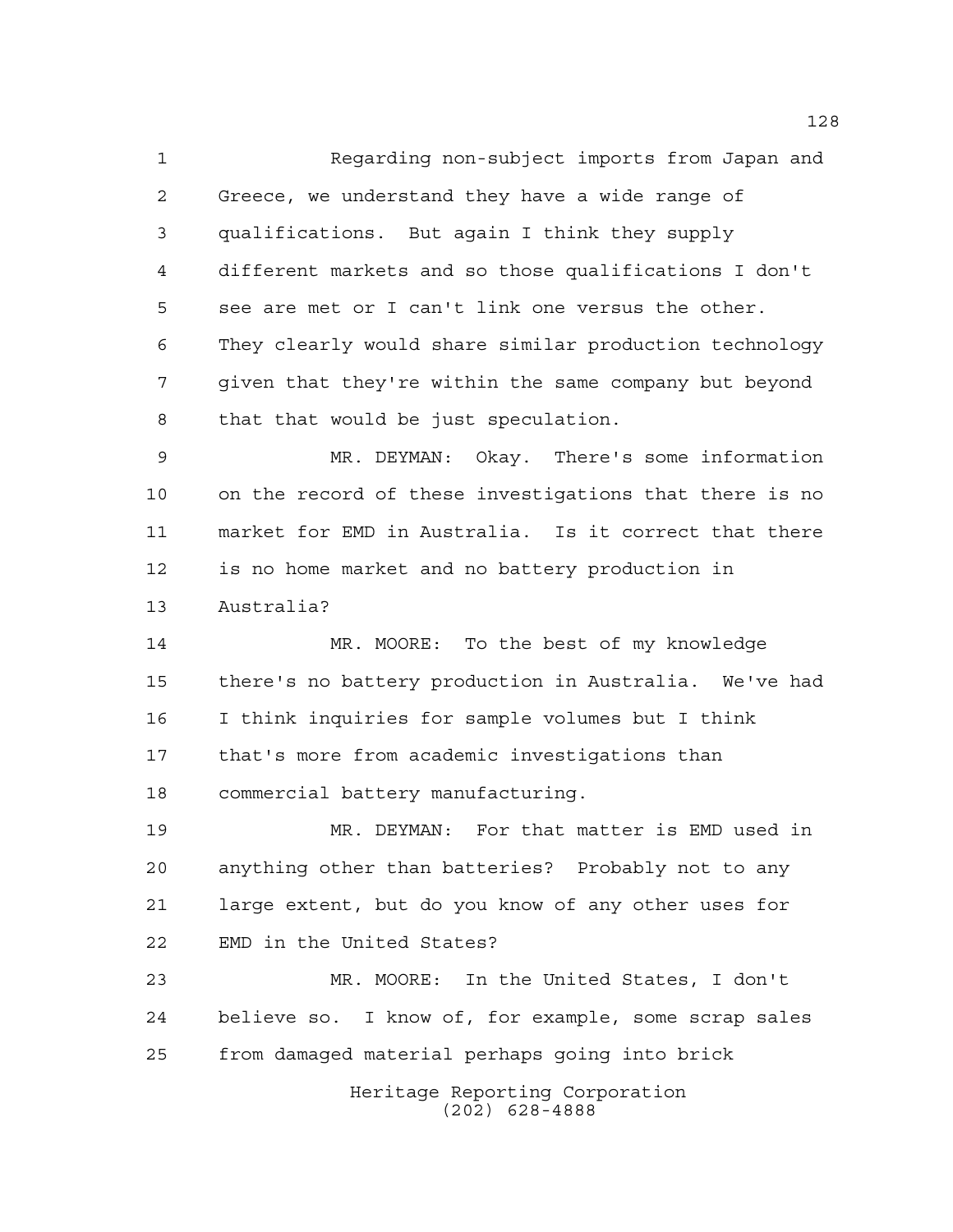colorants and other things like that but that's just so small it's not worthy talking about.

 MR. DEYMAN: Perhaps the Petitioners could address that also in their post-conference briefs. There is a company in Australia called Hi- Tech-Energy Ltd. What can you tell us about their efforts to produce or supply EMD in Australia? MR. MOORE: Well, I don't have a detailed knowledge of their operations given that they're a different company. I would say that our market intelligence suggests that they do not have an operational facility and that they're not an active producer. MR. DEYMAN: If you haven't already provided

 the Commission staff with the following information, please do so in your post-conference briefs:

17 1) At which U.S. customers are you qualified to sell EMD?

Heritage Reporting Corporation (202) 628-4888 2) How much EMD have you sold in quantity, I think we're using short tons, and value to each of your major U.S. customers in each year since 2004? 3) Are there any U.S. customers at which you are currently trying to qualify your EMD? And 4) I think you answered this but how transferable is qualification among facilities in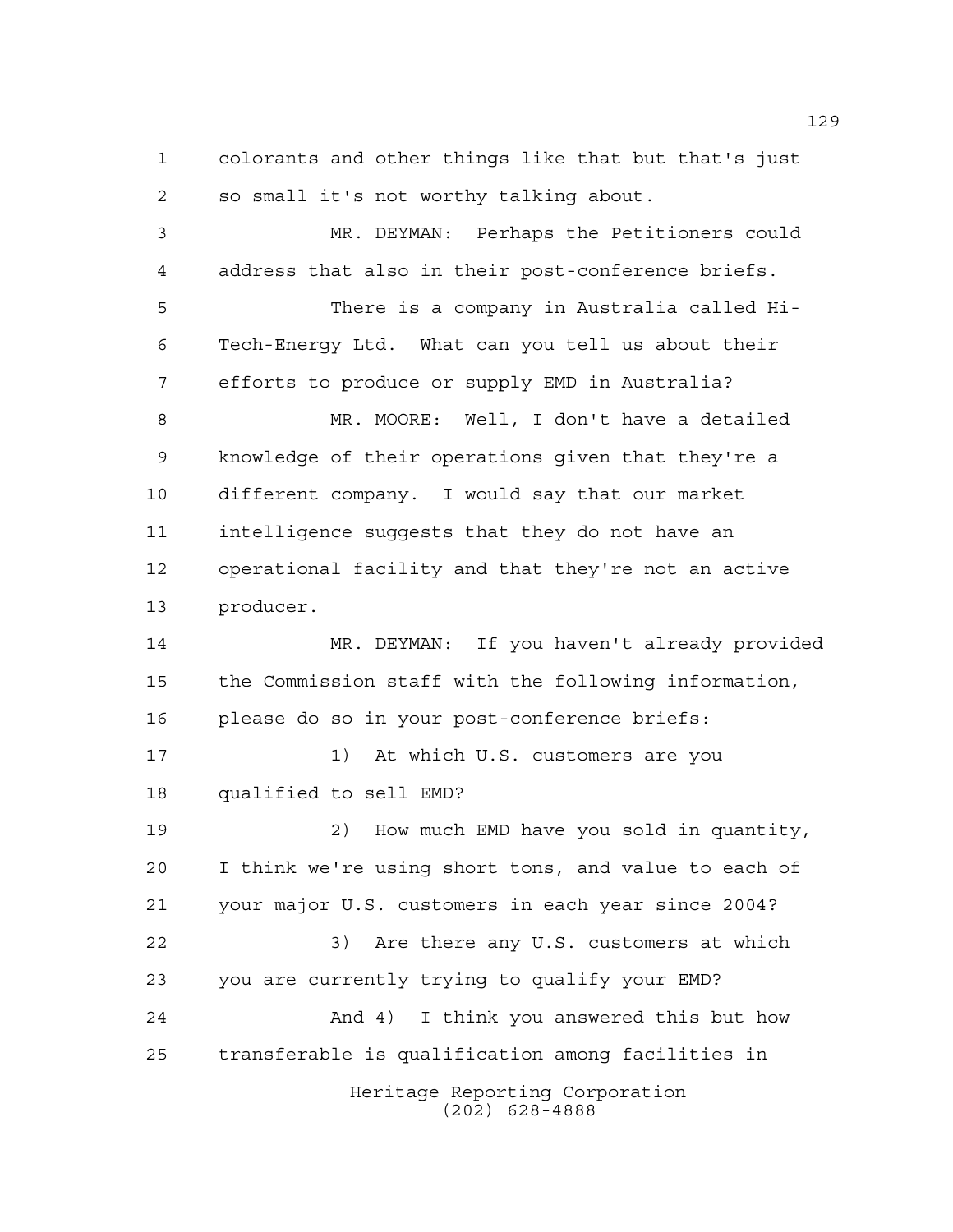different geographic locations?

Heritage Reporting Corporation (202) 628-4888 MR. MOORE: Do you mean customer facilities or? MR. DEYMAN: Customer facilities. MR. MOORE: Understood. MR. DEYMAN: Right. Now, the next questions I have I guess could be answered by either Delta or the two battery producers on the panel. What has been the trend in imports of dry cell batteries that use EMD? Is there any displacement of U.S. battery production by imports over the past three years or so? MR. REILLY: John Reilly. There are import data available from census and we will provide that data for you so that you can see what the trend of import growth is in the alkaline battery segment. And I suppose that can be matched up with the EMD trends and so forth and you'll get some indication. MR. McGRATH: We'll provide the data at least with respect to what we see for Spectrum. There's been some growth in imports from our experience but also growth in demand. What effect that has on the total picture would have to be looked at more closely. It's not, but it's not a displacement, entirely a displacement issue, there may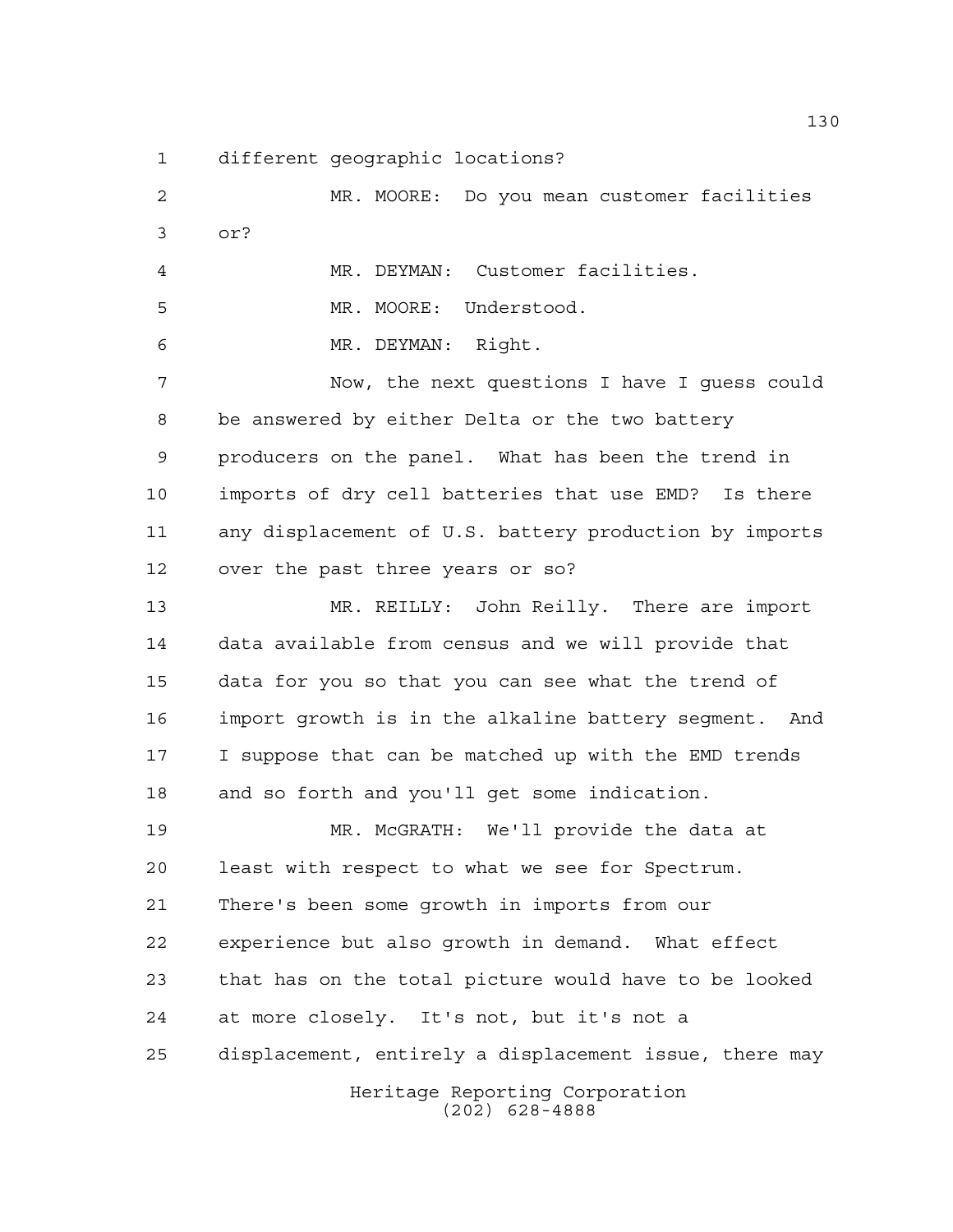be some product displacement. Overall there's a growth.

 MR. DEYMAN: All right. Is EMD used in rechargeable batteries? And has there been any displacement, if it's not used in rechargeable batteries is there any displacement of regular batteries by rechargeable batteries that is significant?

 MR. STEVENS: I'll try to answer you. To my knowledge a rechargeable battery does not use EMD. I think they use a different technology. Now that's my basic knowledge.

 We are not producing rechargeable so I can't give you a definitive answer. What I can tell you is is that the market demand for rechargeable batteries is on the decrease versus alkaline batteries. For some reason the American market would rather use a disposable item than a rechargeable. So we've seen the rechargeable demand decline.

 MR. REILLY: John Reilly. There is information about this issue in a number of questionnaires. And we will compile it and comment on it in our post-hearing submission.

 MR. DEYMAN: All right. If you'll bear with me I just have a few more questions.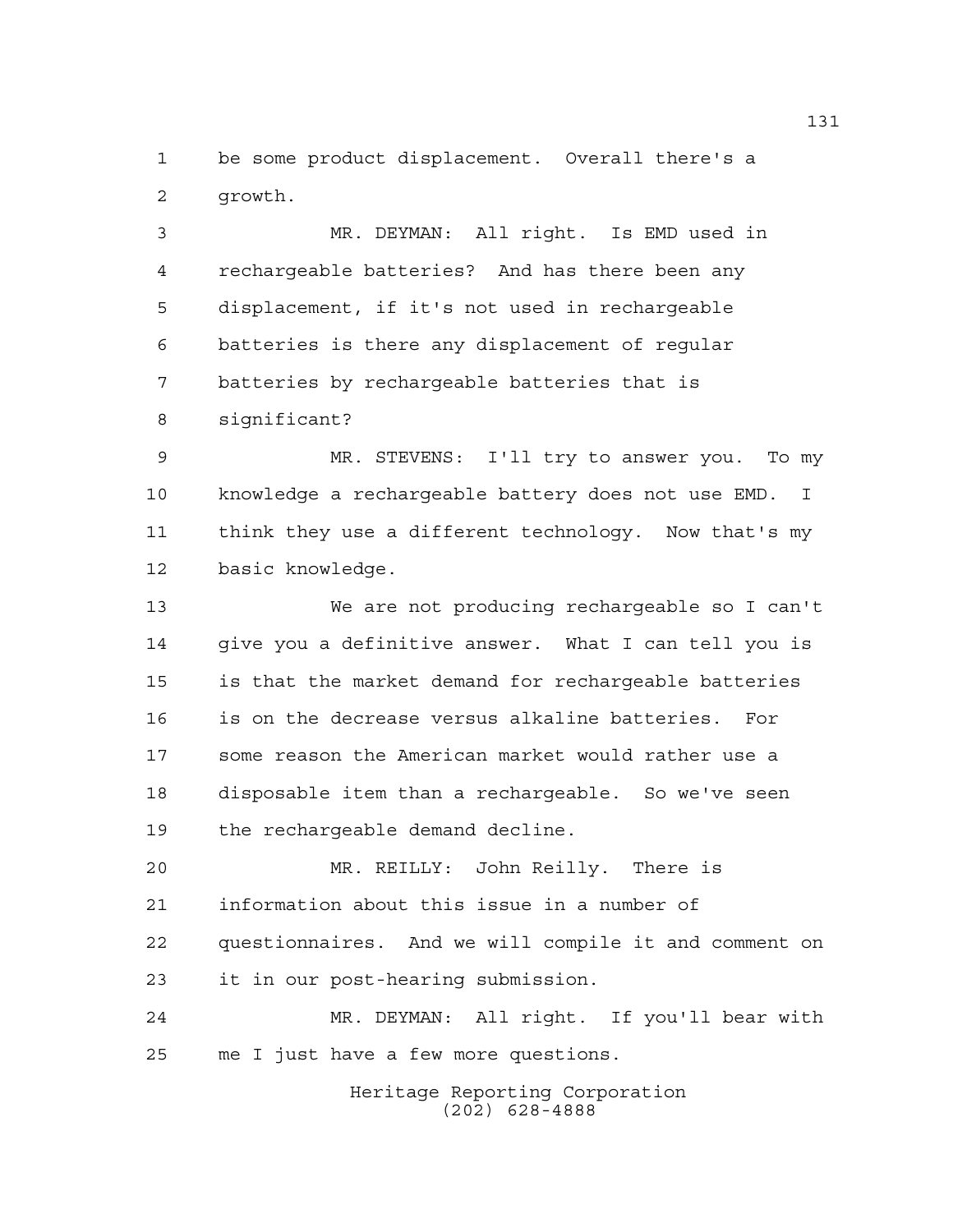With regard to the dispute over whether EMD is EMD or EMD is a very different product depending on who produces it and so forth, Mr. Stevens, you said something interesting. You said that Tronox could go back to a flat EMD that can be used across all sizes. What does that mean? Is there a flat EMD that can be used in any battery?

 MR. STEVENS: I think that was the comment of Tronox because they only produce one type of EMD. MR. DEYMAN: But I believe you mentioned earlier something about that you tried their high-drain EMD --

13 MR. STEVENS: Yes.

 MR. DEYMAN: -- and it didn't work out and so forth and you suspected that, well, maybe they could go back to a flat EMD that could be used across all sizes?

 MR. STEVENS: Yes. I think yes. Without mixing words, that's basically correct what I said. But I don't believe it's flat. But I do believe that you can use a specific EMD across all sizes depending on what your requirement is.

Heritage Reporting Corporation The best way I could try to answer that would be an example would be on AA, AAA sizes and C and D you may have a manufacturing process that you're

(202) 628-4888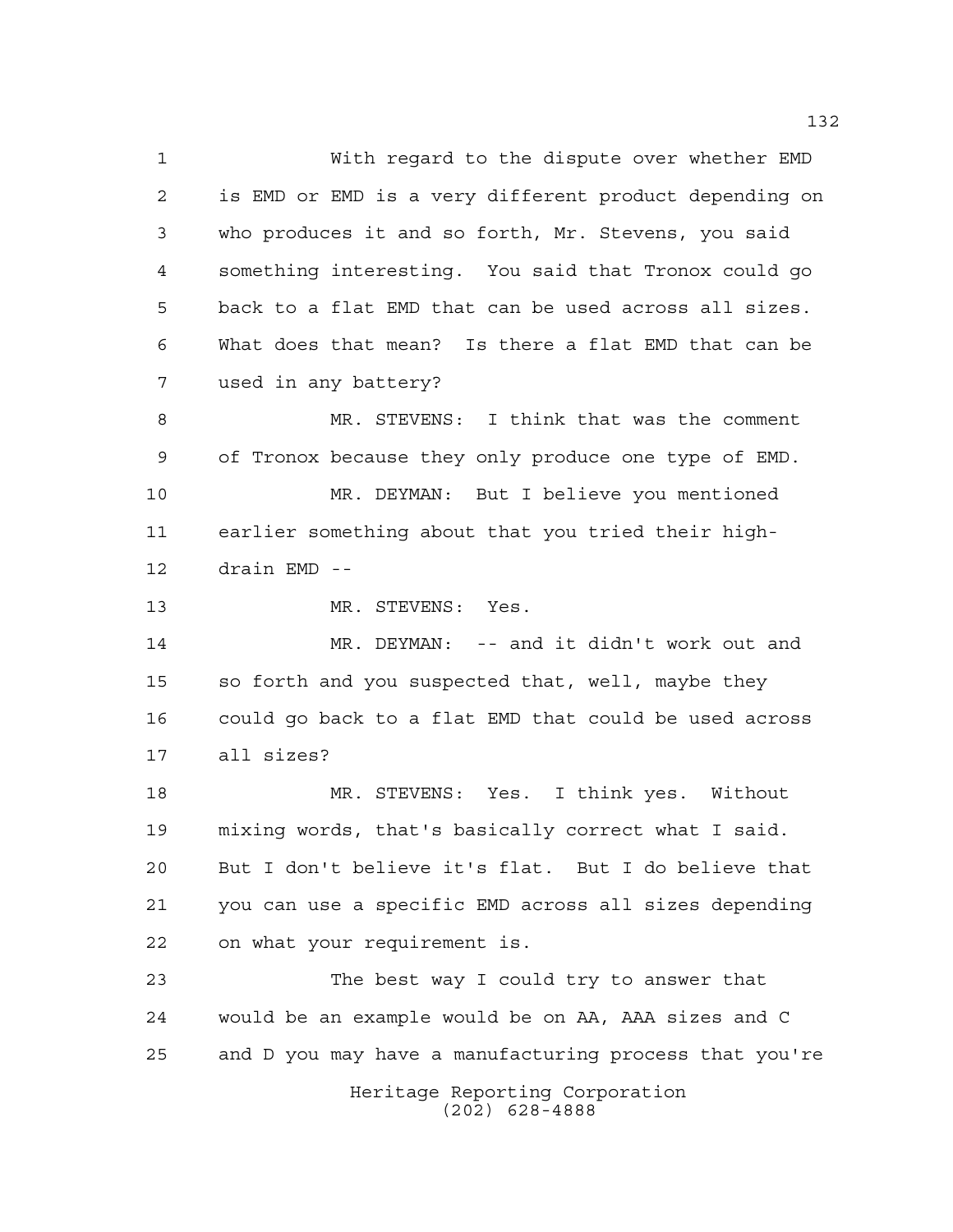producing two types of AA batteries, a value AA battery and then we'll call it a high-end AA battery. In the case of that you could use the same EMD for C and D and AA for your value brand and then a different EMD for what you may want to call your high-end brand. So you technically could use one EMD across all your sizes. And it's my opinion that that's what Tronox is claiming, they only make one kind of EMD and you can use it. I don't know if we could use their EMD for that but.

 MR. DEYMAN: Let's say a company like Tronox is not qualified to sell to you for a particular battery that you produce. In order for them to quali -- how can I put this? Can any large producer of EMD make any, make themselves qualified for any company's batteries by simply tweaking their production process or not? In other words are there some types of EMD that a company like Tronox simply can't produce, not matter what they do they can't produce it, it's not good enough?

 MR. STEVENS: I believe that's not the case. I believe that any company that wants to cooperate with a specific maker of alkaline batteries can tweak their product in order to be used with that company. So in the case for us is if Tronox wanted to approach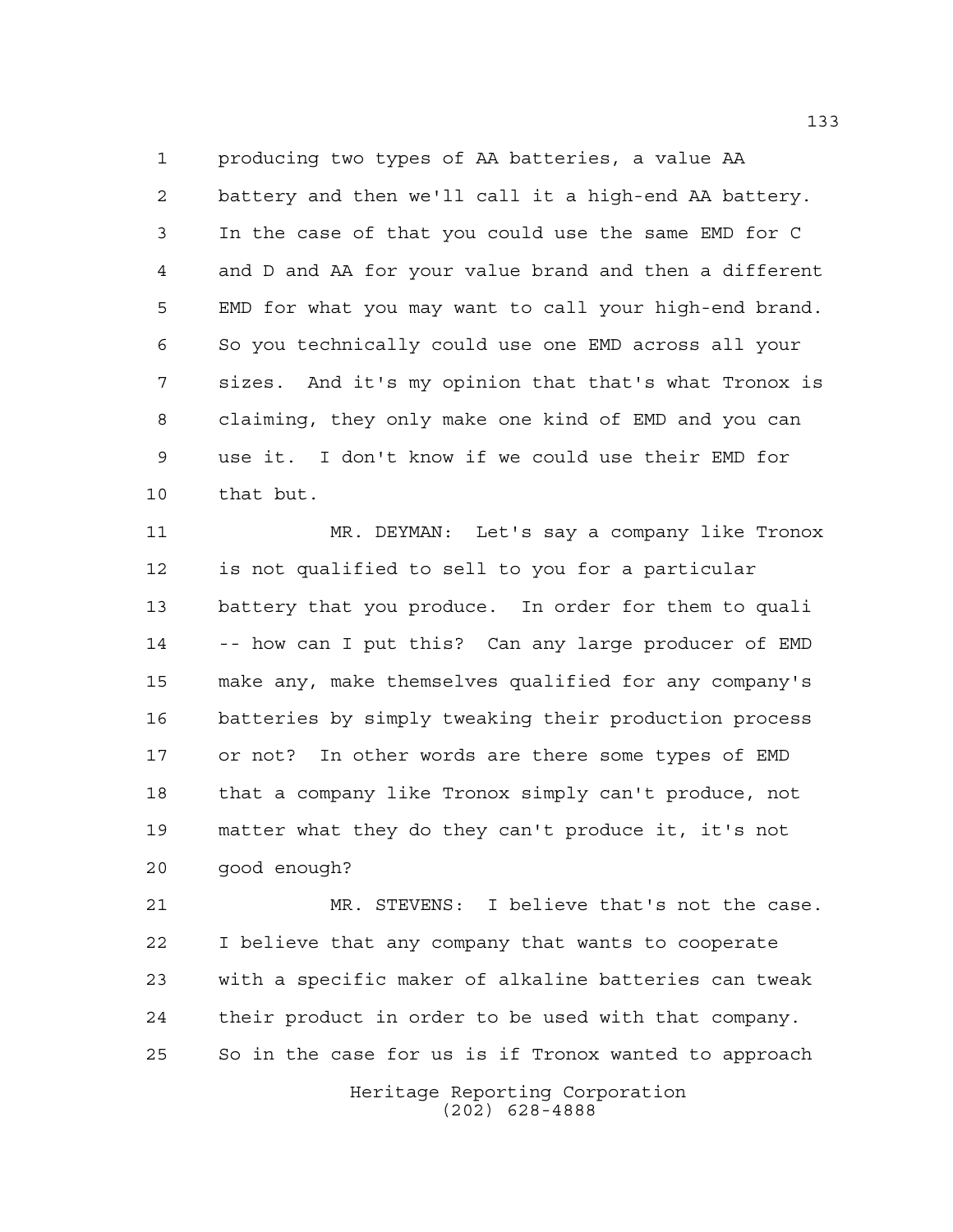us and say we are willing to work with you and tweak our product for your needs we could buy from that EMD supplier.

 The same goes for any supplier, as long as there's a cooperative effort between the two companies with that to happen. Because our experience says we have done this with our other suppliers of EMD, their cooperative abilities to work with us to develop that. 9 In the case of Tronox there's no cooperation.

 MR. McGRATH: Mr. Deyman, I could also add the question I think is going in the direction of trying to determine if it's possible to have a secret magic formula where you can just make one EMD and the buyers, the battery makers will find that particular EMD, whatever your formulation is, to be fine for all of its uses, for the C's and D's and for the A's. Spectrum is not aware of that sort of magic formulation. And it goes through the laborious process of qualifying for each of the sizes. Doesn't know of any one formula that someone can provide that satisfies all their needs.

Heritage Reporting Corporation The bigger question, as Mr. Stevens said, is is the supplier who's making this and has relatively limited number of people to sell it to are they willing to modify their product, work with us, try to

(202) 628-4888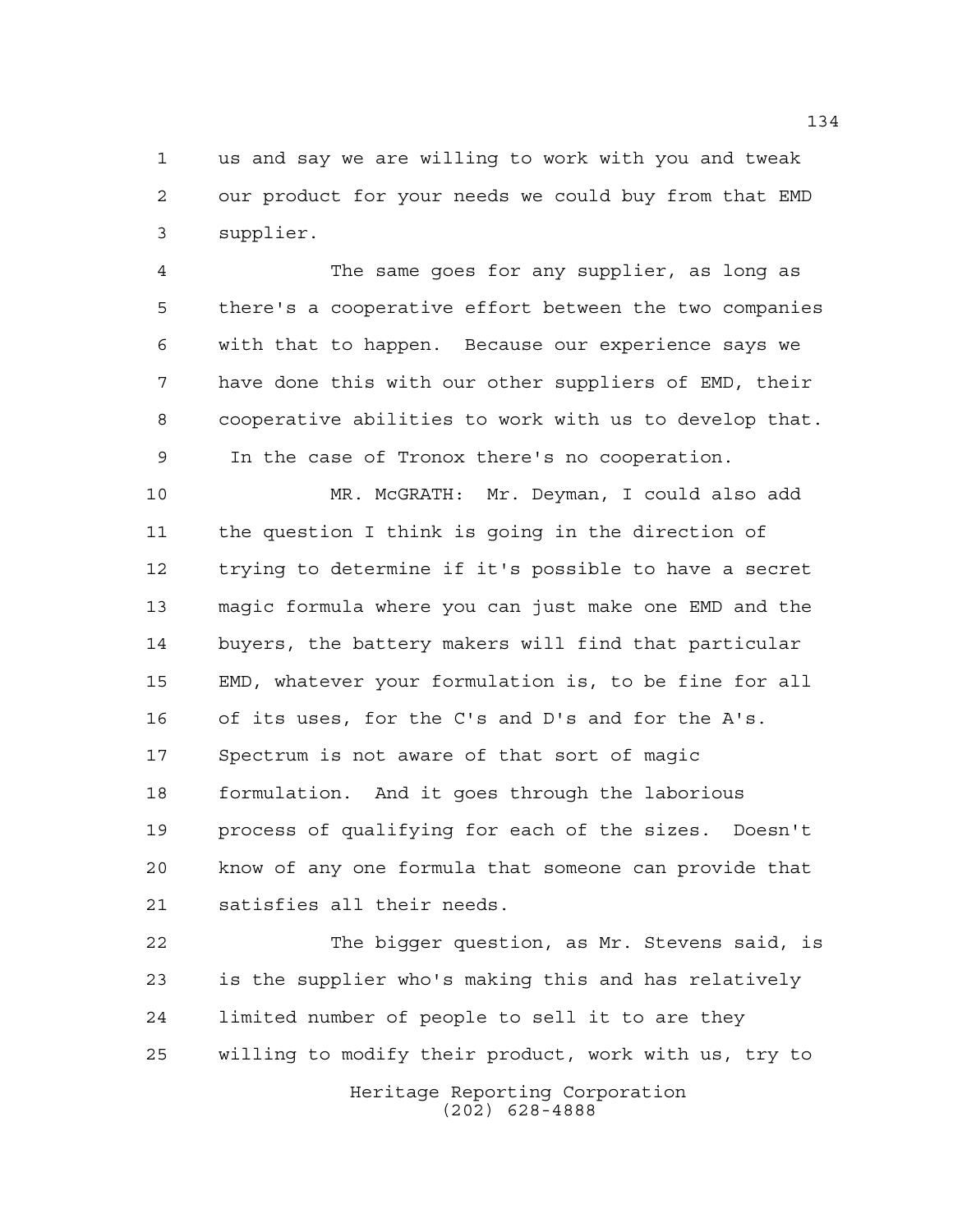get it to fit what our needs are. And in Spectrum's case the answer is Tronox has not been. Others have, Erachem has and Delta has and various other suppliers. So it's not so much can it theoretically be the case that one EMD will serve all purposes, the reality is it doesn't. So that's our answer.

 MR. MOORE: I'd just like to add some comments to this. I think Delta's experience is exactly as outlined by Spectrum and Panasonic: there is no magic bullet, there is no one-size-fits-all C and D shoe for all of the different batteries. Part of this is because all of the battery manufacturers have a different manufacturing process sensitive to different aspects of the raw materials that go through their process. But they also have different markets 16 that they're trying to satisfy with their batteries, that means different performance properties again impacting on the choice and selection of raw materials.

 I would say that Delta is or one of the things Delta prides itself on is having a very closely integrated product development process with each of our key customers, identifying what needs to be modified, what needs to be approved to assist our customers in achieving their technical and commercial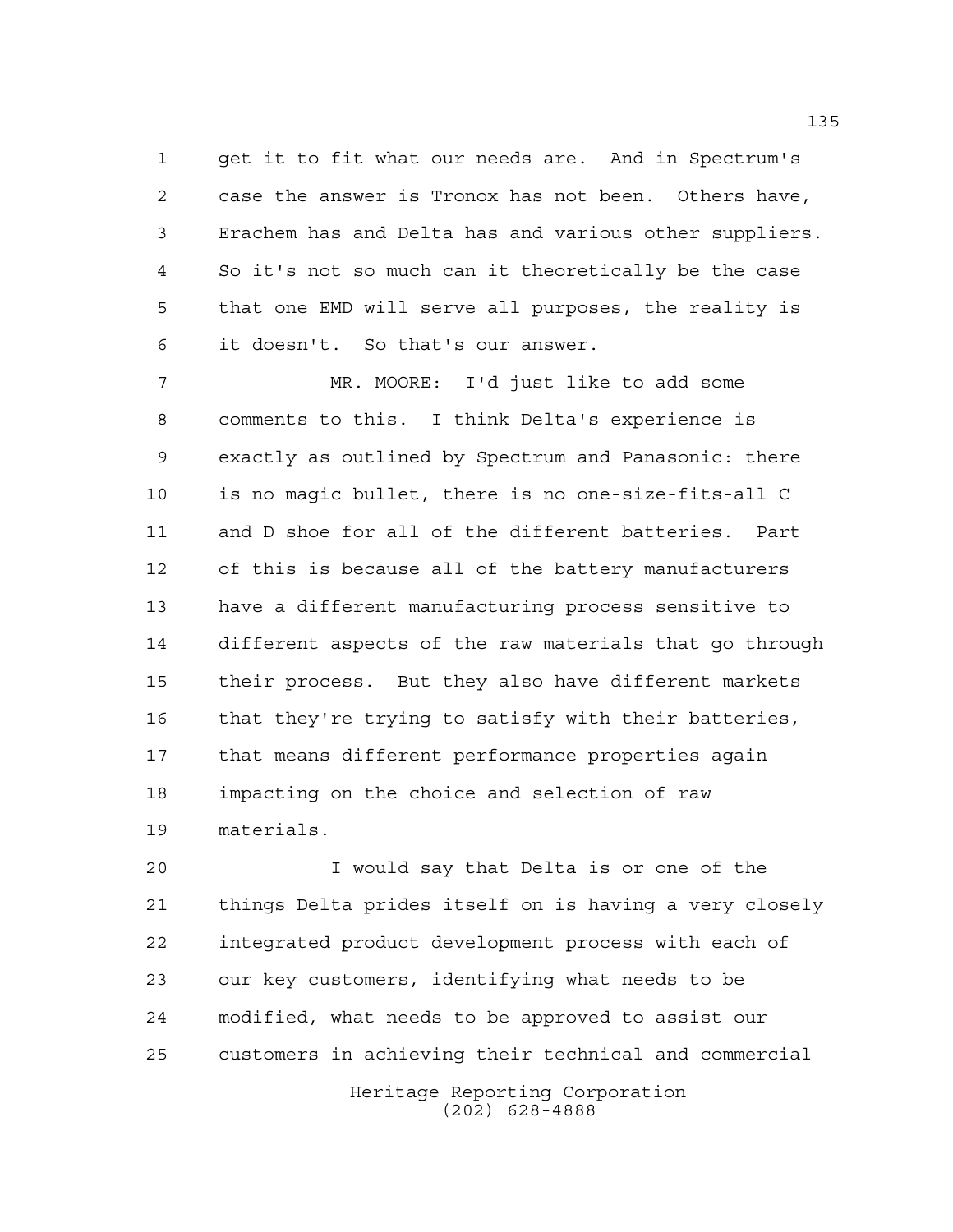Heritage Reporting Corporation (202) 628-4888 goals with their batteries. And that takes time, that takes a lot of effort and it's strongly associated with the qualification process. As you start in at the beginning of these cell designs you are automatically once you get through qualified. It's much more difficult if you come in afterwards. But that's a very integrated and ongoing process. 8 MR. DEYMAN: Thank you. Mr. Stevens and Mr. McGrath, could your firms in the post-conference briefs supply us with the following information: To what extent do you blend EMD from different sources? 2) Which suppliers are qualified to sell EMD to your companies? 3) Of those suppliers that are qualified, from which ones have you obtained EMD in each year since 2004, quantity and value? We're just talking about a few suppliers here. I know this is sensitive information, but hopefully you will be able to provide that. 4) Are there any suppliers that you are currently trying to qualify? And I'm going to ask for this next one, and this is probably highly sensitive information, but it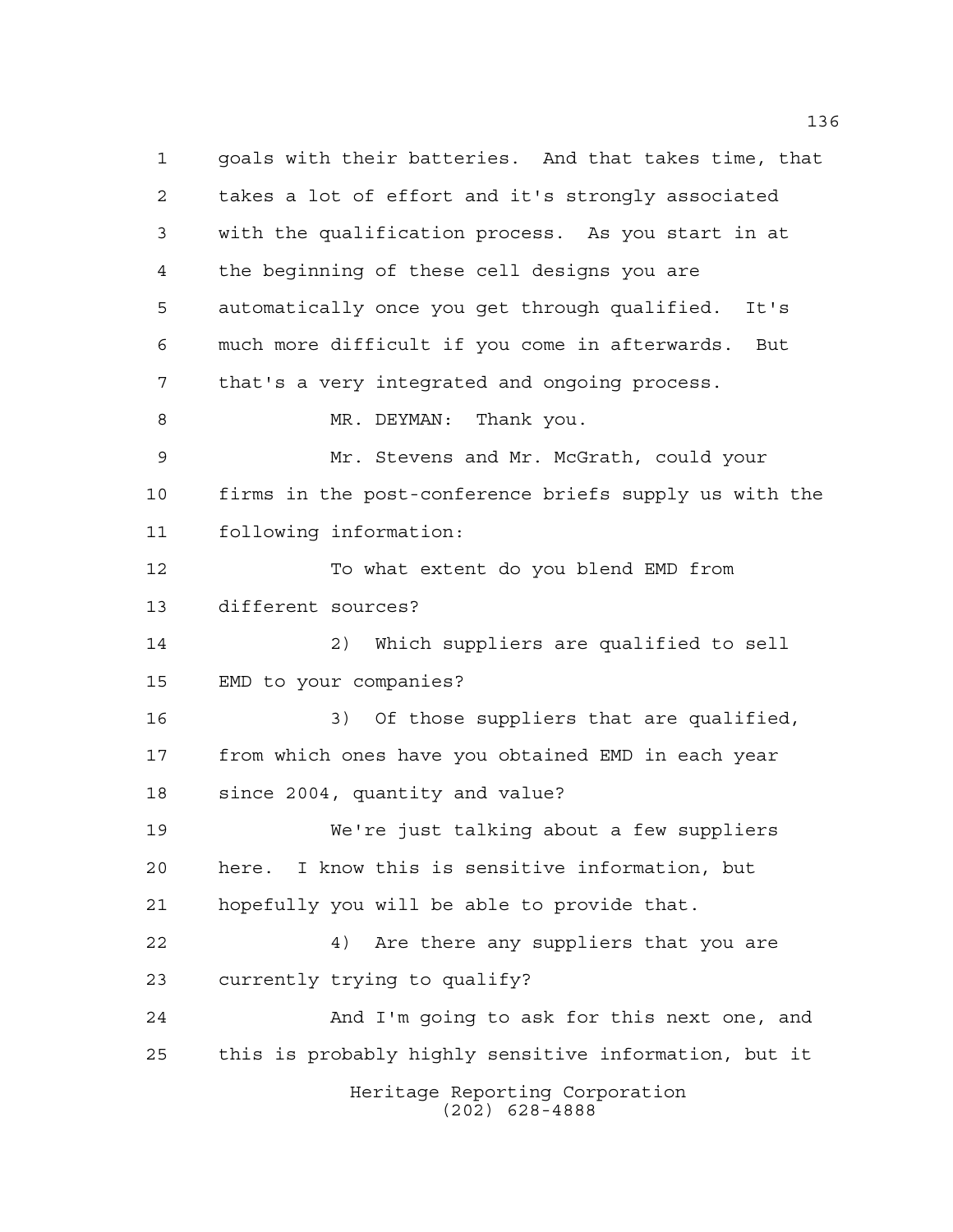would be very helpful if you could provide it. What sizes of batteries do you produce that use EMD? For each size batteries, could you tell us which sources are qualified to supply EMD for those batteries? And why are only those firms qualified to do it? And for each battery size that you produce approximately how much EMD in short tons was used let's say in 2006 from each of the suppliers?

 And hopefully this information is readily available. And you can make estimates if necessary. I said "approximately." We're just trying to get an idea here.

 MR. STEVENS: Quick question. When you said how much EMD is used as it pertains to a AA? How much is used in a AAA?

Heritage Reporting Corporation MR. DEYMAN: Right. In your AA. MR. STEVENS: How much in your -- okay. MR. DEYMAN: In your AA batteries, did you use whatever, 5,000 tons of, whatever the number might be. And I haven't looked at the questionnaires so I don't know anything so I'm not giving anything away. But how much did you use and of that, say, 5,000 tons, 3,000 tons was from company X and 2,000 was from company Y and those are the only two companies that are qualified to sell to you for the AA battery, for

(202) 628-4888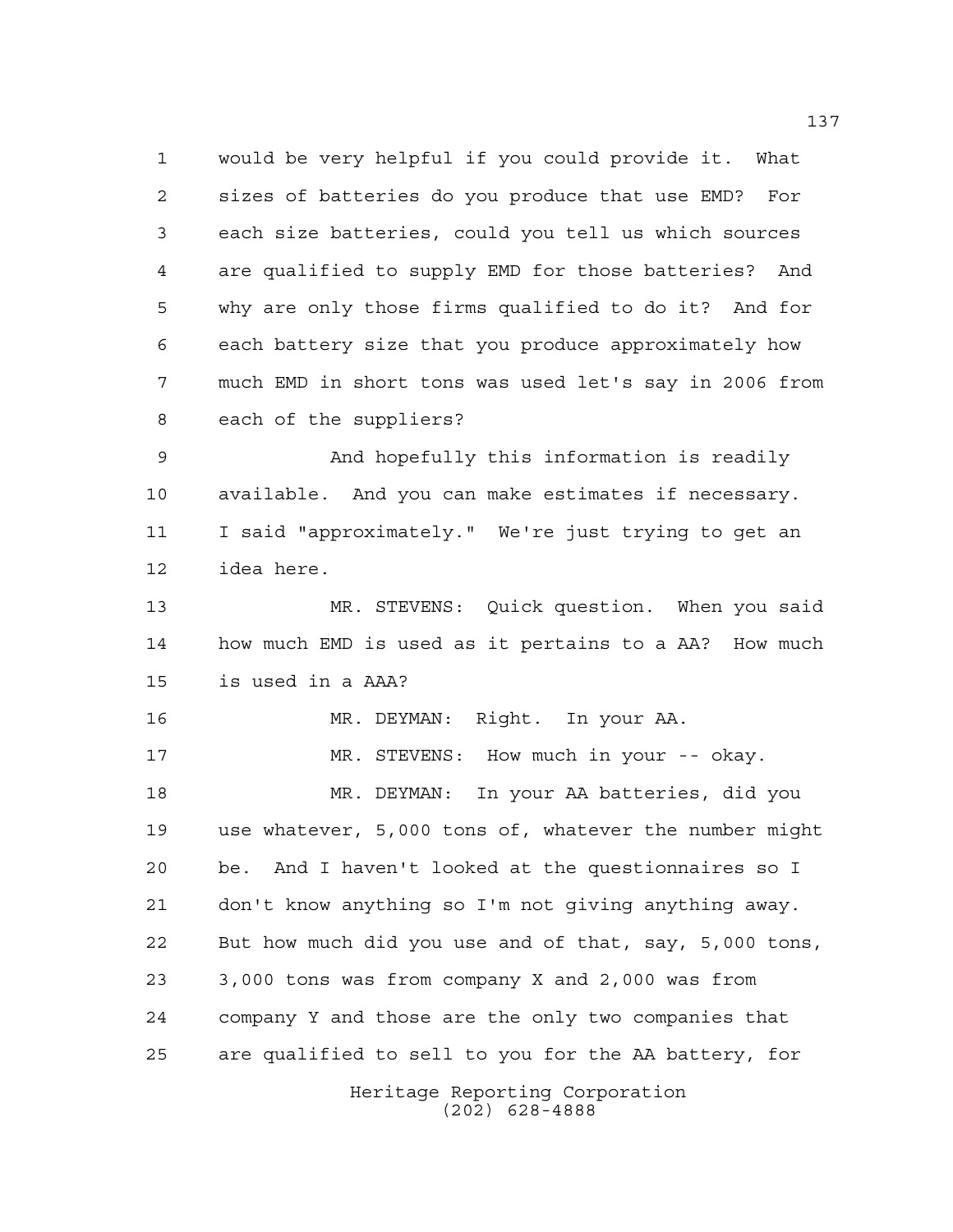example.

| $\overline{a}$ | MR. McGRATH: Mr. Deyman, if I could, we                |
|----------------|--------------------------------------------------------|
| 3              | will provide that. In fact, a lot of it is already on  |
| 4              | the record from our submission because we tried to     |
| 5              | break down the pricing information that we submitted   |
| 6              | on sizes so you can get that. So what we'll do is put  |
| 7              | it together and also the additional information.       |
| 8              | I think it's also for it to be useful for              |
| 9              | you to be able to use it in an analysis you need the   |
| 10             | same information from Duracell and Eveready. And that  |
| 11             | knowing who's qualified to supply them, how much       |
| 12             | they've supplied, how much has been received is        |
| 13             | probably the two of us together here combined for a    |
| 14             | small part, numbers three and four of the market, and  |
| 15             | those two are a much bigger part.                      |
| 16             | MR. DEYMAN: I understand that. And you                 |
| 17             | anticipated my next question.                          |
| 18             | My next question is, is there anybody from             |
| 19             | Duracell or Eveready present here today? I'm not       |
| 20             | going to ask you to come up or to say anything or even |
| 21             | to identify yourself but I'd like you to raise your    |
| 22             | hand if there is someone from one of those two         |
| 23             | companies here?                                        |
| 24             | The staff would like to briefly speak with             |
| 25             | you after the conference but you don't have to but we  |
|                | Heritage Reporting Corporation<br>$(202)$ 628-4888     |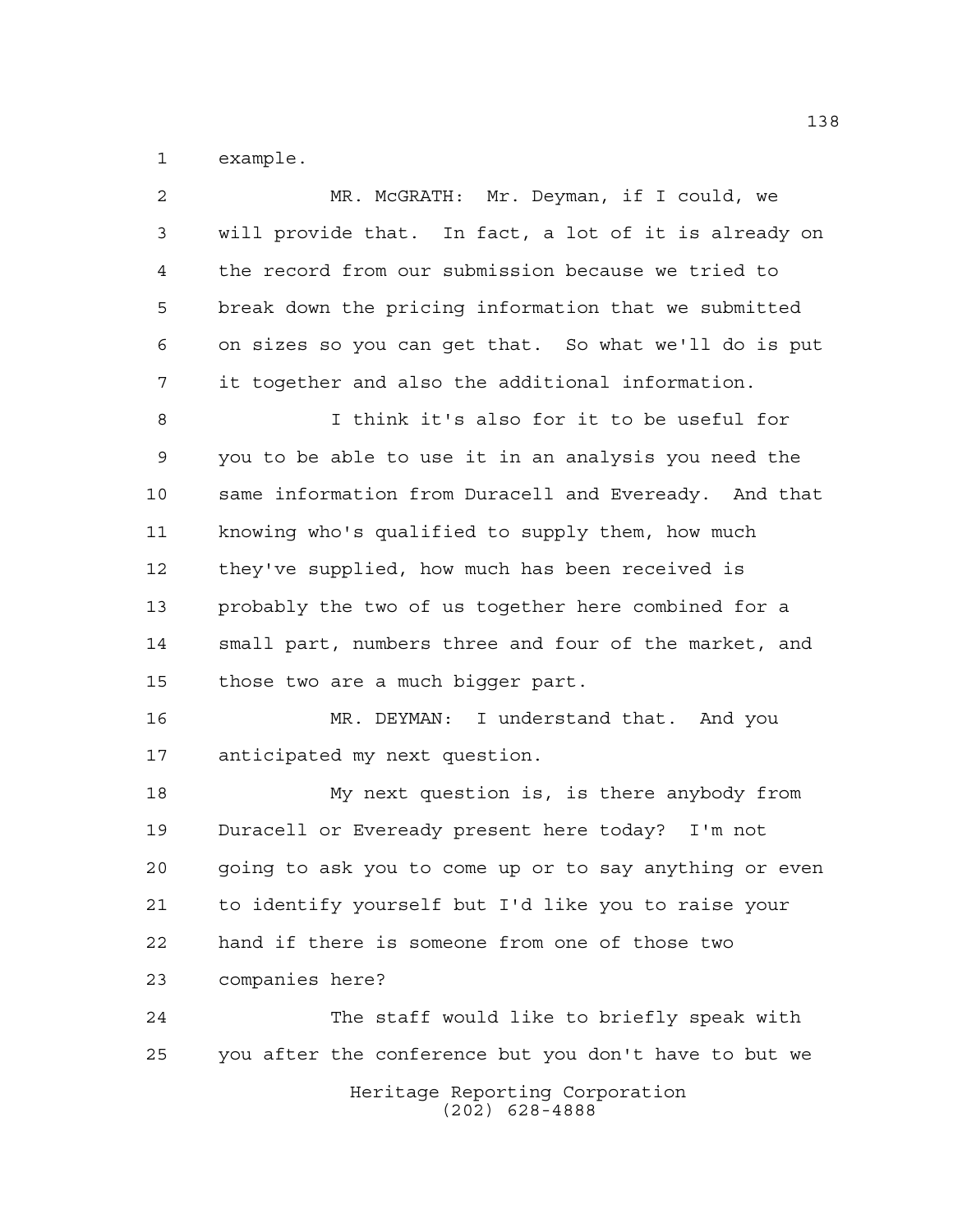Heritage Reporting Corporation (202) 628-4888 would like you to come forward if possible afterwards. So I note that someone raised their hand. I don't know which of the two companies. Duracell. Someone from Duracell is here, all right. And no one from Eveready, just for the record. And I have no further questions. Thank you. MR. CARPENTER: We thank you very much, panel, for your testimony and your responses to our questions. At this point we will take a final break and we will resume the conference at 1:00 o'clock with the closing statements. (Recess.) MR. CARPENTER: Could we resume the conference at this point, please? And if the Petitioners would come forward for their closing statements. Thank you. 17 Welcome back, Mr. Levy. MR. LEVY: Thank you and good afternoon. In closing I think we'd like to respond to perhaps four of the points we heard from Respondents this morning and then make a few general remarks in closing. I don't think we'll take the full ten minutes. The first really set of points that we heard from Respondent is sort of the assertion that EMD is a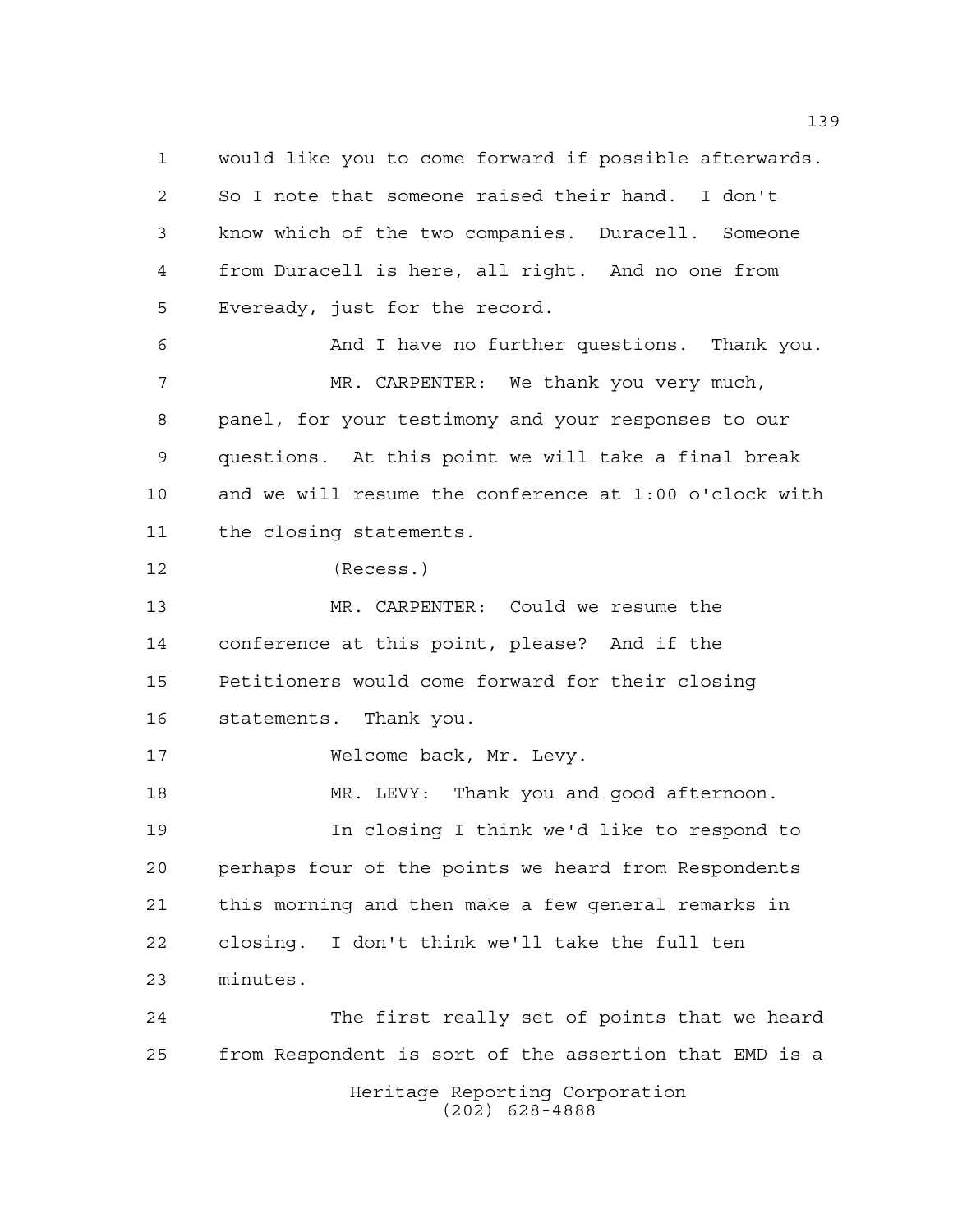highly differentiated product, that non-price factors predominant, that price as a factor is secondary, and that the market is highly segmented by cell size.

 Tronox wishes this were true. As Tronox has told you, to be sure price is not the only factor that a customer will consider but it's also fair to say that EMDs from the U.S., China and Australia are highly substitutable, especially in the larger cells which still comprise the lion's share of the EMD market. And especially considering that EMDs from different sources can be blended. Our view is that price is the major driver in the marketplace.

 In 2003 the ITC staff concluded that there is "at least a moderate degree of substitution" between EMDs of various sources. We believe that this is at least as true today. Tronox has told you that it is qualified at its two major customer accounts, Eveready and Duracell, and that for each of its respective customers, Eveready and Duracell, it meets their technical specifications and performance parameters for all applications for all cell sizes, AA, AAA, C and D. And the specifications for its product has not changed throughout the period of investigation.

Heritage Reporting Corporation (202) 628-4888 Every year Tronox competes for volume in all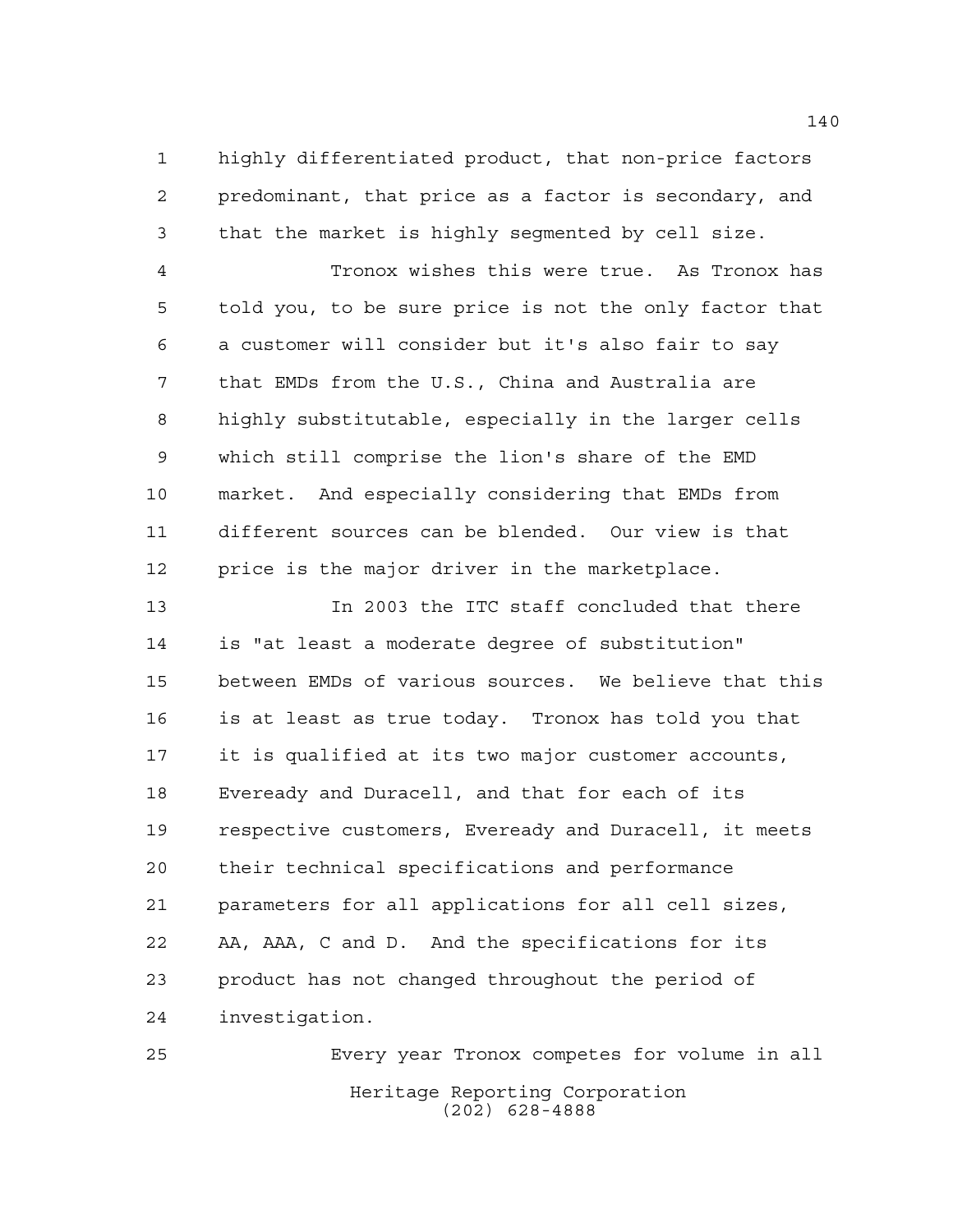cell sizes, small cells and large cells, at its

 customers. And, indeed, during the period it has sold small cells and large cells at customers.

 You know, it may very well be the case that certain battery producers may have certain specifications for certain cells that leads to preferences, one EMD over another, and price, that may be a gloss on the price factor for them. I think what we heard from Rayovac is that it may be that they actually prefer the Chinese material over the Tronox material. I think that's interesting. But I think the conclusion is inescapable that there is more than reasonable overlap in competition between EMD from the United States, from Australia and China, and that price matters and it matters a great deal.

16 As a result, we can see over the period of investigation that imports have caused injury, subject imports have caused injury in two important respects: that Tronox is being injured in the form of lost volume in all cell sizes, and particularly in the large cell space; and it is being injured in the form of lost revenue in the price area and the price effects are felt across all cell sizes. And I think that perhaps is the bottom line from Tronox's perspective.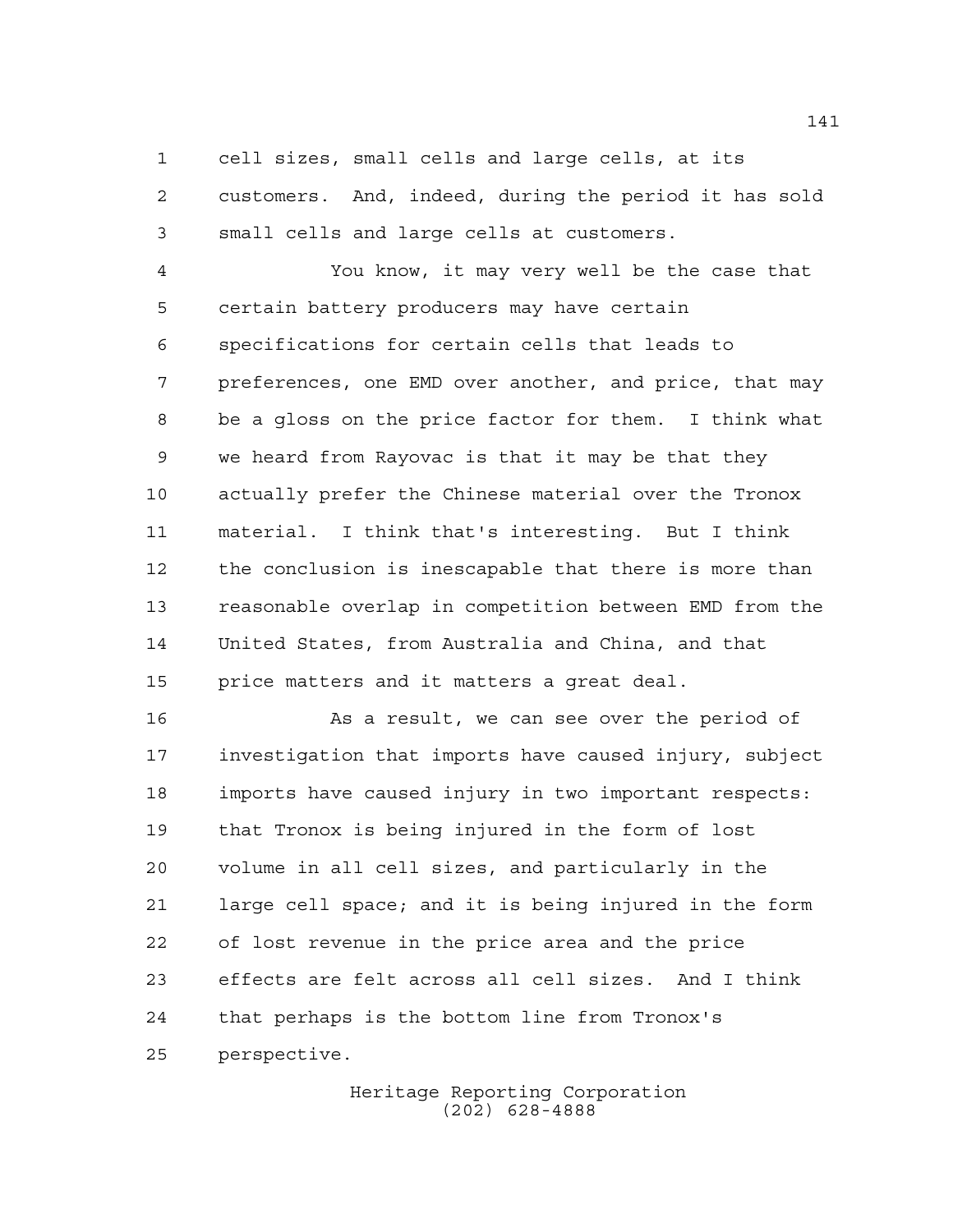1 The second point that we heard from Respondents, Mr. Reilly referred to his exhibit to Table 2 and I guess he made the point that there is a balance between supply and demand in the marketplace. But I think that the data he reports in Table 2 tell another story. According to Mr. Reilly when imports exceed 32,000 short tons they begin to eat into the market position of U.S. producers. And what we see is that for all but 2004 the numbers are indeed in excess of 32,000 short tons and the numbers are increasing.

 The third point that we heard today from Respondents is in reference to what is Chart 1, I think it's page 4 of Mr. Reilly's exhibits, the chart of U.S. imports of EMD. And it looks at a longer period going back to 2000 and up through the present through 2007. And essentially the message is this Petitioner is not as bad as the last Petitioner. And I think that's true. In the last Petitioner you had a plant that was closed, you had workers who were furloughed. But this Petitioner is one in which the U.S. industry is again on the brink of the same set of conditions and is already severely injured.

 If you look at the increase in imports from 2005, 2006, increase in subject imports and you compare that to statements from Tronox that they're

Heritage Reporting Corporation (202) 628-4888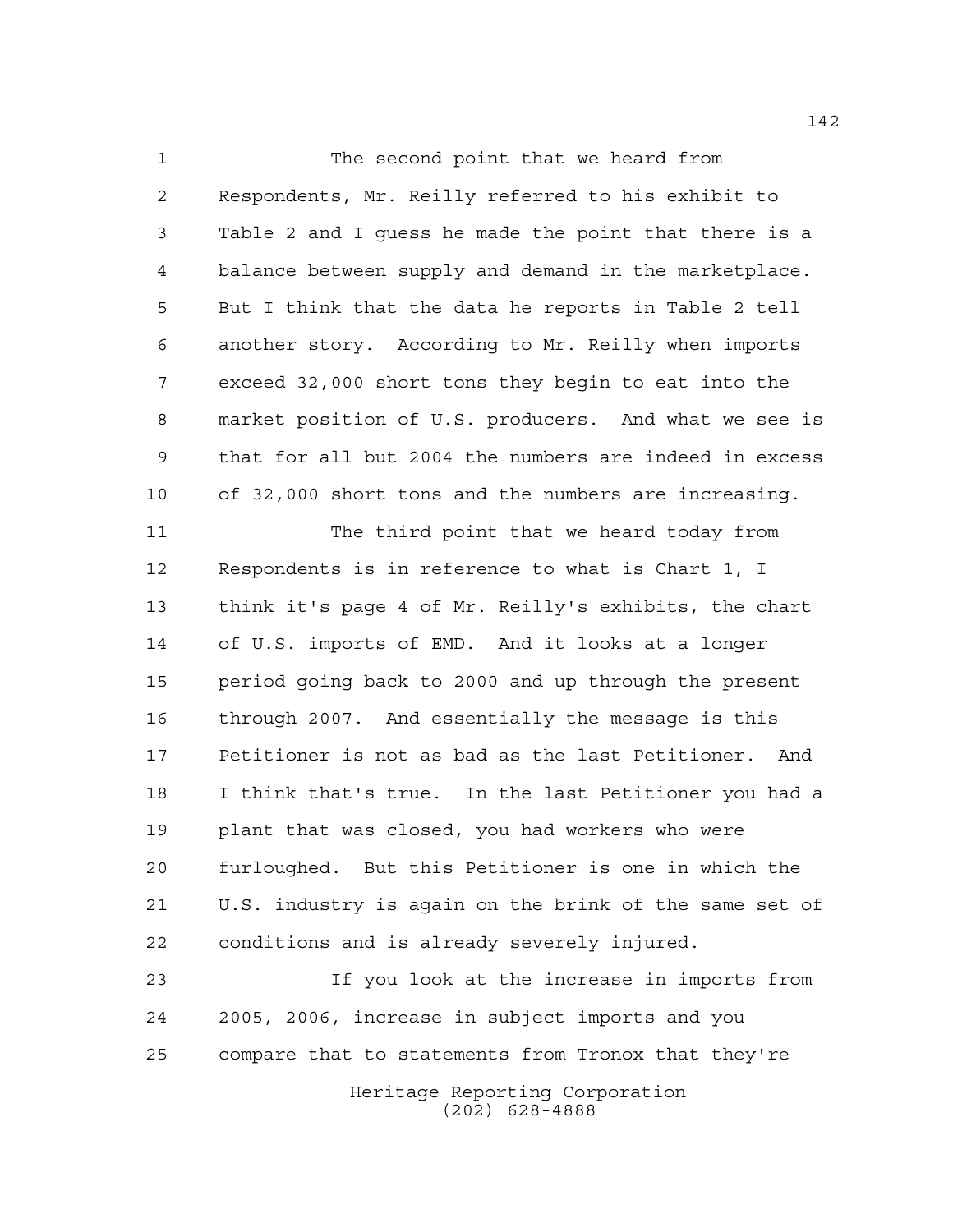losing volume in the same year, I don't see how you can concur with Mr. Reilly's assessment that imports in the market are a "favorable development." By our way of thinking all points to the contrary.

 And for the fourth point we heard from two of the smaller U.S. battery producers, Panasonic and Rayovac, and they expressed certain frustration with the case. First, Tronox's view is that it would love to supply to these customers, it would love to compete. But it is not in a position to compete in an environment where by their own admission they are entertaining bids, quotations, and they are shifting volume based on those quotations. If they were to match Chinese prices or even Australian prices they would be selling below their own costs of production, and that is a non-starter.

 In the last case Rayovac stated that it made no sense for them to invest time and effort working with then Kerr-McGee to qualify them in certain cell sizes. And our view is that we hope that with the issuance of anti-dumping orders they will become more motivated to work with us. Our sense is that that's unlikely to change without the anti-dumping remedy.

 Finally let me just sort of recap with a few points. I don't think I've heard from anyone today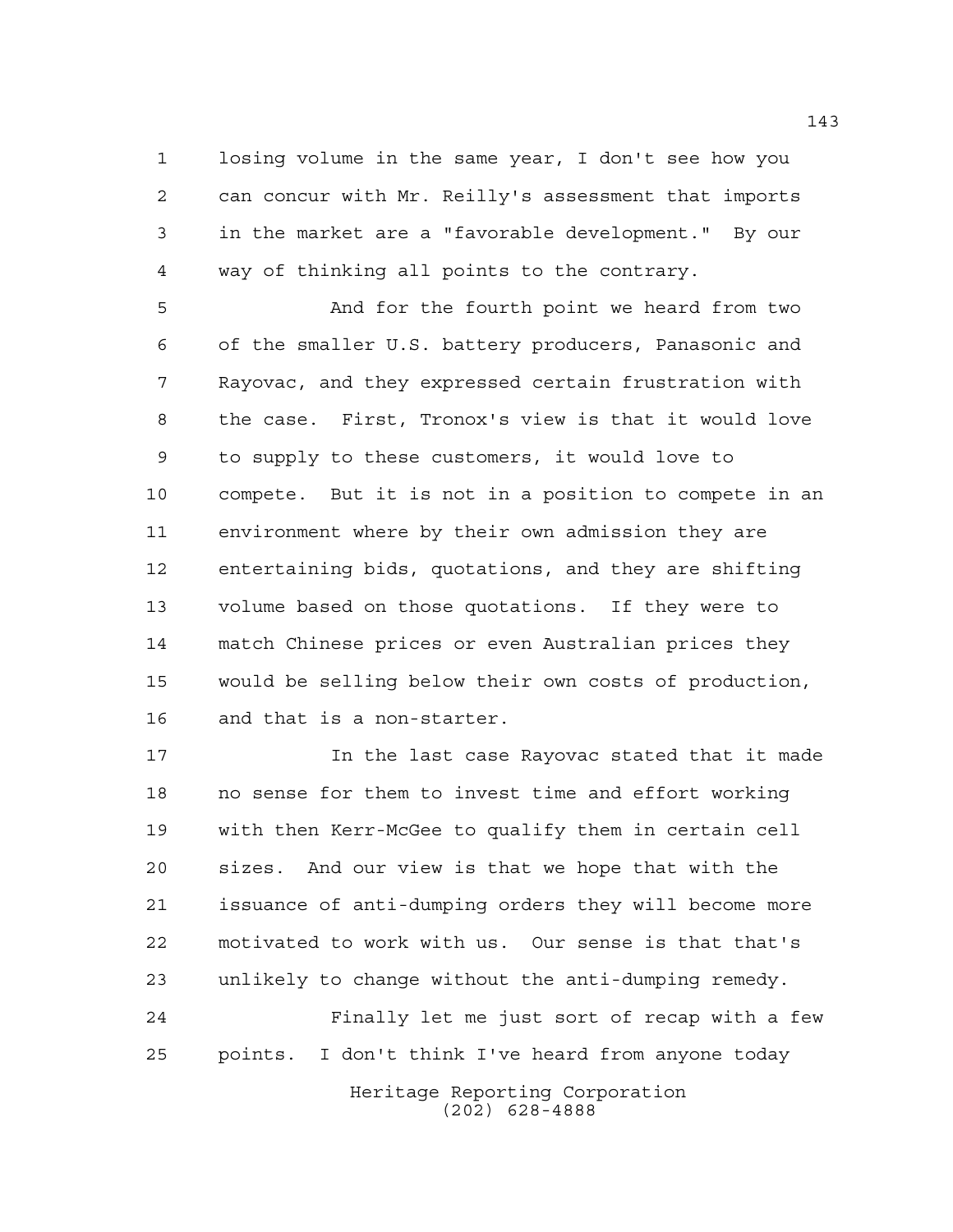any dispute that Tronox or the U.S. industry generally is injured. They have suffered lost shipment volumes, reduced production and capacity utilization, a rise in inventory levels and operating losses, and the trend is worsening. And we would assert that the existence of causation is unusually easy to discern in this case because the universe of market participants is so finite and EMD from different sources is in fact highly substitutable.

 You've heard a lot of noise from Respondents' testimony today on a number of points. But I think there's sort of a certain honesty in the statements of Delta and the Chinese that are located at Petitioners' Exhibits 4 and 5. As the Chinese have told you in their own words, this is a simple case of too much supply chasing too little demand. And as the Commission has observed countless times, structural oversupply results in injurious price effects. And as Delta has told you in its own words, producers are experiencing a cost/price squeeze in the EMD marketplace. China is clearly dumping most aggressively but Delta has also made a conscious decision to follow suit. It is by its own admission selling below its costs, leading to what Delta refers to as "exposure to anti-dumping duties."

> Heritage Reporting Corporation (202) 628-4888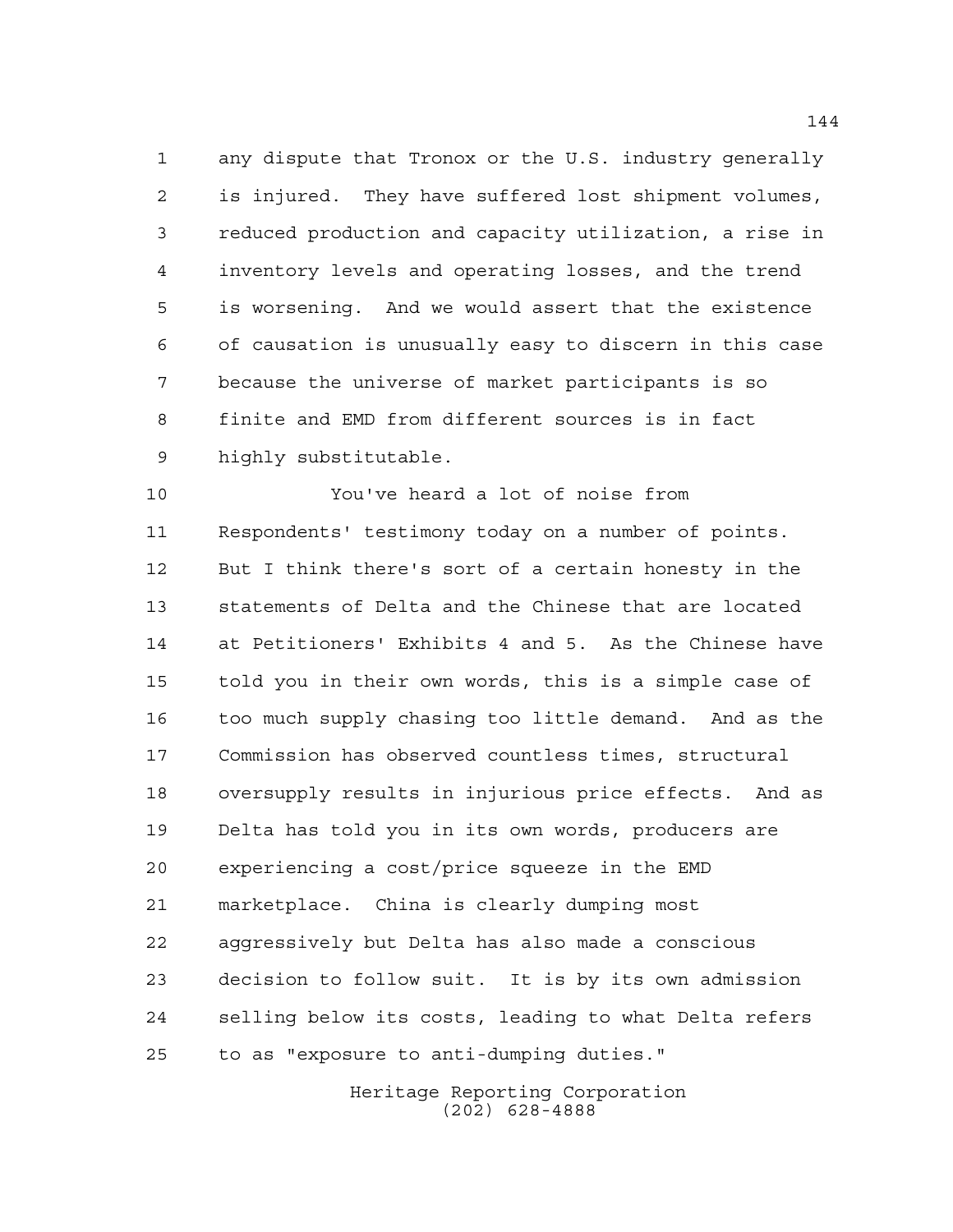I cannot see how you could possibly disagree with the basic conclusion that there is a reasonable indication of material injury in this case. The injury has been caused by imports that are the subject of Tronox's petition. And the threat in the future is, if anything, worst than the present. Thank you very much. 8 MR. CARPENTER: Thank you, Mr. Levy. Mr. Malamed? MR. McGRATH: Moving chairs around here. If I could I'd just ask my colleagues to indulge a few seconds. I hadn't planned to say anything but I will just take a few, 30 seconds, to address the one point respecting Rayovac and Spectrum. The point that Mr. Levy just made about hearing that we heard that Rayovac may in fact prefer Chinese material over Tronox and also saying that Tronox would love to supply and compete, this is, I have to say it's the complete opposite of Spectrum's experience. First of all, there isn't a preference for the Chinese material over the Tronox material. The Tronox material is not there, it's not in the market, it's not offered. Tronox hasn't been trying to satisfy the problems that I raised in my direct testimony. And I can't let that go by without at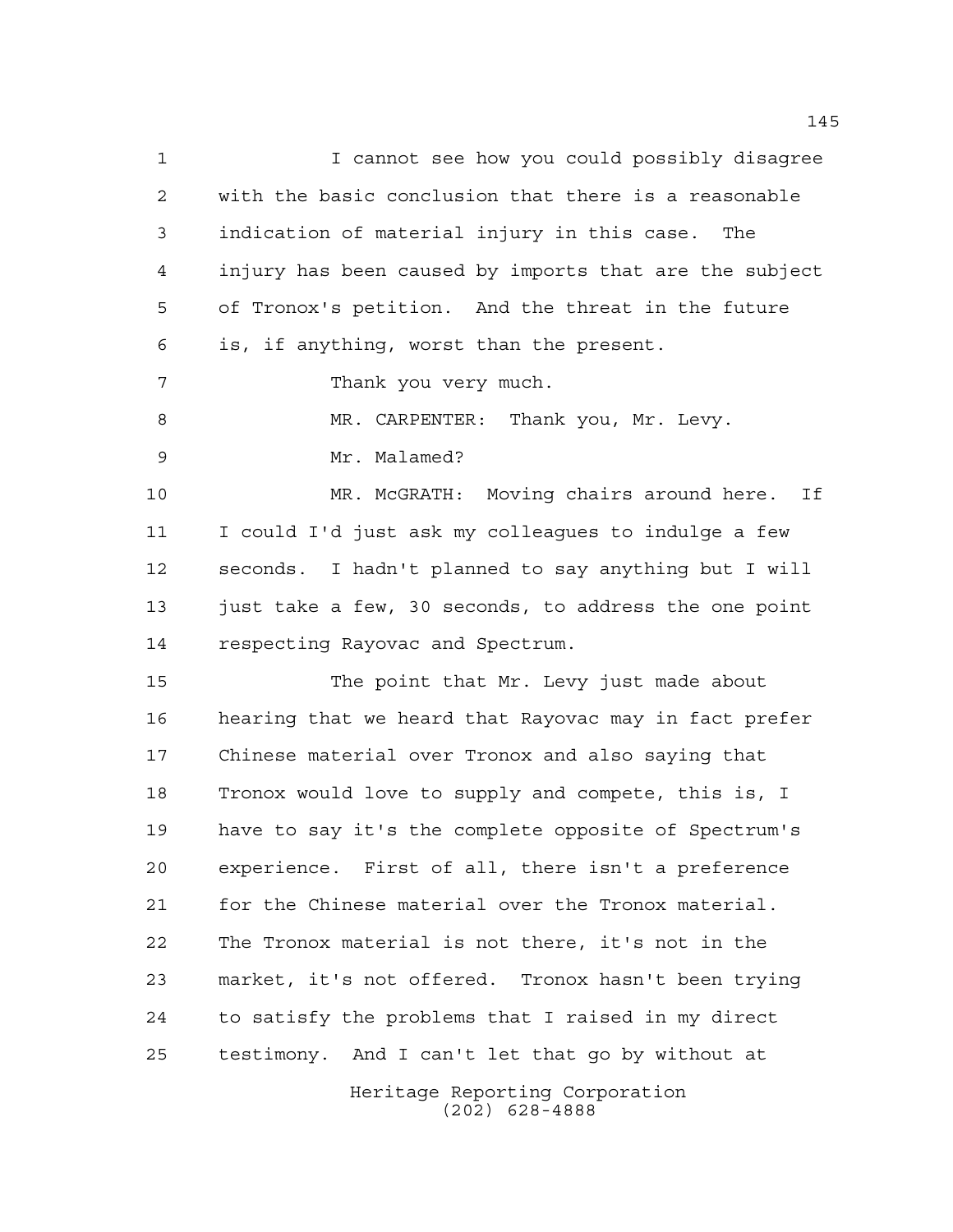least mentioning it.

| $\overline{2}$ | The final comment that Mr. Levy had                    |
|----------------|--------------------------------------------------------|
| 3              | indicated that with the anti-dumping duty we hope that |
| 4              | Spectrum will become more motivated to work with       |
| 5              | Tronox. Well, we certainly would love Tronox to be     |
| 6              | more motivated to work with Spectrum to try to involve |
| 7              | themselves rather than just simply declaring that they |
| 8              | will not because they believe that the Chinese product |
| 9              | is somehow there. I will put into our post-hearing     |
| 10             | statement more detail on the Chinese. But the Chinese  |
| 11             | involvement with supply to Rayovac has been very       |
| 12             | limited. Qualification is not an easy thing to get.    |
| 13             | And it's an entire product that Tronox has expressed   |
| 14             | no interest in supplying in the C and D sizes.         |
| 15             | So with that I will turn it over to Mr.                |
| 16             | Malamed and Mr. Reilly.                                |
| 17             | MR. MALAMED: If I may because I have a                 |
| 18             | disability to multiply here today, maybe leave John to |
| 19             | rebut specifically on charts 2 and chart 3 which is    |
| 20             | what I think you wanted John on the imports.           |
| 21             | MR. REILLY: Okay. My purpose is to very                |
| 22             | briefly respond to a number of things that Mr. Levy    |
| 23             | said about the trend rate of imports during the        |
| 24             | current period of investigation and what it signified. |
| 25             | I noted that the domestic industry based on            |
|                | Heritage Reporting Corporation<br>$(202)$ 628-4888     |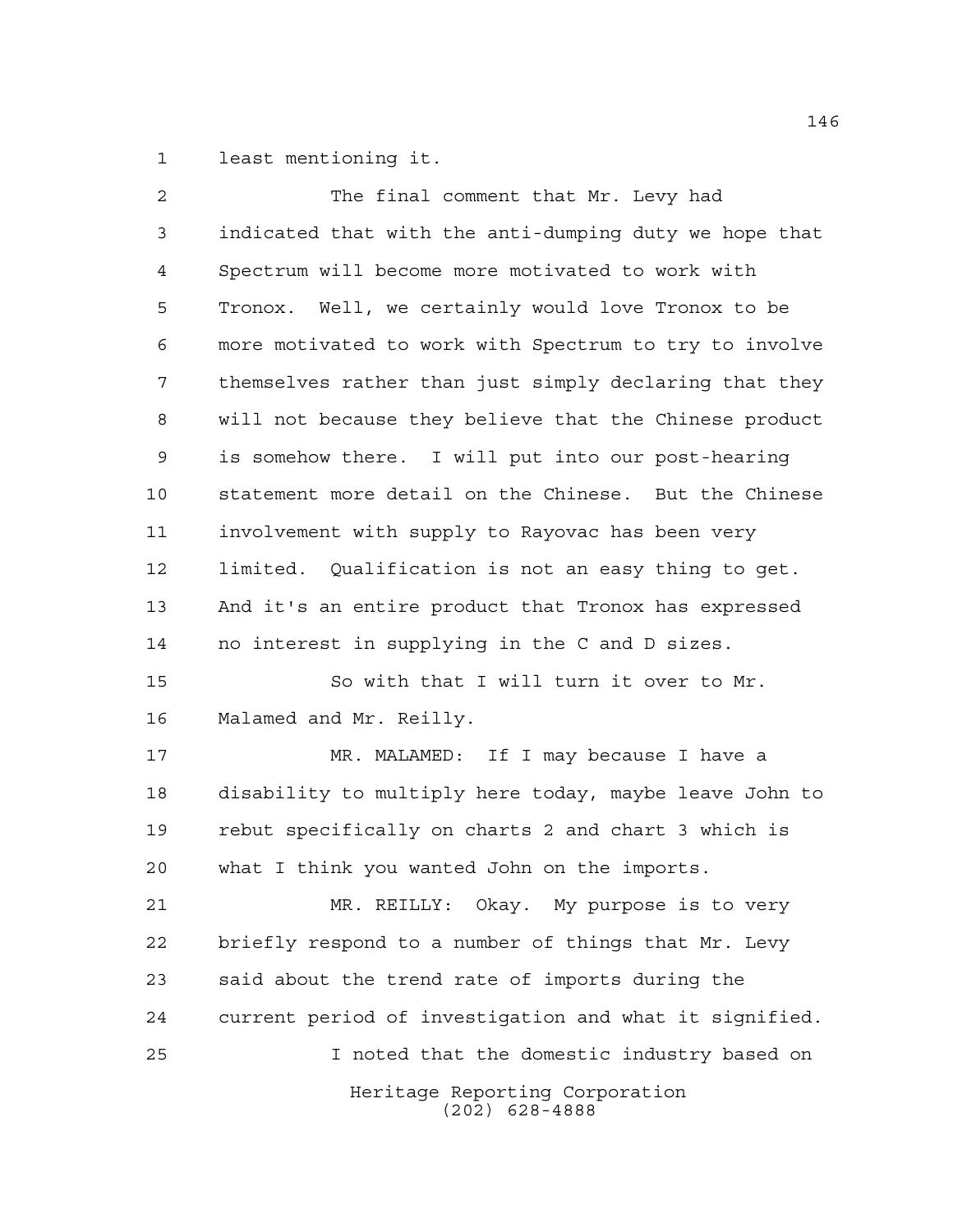the data I presented required 32,000 tons per year of product from import sources based on an average market of 100,000 tons per year, and that the trend rate of imports during the period of investigation for the current case is 34,000 tons which is within 10 percent of the 32,000 ton number.

 I also noted that there's friction in the marketplace due to the relationships of different suppliers with different customers. And related to that, the changing balance of competition among the major battery manufacturers and their take of EMD and also the second set of battery manufacturers.

 So to my mind and in my opinion an average import volume of 34,000 tons per year versus my calculated 32,000 tons a year is very, very close. And there is no master accountant sitting on top of an EMD pile that's allocating on a day by day basis to keep this product in such balance that the domestic producers will by right operate at 100 percent capacity at all time. That is simple nonsense and the concept is extremely silly.

 My other point about the 2000, I'm sorry, the 2004 to 2007 period being better than the 2000 to 2003 period is simply that the import environment is in fact extremely different in the present case. And

Heritage Reporting Corporation (202) 628-4888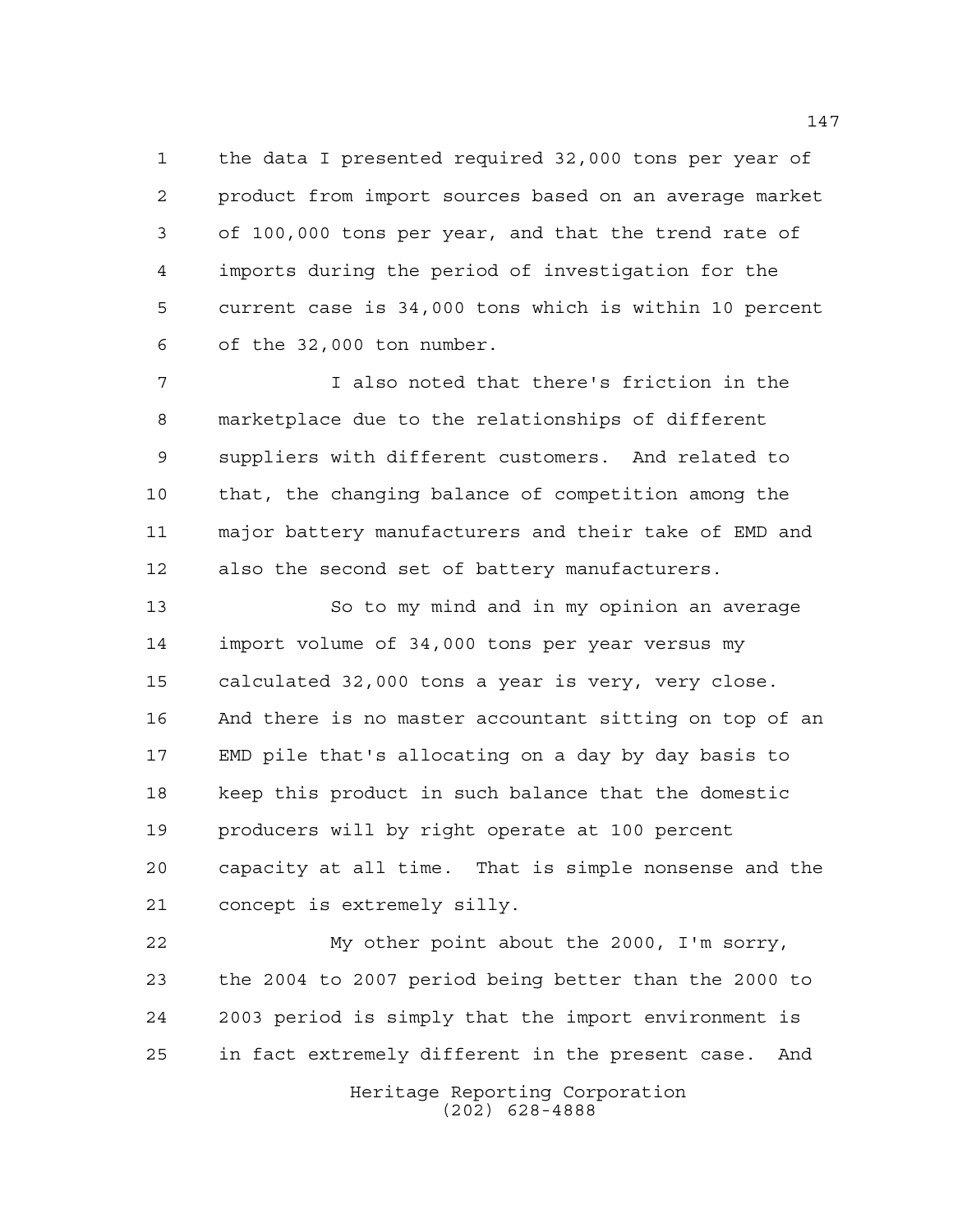that is a significant development relative to the 2003 case which the Petitioners in fact have discussed rather extensively.

 In addition, I used that information to illustrate that the import increase, the substantial import increase that the Petitioners were complaining of, subject import increase actually is a question purely of timing and a question of exit from the market and replacement of imports supplied by domestic producers. That part of my presentation apparently they didn't see fit to rebut. I don't see how they could have.

 And on a final note, a question was asked as to whether there's any use of EMD other than in alkaline batteries. Well, based on today's case and cases in the past I believe that Tronox has discovered a new use, it's called anti-dumping investigations. Thank you.

 MR. MALAMED: All right, I am going to briefly conclude because my colleagues have taken most of the time. But what we would like to say obviously, Mr. Deyman, you've heard two stories today and also we would like to dispel the notion that that just was simple and you had to roll over the 273 figures, move on to 277 exactly the same situation, dumping, and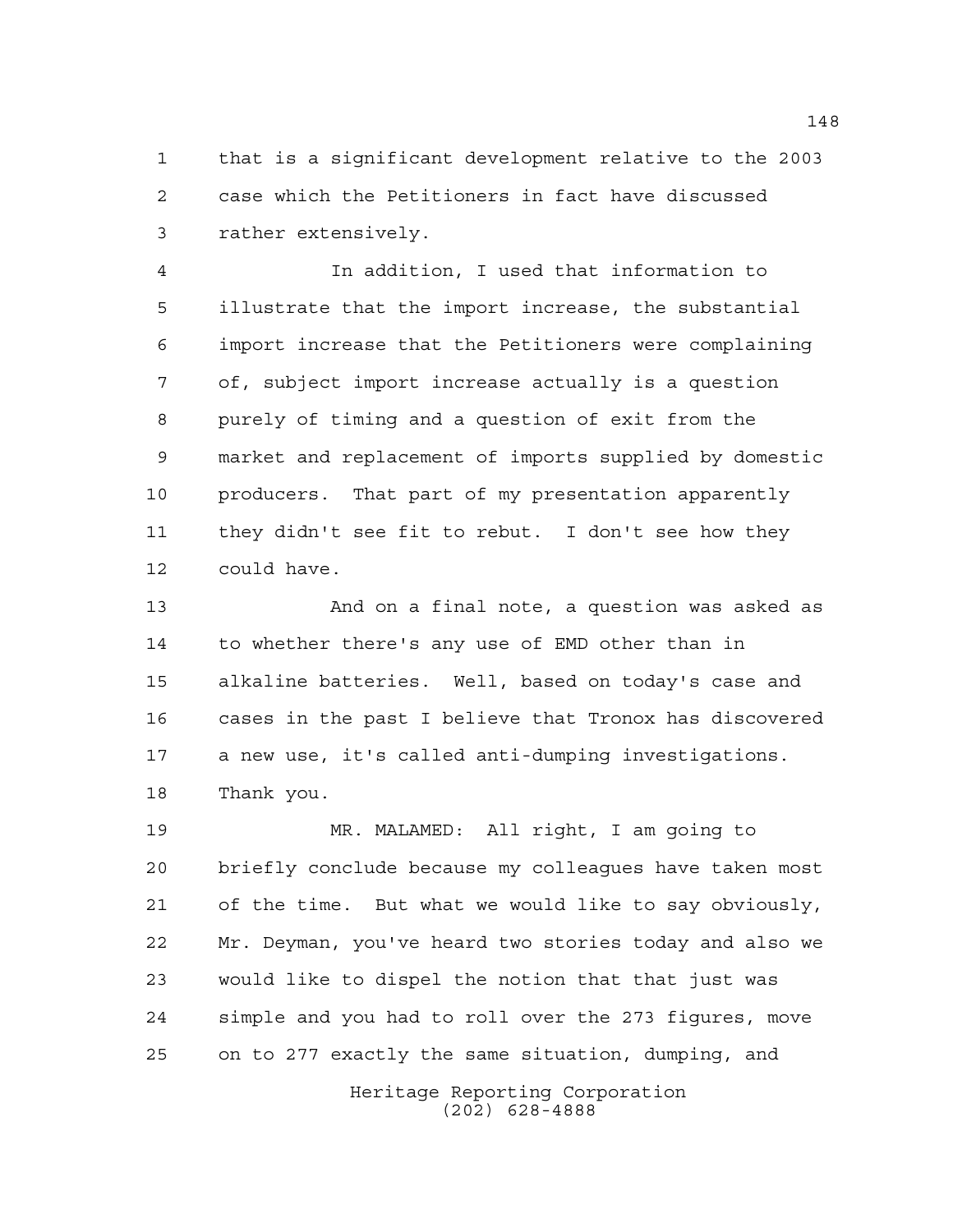that's the end of the story. We want to change exactly that story. In fact, we believe that the way this was represented to you as being correct in the reversal from what my colleagues just said that the lion's share of battery markets are C and D cells. We do actually dispute that fact, it is now the AA and AAA batteries.

 So that's the type of facts that we believe are in fact imposed by Tronox on the Commission and the U.S. Government to actually try to solve their own problems in negotiating prices and volumes with their own customers. Actually it is not the duty of the U.S. Government to assess and to fix those kind of problems. There is a problem of interchangeability between Delta's EMD and Chinese EMD because they are competing on the same market, mostly the C and D share cells and some of the low, what they call the low volume, the Panasonic and Spectrum AA, AAA. And that is the reality of the market today.

 You've heard more than enough today, the inability, unwillingness of Tronox to try to address the valuation of the market and the segmentation that obviously exists. And that's I think what we're discussing today. Yes, there may be injury on the U.S. market but certainly the causation is not Delta,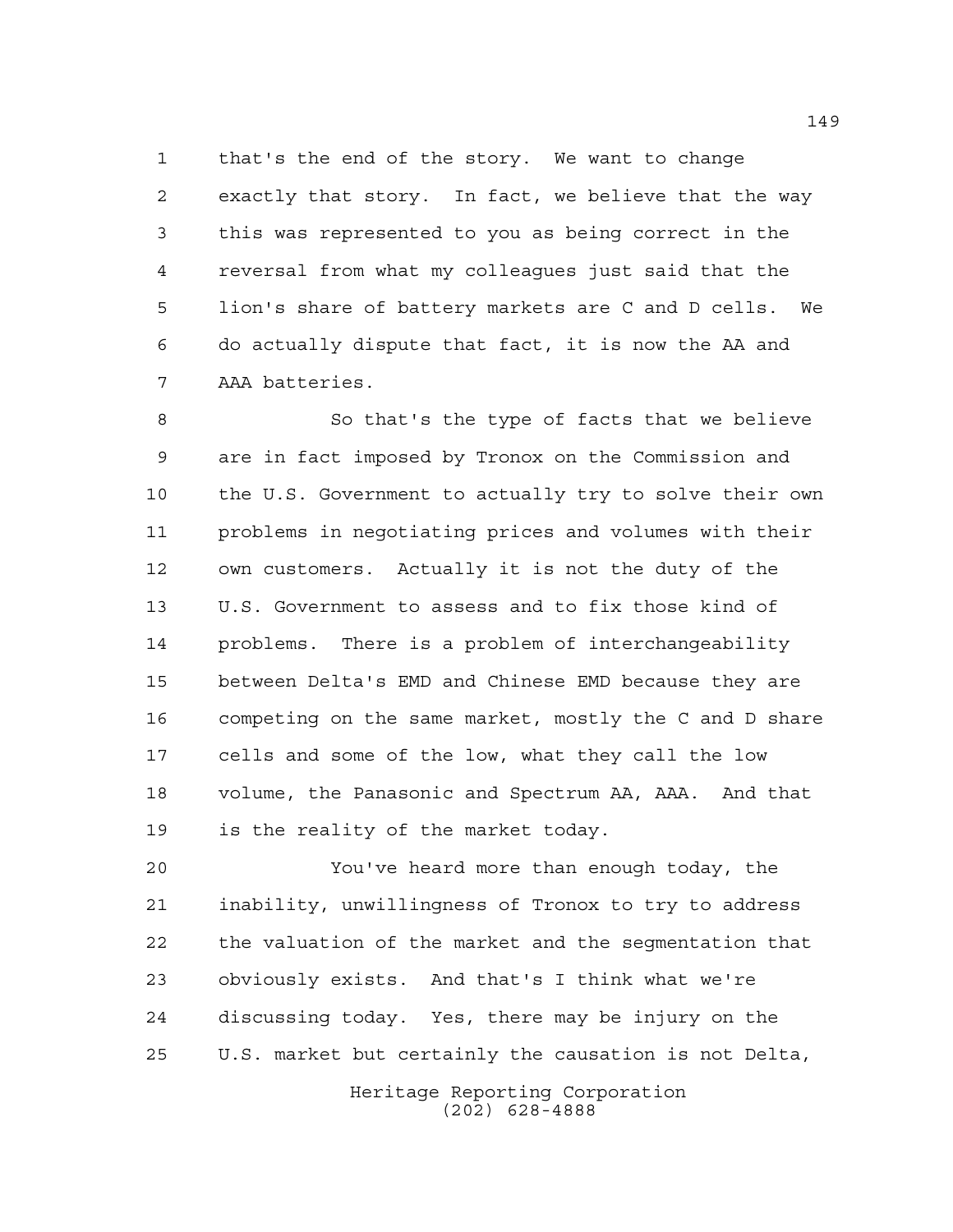it's Tronox that has inflicted injury. Thank you.

 MR. CARPENTER: Thank you, gentlemen. On behalf of the Commission and the staff, I want to thank the witnesses who appeared today, as well as counsel, for sharing your insights with us and helping us develop the record in these investigations, we really appreciate it. Before concluding, let me mention a few dates to keep in mind. The deadline for the submission of corrections to the transcript and for briefs in the investigations is Monday, September 17. If briefs contain business proprietary information, a public version is due on September 18. The Commission has tentatively scheduled its vote on the investigations for Friday, October 5 at 11:00 a.m. It will report its determinations to the Secretary of Commerce on October 9. Commissioners' opinions will be transmitted to Commerce on October 165. Thank you for coming. This conference is adjourned. (Whereupon, at 1:20 p.m., the preliminary conference in the above-entitled matter was concluded.) //  $24 /$ 

//